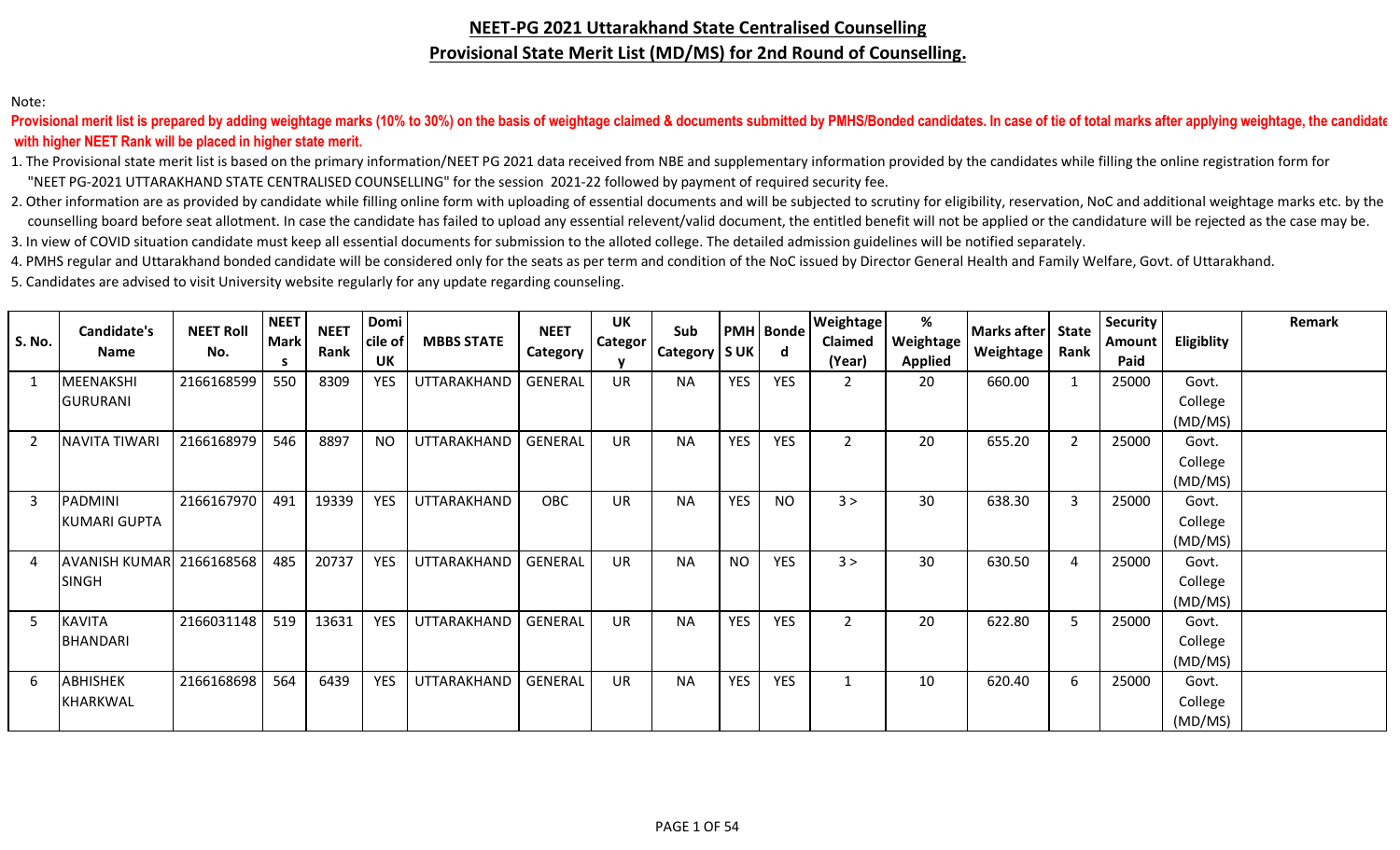| S. No.         | <b>Candidate's</b><br><b>Name</b>  | <b>NEET Roll</b><br>No. | <b>NEET</b><br><b>Mark</b> | <b>NEET</b><br>Rank | Domi<br>cile of | <b>MBBS STATE</b> | <b>NEET</b><br>Category | <b>UK</b><br>Categor | Sub<br>Category   S UK |            | <b>PMH</b> Bonde<br>d | Weightage<br>Claimed | $\%$<br>Weightage | <b>Marks after</b><br>Weightage | <b>State</b><br>Rank | <b>Security</b><br>Amount | Eligiblity         | Remark |
|----------------|------------------------------------|-------------------------|----------------------------|---------------------|-----------------|-------------------|-------------------------|----------------------|------------------------|------------|-----------------------|----------------------|-------------------|---------------------------------|----------------------|---------------------------|--------------------|--------|
|                |                                    |                         | -S                         |                     | <b>UK</b>       |                   |                         | <b>V</b>             |                        |            |                       | (Year)               | <b>Applied</b>    |                                 |                      | Paid                      |                    |        |
| $\overline{7}$ | <b>SHASHANK</b><br><b>ADHIKARI</b> | 2166168617              | 475                        | 23130               | <b>YES</b>      | UTTARAKHAND       | <b>GENERAL</b>          | <b>UR</b>            | <b>NA</b>              | <b>YES</b> | <b>YES</b>            | 3 >                  | 30                | 617.50                          | $\overline{7}$       | 25000                     | Govt.<br>College   |        |
|                |                                    |                         |                            |                     |                 |                   |                         |                      |                        |            |                       |                      |                   |                                 |                      |                           | (MD/MS)            |        |
| 8              | <b>AYUSHMA PURI</b>                | 2166169074              | 559                        | 7065                | <b>YES</b>      | UTTARAKHAND       | GENERAL                 | <b>UR</b>            | <b>NA</b>              | <b>NO</b>  | YES                   | 1                    | 10                | 614.90                          | 8                    | 25000                     | Govt.              |        |
|                |                                    |                         |                            |                     |                 |                   |                         |                      |                        |            |                       |                      |                   |                                 |                      |                           | College            |        |
|                |                                    |                         |                            |                     |                 |                   |                         |                      |                        |            |                       |                      |                   |                                 |                      |                           | (MD/MS)            |        |
| 9              | YASHPAL SINGH                      | 2166168656              | 511                        | 15055               | YES             | UTTARAKHAND       | <b>GENERAL</b>          | <b>UR</b>            | <b>NA</b>              | <b>YES</b> | <b>YES</b>            | $\overline{2}$       | 20                | 613.20                          | 9                    | 25000                     | Govt.              |        |
|                | <b>MAHARA</b>                      |                         |                            |                     |                 |                   |                         |                      |                        |            |                       |                      |                   |                                 |                      |                           | College            |        |
|                |                                    |                         |                            |                     |                 |                   |                         |                      |                        |            |                       |                      |                   |                                 |                      |                           | (MD/MS)            |        |
| 10             | <b>ANKUSH RAWAT</b>                | 2166168064              | 510                        | 15313               | YES             | UTTARAKHAND       | GENERAL                 | <b>UR</b>            | <b>NA</b>              | <b>YES</b> | YES                   | $\overline{2}$       | 20                | 612.00                          | 10                   | 25000                     | Govt.              |        |
|                |                                    |                         |                            |                     |                 |                   |                         |                      |                        |            |                       |                      |                   |                                 |                      |                           | College            |        |
|                | ANUSHKA                            | 2166162892              | 544                        | 9342                | <b>YES</b>      | UTTARAKHAND       | <b>GENERAL</b>          | <b>UR</b>            | <b>NA</b>              | <b>NO</b>  | YES                   | 1                    | 10                | 598.40                          |                      | 25000                     | (MD/MS)<br>Govt.   |        |
| 11             | <b>PAPNEY</b>                      |                         |                            |                     |                 |                   |                         |                      |                        |            |                       |                      |                   |                                 | 11                   |                           | College            |        |
|                |                                    |                         |                            |                     |                 |                   |                         |                      |                        |            |                       |                      |                   |                                 |                      |                           | (MD/MS)            |        |
| 12             | <b>MAYANK</b>                      | 2166168706              | 596                        | 3044                | <b>YES</b>      | UTTARAKHAND       | GENERAL                 | <b>UR</b>            | <b>NA</b>              | <b>NO</b>  | <b>YES</b>            | $\leq 1$             | $\mathbf 0$       | 596.00                          | 12                   | 25000                     | Govt.              |        |
|                | <b>SHARMA</b>                      |                         |                            |                     |                 |                   |                         |                      |                        |            |                       |                      |                   |                                 |                      |                           | College            |        |
|                |                                    |                         |                            |                     |                 |                   |                         |                      |                        |            |                       |                      |                   |                                 |                      |                           | (MD/MS)            |        |
| 13             | PRAKHAR                            | 2166168335              | 496                        | 18311               | <b>YES</b>      | UTTARAKHAND       | <b>GENERAL</b>          | <b>UR</b>            | <b>NA</b>              | <b>YES</b> | <b>NO</b>             | $\overline{2}$       | 20                | 595.20                          | 13                   | 25000                     | Govt.              |        |
|                | <b>SHARMA</b>                      |                         |                            |                     |                 |                   |                         |                      |                        |            |                       |                      |                   |                                 |                      |                           | College            |        |
|                |                                    |                         |                            |                     |                 |                   |                         |                      |                        |            |                       |                      |                   |                                 |                      |                           | (MD/MS)            |        |
| 14             | <b>KAMAL KISHORE</b>               | 2166168606              | 455                        | 28509               | YES             | UTTARAKHAND       | <b>SC</b>               | SC                   | <b>NA</b>              | <b>YES</b> | <b>YES</b>            | 3 >                  | 30                | 591.50                          | 14                   | 12500                     | Govt.              |        |
|                |                                    |                         |                            |                     |                 |                   |                         |                      |                        |            |                       |                      |                   |                                 |                      |                           | College            |        |
|                |                                    |                         |                            |                     |                 |                   |                         |                      |                        |            |                       |                      |                   |                                 |                      |                           | (MD/MS)            |        |
| 15             | <b>NISHA</b>                       | 2166168660              | 490                        | 19609               | <b>YES</b>      | UTTARAKHAND       | <b>GENERAL</b>          | <b>UR</b>            | <b>DPW</b>             | <b>YES</b> | <b>YES</b>            | $\overline{2}$       | 20                | 588.00                          | 15                   | 25000                     | Govt.              |        |
|                | <b>UPADHYAY</b>                    |                         |                            |                     |                 |                   |                         |                      |                        |            |                       |                      |                   |                                 |                      |                           | College<br>(MD/MS) |        |
| 16             | <b>ANJALI SISODIA</b>              | 2166163072              | 530                        | 11631               | <b>NO</b>       | UTTARAKHAND       | GENERAL                 | <b>UR</b>            | <b>NA</b>              | <b>NO</b>  | <b>YES</b>            | 1                    | 10                | 583.00                          | 16                   | 25000                     | Govt.              |        |
|                |                                    |                         |                            |                     |                 |                   |                         |                      |                        |            |                       |                      |                   |                                 |                      |                           | College            |        |
|                |                                    |                         |                            |                     |                 |                   |                         |                      |                        |            |                       |                      |                   |                                 |                      |                           | (MD/MS)            |        |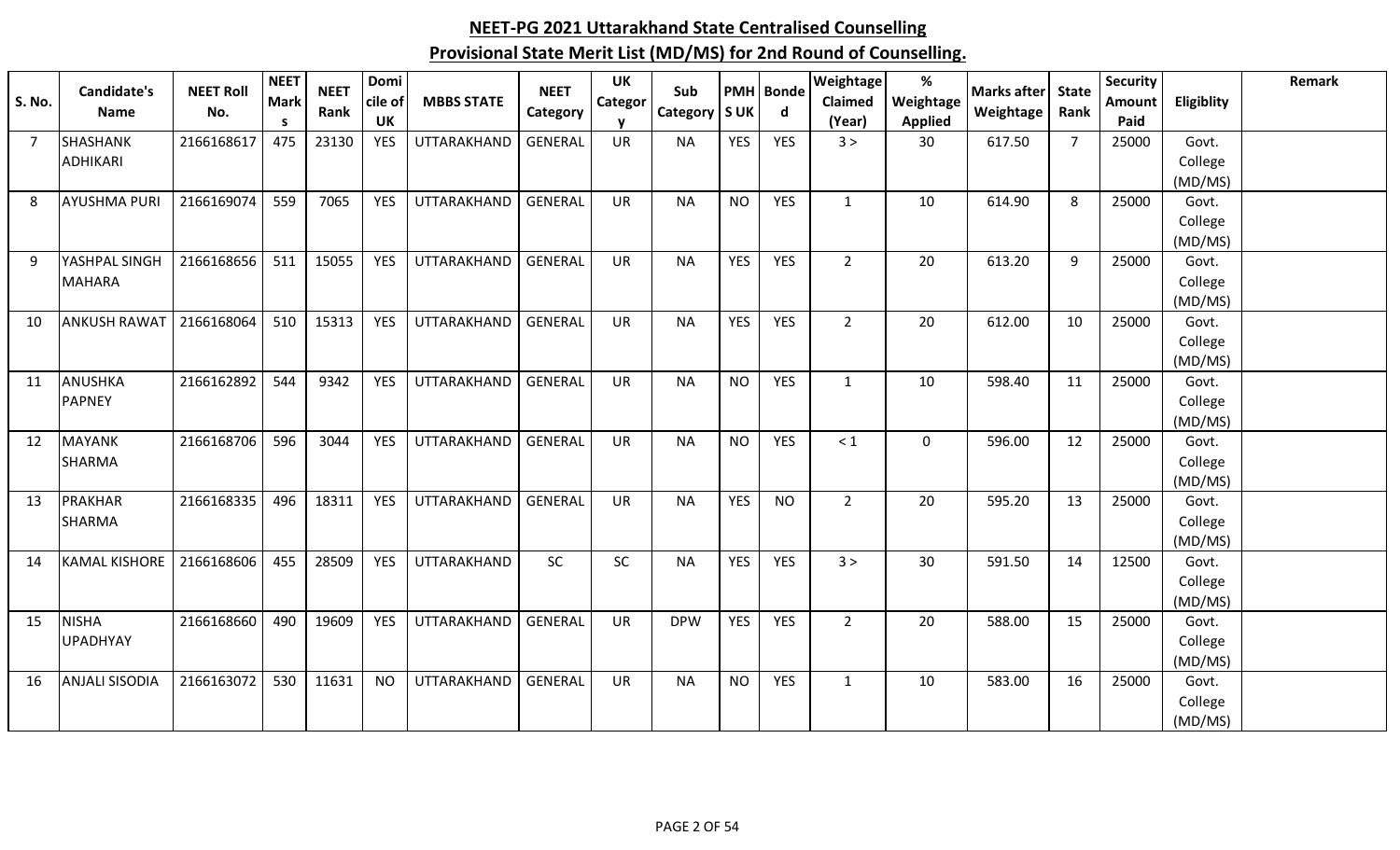| <b>S. No.</b> | <b>Candidate's</b><br><b>Name</b>   | <b>NEET Roll</b><br>No. | <b>NEET</b><br><b>Mark</b><br><b>S</b> | <b>NEET</b><br>Rank | Domi<br>cile of<br>UK | <b>MBBS STATE</b> | <b>NEET</b><br>Category | <b>UK</b><br>Categor<br>v | Sub<br>Category   S UK |            | <b>PMH</b> Bonde<br>d | Weightage<br>Claimed<br>(Year) | %<br>Weightage<br><b>Applied</b> | <b>Marks after</b><br>Weightage | <b>State</b><br>Rank | <b>Security</b><br><b>Amount</b><br>Paid | Eligiblity                                                    | Remark |
|---------------|-------------------------------------|-------------------------|----------------------------------------|---------------------|-----------------------|-------------------|-------------------------|---------------------------|------------------------|------------|-----------------------|--------------------------------|----------------------------------|---------------------------------|----------------------|------------------------------------------|---------------------------------------------------------------|--------|
| 17            | <b>VARUN GARG</b>                   | 2166165667              | 580                                    | 4623                | <b>NO</b>             | UTTARAKHAND       | GENERAL                 | <b>UR</b>                 | <b>NA</b>              | <b>NO</b>  | <b>NO</b>             | $\Omega$                       | 0                                | 580.00                          | 17                   | 25000                                    | Govt.<br>College<br>(MD/MS)                                   |        |
| 18            | <b>AASTHA GARG</b>                  | 2166106927              | 577                                    | 4919                | <b>NO</b>             | <b>HARYANA</b>    | <b>GENERAL</b>          | <b>UR</b>                 | <b>NA</b>              | <b>NO</b>  | <b>NO</b>             | $\mathbf 0$                    | $\mathbf 0$                      | 577.00                          | 18                   | 200000                                   | Private<br>College<br>(MD/MS)                                 |        |
| 19            | AAKANSHA<br><b>BANKOTI</b>          | 2166168646              | 440                                    | 32629               | <b>YES</b>            | UTTARAKHAND       | <b>GENERAL</b>          | <b>UR</b>                 | <b>NA</b>              | <b>YES</b> | <b>NO</b>             | 3 >                            | 30                               | 572.00                          | 19                   | 25000                                    | Govt.<br>College<br>(MD/MS)                                   |        |
| 20            | <b>SHAILAJA KAPRI</b>               | 2166168864              | 440                                    | 32679               | <b>YES</b>            | UTTARAKHAND       | <b>GENERAL</b>          | <b>UR</b>                 | <b>NA</b>              | <b>YES</b> | <b>YES</b>            | 3 >                            | 30                               | 572.00                          | 20                   | 25000                                    | Govt.<br>College<br>(MD/MS)                                   |        |
| 21            | <b>MIHIR</b>                        | 2166114615              | 569                                    | 5825                | <b>NO</b>             | RAJASTHAN         | <b>GENERAL</b>          | <b>UR</b>                 | <b>NA</b>              | <b>NO</b>  | <b>NO</b>             | $\mathbf 0$                    | $\mathbf 0$                      | 569.00                          | 21                   | 200000                                   | Private<br>College<br>(MD/MS)                                 |        |
| 22            | <b>GEETANJALI PAL</b>               | 2166168453              | 436                                    | 33686               | <b>YES</b>            | UTTARAKHAND       | <b>OBC</b>              | OBC                       | <b>NA</b>              | <b>YES</b> | <b>YES</b>            | 3 >                            | 30                               | 566.80                          | 22                   | 12500                                    | Govt.<br>College<br>(MD/MS)                                   |        |
| 23            | <b>ASHISH KUMAR</b><br><b>SINGH</b> | 2166168567              | 435                                    | 33964               | <b>YES</b>            | UTTARAKHAND       | <b>GENERAL</b>          | <b>UR</b>                 | <b>NA</b>              | <b>NO</b>  | <b>YES</b>            | 3 >                            | 30                               | 565.50                          | 23                   | 25000                                    | Govt.<br>College<br>(MD/MS)                                   |        |
| 24            | <b>ARNAV MITTAL</b>                 | 2166168451              | 564                                    | 6497                | <b>YES</b>            | UTTARAKHAND       | <b>GENERAL</b>          | <b>UR</b>                 | <b>NA</b>              | <b>NO</b>  | <b>NO</b>             | $\mathbf 0$                    | $\mathbf 0$                      | 564.00                          | 24                   | 200000                                   | Govt.<br>College<br>(MD/MS),<br>Private<br>College<br>(MD/MS) |        |
| 25            | <b>REHNUMA</b>                      | 2166168323              | 470                                    | 24570               | <b>YES</b>            | UTTARAKHAND       | <b>OBC</b>              | OBC                       | <b>NA</b>              | <b>YES</b> | <b>YES</b>            | $\overline{2}$                 | 20                               | 564.00                          | 25                   | 12500                                    | Govt.<br>College<br>(MD/MS)                                   |        |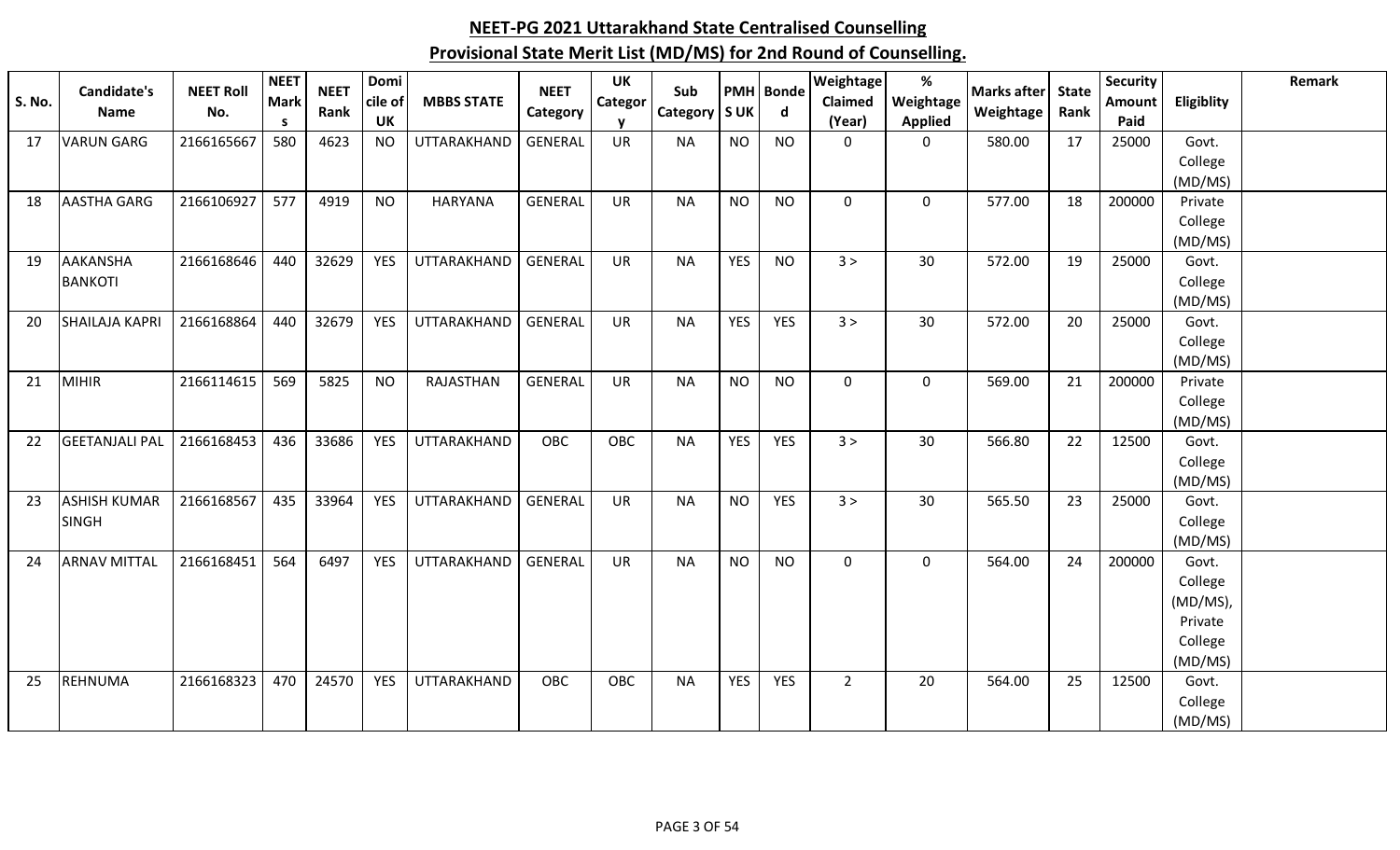| <b>S. No.</b> | <b>Candidate's</b>                  | <b>NEET Roll</b> | <b>NEET</b><br><b>Mark</b> | <b>NEET</b> | Domi<br>cile of | <b>MBBS STATE</b>  | <b>NEET</b>    | UK<br>Categor | Sub             |            | <b>PMH</b> Bonde | <b>Weightage</b><br>Claimed | $\%$<br>Weightage | <b>Marks after</b> | <b>State</b> | <b>Security</b><br>Amount | Eligiblity          | Remark |
|---------------|-------------------------------------|------------------|----------------------------|-------------|-----------------|--------------------|----------------|---------------|-----------------|------------|------------------|-----------------------------|-------------------|--------------------|--------------|---------------------------|---------------------|--------|
|               | Name                                | No.              | <b>S</b>                   | Rank        | UK              |                    | Category       |               | Category   S UK |            | d                | (Year)                      | <b>Applied</b>    | Weightage          | Rank         | Paid                      |                     |        |
| 26            | <b>GARIMA</b>                       | 2166046822       | 560                        | 6887        | <b>NO</b>       | <b>MADHYA</b>      | <b>GENERAL</b> | UR            | <b>NA</b>       | <b>NO</b>  | <b>NO</b>        | $\Omega$                    | 0                 | 560.00             | 26           | 200000                    | Private             |        |
|               | <b>MANOCHA</b>                      |                  |                            |             |                 | <b>PRADESH</b>     |                |               |                 |            |                  |                             |                   |                    |              |                           | College             |        |
|               |                                     |                  |                            |             |                 |                    |                |               |                 |            |                  |                             |                   |                    |              |                           | (MD/MS)             |        |
| 27            | <b>MONIKA</b>                       | 2166028479       | 466                        | 25543       | <b>YES</b>      | UTTARAKHAND        | GENERAL        | <b>UR</b>     | <b>NA</b>       | <b>NO</b>  | YES              | $\overline{2}$              | 20                | 559.20             | 27           | 25000                     | Govt.<br>College    |        |
|               |                                     |                  |                            |             |                 |                    |                |               |                 |            |                  |                             |                   |                    |              |                           | (MD/MS)             |        |
| 28            | <b>JIGYASA SINGH</b>                | 2166169162       | 465                        | 25757       | <b>YES</b>      | UTTARAKHAND        | <b>GENERAL</b> | <b>UR</b>     | <b>NA</b>       | <b>NO</b>  | YES              | $\overline{2}$              | 20                | 558.00             | 28           | 25000                     | Govt.               |        |
|               |                                     |                  |                            |             |                 |                    |                |               |                 |            |                  |                             |                   |                    |              |                           | College             |        |
|               |                                     |                  |                            |             |                 |                    |                |               |                 |            |                  |                             |                   |                    |              |                           | (MD/MS)             |        |
| 29            | <b>KAPIL TIWARI</b>                 | 2166168971       | 465                        | 25905       | <b>YES</b>      | UTTARAKHAND        | <b>GENERAL</b> | UR            | <b>NA</b>       | <b>YES</b> | YES              | $\overline{2}$              | 20                | 558.00             | 29           | 25000                     | Govt.               |        |
|               |                                     |                  |                            |             |                 |                    |                |               |                 |            |                  |                             |                   |                    |              |                           | College             |        |
|               |                                     |                  |                            |             |                 |                    |                |               |                 |            |                  |                             |                   |                    |              |                           | (MD/MS)             |        |
| 30            | <b>SHIKHAR</b>                      | 2166176834       | 554                        | 7806        | <b>NO</b>       | <b>WEST BENGAL</b> | <b>GENERAL</b> | <b>UR</b>     | <b>NA</b>       | <b>NO</b>  | <b>NO</b>        | $\mathbf 0$                 | $\mathbf 0$       | 554.00             | 30           | 200000                    | Private             |        |
|               | <b>MISHRA</b>                       |                  |                            |             |                 |                    |                |               |                 |            |                  |                             |                   |                    |              |                           | College<br>(MD/MS)  |        |
| 31            | YASH GUPTA                          | 2166042933       | 554                        | 7833        | <b>NO</b>       | <b>DELHI</b>       | GENERAL        | <b>UR</b>     | <b>NA</b>       | <b>NO</b>  | <b>NO</b>        | $\mathbf 0$                 | $\mathbf 0$       | 554.00             | 31           | 200000                    | Private             |        |
|               |                                     |                  |                            |             |                 |                    |                |               |                 |            |                  |                             |                   |                    |              |                           | College             |        |
|               |                                     |                  |                            |             |                 |                    |                |               |                 |            |                  |                             |                   |                    |              |                           | (MD/MS)             |        |
| 32            | <b>GARIMA RAWAT</b>                 | 2166032458       | 551                        | 8247        | <b>YES</b>      | UTTARAKHAND        | <b>GENERAL</b> | UR            | <b>NA</b>       | <b>NO</b>  | <b>NO</b>        | $\mathbf 0$                 | $\mathbf 0$       | 551.00             | 32           | 25000                     | Govt.               |        |
|               |                                     |                  |                            |             |                 |                    |                |               |                 |            |                  |                             |                   |                    |              |                           | College             |        |
|               |                                     |                  |                            |             |                 |                    |                |               |                 |            |                  |                             |                   |                    |              |                           | (MD/MS)             |        |
| 33            | <b>PAMMI KUMARI</b><br><b>GUPTA</b> | 2166034814       | 459                        | 27391       | <b>YES</b>      | UTTARAKHAND        | OBC            | UR            | <b>NA</b>       | <b>NO</b>  | YES              | $\overline{2}$              | 20                | 550.80             | 33           | 200000                    | Govt.               |        |
|               |                                     |                  |                            |             |                 |                    |                |               |                 |            |                  |                             |                   |                    |              |                           | College<br>(MD/MS), |        |
|               |                                     |                  |                            |             |                 |                    |                |               |                 |            |                  |                             |                   |                    |              |                           | Private             |        |
|               |                                     |                  |                            |             |                 |                    |                |               |                 |            |                  |                             |                   |                    |              |                           | College             |        |
|               |                                     |                  |                            |             |                 |                    |                |               |                 |            |                  |                             |                   |                    |              |                           | (MD/MS)             |        |
| 34            | <b>KESHAV JINDAL</b>                | 2166042223       | 550                        | 8404        | <b>NO</b>       | HARYANA            | <b>GENERAL</b> | <b>UR</b>     | <b>NA</b>       | <b>NO</b>  | <b>NO</b>        | 0                           | 0                 | 550.00             | 34           | 200000                    | Private             |        |
|               |                                     |                  |                            |             |                 |                    |                |               |                 |            |                  |                             |                   |                    |              |                           | College             |        |
|               |                                     |                  |                            |             |                 |                    |                |               |                 |            |                  |                             |                   |                    |              |                           | (MD/MS)             |        |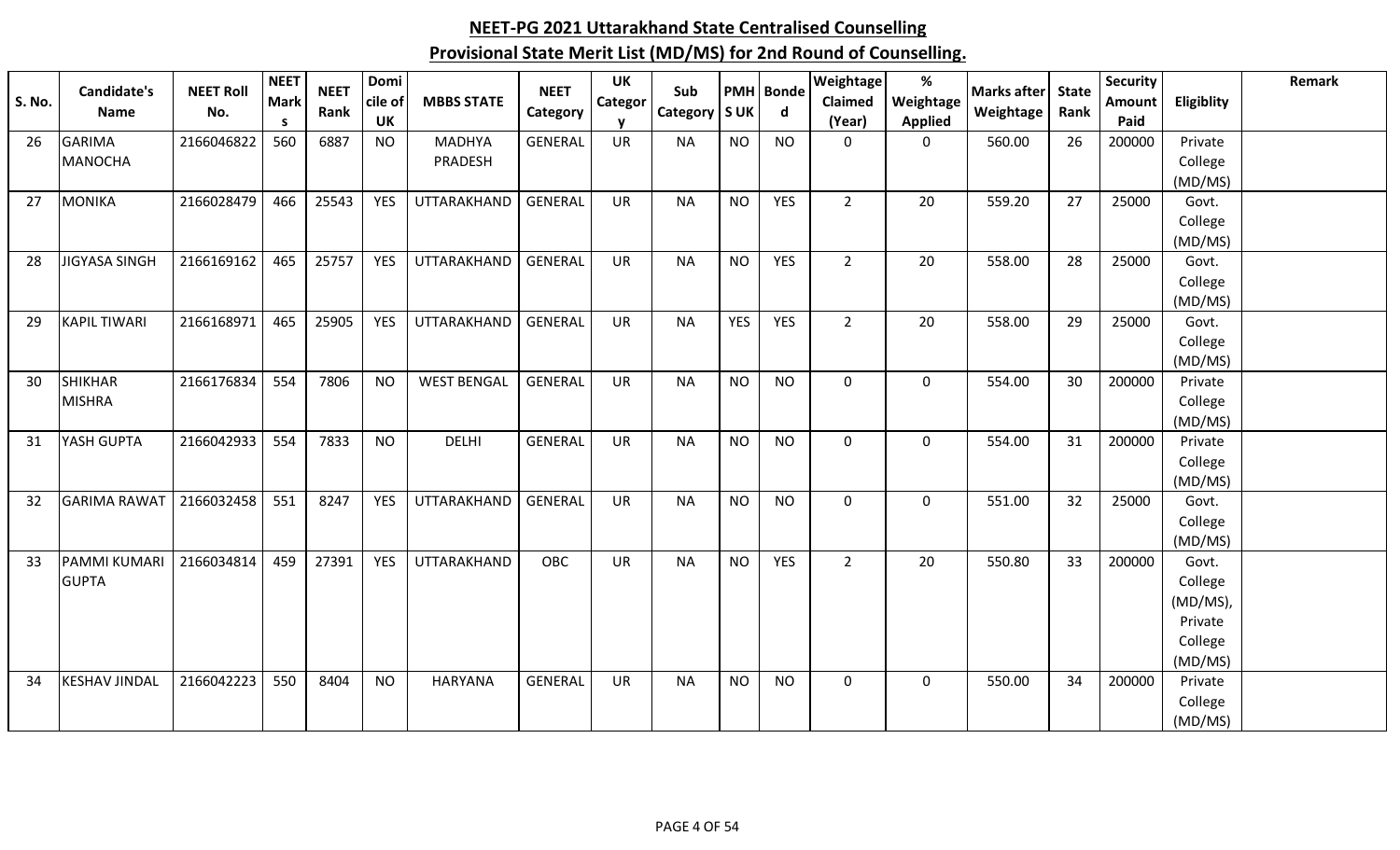| <b>S. No.</b> | Candidate's<br><b>Name</b>       | <b>NEET Roll</b><br>No. | <b>NEET</b><br><b>Mark</b><br>S. | <b>NEET</b><br>Rank | Domi<br>cile of<br><b>UK</b> | <b>MBBS STATE</b>    | <b>NEET</b><br>Category | <b>UK</b><br>Categor<br><b>V</b> | Sub<br>Category   S UK |            | <b>PMH</b> Bonde<br>$\mathbf d$ | Weightage<br>Claimed<br>(Year) | $\%$<br>Weightage<br><b>Applied</b> | <b>Marks after</b><br>Weightage | <b>State</b><br>Rank | <b>Security</b><br><b>Amount</b><br>Paid | Eligiblity                                                    | Remark |
|---------------|----------------------------------|-------------------------|----------------------------------|---------------------|------------------------------|----------------------|-------------------------|----------------------------------|------------------------|------------|---------------------------------|--------------------------------|-------------------------------------|---------------------------------|----------------------|------------------------------------------|---------------------------------------------------------------|--------|
| 35            | SANGATHAN<br><b>VERMA</b>        | 2166168513              | 500                              | 17502               | <b>YES</b>                   | UTTARAKHAND          | <b>GENERAL</b>          | <b>UR</b>                        | <b>NA</b>              | <b>YES</b> | <b>NO</b>                       | 1                              | 10                                  | 550.00                          | 35                   | 25000                                    | Govt.<br>College<br>(MD/MS)                                   |        |
| 36            | <b>BHUMIKA</b><br><b>MAHAWAR</b> | 2166168174              | 549                              | 8551                | <b>YES</b>                   | UTTARAKHAND          | GENERAL                 | <b>UR</b>                        | <b>NA</b>              | <b>NO</b>  | <b>NO</b>                       | $\mathbf 0$                    | $\mathbf 0$                         | 549.00                          | 36                   | 200000                                   | Govt.<br>College<br>(MD/MS),<br>Private<br>College<br>(MD/MS) |        |
| 37            | GYANESHWAR<br>YADAV              | 2166168585              | 456                              | 28238               | <b>NO</b>                    | UTTARAKHAND          | OBC                     | <b>UR</b>                        | <b>NA</b>              | <b>YES</b> | <b>YES</b>                      | $\overline{2}$                 | 20                                  | 547.20                          | 37                   | 25000                                    | Govt.<br>College<br>(MD/MS)                                   |        |
| 38            | <b>AAKASH GUPTA</b>              | 2166168259              | 546                              | 9013                | <b>YES</b>                   | UTTARAKHAND          | <b>GENERAL</b>          | <b>UR</b>                        | <b>NA</b>              | <b>NO</b>  | <b>NO</b>                       | 0                              | $\mathbf 0$                         | 546.00                          | 38                   | 200000                                   | Govt.<br>College<br>(MD/MS),<br>Private<br>College<br>(MD/MS) |        |
| 39            | <b>JAGRITI JOSHI</b>             | 2166168627              | 453                              | 28924               | <b>YES</b>                   | UTTARAKHAND          | <b>GENERAL</b>          | <b>UR</b>                        | <b>NA</b>              | <b>YES</b> | <b>YES</b>                      | $\overline{2}$                 | 20                                  | 543.60                          | 39                   | 25000                                    | Govt.<br>College<br>(MD/MS)                                   |        |
| 40            | <b>DEEPSHIKHA</b>                | 2166152555              | 541                              | 9724                | <b>NO</b>                    | <b>UTTAR PRADESH</b> | GENERAL                 | <b>UR</b>                        | <b>NA</b>              | <b>NO</b>  | <b>NO</b>                       | $\mathbf 0$                    | $\mathbf 0$                         | 541.00                          | 40                   | 200000                                   | Private<br>College<br>(MD/MS)                                 |        |
| 41            | <b>SHIVI GHAI</b>                | 2166029456              | 541                              | 9730                | <b>NO</b>                    | <b>UTTAR PRADESH</b> | <b>GENERAL</b>          | <b>UR</b>                        | <b>NA</b>              | <b>NO</b>  | <b>NO</b>                       | 0                              | $\mathbf 0$                         | 541.00                          | 41                   | 200000                                   | Private<br>College<br>(MD/MS)                                 |        |
| 42            | <b>NITESH KUMAR</b>              | 2166169056              | 416                              | 39876               | <b>NO</b>                    | UTTARAKHAND          | OBC                     | <b>UR</b>                        | <b>NA</b>              | <b>NO</b>  | <b>YES</b>                      | 3 >                            | 30                                  | 540.80                          | 42                   | 25000                                    | Govt.<br>College<br>(MD/MS)                                   |        |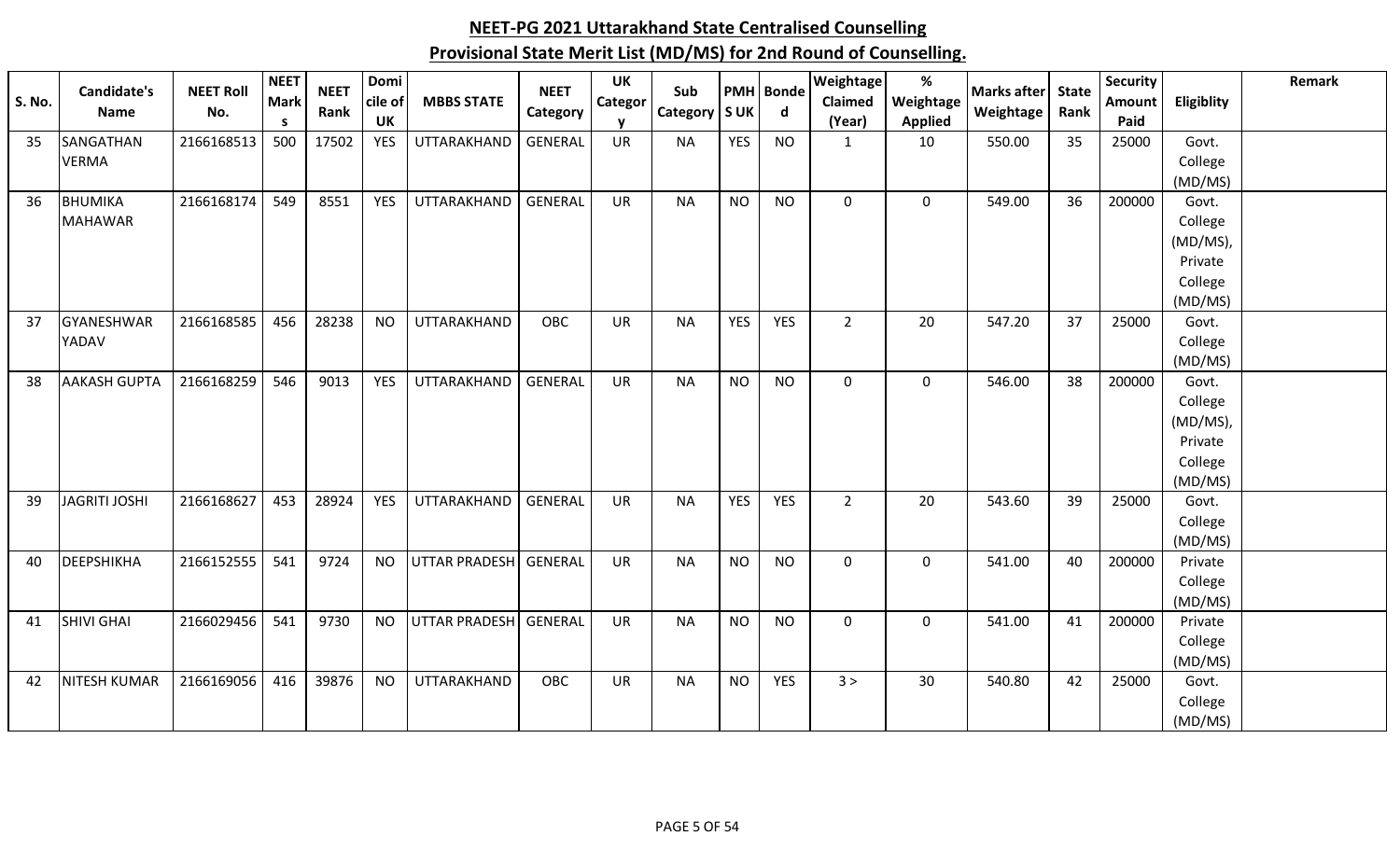| <b>S. No.</b> | <b>Candidate's</b><br><b>Name</b> | <b>NEET Roll</b><br>No. | <b>NEET</b><br><b>Mark</b> | <b>NEET</b><br>Rank | Domi<br>cile of | <b>MBBS STATE</b>  | <b>NEET</b><br>Category | <b>UK</b><br><b>Categor</b> | Sub<br>Category   S UK |            | <b>PMH</b> Bonde<br>d | <b>Weightage</b><br>Claimed | $\%$<br>Weightage | <b>Marks after</b><br>Weightage | <b>State</b><br>Rank | <b>Security</b><br>Amount | Eligiblity         | Remark |
|---------------|-----------------------------------|-------------------------|----------------------------|---------------------|-----------------|--------------------|-------------------------|-----------------------------|------------------------|------------|-----------------------|-----------------------------|-------------------|---------------------------------|----------------------|---------------------------|--------------------|--------|
|               |                                   |                         | <b>S</b>                   |                     | <b>UK</b>       |                    |                         | v                           |                        |            |                       | (Year)                      | <b>Applied</b>    |                                 |                      | Paid                      |                    |        |
| 43            | <b>ISHA SINGH</b>                 | 2166046826              | 540                        | 9853                | <b>NO</b>       | UTTARAKHAND        | <b>GENERAL</b>          | <b>UR</b>                   | <b>NA</b>              | <b>NO</b>  | <b>NO</b>             | $\Omega$                    | $\mathbf 0$       | 540.00                          | 43                   | 200000                    | Private            |        |
|               |                                   |                         |                            |                     |                 |                    |                         |                             |                        |            |                       |                             |                   |                                 |                      |                           | College            |        |
|               |                                   |                         |                            |                     |                 |                    |                         |                             |                        |            |                       |                             |                   |                                 |                      |                           | (MD/MS)            |        |
| 44            | <b>RASHI SINGH</b>                | 2166024555              | 490                        | 19807               | <b>YES</b>      | <b>UTTARAKHAND</b> | <b>GENERAL</b>          | <b>UR</b>                   | <b>NA</b>              | <b>NO</b>  | YES                   | $\mathbf{1}$                | 10                | 539.00                          | 44                   | 25000                     | Govt.              |        |
|               |                                   |                         |                            |                     |                 |                    |                         |                             |                        |            |                       |                             |                   |                                 |                      |                           | College            |        |
| 45            | <b>AVINASH SAINI</b>              | 2166168560              | 414                        | 40786               | <b>YES</b>      | UTTARAKHAND        | <b>OBC</b>              | OBC                         | <b>NA</b>              | <b>NO</b>  | <b>YES</b>            | 3 >                         | 30                | 538.20                          | 45                   | 12500                     | (MD/MS)<br>Govt.   |        |
|               |                                   |                         |                            |                     |                 |                    |                         |                             |                        |            |                       |                             |                   |                                 |                      |                           | College            |        |
|               |                                   |                         |                            |                     |                 |                    |                         |                             |                        |            |                       |                             |                   |                                 |                      |                           | (MD/MS)            |        |
| 46            | MADHUSMITA                        | 2166167793              | 488                        | 20186               | <b>YES</b>      | UTTARAKHAND        | <b>GENERAL</b>          | <b>UR</b>                   | <b>NA</b>              | <b>YES</b> | <b>NO</b>             | $\mathbf{1}$                | 10                | 536.80                          | 46                   | 25000                     | Govt.              |        |
|               | <b>BISHT</b>                      |                         |                            |                     |                 |                    |                         |                             |                        |            |                       |                             |                   |                                 |                      |                           | College            |        |
|               |                                   |                         |                            |                     |                 |                    |                         |                             |                        |            |                       |                             |                   |                                 |                      |                           | (MD/MS)            |        |
| 47            | <b>VIKRANT KUMAR</b>              | 2166167835              | 447                        | 30618               | <b>YES</b>      | UTTARAKHAND        | <b>GENERAL</b>          | <b>UR</b>                   | <b>NA</b>              | <b>NO</b>  | YES                   | $2^{\circ}$                 | 20                | 536.40                          | 47                   | 25000                     | Govt.              |        |
|               |                                   |                         |                            |                     |                 |                    |                         |                             |                        |            |                       |                             |                   |                                 |                      |                           | College            |        |
|               |                                   |                         |                            |                     |                 |                    |                         |                             |                        |            |                       |                             |                   |                                 |                      |                           | (MD/MS)            |        |
| 48            | <b>ABHISHEK</b>                   | 2166105303              | 535                        | 10777               | <b>NO</b>       | PUNJAB             | GENERAL                 | <b>UR</b>                   | <b>NA</b>              | <b>NO</b>  | <b>NO</b>             | 0                           | 0                 | 535.00                          | 48                   | 200000                    | Private            |        |
|               | <b>SHARMA</b>                     |                         |                            |                     |                 |                    |                         |                             |                        |            |                       |                             |                   |                                 |                      |                           | College            |        |
|               |                                   |                         |                            |                     |                 |                    |                         |                             |                        |            |                       |                             |                   |                                 |                      |                           | (MD/MS)            |        |
| 49            | <b>NEHA KALPASI</b>               | 2166168731              | 485                        | 20832               | <b>YES</b>      | UTTARAKHAND        | <b>GENERAL</b>          | <b>UR</b>                   | <b>NA</b>              | <b>YES</b> | YES                   | 1                           | 10                | 533.50                          | 49                   | 200000                    | Govt.              |        |
|               |                                   |                         |                            |                     |                 |                    |                         |                             |                        |            |                       |                             |                   |                                 |                      |                           | College            |        |
|               |                                   |                         |                            |                     |                 |                    |                         |                             |                        |            |                       |                             |                   |                                 |                      |                           | (MD/MS),           |        |
|               |                                   |                         |                            |                     |                 |                    |                         |                             |                        |            |                       |                             |                   |                                 |                      |                           | Private            |        |
|               |                                   |                         |                            |                     |                 |                    |                         |                             |                        |            |                       |                             |                   |                                 |                      |                           | College            |        |
|               |                                   |                         |                            |                     |                 |                    |                         |                             |                        |            |                       |                             |                   |                                 |                      |                           | (MD/MS)            |        |
| 50            | <b>PATIL NIRAJ</b>                | 2166040583              | 533                        | 11091               | <b>NO</b>       | MAHARASHTRA        | <b>OBC</b>              | <b>UR</b>                   | <b>NA</b>              | <b>NO</b>  | <b>NO</b>             | 0                           | 0                 | 533.00                          | 50                   | 200000                    | Private            |        |
|               | <b>RAJENDRA</b>                   |                         |                            |                     |                 |                    |                         |                             |                        |            |                       |                             |                   |                                 |                      |                           | College            |        |
| 51            | SIDDHARTH                         | 2166114307              | 532                        | 11243               | <b>NO</b>       | <b>DELHI</b>       | <b>OBC</b>              | <b>UR</b>                   | <b>NA</b>              | <b>NO</b>  | <b>NO</b>             | $\mathbf 0$                 | $\mathbf 0$       | 532.00                          | 51                   | 200000                    | (MD/MS)<br>Private |        |
|               | <b>CHOUDHARY</b>                  |                         |                            |                     |                 |                    |                         |                             |                        |            |                       |                             |                   |                                 |                      |                           | College            |        |
|               |                                   |                         |                            |                     |                 |                    |                         |                             |                        |            |                       |                             |                   |                                 |                      |                           | (MD/MS)            |        |
|               |                                   |                         |                            |                     |                 |                    |                         |                             |                        |            |                       |                             |                   |                                 |                      |                           |                    |        |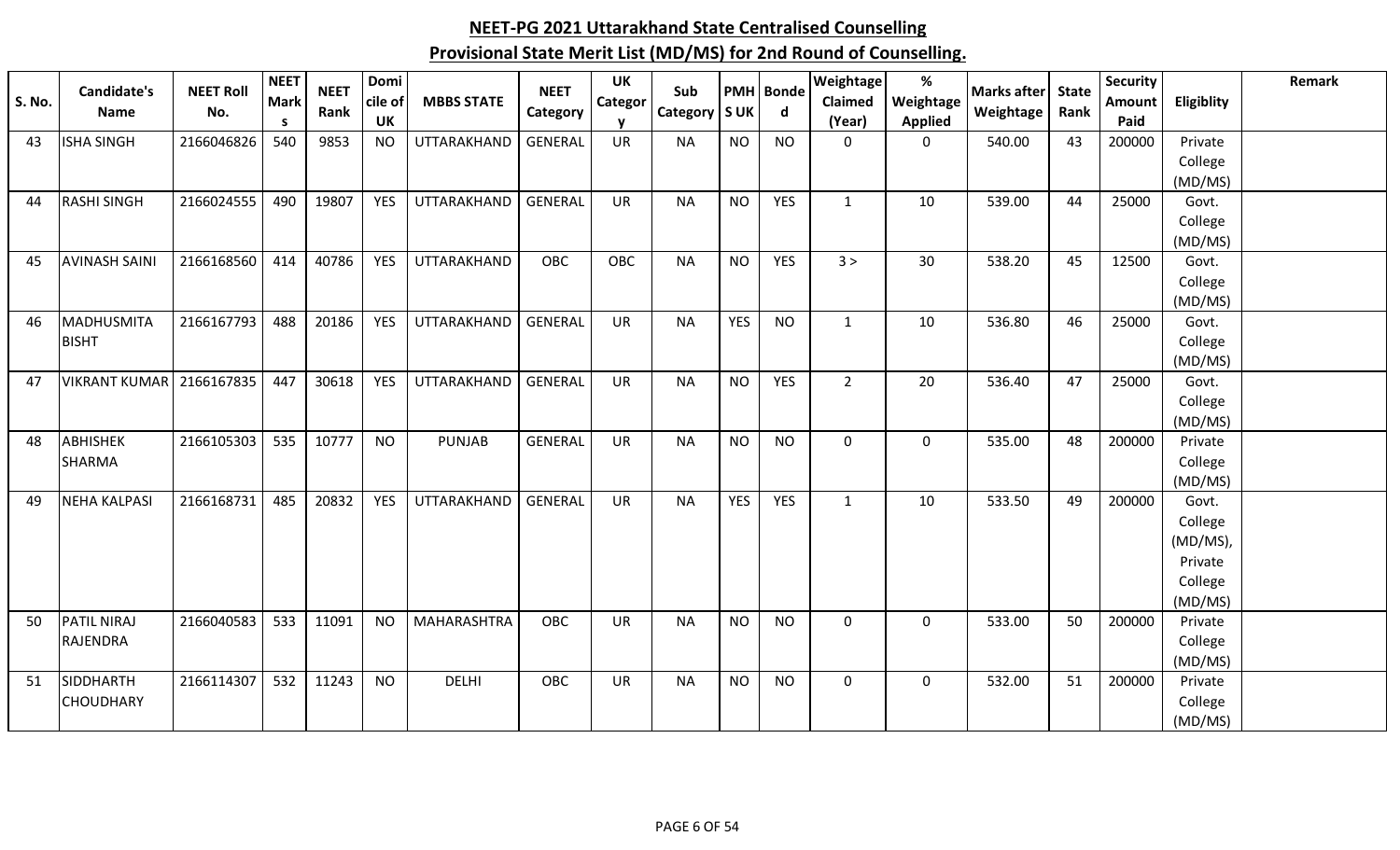| S. No. | <b>Candidate's</b><br><b>Name</b> | <b>NEET Roll</b><br>No. | <b>NEET</b><br><b>Mark</b><br>-S | <b>NEET</b><br>Rank | Domi<br>cile of<br>UK | <b>MBBS STATE</b> | <b>NEET</b><br>Category | <b>UK</b><br>Categor<br><b>V</b> | Sub<br>Category   S UK |            | <b>PMH</b> Bonde<br>$\mathbf d$ | Weightage<br>Claimed<br>(Year) | %<br>Weightage<br><b>Applied</b> | <b>Marks after</b><br>Weightage | <b>State</b><br>Rank | <b>Security</b><br><b>Amount</b><br>Paid | Eligiblity         | Remark |
|--------|-----------------------------------|-------------------------|----------------------------------|---------------------|-----------------------|-------------------|-------------------------|----------------------------------|------------------------|------------|---------------------------------|--------------------------------|----------------------------------|---------------------------------|----------------------|------------------------------------------|--------------------|--------|
| 52     | <b>PREETI GAUR</b>                | 2166168225              | 409                              | 42375               | <b>YES</b>            | UTTARAKHAND       | <b>GENERAL</b>          | <b>UR</b>                        | <b>NA</b>              | <b>YES</b> | <b>YES</b>                      | 3 >                            | 30                               | 531.70                          | 52                   | 25000                                    | Govt.              |        |
|        |                                   |                         |                                  |                     |                       |                   |                         |                                  |                        |            |                                 |                                |                                  |                                 |                      |                                          | College            |        |
|        |                                   |                         |                                  |                     |                       |                   |                         |                                  |                        |            |                                 |                                |                                  |                                 |                      |                                          | (MD/MS)            |        |
| 53     | PANKAJ GUPTA                      | 2166033477              | 530                              | 11484               | <b>NO</b>             | <b>KARNATAKA</b>  | <b>GENERAL</b>          | <b>UR</b>                        | <b>NA</b>              | <b>NO</b>  | <b>NO</b>                       | $\mathbf 0$                    | $\mathbf 0$                      | 530.00                          | 53                   | 200000                                   | Private            |        |
|        |                                   |                         |                                  |                     |                       |                   |                         |                                  |                        |            |                                 |                                |                                  |                                 |                      |                                          | College            |        |
| 54     | <b>PANKAJ SINGH</b>               | 2166168300              | 440                              | 32518               | <b>YES</b>            | UTTARAKHAND       | <b>GENERAL</b>          | UR                               | <b>NA</b>              | <b>YES</b> | <b>YES</b>                      | $\overline{2}$                 | 20                               | 528.00                          | 54                   | 25000                                    | (MD/MS)<br>Govt.   |        |
|        | <b>RAWAT</b>                      |                         |                                  |                     |                       |                   |                         |                                  |                        |            |                                 |                                |                                  |                                 |                      |                                          | College            |        |
|        |                                   |                         |                                  |                     |                       |                   |                         |                                  |                        |            |                                 |                                |                                  |                                 |                      |                                          | (MD/MS)            |        |
| 55     | <b>GAURAV KUMAR</b>               | 2166168638              | 440                              | 32589               | <b>YES</b>            | UTTARAKHAND       | <b>OBC</b>              | OBC                              | <b>NA</b>              | <b>YES</b> | YES                             | $\overline{2}$                 | 20                               | 528.00                          | 55                   | 12500                                    | Govt.              |        |
|        |                                   |                         |                                  |                     |                       |                   |                         |                                  |                        |            |                                 |                                |                                  |                                 |                      |                                          | College            |        |
|        |                                   |                         |                                  |                     |                       |                   |                         |                                  |                        |            |                                 |                                |                                  |                                 |                      |                                          | (MD/MS)            |        |
| 56     | <b>VIKAS SINGH</b>                | 2166168370              | 440                              | 32650               | <b>NO</b>             | UTTARAKHAND       | OBC                     | <b>UR</b>                        | <b>NA</b>              | <b>YES</b> | <b>YES</b>                      | $\overline{2}$                 | 20                               | 528.00                          | 56                   | 200000                                   | Govt.              |        |
|        |                                   |                         |                                  |                     |                       |                   |                         |                                  |                        |            |                                 |                                |                                  |                                 |                      |                                          | College            |        |
|        |                                   |                         |                                  |                     |                       |                   |                         |                                  |                        |            |                                 |                                |                                  |                                 |                      |                                          | (MD/MS),           |        |
|        |                                   |                         |                                  |                     |                       |                   |                         |                                  |                        |            |                                 |                                |                                  |                                 |                      |                                          | Private            |        |
|        |                                   |                         |                                  |                     |                       |                   |                         |                                  |                        |            |                                 |                                |                                  |                                 |                      |                                          | College            |        |
|        |                                   |                         |                                  |                     |                       |                   |                         |                                  |                        |            |                                 |                                |                                  |                                 |                      |                                          | (MD/MS)            |        |
| 57     | <b>ASHOK KUMAR</b>                | 2166167976              | 406                              | 43188               | <b>YES</b>            | UTTARAKHAND       | SC                      | SC                               | <b>NA</b>              | <b>YES</b> | <b>NO</b>                       | 3 >                            | 30                               | 527.80                          | 57                   | 12500                                    | Govt.              |        |
|        |                                   |                         |                                  |                     |                       |                   |                         |                                  |                        |            |                                 |                                |                                  |                                 |                      |                                          | College<br>(MD/MS) |        |
| 58     | <b>CHIDAMBARA</b>                 | 2166168229              | 438                              | 33321               | <b>YES</b>            | UTTARAKHAND       | GENERAL                 | <b>UR</b>                        | <b>NA</b>              | <b>NO</b>  | <b>YES</b>                      | $\overline{2}$                 | 20                               | 525.60                          | 58                   | 200000                                   | Private            |        |
|        | <b>JOSHI</b>                      |                         |                                  |                     |                       |                   |                         |                                  |                        |            |                                 |                                |                                  |                                 |                      |                                          | College            |        |
|        |                                   |                         |                                  |                     |                       |                   |                         |                                  |                        |            |                                 |                                |                                  |                                 |                      |                                          | (MD/MS)            |        |
| 59     | <b>SHIVANI SINGH</b>              | 2166168963              | 436                              | 33931               | <b>YES</b>            | UTTARAKHAND       | SC                      | SC                               | <b>NA</b>              | <b>YES</b> | <b>YES</b>                      | $\overline{2}$                 | 20                               | 523.20                          | 59                   | 12500                                    | Govt.              |        |
|        |                                   |                         |                                  |                     |                       |                   |                         |                                  |                        |            |                                 |                                |                                  |                                 |                      |                                          | College            |        |
|        |                                   |                         |                                  |                     |                       |                   |                         |                                  |                        |            |                                 |                                |                                  |                                 |                      |                                          | (MD/MS)            |        |
| 60     | SHREYA DARGAN                     | 2166033031              | 522                              | 12951               | <b>NO</b>             | <b>MADHYA</b>     | <b>GENERAL</b>          | <b>UR</b>                        | <b>NA</b>              | <b>NO</b>  | <b>NO</b>                       | $\mathbf 0$                    | $\mathbf 0$                      | 522.00                          | 60                   | 200000                                   | Private            |        |
|        |                                   |                         |                                  |                     |                       | PRADESH           |                         |                                  |                        |            |                                 |                                |                                  |                                 |                      |                                          | College            |        |
|        |                                   |                         |                                  |                     |                       |                   |                         |                                  |                        |            |                                 |                                |                                  |                                 |                      |                                          | (MD/MS)            |        |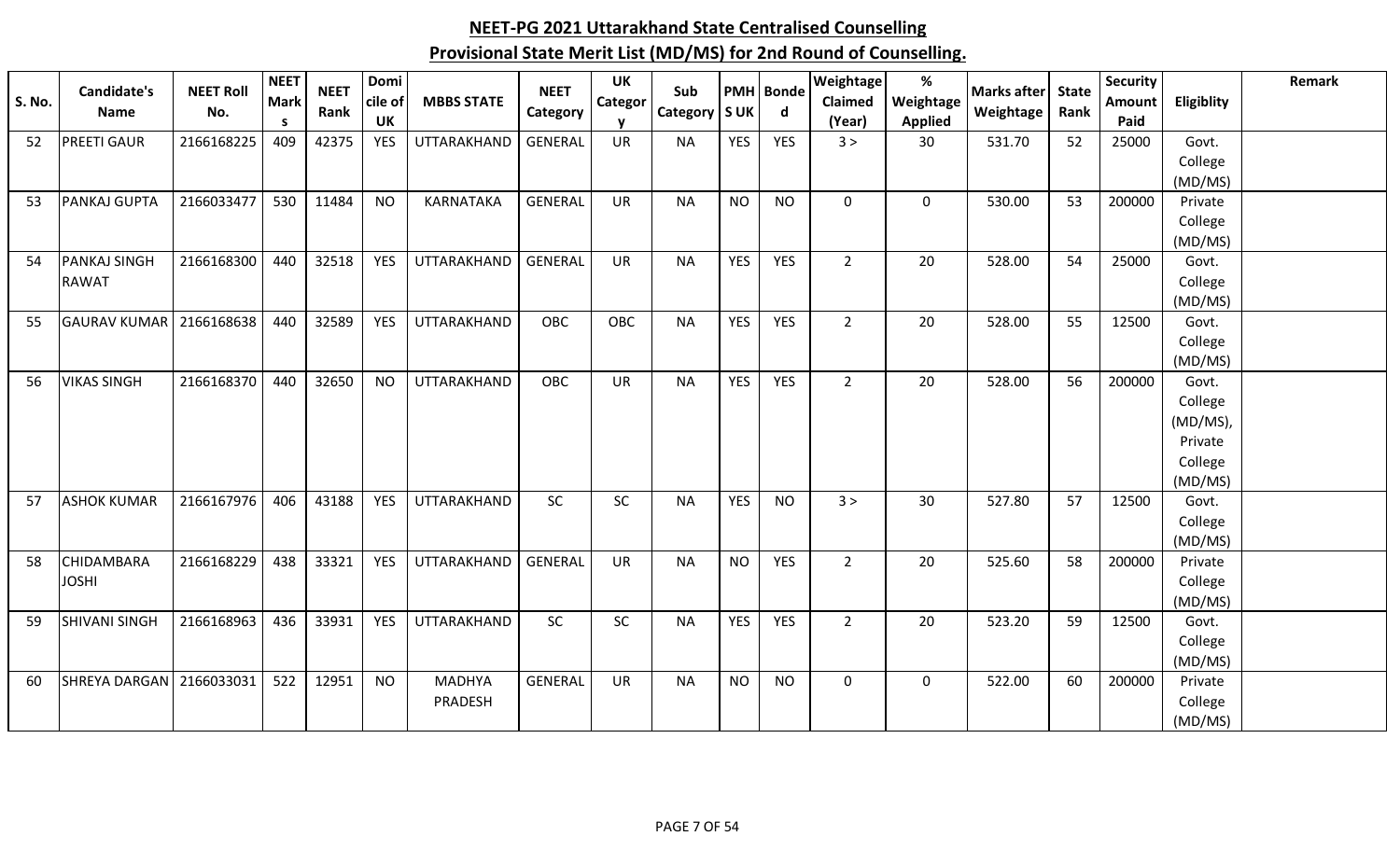| S. No. | Candidate's         | <b>NEET Roll</b> | <b>NEET</b><br><b>Mark</b> | <b>NEET</b> | Domi<br>cile of | <b>MBBS STATE</b> | <b>NEET</b>    | <b>UK</b><br>Categor | Sub             |            | <b>PMH</b> Bonde | Weightage<br>Claimed | $\%$<br>Weightage | <b>Marks after</b> | <b>State</b> | <b>Security</b><br>Amount | Eligiblity         | Remark |
|--------|---------------------|------------------|----------------------------|-------------|-----------------|-------------------|----------------|----------------------|-----------------|------------|------------------|----------------------|-------------------|--------------------|--------------|---------------------------|--------------------|--------|
|        | Name                | No.              | s.                         | Rank        | UK              |                   | Category       | $\mathbf v$          | Category   S UK |            | $\mathbf d$      | (Year)               | <b>Applied</b>    | Weightage          | Rank         | Paid                      |                    |        |
| 61     | <b>PARNIT KALRA</b> | 2166165624       | 521                        | 13236       | <b>YES</b>      | <b>DELHI</b>      | <b>GENERAL</b> | <b>UR</b>            | <b>NA</b>       | <b>NO</b>  | <b>NO</b>        | $\mathbf 0$          | $\mathbf 0$       | 521.00             | 61           | 200000                    | Private            |        |
|        |                     |                  |                            |             |                 |                   |                |                      |                 |            |                  |                      |                   |                    |              |                           | College            |        |
|        |                     |                  |                            |             |                 |                   |                |                      |                 |            |                  |                      |                   |                    |              |                           | (MD/MS)            |        |
| 62     | <b>TAMANNA</b>      | 2166045379       | 521                        | 13239       | <b>NO</b>       | <b>DELHI</b>      | <b>GENERAL</b> | <b>UR</b>            | <b>NA</b>       | <b>NO</b>  | <b>NO</b>        | $\mathbf 0$          | $\mathbf 0$       | 521.00             | 62           | 200000                    | Private            |        |
|        | <b>RAMAN</b>        |                  |                            |             |                 |                   |                |                      |                 |            |                  |                      |                   |                    |              |                           | College            |        |
|        |                     |                  |                            |             |                 |                   |                |                      |                 |            |                  |                      |                   |                    |              |                           | (MD/MS)            |        |
| 63     | <b>MAYANK</b>       | 2166168129       | 400                        | 45322       | <b>YES</b>      | UTTARAKHAND       | <b>GENERAL</b> | <b>UR</b>            | <b>DPW</b>      | <b>YES</b> | <b>YES</b>       | 3 >                  | 30                | 520.00             | 63           | 200000                    | Govt.              |        |
|        | NAUTIYAL            |                  |                            |             |                 |                   |                |                      |                 |            |                  |                      |                   |                    |              |                           | College            |        |
|        |                     |                  |                            |             |                 |                   |                |                      |                 |            |                  |                      |                   |                    |              |                           | (MD/MS),           |        |
|        |                     |                  |                            |             |                 |                   |                |                      |                 |            |                  |                      |                   |                    |              |                           | Private            |        |
|        |                     |                  |                            |             |                 |                   |                |                      |                 |            |                  |                      |                   |                    |              |                           | College<br>(MD/MS) |        |
| 64     | <b>SAKSHI</b>       | 2166168802       | 432                        | 35164       | <b>YES</b>      | UTTARAKHAND       | SC             | SC                   | <b>NA</b>       | <b>YES</b> | YES              | $\overline{2}$       | 20                | 518.40             | 64           | 12500                     | Govt.              |        |
|        |                     |                  |                            |             |                 |                   |                |                      |                 |            |                  |                      |                   |                    |              |                           | College            |        |
|        |                     |                  |                            |             |                 |                   |                |                      |                 |            |                  |                      |                   |                    |              |                           | (MD/MS)            |        |
| 65     | <b>RATNIL JOSHI</b> | 2166167797       | 470                        | 24576       | <b>YES</b>      | UTTARAKHAND       | <b>GENERAL</b> | <b>UR</b>            | <b>NA</b>       | <b>NO</b>  | <b>YES</b>       | $\mathbf{1}$         | 10                | 517.00             | 65           | 200000                    | Govt.              |        |
|        |                     |                  |                            |             |                 |                   |                |                      |                 |            |                  |                      |                   |                    |              |                           | College            |        |
|        |                     |                  |                            |             |                 |                   |                |                      |                 |            |                  |                      |                   |                    |              |                           | (MD/MS),           |        |
|        |                     |                  |                            |             |                 |                   |                |                      |                 |            |                  |                      |                   |                    |              |                           | Private            |        |
|        |                     |                  |                            |             |                 |                   |                |                      |                 |            |                  |                      |                   |                    |              |                           | College            |        |
|        |                     |                  |                            |             |                 |                   |                |                      |                 |            |                  |                      |                   |                    |              |                           | (MD/MS)            |        |
| 66     | NIHARIKA SINGH      | 2166167815       | 469                        | 24770       | <b>NO</b>       | UTTARAKHAND       | GENERAL        | <b>UR</b>            | <b>NA</b>       | <b>NO</b>  | YES              | $\mathbf{1}$         | 10                | 515.90             | 66           | 25000                     | Govt.              |        |
|        |                     |                  |                            |             |                 |                   |                |                      |                 |            |                  |                      |                   |                    |              |                           | College            |        |
|        |                     |                  |                            |             |                 |                   |                |                      |                 |            |                  |                      |                   |                    |              |                           | (MD/MS)            |        |
| 67     | <b>SHASHANK</b>     | 2166024232       | 515                        | 14340       | <b>NO</b>       | UTTARAKHAND       | <b>GENERAL</b> | <b>UR</b>            | <b>NA</b>       | <b>NO</b>  | <b>NO</b>        | $\mathbf 0$          | $\mathbf 0$       | 515.00             | 67           | 200000                    | Govt.              |        |
|        | MADHURAJ            |                  |                            |             |                 |                   |                |                      |                 |            |                  |                      |                   |                    |              |                           | College            |        |
|        |                     |                  |                            |             |                 |                   |                |                      |                 |            |                  |                      |                   |                    |              |                           | (MD/MS),           |        |
|        |                     |                  |                            |             |                 |                   |                |                      |                 |            |                  |                      |                   |                    |              |                           | Private            |        |
|        |                     |                  |                            |             |                 |                   |                |                      |                 |            |                  |                      |                   |                    |              |                           | College            |        |
|        |                     |                  |                            |             |                 |                   |                |                      |                 |            |                  |                      |                   |                    |              |                           | (MD/MS)            |        |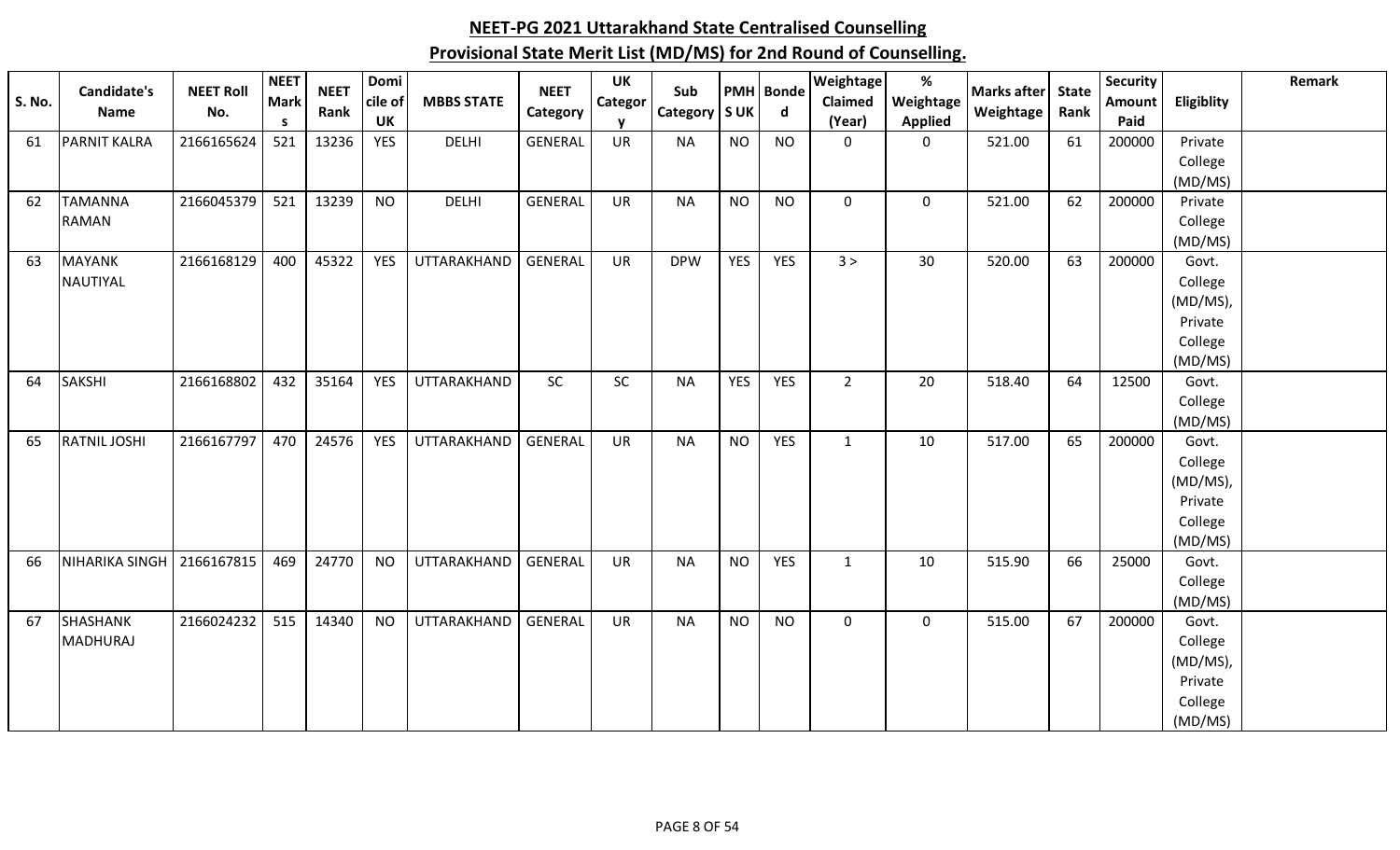| <b>S. No.</b> | Candidate's<br><b>Name</b> | <b>NEET Roll</b><br>No. | <b>NEET</b><br><b>Mark</b> | <b>NEET</b><br>Rank | Domi<br>cile of | <b>MBBS STATE</b> | <b>NEET</b><br>Category | UK<br>Categor | Sub<br>Category   S UK | <b>PMH</b> | <b>Bonde</b><br>d | <b>Weightage</b><br>Claimed | $\%$<br>Weightage | <b>Marks after</b><br>Weightage | <b>State</b><br>Rank | <b>Security</b><br><b>Amount</b> | Eligiblity       | Remark |
|---------------|----------------------------|-------------------------|----------------------------|---------------------|-----------------|-------------------|-------------------------|---------------|------------------------|------------|-------------------|-----------------------------|-------------------|---------------------------------|----------------------|----------------------------------|------------------|--------|
|               |                            |                         | s.                         |                     | <b>UK</b>       |                   |                         | v             |                        |            |                   | (Year)                      | <b>Applied</b>    |                                 |                      | Paid                             |                  |        |
| 68            | <b>SAKSHI</b>              | 2166152122              | 468                        | 24899               | <b>YES</b>      | UTTARAKHAND       | <b>GENERAL</b>          | <b>UR</b>     | <b>NA</b>              | <b>NO</b>  | <b>YES</b>        | $\mathbf{1}$                | 10                | 514.80                          | 68                   | 200000                           | Govt.            |        |
|               | AGARWAL                    |                         |                            |                     |                 |                   |                         |               |                        |            |                   |                             |                   |                                 |                      |                                  | College          |        |
|               |                            |                         |                            |                     |                 |                   |                         |               |                        |            |                   |                             |                   |                                 |                      |                                  | (MD/MS),         |        |
|               |                            |                         |                            |                     |                 |                   |                         |               |                        |            |                   |                             |                   |                                 |                      |                                  | Private          |        |
|               |                            |                         |                            |                     |                 |                   |                         |               |                        |            |                   |                             |                   |                                 |                      |                                  | College          |        |
| 69            | <b>RACHIT</b>              | 2166168490              | 468                        | 24971               | <b>YES</b>      | UTTARAKHAND       | GENERAL                 | <b>UR</b>     | <b>NA</b>              | <b>NO</b>  | <b>YES</b>        | $\mathbf{1}$                | 10                | 514.80                          | 69                   | 200000                           | (MD/MS)<br>Govt. |        |
|               | AGARWAL                    |                         |                            |                     |                 |                   |                         |               |                        |            |                   |                             |                   |                                 |                      |                                  | College          |        |
|               |                            |                         |                            |                     |                 |                   |                         |               |                        |            |                   |                             |                   |                                 |                      |                                  | (MD/MS),         |        |
|               |                            |                         |                            |                     |                 |                   |                         |               |                        |            |                   |                             |                   |                                 |                      |                                  | Private          |        |
|               |                            |                         |                            |                     |                 |                   |                         |               |                        |            |                   |                             |                   |                                 |                      |                                  | College          |        |
|               |                            |                         |                            |                     |                 |                   |                         |               |                        |            |                   |                             |                   |                                 |                      |                                  | (MD/MS)          |        |
| 70            | <b>DAMINI GUJRAL</b>       | 2166108250              | 514                        | 14644               | <b>NO</b>       | <b>PUNJAB</b>     | <b>GENERAL</b>          | <b>UR</b>     | <b>NA</b>              | <b>NO</b>  | <b>NO</b>         | $\mathbf 0$                 | $\mathbf 0$       | 514.00                          | 70                   | 200000                           | Private          |        |
|               |                            |                         |                            |                     |                 |                   |                         |               |                        |            |                   |                             |                   |                                 |                      |                                  | College          |        |
|               |                            |                         |                            |                     |                 |                   |                         |               |                        |            |                   |                             |                   |                                 |                      |                                  | (MD/MS)          |        |
| 71            | <b>KARAN</b>               | 2166075612              | 513                        | 14686               | <b>NO</b>       | <b>OTHERS</b>     | <b>GENERAL</b>          | <b>UR</b>     | <b>NA</b>              | <b>NO</b>  | <b>NO</b>         | $\mathbf 0$                 | $\mathbf 0$       | 513.00                          | 71                   | 200000                           | Private          |        |
|               | <b>MANGWANI</b>            |                         |                            |                     |                 |                   |                         |               |                        |            |                   |                             |                   |                                 |                      |                                  | College          |        |
|               |                            |                         |                            |                     |                 |                   |                         |               |                        |            |                   |                             |                   |                                 |                      |                                  | (MD/MS)          |        |
| 72            | PRITHVESH                  | 2166162435              | 513                        | 14793               | <b>NO</b>       | MAHARASHTRA       | GENERAL                 | <b>UR</b>     | <b>NA</b>              | <b>NO</b>  | <b>NO</b>         | $\mathbf 0$                 | $\mathbf 0$       | 513.00                          | 72                   | 200000                           | Private          |        |
|               | <b>PRATAP</b>              |                         |                            |                     |                 |                   |                         |               |                        |            |                   |                             |                   |                                 |                      |                                  | College          |        |
| 73            | <b>NITIN</b>               | 2166168516              | 427                        | 36412               | YES             | UTTARAKHAND       | SC                      | SC            | <b>NA</b>              | <b>NO</b>  | YES               | $\overline{2}$              | 20                | 512.40                          | 73                   | 12500                            | (MD/MS)<br>Govt. |        |
|               |                            |                         |                            |                     |                 |                   |                         |               |                        |            |                   |                             |                   |                                 |                      |                                  | College          |        |
|               |                            |                         |                            |                     |                 |                   |                         |               |                        |            |                   |                             |                   |                                 |                      |                                  | (MD/MS)          |        |
| 74            | <b>KIRTI MEHTA</b>         | 2166169456              | 394                        | 47243               | <b>YES</b>      | UTTARAKHAND       | <b>GENERAL</b>          | <b>UR</b>     | <b>DPW</b>             | <b>YES</b> | <b>YES</b>        | 3 >                         | 30                | 512.20                          | 74                   | 200000                           | Govt.            |        |
|               |                            |                         |                            |                     |                 |                   |                         |               |                        |            |                   |                             |                   |                                 |                      |                                  | College          |        |
|               |                            |                         |                            |                     |                 |                   |                         |               |                        |            |                   |                             |                   |                                 |                      |                                  | (MD/MS),         |        |
|               |                            |                         |                            |                     |                 |                   |                         |               |                        |            |                   |                             |                   |                                 |                      |                                  | Private          |        |
|               |                            |                         |                            |                     |                 |                   |                         |               |                        |            |                   |                             |                   |                                 |                      |                                  | College          |        |
|               |                            |                         |                            |                     |                 |                   |                         |               |                        |            |                   |                             |                   |                                 |                      |                                  | (MD/MS)          |        |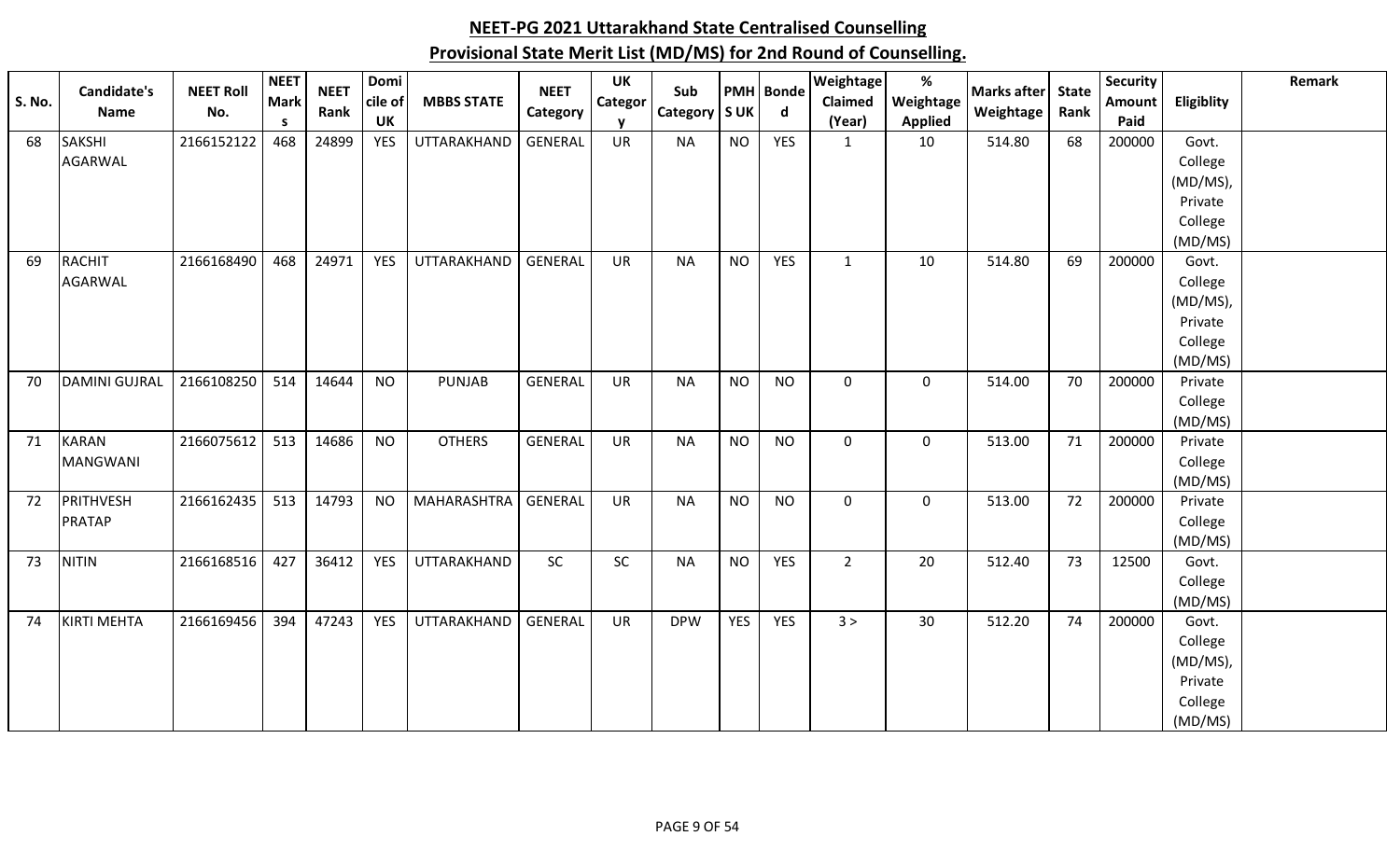| <b>S. No.</b> | <b>Candidate's</b><br><b>Name</b> | <b>NEET Roll</b><br>No. | <b>NEET</b><br><b>Mark</b><br>s. | <b>NEET</b><br>Rank | Domi<br>cile of<br>UK | <b>MBBS STATE</b>    | <b>NEET</b><br>Category | <b>UK</b><br><b>Categor</b><br>v | Sub<br>Category | SUK        | PMH Bonde<br>d | <b>Weightage</b><br>Claimed<br>(Year) | $\%$<br>Weightage<br><b>Applied</b> | <b>Marks after</b><br>Weightage | <b>State</b><br>Rank | <b>Security</b><br><b>Amount</b><br>Paid | Eligiblity          | Remark |
|---------------|-----------------------------------|-------------------------|----------------------------------|---------------------|-----------------------|----------------------|-------------------------|----------------------------------|-----------------|------------|----------------|---------------------------------------|-------------------------------------|---------------------------------|----------------------|------------------------------------------|---------------------|--------|
| 75            | <b>UTKARSH GARG</b>               | 2166114666              | 510                              | 15293               | <b>NO</b>             | RAJASTHAN            | <b>GENERAL</b>          | <b>UR</b>                        | <b>NA</b>       | <b>NO</b>  | <b>NO</b>      | $\mathbf 0$                           | $\mathbf 0$                         | 510.00                          | 75                   | 200000                                   | Private             |        |
|               |                                   |                         |                                  |                     |                       |                      |                         |                                  |                 |            |                |                                       |                                     |                                 |                      |                                          | College             |        |
|               |                                   |                         |                                  |                     |                       |                      |                         |                                  |                 |            |                |                                       |                                     |                                 |                      |                                          | (MD/MS)             |        |
| 76            | <b>ARUJ DUDEA</b>                 | 2166161562              | 510                              | 15315               | <b>NO</b>             | MADHYA               | <b>GENERAL</b>          | UR                               | <b>NA</b>       | <b>NO</b>  | <b>NO</b>      | $\mathbf 0$                           | $\mathbf 0$                         | 510.00                          | 76                   | 200000                                   | Private             |        |
|               |                                   |                         |                                  |                     |                       | PRADESH              |                         |                                  |                 |            |                |                                       |                                     |                                 |                      |                                          | College             |        |
|               |                                   |                         |                                  |                     |                       |                      |                         |                                  |                 |            |                |                                       |                                     |                                 |                      |                                          | (MD/MS)             |        |
| 77            | <b>VAIDEHI MITTAL</b>             | 2166169196              | 510                              | 15351               | <b>YES</b>            | UTTARAKHAND          | GENERAL                 | <b>UR</b>                        | <b>NA</b>       | <b>NO</b>  | <b>NO</b>      | $\mathbf 0$                           | $\mathbf 0$                         | 510.00                          | 77                   | 200000                                   | Govt.               |        |
|               |                                   |                         |                                  |                     |                       |                      |                         |                                  |                 |            |                |                                       |                                     |                                 |                      |                                          | College             |        |
|               |                                   |                         |                                  |                     |                       |                      |                         |                                  |                 |            |                |                                       |                                     |                                 |                      |                                          | (MD/MS),<br>Private |        |
|               |                                   |                         |                                  |                     |                       |                      |                         |                                  |                 |            |                |                                       |                                     |                                 |                      |                                          | College             |        |
|               |                                   |                         |                                  |                     |                       |                      |                         |                                  |                 |            |                |                                       |                                     |                                 |                      |                                          | (MD/MS)             |        |
| 78            | <b>RUCHIKA BHATT</b>              | 2166168295              | 424                              | 37447               | <b>YES</b>            | UTTARAKHAND          | <b>GENERAL</b>          | UR                               | <b>NA</b>       | <b>YES</b> | <b>YES</b>     | $\overline{2}$                        | 20                                  | 508.80                          | 78                   | 25000                                    | Govt.               |        |
|               |                                   |                         |                                  |                     |                       |                      |                         |                                  |                 |            |                |                                       |                                     |                                 |                      |                                          | College             |        |
|               |                                   |                         |                                  |                     |                       |                      |                         |                                  |                 |            |                |                                       |                                     |                                 |                      |                                          | (MD/MS)             |        |
| 79            | <b>SHEFFY</b>                     | 2166044361              | 507                              | 15974               | <b>NO</b>             | <b>PUNJAB</b>        | <b>GENERAL</b>          | <b>UR</b>                        | <b>NA</b>       | <b>NO</b>  | <b>NO</b>      | $\mathbf 0$                           | $\mathbf 0$                         | 507.00                          | 79                   | 200000                                   | Private             |        |
|               |                                   |                         |                                  |                     |                       |                      |                         |                                  |                 |            |                |                                       |                                     |                                 |                      |                                          | College             |        |
|               |                                   |                         |                                  |                     |                       |                      |                         |                                  |                 |            |                |                                       |                                     |                                 |                      |                                          | (MD/MS)             |        |
| -80           | <b>SIDDHARTH</b>                  | 2166168331              | 507                              | 15986               | <b>YES</b>            | UTTARAKHAND          | GENERAL                 | <b>UR</b>                        | <b>NA</b>       | <b>NO</b>  | <b>NO</b>      | $\mathbf 0$                           | $\mathbf 0$                         | 507.00                          | 80                   | 200000                                   | Govt.               |        |
|               | <b>GARG</b>                       |                         |                                  |                     |                       |                      |                         |                                  |                 |            |                |                                       |                                     |                                 |                      |                                          | College             |        |
|               |                                   |                         |                                  |                     |                       |                      |                         |                                  |                 |            |                |                                       |                                     |                                 |                      |                                          | (MD/MS),            |        |
|               |                                   |                         |                                  |                     |                       |                      |                         |                                  |                 |            |                |                                       |                                     |                                 |                      |                                          | Private             |        |
|               |                                   |                         |                                  |                     |                       |                      |                         |                                  |                 |            |                |                                       |                                     |                                 |                      |                                          | College             |        |
|               |                                   |                         |                                  |                     |                       |                      |                         |                                  |                 |            |                |                                       |                                     |                                 |                      |                                          | (MD/MS)             |        |
| 81            | <b>DIVYANSHU</b>                  | 2166031228              | 504                              | 16610               | <b>NO</b>             | <b>UTTAR PRADESH</b> | GENERAL                 | <b>UR</b>                        | <b>NA</b>       | <b>NO</b>  | <b>NO</b>      | $\mathbf 0$                           | $\mathbf 0$                         | 504.00                          | 81                   | 200000                                   | Private             |        |
|               | <b>SIDHWA</b>                     |                         |                                  |                     |                       |                      |                         |                                  |                 |            |                |                                       |                                     |                                 |                      |                                          | College<br>(MD/MS)  |        |
| -82           | <b>PATEL AKA</b>                  | 2166034697              | 503                              | 16780               | <b>NO</b>             | <b>OTHERS</b>        | <b>GENERAL</b>          | <b>UR</b>                        | <b>NA</b>       | <b>NO</b>  | <b>NO</b>      | $\mathbf 0$                           | $\mathbf 0$                         | 503.00                          | 82                   | 200000                                   | Private             |        |
|               | PADMANI                           |                         |                                  |                     |                       |                      |                         |                                  |                 |            |                |                                       |                                     |                                 |                      |                                          | College             |        |
|               | <b>DIVYESH VINU</b>               |                         |                                  |                     |                       |                      |                         |                                  |                 |            |                |                                       |                                     |                                 |                      |                                          | (MD/MS)             |        |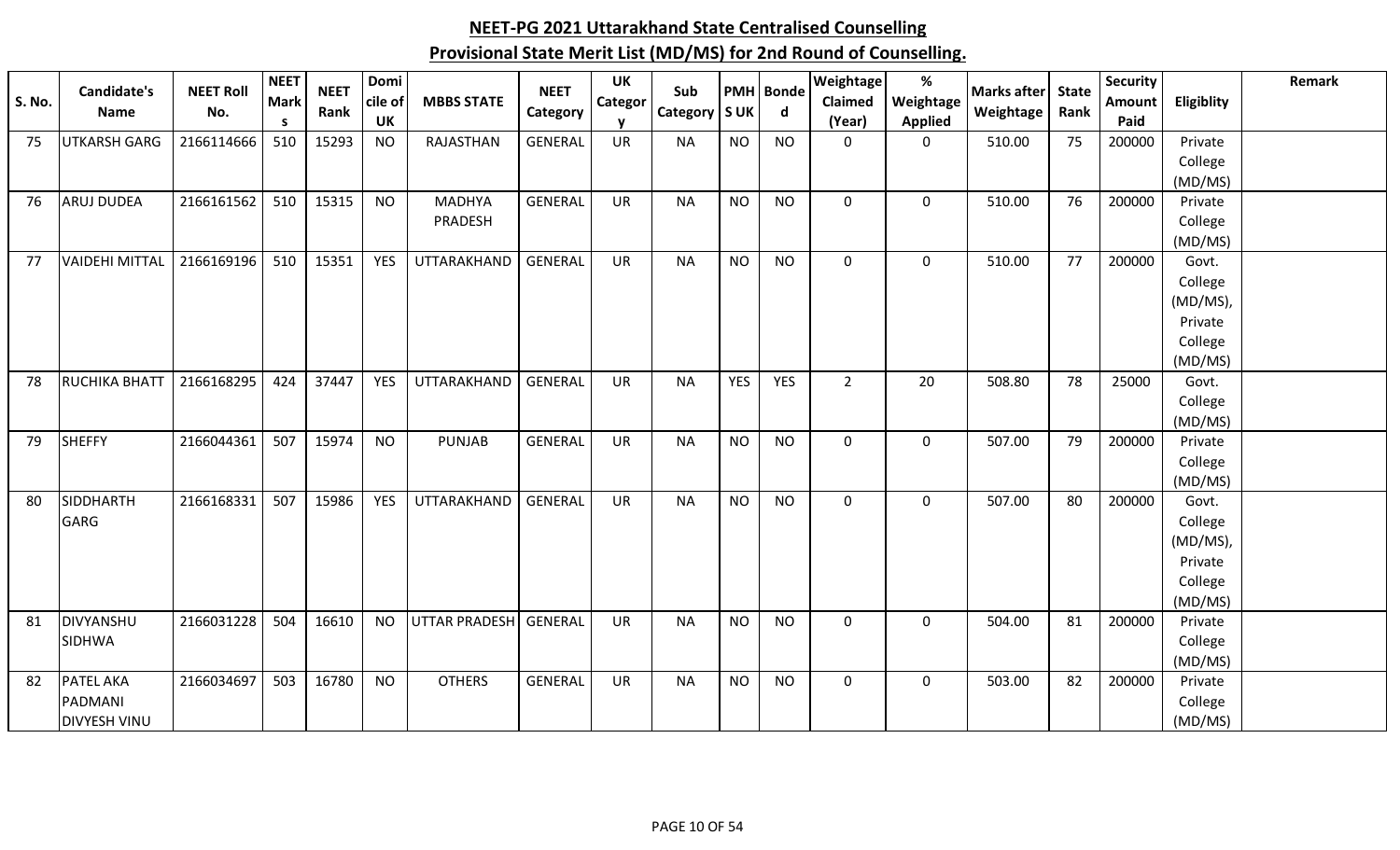| <b>S. No.</b> | Candidate's<br><b>Name</b> | <b>NEET Roll</b><br>No. | <b>NEET</b><br><b>Mark</b> | <b>NEET</b><br>Rank | Domi<br>cile of | <b>MBBS STATE</b>    | <b>NEET</b><br>Category | <b>UK</b><br>Categor | Sub<br>Category   S UK |            | <b>PMH</b> Bonde<br>$\mathbf d$ | Weightage<br>Claimed | $\%$<br>Weightage | <b>Marks after</b><br>Weightage | <b>State</b><br>Rank | <b>Security</b><br>Amount | Eligiblity         | Remark |
|---------------|----------------------------|-------------------------|----------------------------|---------------------|-----------------|----------------------|-------------------------|----------------------|------------------------|------------|---------------------------------|----------------------|-------------------|---------------------------------|----------------------|---------------------------|--------------------|--------|
|               |                            |                         | s.                         |                     | <b>UK</b>       |                      |                         | <b>V</b>             |                        |            |                                 | (Year)               | <b>Applied</b>    |                                 |                      | Paid                      |                    |        |
| 83            | <b>KUSHAL RAWAL</b>        | 2166107199              | 503                        | 16782               | <b>NO</b>       | <b>KARNATAKA</b>     | <b>GENERAL</b>          | <b>UR</b>            | <b>NA</b>              | <b>NO</b>  | <b>NO</b>                       | $\Omega$             | 0                 | 503.00                          | 83                   | 200000                    | Private            |        |
|               |                            |                         |                            |                     |                 |                      |                         |                      |                        |            |                                 |                      |                   |                                 |                      |                           | College            |        |
|               |                            |                         |                            |                     |                 |                      |                         |                      |                        |            |                                 |                      |                   |                                 |                      |                           | (MD/MS)            |        |
| 84            | <b>NAVDEEP SINGH</b>       | 2166106722              | 501                        | 17146               | <b>NO</b>       | <b>PUNJAB</b>        | <b>GENERAL</b>          | <b>UR</b>            | <b>NA</b>              | <b>NO</b>  | <b>NO</b>                       | $\mathbf 0$          | $\mathbf 0$       | 501.00                          | 84                   | 200000                    | Private            |        |
|               | SIDHU                      |                         |                            |                     |                 |                      |                         |                      |                        |            |                                 |                      |                   |                                 |                      |                           | College            |        |
|               |                            |                         |                            |                     |                 |                      |                         |                      |                        |            |                                 |                      |                   |                                 |                      |                           | (MD/MS)            |        |
| 85            | <b>ARUN PRAKASH</b>        | 2166168635              | 417                        | 39697               | <b>YES</b>      | UTTARAKHAND          | SC                      | SC                   | <b>NA</b>              | <b>YES</b> | <b>YES</b>                      | $\overline{2}$       | 20                | 500.40                          | 85                   | 12500                     | Govt.              |        |
|               |                            |                         |                            |                     |                 |                      |                         |                      |                        |            |                                 |                      |                   |                                 |                      |                           | College            |        |
|               |                            |                         |                            |                     |                 |                      |                         |                      |                        |            |                                 |                      |                   |                                 |                      |                           | (MD/MS)            |        |
| 86            | <b>VARSHA</b>              | 2166042049              | 500                        | 17422               | <b>NO</b>       | UTTARAKHAND          | <b>GENERAL</b>          | <b>UR</b>            | <b>NA</b>              | <b>NO</b>  | <b>NO</b>                       | 0                    | $\mathbf 0$       | 500.00                          | 86                   | 25000                     | Govt.              |        |
|               |                            |                         |                            |                     |                 |                      |                         |                      |                        |            |                                 |                      |                   |                                 |                      |                           | College            |        |
| 87            | VAIBHAVI                   | 2166167784              | 500                        | 17602               | <b>YES</b>      | UTTARAKHAND          | <b>GENERAL</b>          | <b>UR</b>            | <b>NA</b>              | <b>NO</b>  | <b>NO</b>                       | $\mathbf 0$          | $\mathbf 0$       | 500.00                          | 87                   | 200000                    | (MD/MS)<br>Private |        |
|               | <b>DOBRIYAL</b>            |                         |                            |                     |                 |                      |                         |                      |                        |            |                                 |                      |                   |                                 |                      |                           | College            |        |
|               |                            |                         |                            |                     |                 |                      |                         |                      |                        |            |                                 |                      |                   |                                 |                      |                           | (MD/MS)            |        |
| 88            | LAKHAN                     | 2166044410              | 500                        | 17625               | <b>NO</b>       | MAHARASHTRA          | <b>GENERAL</b>          | <b>UR</b>            | <b>NA</b>              | <b>NO</b>  | <b>NO</b>                       | $\mathbf 0$          | $\mathbf 0$       | 500.00                          | 88                   | 200000                    | Private            |        |
|               | <b>KHURANA</b>             |                         |                            |                     |                 |                      |                         |                      |                        |            |                                 |                      |                   |                                 |                      |                           | College            |        |
|               |                            |                         |                            |                     |                 |                      |                         |                      |                        |            |                                 |                      |                   |                                 |                      |                           | (MD/MS)            |        |
| 89            | <b>PRANJAL JOSHI</b>       | 2166168421              | 499                        | 17680               | <b>YES</b>      | <b>UTTAR PRADESH</b> | <b>GENERAL</b>          | <b>UR</b>            | <b>NA</b>              | <b>NO</b>  | <b>NO</b>                       | $\mathbf 0$          | $\mathbf 0$       | 499.00                          | 89                   | 200000                    | Private            |        |
|               |                            |                         |                            |                     |                 |                      |                         |                      |                        |            |                                 |                      |                   |                                 |                      |                           | College            |        |
|               |                            |                         |                            |                     |                 |                      |                         |                      |                        |            |                                 |                      |                   |                                 |                      |                           | (MD/MS)            |        |
| 90            | <b>VISHWANATH</b>          | 2166161163              | 498                        | 18010               | <b>NO</b>       | <b>UTTAR PRADESH</b> | <b>GENERAL</b>          | <b>UR</b>            | <b>NA</b>              | <b>NO</b>  | <b>NO</b>                       | 0                    | 0                 | 498.00                          | 90                   | 200000                    | Private            |        |
|               | <b>TYAGI</b>               |                         |                            |                     |                 |                      |                         |                      |                        |            |                                 |                      |                   |                                 |                      |                           | College            |        |
|               |                            |                         |                            |                     |                 |                      |                         |                      |                        |            |                                 |                      |                   |                                 |                      |                           | (MD/MS)            |        |
| 91            | <b>CHARAN DEEP</b>         | 2166105085              | 497                        | 18082               | <b>NO</b>       | <b>HARYANA</b>       | <b>GENERAL</b>          | <b>UR</b>            | <b>NA</b>              | <b>NO</b>  | <b>NO</b>                       | $\Omega$             | $\mathbf 0$       | 497.00                          | 91                   | 200000                    | Private            |        |
|               |                            |                         |                            |                     |                 |                      |                         |                      |                        |            |                                 |                      |                   |                                 |                      |                           | College            |        |
|               |                            |                         |                            |                     |                 |                      |                         |                      |                        |            |                                 |                      |                   |                                 |                      |                           | (MD/MS)            |        |
| 92            | NIKITA DHAWAN              | 2166167881              | 497                        | 18178               | <b>YES</b>      | UTTARAKHAND          | GENERAL                 | <b>UR</b>            | <b>NA</b>              | <b>NO</b>  | <b>NO</b>                       | $\mathbf 0$          | $\mathbf 0$       | 497.00                          | 92                   | 25000                     | Govt.              |        |
|               |                            |                         |                            |                     |                 |                      |                         |                      |                        |            |                                 |                      |                   |                                 |                      |                           | College            |        |
|               |                            |                         |                            |                     |                 |                      |                         |                      |                        |            |                                 |                      |                   |                                 |                      |                           | (MD/MS)            |        |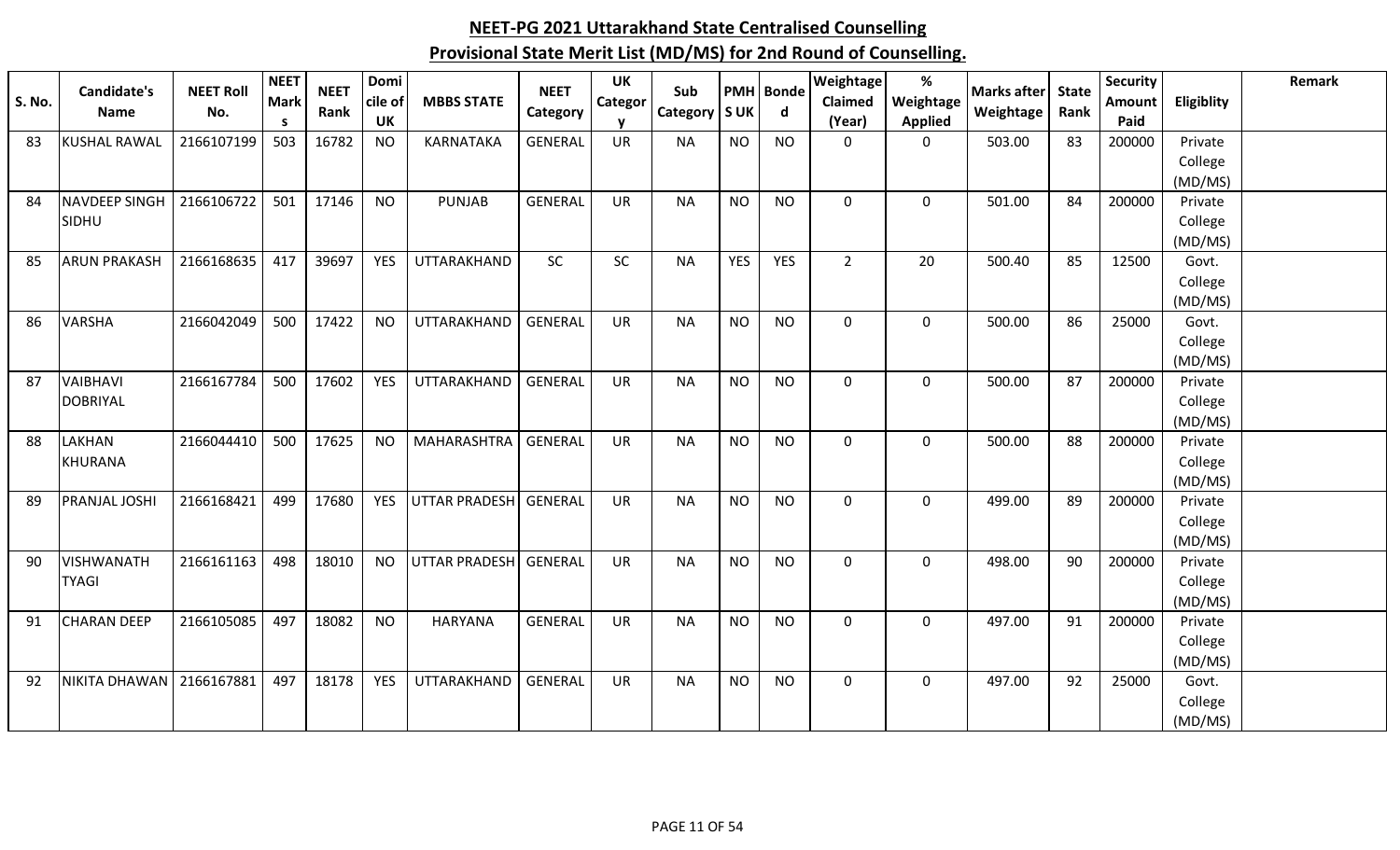| <b>S. No.</b> | <b>Candidate's</b><br><b>Name</b> | <b>NEET Roll</b><br>No. | <b>NEET</b><br><b>Mark</b> | <b>NEET</b><br>Rank | Domi<br>cile of | <b>MBBS STATE</b>  | <b>NEET</b><br>Category | <b>UK</b><br>Categor | Sub<br>Category | <b>PMH</b><br><b>SUK</b> | <b>Bonde</b><br>$\mathsf{d}$ | <b>Weightage</b><br>Claimed | $\%$<br>Weightage | <b>Marks after</b><br>Weightage | <b>State</b><br>Rank | <b>Security</b><br>Amount | Eligiblity          | Remark |
|---------------|-----------------------------------|-------------------------|----------------------------|---------------------|-----------------|--------------------|-------------------------|----------------------|-----------------|--------------------------|------------------------------|-----------------------------|-------------------|---------------------------------|----------------------|---------------------------|---------------------|--------|
|               |                                   |                         | -S                         |                     | <b>UK</b>       |                    |                         | v                    |                 |                          |                              | (Year)                      | <b>Applied</b>    |                                 |                      | Paid                      |                     |        |
| 93            | <b>HIMANSHU</b>                   | 2166168306              | 414                        | 40582               | <b>YES</b>      | UTTARAKHAND        | <b>GENERAL</b>          | <b>UR</b>            | <b>DPW</b>      | <b>YES</b>               | <b>YES</b>                   | $\overline{2}$              | 20                | 496.80                          | 93                   | 200000                    | Govt.               |        |
|               | <b>KUKRETI</b>                    |                         |                            |                     |                 |                    |                         |                      |                 |                          |                              |                             |                   |                                 |                      |                           | College             |        |
|               |                                   |                         |                            |                     |                 |                    |                         |                      |                 |                          |                              |                             |                   |                                 |                      |                           | (MD/MS),<br>Private |        |
|               |                                   |                         |                            |                     |                 |                    |                         |                      |                 |                          |                              |                             |                   |                                 |                      |                           | College             |        |
|               |                                   |                         |                            |                     |                 |                    |                         |                      |                 |                          |                              |                             |                   |                                 |                      |                           | (MD/MS)             |        |
| 94            | KARTIKEYA JAIN                    | 2166162142              | 496                        | 18317               | <b>NO</b>       | <b>UTTARAKHAND</b> | GENERAL                 | UR                   | <b>NA</b>       | <b>NO</b>                | <b>NO</b>                    | $\mathbf 0$                 | $\mathbf 0$       | 496.00                          | 94                   | 200000                    | Govt.               |        |
|               |                                   |                         |                            |                     |                 |                    |                         |                      |                 |                          |                              |                             |                   |                                 |                      |                           | College             |        |
|               |                                   |                         |                            |                     |                 |                    |                         |                      |                 |                          |                              |                             |                   |                                 |                      |                           | (MD/MS),            |        |
|               |                                   |                         |                            |                     |                 |                    |                         |                      |                 |                          |                              |                             |                   |                                 |                      |                           | Private             |        |
|               |                                   |                         |                            |                     |                 |                    |                         |                      |                 |                          |                              |                             |                   |                                 |                      |                           | College             |        |
|               |                                   |                         |                            |                     |                 |                    |                         |                      |                 |                          |                              |                             |                   |                                 |                      |                           | (MD/MS)             |        |
| 95            | RAJAT                             | 2166105844              | 495                        | 18632               | <b>NO</b>       | PUNJAB             | <b>GENERAL</b>          | UR                   | <b>NA</b>       | <b>NO</b>                | <b>NO</b>                    | $\mathbf 0$                 | $\mathbf 0$       | 495.00                          | 95                   | 200000                    | Private             |        |
|               | AGGARWALA                         |                         |                            |                     |                 |                    |                         |                      |                 |                          |                              |                             |                   |                                 |                      |                           | College             |        |
|               |                                   |                         |                            |                     |                 |                    |                         |                      |                 |                          |                              |                             |                   |                                 |                      |                           | (MD/MS)             |        |
| 96            | <b>HIMANSHU</b>                   | 2166105247              | 495                        | 18642               | <b>NO</b>       | <b>PUNJAB</b>      | GENERAL                 | <b>UR</b>            | <b>NA</b>       | <b>NO</b>                | <b>NO</b>                    | $\mathbf 0$                 | $\mathbf 0$       | 495.00                          | 96                   | 200000                    | Private             |        |
|               | <b>BANSAL</b>                     |                         |                            |                     |                 |                    |                         |                      |                 |                          |                              |                             |                   |                                 |                      |                           | College             |        |
| 97            | <b>NIRU KANWAR</b>                | 2166168832              | 450                        | 29967               | <b>NO</b>       | UTTARAKHAND        | <b>GENERAL</b>          | <b>UR</b>            | <b>NA</b>       | <b>NO</b>                | <b>YES</b>                   | $\mathbf{1}$                | 10                | 495.00                          | 97                   | 25000                     | (MD/MS)<br>Govt.    |        |
|               |                                   |                         |                            |                     |                 |                    |                         |                      |                 |                          |                              |                             |                   |                                 |                      |                           | College             |        |
|               |                                   |                         |                            |                     |                 |                    |                         |                      |                 |                          |                              |                             |                   |                                 |                      |                           | (MD/MS)             |        |
| 98            | <b>SHERRY GOYAL</b>               | 2166105312              | 494                        | 18858               | <b>NO</b>       | PUNJAB             | <b>GENERAL</b>          | <b>UR</b>            | <b>NA</b>       | <b>NO</b>                | <b>NO</b>                    | $\mathbf 0$                 | $\mathbf 0$       | 494.00                          | 98                   | 200000                    | Private             |        |
|               |                                   |                         |                            |                     |                 |                    |                         |                      |                 |                          |                              |                             |                   |                                 |                      |                           | College             |        |
|               |                                   |                         |                            |                     |                 |                    |                         |                      |                 |                          |                              |                             |                   |                                 |                      |                           | (MD/MS)             |        |
| 99            | <b>ANKUSH LOONA</b>               | 2166105028              | 492                        | 19161               | <b>NO</b>       | PUNJAB             | <b>GENERAL</b>          | <b>UR</b>            | <b>NA</b>       | <b>NO</b>                | <b>NO</b>                    | $\mathbf 0$                 | $\mathbf 0$       | 492.00                          | 99                   | 200000                    | Private             |        |
|               |                                   |                         |                            |                     |                 |                    |                         |                      |                 |                          |                              |                             |                   |                                 |                      |                           | College             |        |
|               |                                   |                         |                            |                     |                 |                    |                         |                      |                 |                          |                              |                             |                   |                                 |                      |                           | (MD/MS)             |        |
| 100           | <b>DEVANSHUS</b>                  | 2166105890              | 492                        | 19276               | <b>NO</b>       | PUNJAB             | <b>GENERAL</b>          | <b>UR</b>            | <b>NA</b>       | <b>NO</b>                | <b>NO</b>                    | $\mathbf 0$                 | $\mathbf 0$       | 492.00                          | 100                  | 200000                    | Private             |        |
|               | <b>CHHABRA</b>                    |                         |                            |                     |                 |                    |                         |                      |                 |                          |                              |                             |                   |                                 |                      |                           | College             |        |
|               |                                   |                         |                            |                     |                 |                    |                         |                      |                 |                          |                              |                             |                   |                                 |                      |                           | (MD/MS)             |        |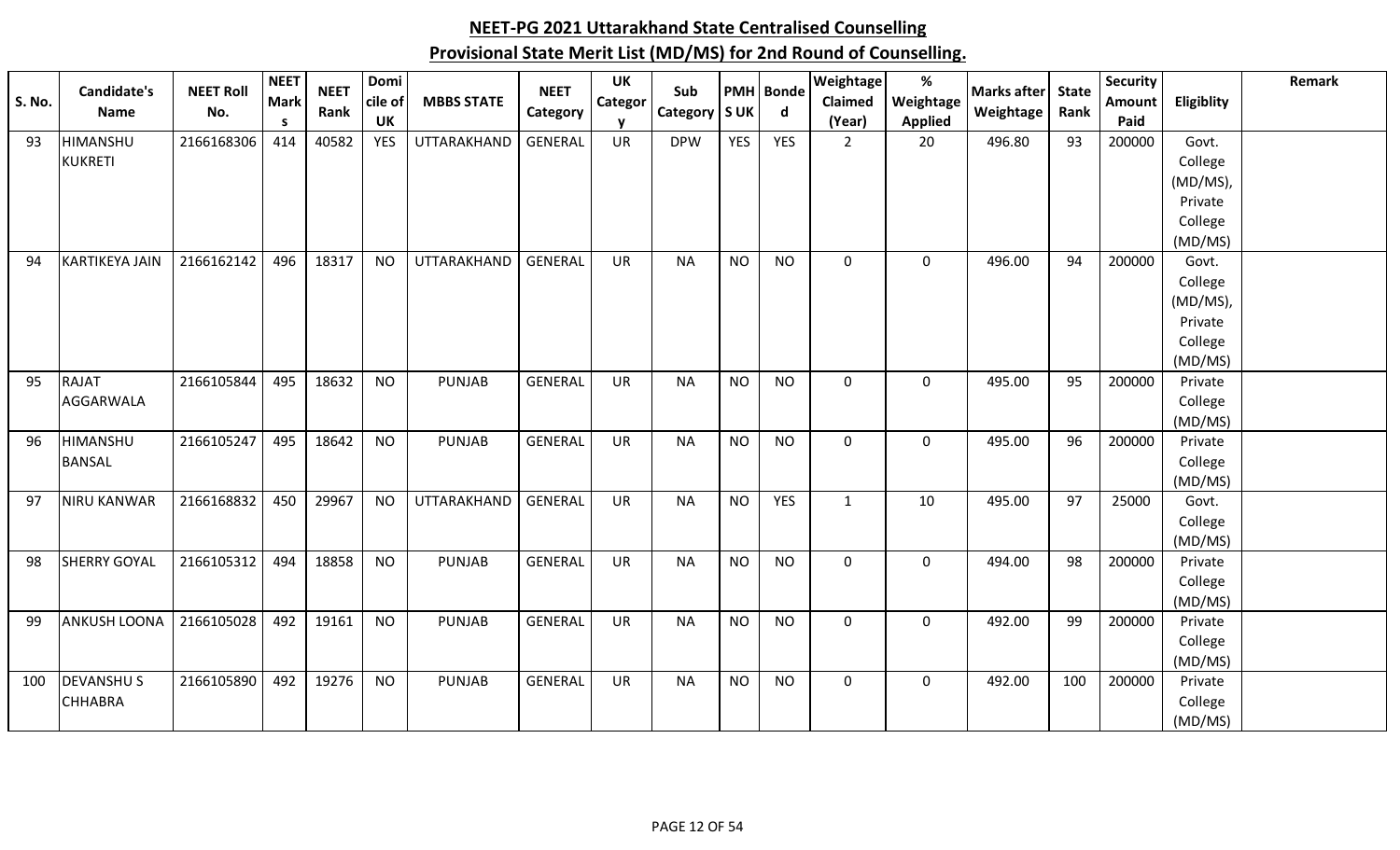| <b>S. No.</b> | <b>Candidate's</b><br><b>Name</b> | <b>NEET Roll</b><br>No. | <b>NEET</b><br><b>Mark</b> | <b>NEET</b><br>Rank | Domi<br>cile of | <b>MBBS STATE</b>    | <b>NEET</b><br>Category | <b>UK</b><br>Categor | Sub<br>Category   S UK |            | <b>PMH</b> Bonde<br>$\mathsf{d}$ | Weightage<br><b>Claimed</b> | $\%$<br>Weightage | <b>Marks after</b><br>Weightage | <b>State</b><br>Rank | <b>Security</b><br><b>Amount</b> | Eligiblity         | Remark |
|---------------|-----------------------------------|-------------------------|----------------------------|---------------------|-----------------|----------------------|-------------------------|----------------------|------------------------|------------|----------------------------------|-----------------------------|-------------------|---------------------------------|----------------------|----------------------------------|--------------------|--------|
|               |                                   |                         | -S                         |                     | <b>UK</b>       |                      |                         | <b>V</b>             |                        |            |                                  | (Year)                      | <b>Applied</b>    |                                 |                      | Paid                             |                    |        |
| 101           | <b>DEEPIKA</b>                    | 2166092207              | 410                        | 42103               | <b>YES</b>      | UTTARAKHAND          | <b>SC</b>               | SC                   | <b>DPW</b>             | <b>YES</b> | <b>YES</b>                       | $\overline{2}$              | 20                | 492.00                          | 101                  | 12500                            | Govt.              |        |
|               |                                   |                         |                            |                     |                 |                      |                         |                      |                        |            |                                  |                             |                   |                                 |                      |                                  | College            |        |
|               |                                   |                         |                            |                     |                 |                      |                         |                      |                        |            |                                  |                             |                   |                                 |                      |                                  | (MD/MS)            |        |
| 102           | AYUSHI BASLIYAL 2166168361        |                         | 491                        | 19491               | YES             | UTTARAKHAND          | <b>GENERAL</b>          | <b>UR</b>            | <b>NA</b>              | <b>YES</b> | <b>NO</b>                        | $< 1$                       | $\mathbf 0$       | 491.00                          | 102                  | 200000                           | Govt.              |        |
|               |                                   |                         |                            |                     |                 |                      |                         |                      |                        |            |                                  |                             |                   |                                 |                      |                                  | College            |        |
|               |                                   |                         |                            |                     |                 |                      |                         |                      |                        |            |                                  |                             |                   |                                 |                      |                                  | (MD/MS),           |        |
|               |                                   |                         |                            |                     |                 |                      |                         |                      |                        |            |                                  |                             |                   |                                 |                      |                                  | Private            |        |
|               |                                   |                         |                            |                     |                 |                      |                         |                      |                        |            |                                  |                             |                   |                                 |                      |                                  | College            |        |
| 103           | <b>ISHAAN GARG</b>                | 2166045372              | 490                        | 19618               | <b>NO</b>       | KARNATAKA            | GENERAL                 | <b>UR</b>            | <b>NA</b>              | <b>NO</b>  | <b>NO</b>                        | 0                           | $\mathbf 0$       | 490.00                          | 103                  | 200000                           | (MD/MS)<br>Private |        |
|               |                                   |                         |                            |                     |                 |                      |                         |                      |                        |            |                                  |                             |                   |                                 |                      |                                  | College            |        |
|               |                                   |                         |                            |                     |                 |                      |                         |                      |                        |            |                                  |                             |                   |                                 |                      |                                  | (MD/MS)            |        |
| 104           | <b>VIDITA KALRA</b>               | 2166029405              | 490                        | 19665               | <b>NO</b>       | <b>UTTAR PRADESH</b> | <b>GENERAL</b>          | <b>UR</b>            | <b>NA</b>              | <b>NO</b>  | <b>NO</b>                        | 0                           | $\mathbf 0$       | 490.00                          | 104                  | 200000                           | Private            |        |
|               |                                   |                         |                            |                     |                 |                      |                         |                      |                        |            |                                  |                             |                   |                                 |                      |                                  | College            |        |
|               |                                   |                         |                            |                     |                 |                      |                         |                      |                        |            |                                  |                             |                   |                                 |                      |                                  | (MD/MS)            |        |
| 105           | <b>FEROZA MEHAK</b>               | 2166106993              | 489                        | 20060               | <b>NO</b>       | UTTARAKHAND          | GENERAL                 | <b>UR</b>            | <b>NA</b>              | <b>NO</b>  | <b>NO</b>                        | $\mathbf 0$                 | $\mathbf 0$       | 489.00                          | 105                  | 200000                           | Govt.              |        |
|               |                                   |                         |                            |                     |                 |                      |                         |                      |                        |            |                                  |                             |                   |                                 |                      |                                  | College            |        |
|               |                                   |                         |                            |                     |                 |                      |                         |                      |                        |            |                                  |                             |                   |                                 |                      |                                  | (MD/MS),           |        |
|               |                                   |                         |                            |                     |                 |                      |                         |                      |                        |            |                                  |                             |                   |                                 |                      |                                  | Private            |        |
|               |                                   |                         |                            |                     |                 |                      |                         |                      |                        |            |                                  |                             |                   |                                 |                      |                                  | College            |        |
|               |                                   |                         |                            |                     |                 |                      |                         |                      |                        |            |                                  |                             |                   |                                 |                      |                                  | (MD/MS)            |        |
| 106           | <b>KAVNEET SINGH</b>              | 2166119143              | 488                        | 20111               | <b>NO</b>       | <b>DELHI</b>         | <b>GENERAL</b>          | <b>UR</b>            | <b>NA</b>              | <b>NO</b>  | <b>NO</b>                        | 0                           | $\mathbf 0$       | 488.00                          | 106                  | 200000                           | Private            |        |
|               |                                   |                         |                            |                     |                 |                      |                         |                      |                        |            |                                  |                             |                   |                                 |                      |                                  | College            |        |
|               |                                   |                         |                            |                     |                 |                      |                         |                      |                        |            |                                  |                             |                   |                                 |                      |                                  | (MD/MS)            |        |
| 107           | <b>NIDHI KHATRI</b>               | 2166032278              | 488                        | 20117               | <b>NO</b>       | KARNATAKA            | <b>GENERAL</b>          | <b>UR</b>            | <b>NA</b>              | <b>NO</b>  | <b>NO</b>                        | 0                           | $\mathbf 0$       | 488.00                          | 107                  | 200000                           | Private            |        |
|               |                                   |                         |                            |                     |                 |                      |                         |                      |                        |            |                                  |                             |                   |                                 |                      |                                  | College            |        |
|               |                                   |                         |                            |                     |                 |                      |                         |                      |                        |            |                                  |                             |                   |                                 |                      |                                  | (MD/MS)            |        |
| 108           | <b>SWATI BELAL</b>                | 2166152469              | 406                        | 43099               | <b>YES</b>      | UTTARAKHAND          | <b>GENERAL</b>          | <b>UR</b>            | <b>NA</b>              | <b>YES</b> | <b>YES</b>                       | $\overline{2}$              | 20                | 487.20                          | 108                  | 25000                            | Govt.              |        |
|               |                                   |                         |                            |                     |                 |                      |                         |                      |                        |            |                                  |                             |                   |                                 |                      |                                  | College            |        |
|               |                                   |                         |                            |                     |                 |                      |                         |                      |                        |            |                                  |                             |                   |                                 |                      |                                  | (MD/MS)            |        |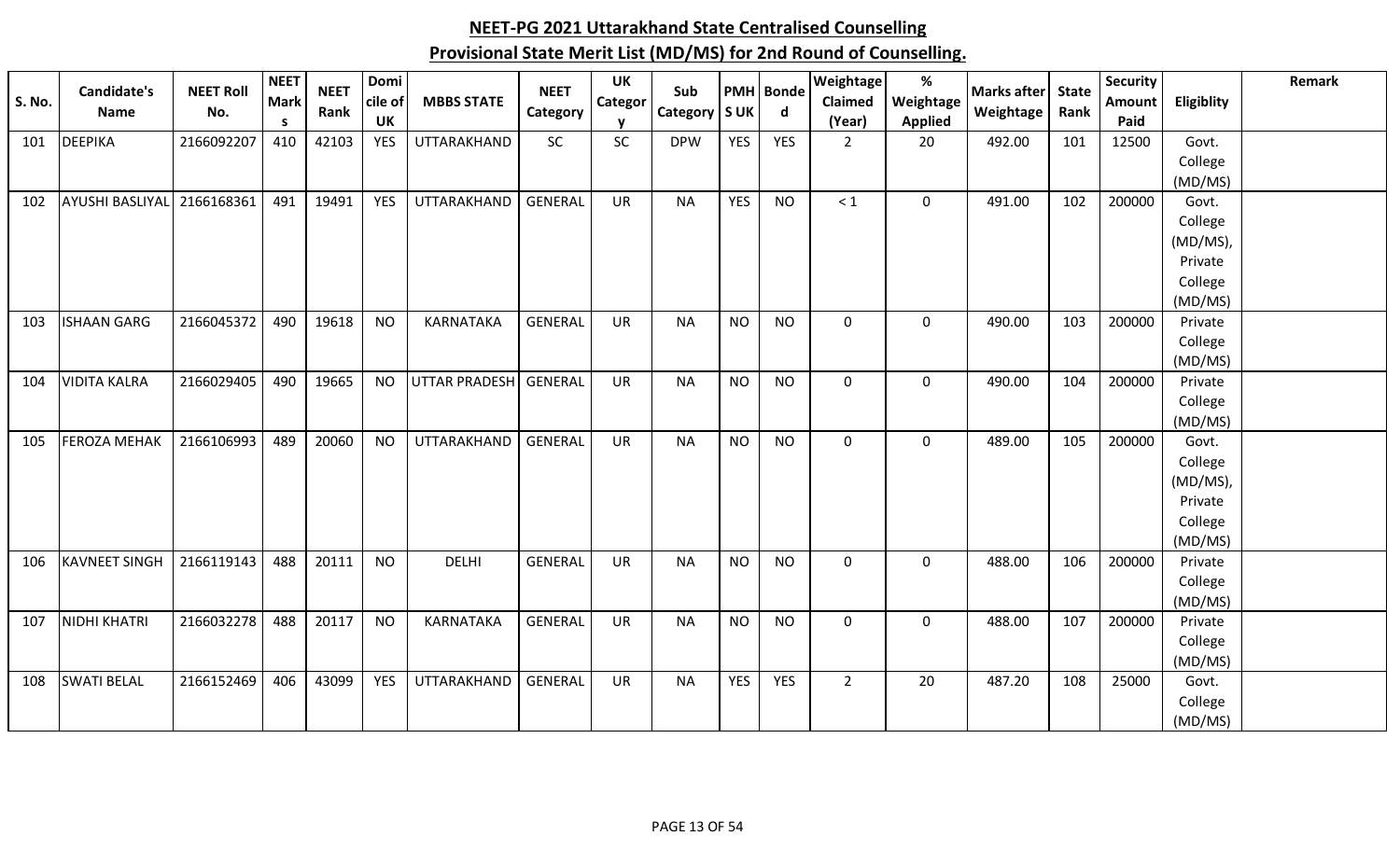| <b>S. No.</b> | Candidate's<br><b>Name</b>          | <b>NEET Roll</b><br>No. | <b>NEET</b><br><b>Mark</b><br>-S | <b>NEET</b><br>Rank | Domi<br>cile of<br><b>UK</b> | <b>MBBS STATE</b>    | <b>NEET</b><br>Category | <b>UK</b><br>Categor | Sub<br>Category | <b>SUK</b> | PMH Bonde<br>$\mathbf d$ | Weightage<br><b>Claimed</b><br>(Year) | $\%$<br>Weightage<br><b>Applied</b> | <b>Marks after</b><br>Weightage | <b>State</b><br>Rank | Security<br>Amount<br>Paid | Eligiblity                    | Remark |
|---------------|-------------------------------------|-------------------------|----------------------------------|---------------------|------------------------------|----------------------|-------------------------|----------------------|-----------------|------------|--------------------------|---------------------------------------|-------------------------------------|---------------------------------|----------------------|----------------------------|-------------------------------|--------|
| 109           | PATEL JAIKUMAR<br>NAVINCHANDRA      | 2166040555              | 487                              | 20286               | <b>NO</b>                    | MAHARASHTRA          | <b>OBC</b>              | <b>UR</b>            | <b>NA</b>       | <b>NO</b>  | <b>NO</b>                | $\mathbf{0}$                          | 0                                   | 487.00                          | 109                  | 200000                     | Private<br>College<br>(MD/MS) |        |
| 110           | YAMINI GUPTA                        | 2166161916              | 486                              | 20575               | <b>NO</b>                    | <b>UTTAR PRADESH</b> | <b>GENERAL</b>          | <b>UR</b>            | <b>NA</b>       | <b>NO</b>  | <b>NO</b>                | 0                                     | $\mathbf 0$                         | 486.00                          | 110                  | 200000                     | Private<br>College<br>(MD/MS) |        |
| 111           | <b>GURNOOR</b><br><b>SINGH</b>      | 2166104764              | 486                              | 20641               | <b>NO</b>                    | <b>UTTAR PRADESH</b> | <b>GENERAL</b>          | <b>UR</b>            | <b>NA</b>       | <b>NO</b>  | <b>NO</b>                | 0                                     | 0                                   | 486.00                          | 111                  | 200000                     | Private<br>College<br>(MD/MS) |        |
| 112           | <b>MAYANK</b><br><b>CHAUHAN</b>     | 2166162205              | 486                              | 20697               | <b>NO</b>                    | <b>UTTAR PRADESH</b> | <b>GENERAL</b>          | <b>UR</b>            | <b>NA</b>       | <b>NO</b>  | <b>NO</b>                | 0                                     | $\mathbf 0$                         | 486.00                          | 112                  | 200000                     | Private<br>College<br>(MD/MS) |        |
| 113           | LOKESH KUMAR                        | 2166169069              | 405                              | 43506               | YES                          | UTTARAKHAND          | SC                      | SC                   | <b>NA</b>       | <b>YES</b> | <b>NO</b>                | $\overline{2}$                        | 20                                  | 486.00                          | 113                  | 12500                      | Govt.<br>College<br>(MD/MS)   |        |
| 114           | <b>DEBAJYOTI</b><br><b>BANERJEE</b> | 2166168291              | 485                              | 20882               | <b>NO</b>                    | <b>UTTAR PRADESH</b> | <b>GENERAL</b>          | <b>UR</b>            | <b>NA</b>       | <b>NO</b>  | <b>NO</b>                | 0                                     | $\mathbf 0$                         | 485.00                          | 114                  | 200000                     | Private<br>College<br>(MD/MS) |        |
| 115           | <b>AKASH SHARMA</b>                 | 2166044751              | 484                              | 21038               | <b>NO</b>                    | <b>PUNJAB</b>        | <b>GENERAL</b>          | <b>UR</b>            | <b>NA</b>       | <b>NO</b>  | <b>NO</b>                | 0                                     | $\mathbf 0$                         | 484.00                          | 115                  | 200000                     | Private<br>College<br>(MD/MS) |        |
| 116           | <b>BHAVANA</b><br><b>CHAND</b>      | 2166168608              | 403                              | 44229               | <b>YES</b>                   | UTTARAKHAND          | <b>OBC</b>              | OBC                  | <b>DPW</b>      | <b>YES</b> | <b>YES</b>               | $\overline{2}$                        | 20                                  | 483.60                          | 116                  | 12500                      | Govt.<br>College<br>(MD/MS)   |        |
| 117           | <b>JUHI SHARMA</b>                  | 2166169468              | 372                              | 55077               | YES                          | UTTARAKHAND          | <b>GENERAL</b>          | <b>UR</b>            | <b>NA</b>       | <b>YES</b> | YES                      | 3 >                                   | 30                                  | 483.60                          | 117                  | 25000                      | Govt.<br>College<br>(MD/MS)   |        |
| 118           | <b>SURABHI</b><br><b>CHAUDHARY</b>  | 2166116569              | 483                              | 21328               | <b>NO</b>                    | <b>GUJARAT</b>       | <b>GENERAL</b>          | UR                   | <b>NA</b>       | <b>NO</b>  | <b>NO</b>                | 0                                     | $\mathbf 0$                         | 483.00                          | 118                  | 200000                     | Private<br>College<br>(MD/MS) |        |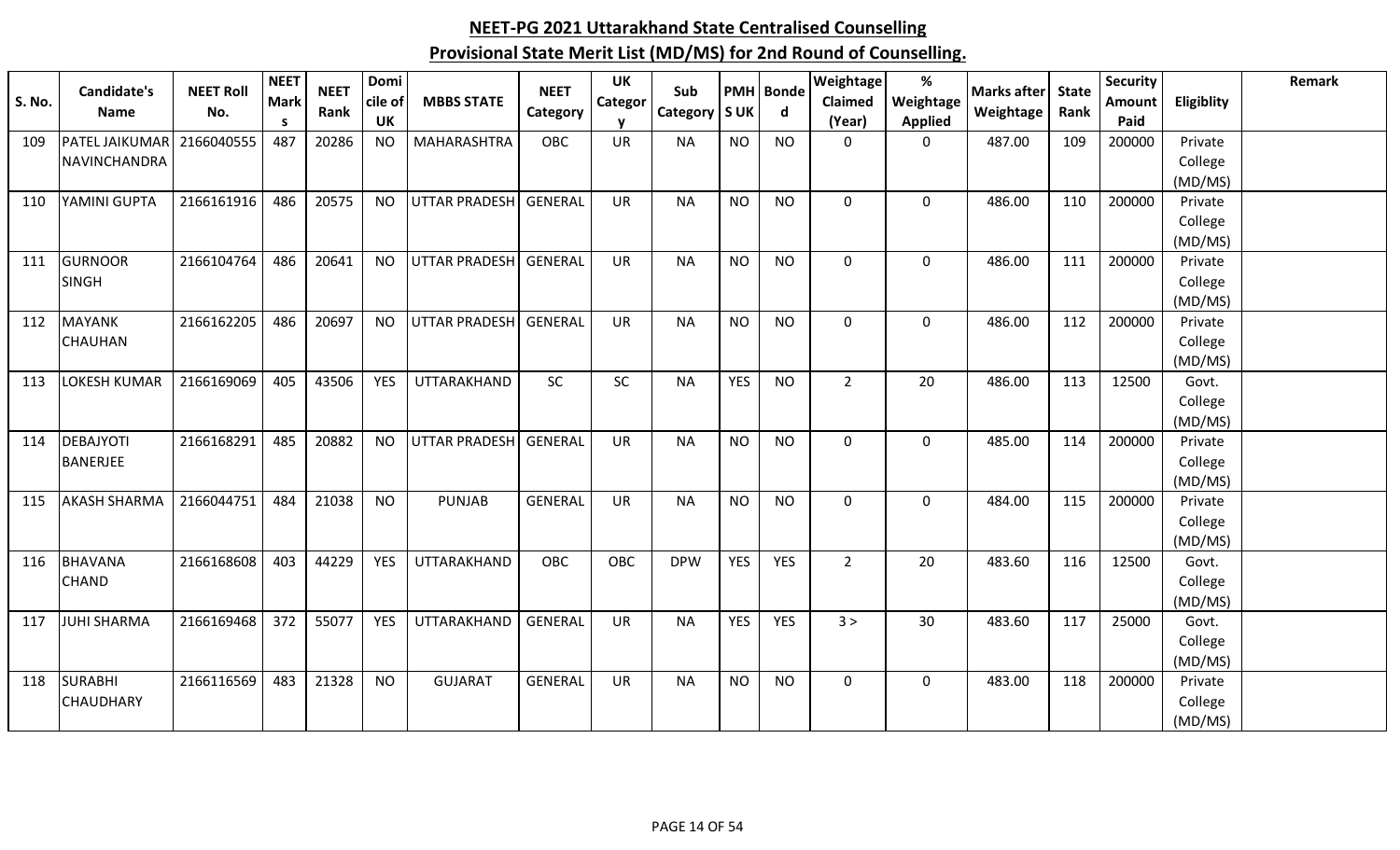|        | <b>Candidate's</b>    | <b>NEET Roll</b> | <b>NEET</b> | <b>NEET</b> | Domi       |                      | <b>NEET</b>    | <b>UK</b> | Sub             |            | PMH Bonde  | Weightage      | %              | Marks after State |      | <b>Security</b> |            | Remark |
|--------|-----------------------|------------------|-------------|-------------|------------|----------------------|----------------|-----------|-----------------|------------|------------|----------------|----------------|-------------------|------|-----------------|------------|--------|
| S. No. | <b>Name</b>           | No.              | <b>Mark</b> | Rank        | cile of    | <b>MBBS STATE</b>    | Category       | Categor   | Category   S UK |            | d          | Claimed        | Weightage      | Weightage         | Rank | <b>Amount</b>   | Eligiblity |        |
|        |                       |                  | S.          |             | <b>UK</b>  |                      |                | v         |                 |            |            | (Year)         | <b>Applied</b> |                   |      | Paid            |            |        |
| 119    | PRIYANKA              | 2166168141       | 439         | 32959       | <b>YES</b> | UTTARAKHAND          | <b>OBC</b>     | OBC       | <b>DPW</b>      | <b>NO</b>  | <b>YES</b> | $\mathbf{1}$   | 10             | 482.90            | 119  | 12500           | Govt.      |        |
|        | KAINTHOLA             |                  |             |             |            |                      |                |           |                 |            |            |                |                |                   |      |                 | College    |        |
|        |                       |                  |             |             |            |                      |                |           |                 |            |            |                |                |                   |      |                 | (MD/MS)    |        |
| 120    | <b>KRITIKA GARG</b>   | 2166169421       | 480         | 21982       | <b>YES</b> | UTTARAKHAND          | GENERAL        | <b>UR</b> | <b>NA</b>       | <b>NO</b>  | <b>NO</b>  | $\mathbf 0$    | 0              | 480.00            | 120  | 25000           | Govt.      |        |
|        |                       |                  |             |             |            |                      |                |           |                 |            |            |                |                |                   |      |                 | College    |        |
|        |                       |                  |             |             |            |                      |                |           |                 |            |            |                |                |                   |      |                 | (MD/MS)    |        |
| 121    | <b>SWARNA LAXMI</b>   | 2166023425       | 480         | 22032       | <b>NO</b>  | <b>MADHYA</b>        | <b>GENERAL</b> | <b>UR</b> | <b>NA</b>       | <b>NO</b>  | <b>NO</b>  | $\mathbf{0}$   | 0              | 480.00            | 121  | 200000          | Private    |        |
|        |                       |                  |             |             |            | PRADESH              |                |           |                 |            |            |                |                |                   |      |                 | College    |        |
|        |                       |                  |             |             |            |                      |                |           |                 |            |            |                |                |                   |      |                 | (MD/MS)    |        |
| 122    | <b>MOHAMMED</b>       | 2166169233       | 367         | 56756       | <b>YES</b> | UTTARAKHAND          | <b>OBC</b>     | OBC       | <b>NA</b>       | <b>YES</b> | <b>YES</b> | 3 >            | 30             | 477.10            | 122  | 12500           | Govt.      |        |
|        | <b>AARIF ANSARI</b>   |                  |             |             |            |                      |                |           |                 |            |            |                |                |                   |      |                 | College    |        |
|        |                       |                  |             |             |            |                      |                |           |                 |            |            |                |                |                   |      |                 | (MD/MS)    |        |
| 123    | <b>ABHISHEK BISHT</b> | 2166169298       | 397         | 46318       | <b>YES</b> | UTTARAKHAND          | <b>OBC</b>     | OBC       | <b>NA</b>       | <b>YES</b> | <b>YES</b> | $\overline{2}$ | 20             | 476.40            | 123  | 12500           | Govt.      |        |
|        |                       |                  |             |             |            |                      |                |           |                 |            |            |                |                |                   |      |                 | College    |        |
|        |                       |                  |             |             |            |                      |                |           |                 |            |            |                |                |                   |      |                 | (MD/MS)    |        |
| 124    | MANVI SAKHUJA         | 2166031269       | 476         | 23012       | <b>NO</b>  | MAHARASHTRA          | GENERAL        | <b>UR</b> | <b>NA</b>       | <b>NO</b>  | <b>NO</b>  | $\mathbf 0$    | $\mathbf 0$    | 476.00            | 124  | 200000          | Private    |        |
|        |                       |                  |             |             |            |                      |                |           |                 |            |            |                |                |                   |      |                 | College    |        |
|        |                       |                  |             |             |            |                      |                |           |                 |            |            |                |                |                   |      |                 | (MD/MS)    |        |
| 125    | <b>TANYA</b>          | 2166168067       | 476         | 23058       | <b>NO</b>  | UTTARAKHAND          | GENERAL        | <b>UR</b> | <b>NA</b>       | <b>NO</b>  | <b>NO</b>  | 0              | 0              | 476.00            | 125  | 200000          | Govt.      |        |
|        | MALHOTRA              |                  |             |             |            |                      |                |           |                 |            |            |                |                |                   |      |                 | College    |        |
|        |                       |                  |             |             |            |                      |                |           |                 |            |            |                |                |                   |      |                 | (MD/MS),   |        |
|        |                       |                  |             |             |            |                      |                |           |                 |            |            |                |                |                   |      |                 | Private    |        |
|        |                       |                  |             |             |            |                      |                |           |                 |            |            |                |                |                   |      |                 | College    |        |
|        |                       |                  |             |             |            |                      |                |           |                 |            |            |                |                |                   |      |                 | (MD/MS)    |        |
| 126    | DEEPANSHU             | 2166031452       | 475         | 23146       | <b>NO</b>  | <b>UTTAR PRADESH</b> | GENERAL        | <b>UR</b> | <b>NA</b>       | <b>NO</b>  | <b>NO</b>  | 0              | 0              | 475.00            | 126  | 200000          | Private    |        |
|        | <b>BHATT</b>          |                  |             |             |            |                      |                |           |                 |            |            |                |                |                   |      |                 | College    |        |
|        |                       |                  |             |             |            |                      |                |           |                 |            |            |                |                |                   |      |                 | (MD/MS)    |        |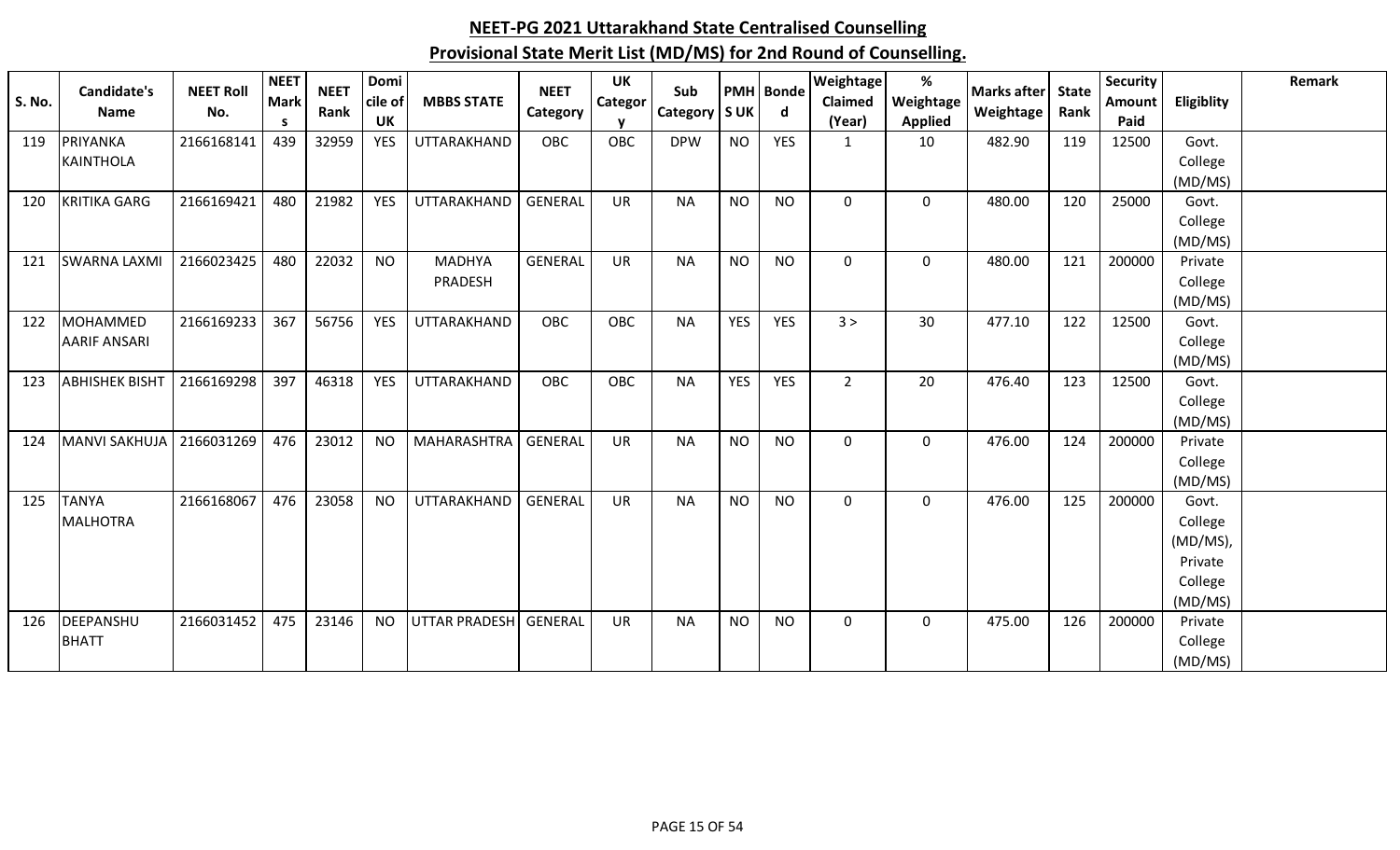| <b>S. No.</b> | <b>Candidate's</b><br><b>Name</b> | <b>NEET Roll</b><br>No. | <b>NEET</b><br><b>Mark</b> | <b>NEET</b><br>Rank | Domi<br>cile of | <b>MBBS STATE</b> | <b>NEET</b><br>Category | UK<br>Categor | Sub<br>Category | <b>SUK</b> | <b>PMH</b> Bonde<br>$\mathsf{d}$ | Weightage<br>Claimed | $\%$<br>Weightage | <b>Marks after</b><br>Weightage | <b>State</b><br>Rank | Security<br>Amount | Eligiblity         | Remark |
|---------------|-----------------------------------|-------------------------|----------------------------|---------------------|-----------------|-------------------|-------------------------|---------------|-----------------|------------|----------------------------------|----------------------|-------------------|---------------------------------|----------------------|--------------------|--------------------|--------|
|               |                                   |                         | <b>S</b>                   |                     | <b>UK</b>       |                   |                         |               |                 |            |                                  | (Year)               | <b>Applied</b>    |                                 |                      | Paid               |                    |        |
| 127           | <b>ANUJ SAINI</b>                 | 2166169396              | 365                        | 57555               | <b>YES</b>      | UTTARAKHAND       | <b>OBC</b>              | OBC           | <b>NA</b>       | <b>YES</b> | <b>YES</b>                       | 3 >                  | 30                | 474.50                          | 127                  | 200000             | Govt.              |        |
|               |                                   |                         |                            |                     |                 |                   |                         |               |                 |            |                                  |                      |                   |                                 |                      |                    | College            |        |
|               |                                   |                         |                            |                     |                 |                   |                         |               |                 |            |                                  |                      |                   |                                 |                      |                    | (MD/MS),           |        |
|               |                                   |                         |                            |                     |                 |                   |                         |               |                 |            |                                  |                      |                   |                                 |                      |                    | Private            |        |
|               |                                   |                         |                            |                     |                 |                   |                         |               |                 |            |                                  |                      |                   |                                 |                      |                    | College            |        |
|               |                                   |                         |                            |                     |                 |                   |                         |               |                 |            |                                  |                      |                   |                                 |                      |                    | (MD/MS)            |        |
| 128           | <b>MANJYOT KAUR</b>               | 2166167783              | 472                        | 23940               | <b>YES</b>      | UTTARAKHAND       | <b>GENERAL</b>          | OBC           | <b>NA</b>       | <b>NO</b>  | <b>NO</b>                        | 0                    | 0                 | 472.00                          | 128                  | 200000             | Govt.              |        |
|               | <b>LUTHRA</b>                     |                         |                            |                     |                 |                   |                         |               |                 |            |                                  |                      |                   |                                 |                      |                    | College            |        |
|               |                                   |                         |                            |                     |                 |                   |                         |               |                 |            |                                  |                      |                   |                                 |                      |                    | (MD/MS)            |        |
|               |                                   |                         |                            |                     |                 |                   |                         |               |                 |            |                                  |                      |                   |                                 |                      |                    | Private<br>College |        |
|               |                                   |                         |                            |                     |                 |                   |                         |               |                 |            |                                  |                      |                   |                                 |                      |                    | (MD/MS)            |        |
| 129           | LOKESH KUMAR                      | 2166044677              | 471                        | 24053               | <b>NO</b>       | RAJASTHAN         | <b>GENERAL</b>          | UR            | <b>NA</b>       | <b>NO</b>  | <b>NO</b>                        | 0                    | $\mathbf 0$       | 471.00                          | 129                  | 200000             | Private            |        |
|               |                                   |                         |                            |                     |                 |                   |                         |               |                 |            |                                  |                      |                   |                                 |                      |                    | College            |        |
|               |                                   |                         |                            |                     |                 |                   |                         |               |                 |            |                                  |                      |                   |                                 |                      |                    | (MD/MS)            |        |
| 130           | <b>AYUSHI SHARMA</b>              | 2166168876              | 471                        | 24216               | <b>YES</b>      | UTTARAKHAND       | <b>GENERAL</b>          | <b>UR</b>     | <b>NA</b>       | <b>NO</b>  | <b>YES</b>                       | $\leq 1$             | 0                 | 471.00                          | 130                  | 200000             | Govt.              |        |
|               |                                   |                         |                            |                     |                 |                   |                         |               |                 |            |                                  |                      |                   |                                 |                      |                    | College            |        |
|               |                                   |                         |                            |                     |                 |                   |                         |               |                 |            |                                  |                      |                   |                                 |                      |                    | (MD/MS)            |        |
|               |                                   |                         |                            |                     |                 |                   |                         |               |                 |            |                                  |                      |                   |                                 |                      |                    | Private            |        |
|               |                                   |                         |                            |                     |                 |                   |                         |               |                 |            |                                  |                      |                   |                                 |                      |                    | College            |        |
|               |                                   |                         |                            |                     |                 |                   |                         |               |                 |            |                                  |                      |                   |                                 |                      |                    | (MD/MS)            |        |
| 131           | <b>DIVYANSH SAINI</b>             | 2166164603              | 471                        | 24304               | YES             | <b>DELHI</b>      | GENERAL                 | UR            | <b>NA</b>       | <b>NO</b>  | <b>NO</b>                        | 0                    | $\mathbf 0$       | 471.00                          | 131                  | 200000             | Private            |        |
|               |                                   |                         |                            |                     |                 |                   |                         |               |                 |            |                                  |                      |                   |                                 |                      |                    | College            |        |
|               |                                   |                         |                            |                     |                 |                   |                         |               |                 |            |                                  |                      |                   |                                 |                      |                    | (MD/MS)            |        |
| 132           | <b>HARSHAL</b>                    | 2166044102              | 470                        | 24566               | <b>NO</b>       | RAJASTHAN         | OBC                     | <b>UR</b>     | <b>NA</b>       | <b>NO</b>  | <b>NO</b>                        | 0                    | $\mathbf 0$       | 470.00                          | 132                  | 200000             | Private            |        |
|               | <b>GODARA</b>                     |                         |                            |                     |                 |                   |                         |               |                 |            |                                  |                      |                   |                                 |                      |                    | College            |        |
|               |                                   |                         |                            |                     |                 |                   |                         |               |                 |            |                                  |                      |                   |                                 |                      |                    | (MD/MS)            |        |
| 133           | JAIN VIJIT BK                     | 2166029140              | 470                        | 24612               | <b>NO</b>       | MAHARASHTRA       | <b>GENERAL</b>          | <b>UR</b>     | <b>NA</b>       | <b>NO</b>  | <b>NO</b>                        | 0                    | $\mathbf 0$       | 470.00                          | 133                  | 200000             | Private            |        |
|               | <b>VANDNA</b>                     |                         |                            |                     |                 |                   |                         |               |                 |            |                                  |                      |                   |                                 |                      |                    | College            |        |
|               |                                   |                         |                            |                     |                 |                   |                         |               |                 |            |                                  |                      |                   |                                 |                      |                    | (MD/MS)            |        |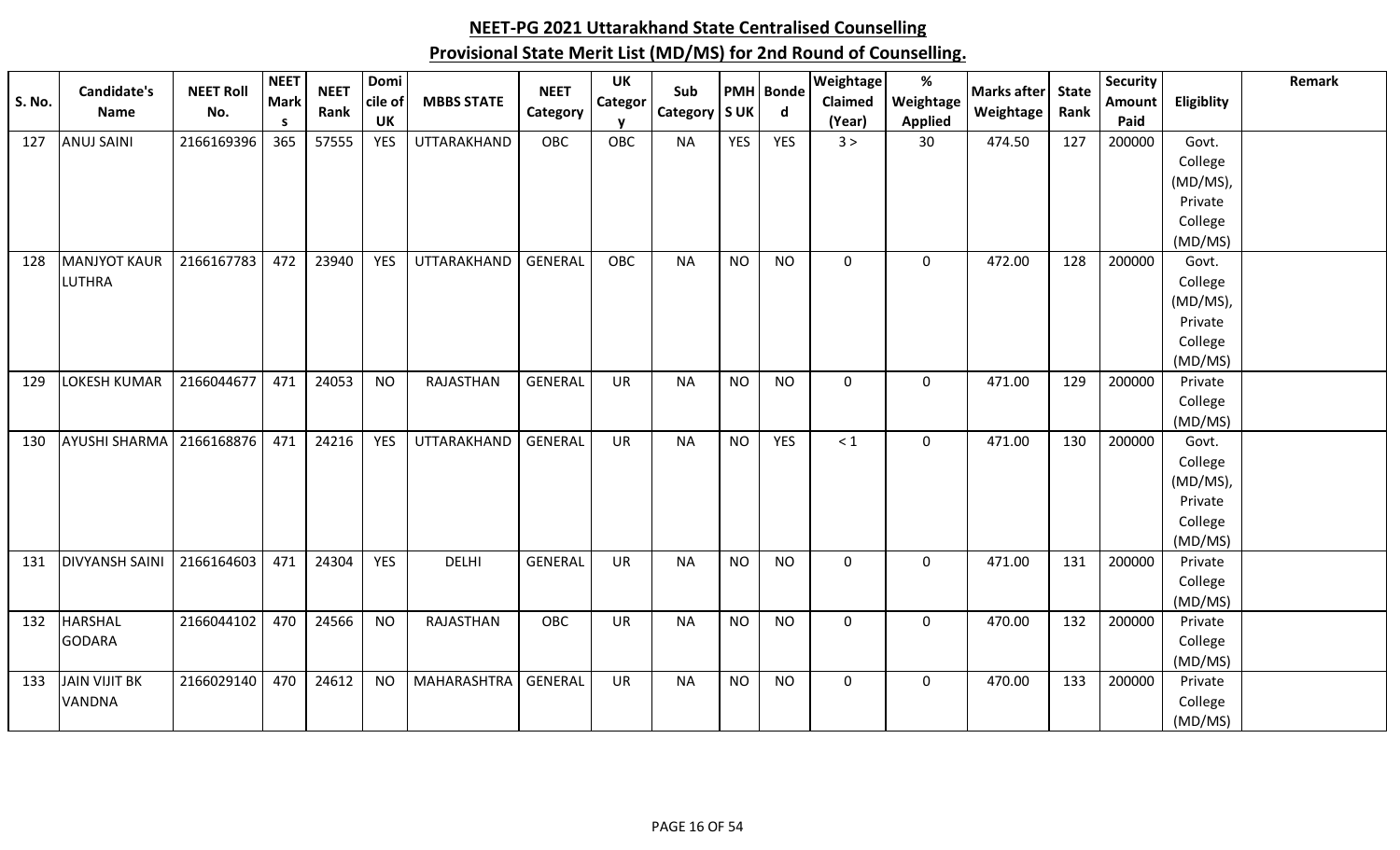| <b>S. No.</b> | Candidate's                 | <b>NEET Roll</b> | <b>NEET</b><br><b>Mark</b> | <b>NEET</b> | Domi<br>cile of | <b>MBBS STATE</b>    | <b>NEET</b>    | <b>UK</b><br>Categor | Sub             |           | <b>PMH</b> Bonde | Weightage<br>Claimed | $\%$<br>Weightage | <b>Marks after</b> | <b>State</b> | <b>Security</b><br><b>Amount</b> | Eligiblity          | Remark |
|---------------|-----------------------------|------------------|----------------------------|-------------|-----------------|----------------------|----------------|----------------------|-----------------|-----------|------------------|----------------------|-------------------|--------------------|--------------|----------------------------------|---------------------|--------|
|               | <b>Name</b>                 | No.              | -S                         | Rank        | UK              |                      | Category       |                      | Category   S UK |           | d                | (Year)               | <b>Applied</b>    | Weightage          | Rank         | Paid                             |                     |        |
| 134           | <b>SHAFKET</b>              | 2166107134       | 469                        | 24867       | <b>NO</b>       | <b>JAMMU AND</b>     | <b>GENERAL</b> | <b>UR</b>            | <b>NA</b>       | <b>NO</b> | <b>NO</b>        | 0                    | $\mathbf 0$       | 469.00             | 134          | 200000                           | Private             |        |
|               | <b>RASOOL WANI</b>          |                  |                            |             |                 | <b>KASHMIR</b>       |                |                      |                 |           |                  |                      |                   |                    |              |                                  | College             |        |
|               |                             |                  |                            |             |                 |                      |                |                      |                 |           |                  |                      |                   |                    |              |                                  | (MD/MS)             |        |
| 135           | UPAMANYU                    | 2166167773       | 426                        | 36930       | YES             | UTTARAKHAND          | <b>GENERAL</b> | <b>UR</b>            | <b>FF</b>       | <b>NO</b> | <b>YES</b>       | $\mathbf{1}$         | 10                | 468.60             | 135          | 200000                           | Govt.               |        |
|               | <b>JOSHI</b>                |                  |                            |             |                 |                      |                |                      |                 |           |                  |                      |                   |                    |              |                                  | College             |        |
|               |                             |                  |                            |             |                 |                      |                |                      |                 |           |                  |                      |                   |                    |              |                                  | (MD/MS),            |        |
|               |                             |                  |                            |             |                 |                      |                |                      |                 |           |                  |                      |                   |                    |              |                                  | Private             |        |
|               |                             |                  |                            |             |                 |                      |                |                      |                 |           |                  |                      |                   |                    |              |                                  | College             |        |
|               |                             |                  |                            |             |                 |                      |                |                      |                 |           |                  |                      |                   |                    |              |                                  | (MD/MS)             |        |
| 136           | PRAGATI GUPTA               | 2166168447       | 468                        | 24914       | YES             | <b>UTTAR PRADESH</b> | GENERAL        | <b>UR</b>            | <b>NA</b>       | <b>NO</b> | <b>NO</b>        | 0                    | $\mathbf 0$       | 468.00             | 136          | 200000                           | Private             |        |
|               |                             |                  |                            |             |                 |                      |                |                      |                 |           |                  |                      |                   |                    |              |                                  | College             |        |
|               |                             |                  |                            |             |                 |                      |                |                      |                 |           |                  |                      |                   |                    |              |                                  | (MD/MS)             |        |
| 137           | SHRADDHA JAIN               | 2166162609       | 468                        | 25070       | <b>NO</b>       | <b>UTTARAKHAND</b>   | <b>GENERAL</b> | <b>UR</b>            | <b>NA</b>       | <b>NO</b> | <b>NO</b>        | 0                    | $\mathbf 0$       | 468.00             | 137          | 25000                            | Govt.               |        |
|               |                             |                  |                            |             |                 |                      |                |                      |                 |           |                  |                      |                   |                    |              |                                  | College             |        |
|               |                             |                  |                            |             |                 |                      |                |                      |                 |           |                  |                      |                   |                    |              |                                  | (MD/MS)             |        |
| 138           | SHUBHAM<br><b>CHAUDHARY</b> | 2166168312       | 467                        | 25300       | YES             | UTTARAKHAND          | OBC            | OBC                  | <b>NA</b>       | <b>NO</b> | <b>NO</b>        | 0                    | $\mathbf 0$       | 467.00             | 138          | 200000                           | Govt.               |        |
|               |                             |                  |                            |             |                 |                      |                |                      |                 |           |                  |                      |                   |                    |              |                                  | College<br>(MD/MS), |        |
|               |                             |                  |                            |             |                 |                      |                |                      |                 |           |                  |                      |                   |                    |              |                                  | Private             |        |
|               |                             |                  |                            |             |                 |                      |                |                      |                 |           |                  |                      |                   |                    |              |                                  | College             |        |
|               |                             |                  |                            |             |                 |                      |                |                      |                 |           |                  |                      |                   |                    |              |                                  | (MD/MS)             |        |
| 139           | <b>AJAY SAHNI</b>           | 2166033424       | 465                        | 25651       | <b>NO</b>       | UTTARAKHAND          | GENERAL        | <b>UR</b>            | <b>NA</b>       | <b>NO</b> | <b>NO</b>        | 0                    | $\mathbf 0$       | 465.00             | 139          | 200000                           | Private             |        |
|               |                             |                  |                            |             |                 |                      |                |                      |                 |           |                  |                      |                   |                    |              |                                  | College             |        |
|               |                             |                  |                            |             |                 |                      |                |                      |                 |           |                  |                      |                   |                    |              |                                  | (MD/MS)             |        |
| 140           | ASHIMA SAXENA               | 2166029526       | 465                        | 25886       | <b>NO</b>       | UTTARAKHAND          | <b>GENERAL</b> | <b>UR</b>            | <b>NA</b>       | <b>NO</b> | <b>NO</b>        | 0                    | 0                 | 465.00             | 140          | 200000                           | Private             |        |
|               |                             |                  |                            |             |                 |                      |                |                      |                 |           |                  |                      |                   |                    |              |                                  | College             |        |
|               |                             |                  |                            |             |                 |                      |                |                      |                 |           |                  |                      |                   |                    |              |                                  | (MD/MS)             |        |
| 141           | <b>KARTIK MEHTA</b>         | 2166113842       | 465                        | 25936       | <b>NO</b>       | RAJASTHAN            | <b>OBC</b>     | <b>UR</b>            | <b>NA</b>       | <b>NO</b> | <b>NO</b>        | $\mathbf 0$          | $\mathbf 0$       | 465.00             | 141          | 200000                           | Private             |        |
|               |                             |                  |                            |             |                 |                      |                |                      |                 |           |                  |                      |                   |                    |              |                                  | College             |        |
|               |                             |                  |                            |             |                 |                      |                |                      |                 |           |                  |                      |                   |                    |              |                                  | (MD/MS)             |        |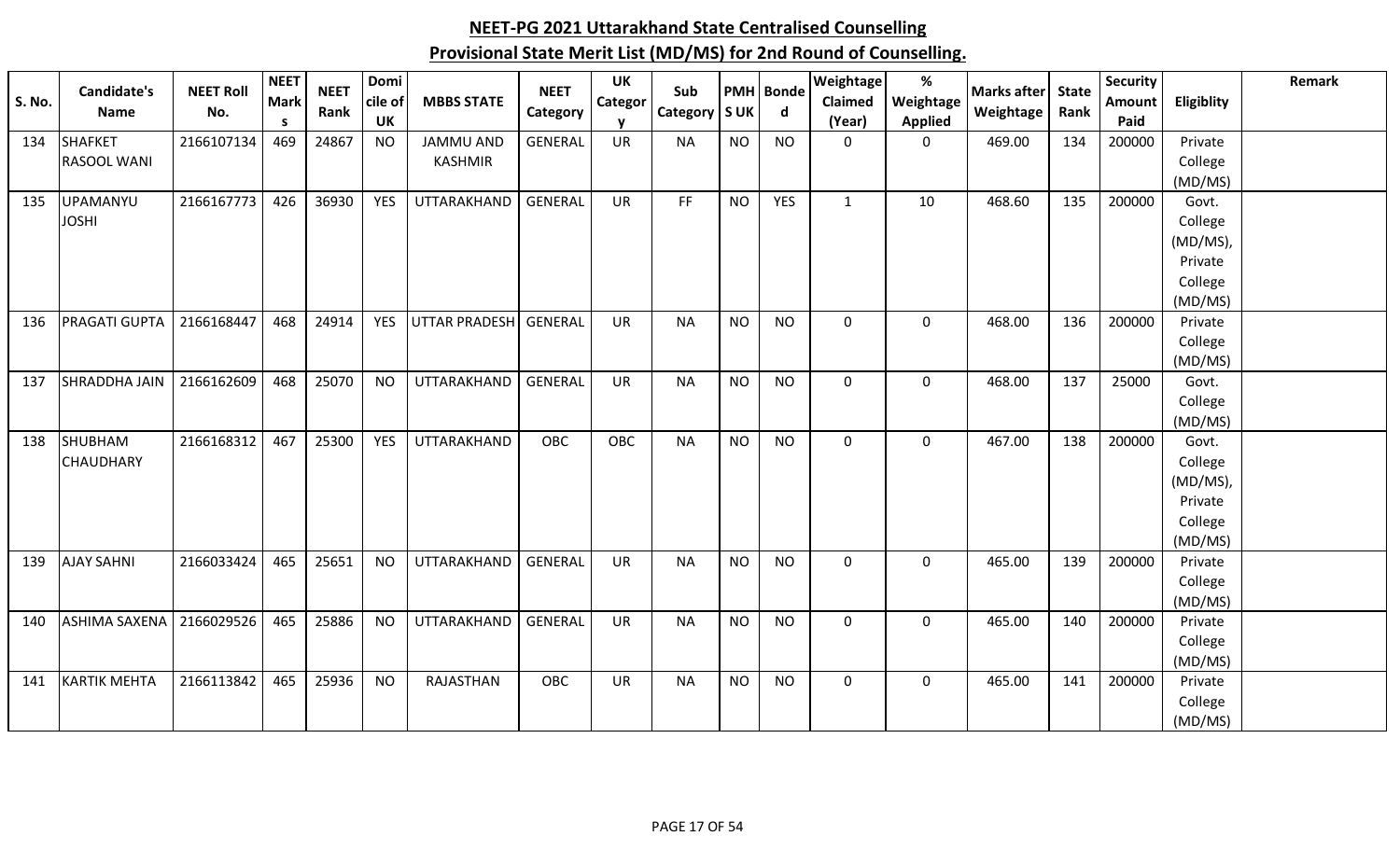| <b>S. No.</b> | <b>Candidate's</b><br><b>Name</b> | <b>NEET Roll</b><br>No. | <b>NEET</b><br><b>Mark</b><br>-S | <b>NEET</b><br>Rank | Domi<br>cile of<br>UK | <b>MBBS STATE</b>    | <b>NEET</b><br>Category | <b>UK</b><br><b>Categor</b><br>V | Sub<br>Category   S UK |            | PMH Bonde<br>d | <b>Weightage</b><br>Claimed<br>(Year) | $\%$<br>Weightage<br><b>Applied</b> | <b>Marks after</b><br>Weightage | <b>State</b><br>Rank | <b>Security</b><br>Amount<br>Paid | Eligiblity          | Remark |
|---------------|-----------------------------------|-------------------------|----------------------------------|---------------------|-----------------------|----------------------|-------------------------|----------------------------------|------------------------|------------|----------------|---------------------------------------|-------------------------------------|---------------------------------|----------------------|-----------------------------------|---------------------|--------|
| 142           | <b>SOPHIYA</b>                    | 2166168086              | 387                              | 49790               | <b>YES</b>            | UTTARAKHAND          | <b>GENERAL</b>          | <b>UR</b>                        | <b>NA</b>              | <b>NO</b>  | <b>YES</b>     | $\overline{2}$                        | 20                                  | 464.40                          | 142                  | 25000                             | Govt.               |        |
|               |                                   |                         |                                  |                     |                       |                      |                         |                                  |                        |            |                |                                       |                                     |                                 |                      |                                   | College<br>(MD/MS)  |        |
| 143           | <b>VINAY KUMAR</b>                | 2166168454              | 420                              | 38719               | <b>YES</b>            | UTTARAKHAND          | SC                      | <b>SC</b>                        | <b>NA</b>              | <b>NO</b>  | <b>YES</b>     | $\mathbf{1}$                          | 10                                  | 462.00                          | 143                  | 12500                             | Govt.               |        |
|               |                                   |                         |                                  |                     |                       |                      |                         |                                  |                        |            |                |                                       |                                     |                                 |                      |                                   | College<br>(MD/MS)  |        |
| 144           | <b>ALNKRITA</b>                   | 2166168714              | 461                              | 26753               | <b>YES</b>            | <b>UTTAR PRADESH</b> | <b>GENERAL</b>          | UR                               | <b>NA</b>              | <b>NO</b>  | <b>NO</b>      | $\mathbf 0$                           | $\mathbf 0$                         | 461.00                          | 144                  | 200000                            | Private             |        |
|               | <b>BANSAL</b>                     |                         |                                  |                     |                       |                      |                         |                                  |                        |            |                |                                       |                                     |                                 |                      |                                   | College             |        |
|               |                                   |                         |                                  |                     |                       |                      |                         |                                  |                        |            |                |                                       |                                     |                                 |                      |                                   | (MD/MS)             |        |
| 145           | <b>SARTHAK</b>                    | 2166167841              | 461                              | 26772               | <b>YES</b>            | UTTARAKHAND          | <b>OBC</b>              | OBC                              | <b>NA</b>              | <b>NO</b>  | <b>NO</b>      | $\mathbf 0$                           | $\mathbf 0$                         | 461.00                          | 145                  | 200000                            | Govt.               |        |
|               | <b>BHANDARI</b>                   |                         |                                  |                     |                       |                      |                         |                                  |                        |            |                |                                       |                                     |                                 |                      |                                   | College             |        |
|               |                                   |                         |                                  |                     |                       |                      |                         |                                  |                        |            |                |                                       |                                     |                                 |                      |                                   | (MD/MS),<br>Private |        |
|               |                                   |                         |                                  |                     |                       |                      |                         |                                  |                        |            |                |                                       |                                     |                                 |                      |                                   | College             |        |
|               |                                   |                         |                                  |                     |                       |                      |                         |                                  |                        |            |                |                                       |                                     |                                 |                      |                                   | (MD/MS)             |        |
| 146           | <b>ARNAV PATHAK</b>               | 2166168826              | 460                              | 27100               | <b>YES</b>            | UTTARAKHAND          | GENERAL                 | UR                               | <b>NA</b>              | <b>NO</b>  | <b>NO</b>      | $\mathbf 0$                           | $\mathbf 0$                         | 460.00                          | 146                  | 200000                            | Govt.               |        |
|               |                                   |                         |                                  |                     |                       |                      |                         |                                  |                        |            |                |                                       |                                     |                                 |                      |                                   | College             |        |
|               |                                   |                         |                                  |                     |                       |                      |                         |                                  |                        |            |                |                                       |                                     |                                 |                      |                                   | (MD/MS),            |        |
|               |                                   |                         |                                  |                     |                       |                      |                         |                                  |                        |            |                |                                       |                                     |                                 |                      |                                   | Private             |        |
|               |                                   |                         |                                  |                     |                       |                      |                         |                                  |                        |            |                |                                       |                                     |                                 |                      |                                   | College             |        |
|               |                                   |                         |                                  |                     |                       |                      |                         |                                  |                        |            |                |                                       |                                     |                                 |                      |                                   | (MD/MS)             |        |
| 147           | <b>SHIKHA TYAGI</b>               | 2166033280              | 459                              | 27451               | <b>NO</b>             | <b>UTTAR PRADESH</b> | <b>GENERAL</b>          | UR                               | <b>NA</b>              | <b>NO</b>  | <b>NO</b>      | $\mathbf 0$                           | 0                                   | 459.00                          | 147                  | 200000                            | Private             |        |
|               |                                   |                         |                                  |                     |                       |                      |                         |                                  |                        |            |                |                                       |                                     |                                 |                      |                                   | College             |        |
|               |                                   |                         |                                  |                     |                       |                      |                         |                                  |                        |            |                |                                       |                                     |                                 |                      |                                   | (MD/MS)             |        |
| 148           | <b>GAURAV</b><br><b>JANGPANGI</b> | 2166168136              | 382                              | 51344               | <b>YES</b>            | UTTARAKHAND          | <b>ST</b>               | <b>ST</b>                        | <b>NA</b>              | <b>YES</b> | <b>YES</b>     | $\overline{2}$                        | 20                                  | 458.40                          | 148                  | 12500                             | Govt.               |        |
|               |                                   |                         |                                  |                     |                       |                      |                         |                                  |                        |            |                |                                       |                                     |                                 |                      |                                   | College<br>(MD/MS)  |        |
| 149           | <b>KARRI MOUNIKA</b>              | 2166016254              | 458                              | 27669               | <b>NO</b>             | MAHARASHTRA          | <b>GENERAL</b>          | <b>UR</b>                        | <b>NA</b>              | <b>NO</b>  | <b>NO</b>      | $\mathbf 0$                           | $\mathbf 0$                         | 458.00                          | 149                  | 200000                            | Private             |        |
|               |                                   |                         |                                  |                     |                       |                      |                         |                                  |                        |            |                |                                       |                                     |                                 |                      |                                   | College             |        |
|               |                                   |                         |                                  |                     |                       |                      |                         |                                  |                        |            |                |                                       |                                     |                                 |                      |                                   | (MD/MS)             |        |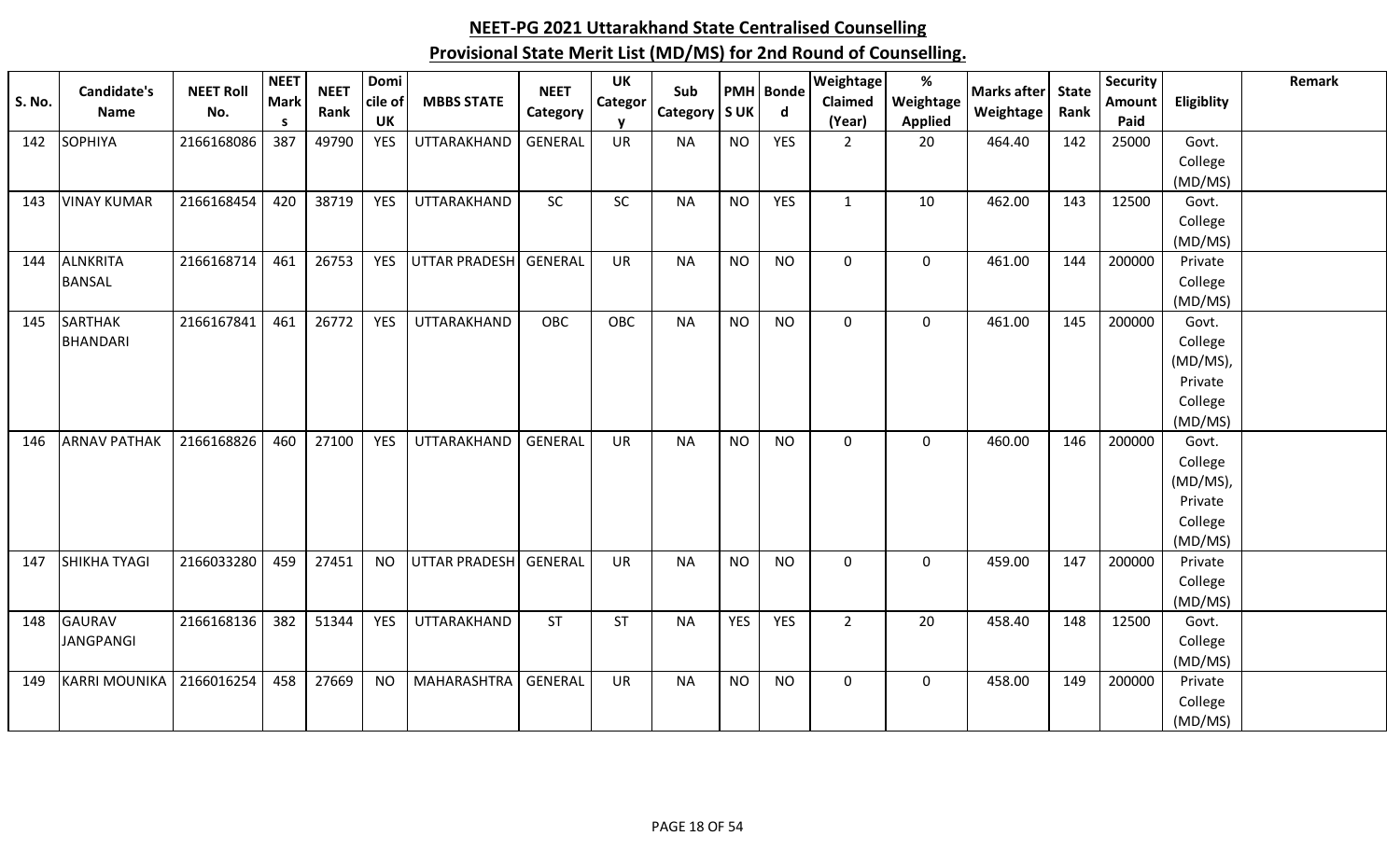| <b>S. No.</b> | Candidate's<br><b>Name</b> | <b>NEET Roll</b><br>No. | <b>NEET</b><br><b>Mark</b> | <b>NEET</b><br>Rank | Domi<br>cile of  | <b>MBBS STATE</b> | <b>NEET</b><br>Category | UK<br>Categor | Sub<br>Category   S UK |            | <b>PMH</b> Bonde<br>d | Weightage<br>Claimed | %<br>Weightage                | Marks after<br>Weightage | <b>State</b><br>Rank | <b>Security</b><br>Amount | Eligiblity         | Remark |
|---------------|----------------------------|-------------------------|----------------------------|---------------------|------------------|-------------------|-------------------------|---------------|------------------------|------------|-----------------------|----------------------|-------------------------------|--------------------------|----------------------|---------------------------|--------------------|--------|
| 150           | <b>TEENA BISHT</b>         | 2166163403              | <b>S</b><br>457            | 27934               | UK<br><b>YES</b> | UTTARAKHAND       | GENERAL                 | <b>UR</b>     | <b>NA</b>              | <b>NO</b>  | <b>NO</b>             | (Year)<br>$\leq 1$   | <b>Applied</b><br>$\mathbf 0$ | 457.00                   | 150                  | Paid<br>25000             | Govt.              |        |
|               |                            |                         |                            |                     |                  |                   |                         |               |                        |            |                       |                      |                               |                          |                      |                           | College            |        |
|               |                            |                         |                            |                     |                  |                   |                         |               |                        |            |                       |                      |                               |                          |                      |                           | (MD/MS)            |        |
| 151           | <b>VARDHAN GARG</b>        | 2166030092              | 456                        | 28166               | <b>YES</b>       | UTTARAKHAND       | <b>GENERAL</b>          | <b>UR</b>     | <b>NA</b>              | <b>NO</b>  | <b>NO</b>             | $\mathbf 0$          | $\mathbf 0$                   | 456.00                   | 151                  | 200000                    | Govt.              |        |
|               |                            |                         |                            |                     |                  |                   |                         |               |                        |            |                       |                      |                               |                          |                      |                           | College            |        |
|               |                            |                         |                            |                     |                  |                   |                         |               |                        |            |                       |                      |                               |                          |                      |                           | (MD/MS)            |        |
|               |                            |                         |                            |                     |                  |                   |                         |               |                        |            |                       |                      |                               |                          |                      |                           | Private            |        |
|               |                            |                         |                            |                     |                  |                   |                         |               |                        |            |                       |                      |                               |                          |                      |                           | College            |        |
|               |                            |                         |                            |                     |                  |                   |                         |               |                        |            |                       |                      |                               |                          |                      |                           | (MD/MS)            |        |
| 152           | <b>RISHAB YADAV</b>        | 2166043897              | 456                        | 28261               | <b>NO</b>        | RAJASTHAN         | OBC                     | UR            | <b>NA</b>              | <b>NO</b>  | <b>NO</b>             | $\mathbf 0$          | $\mathbf 0$                   | 456.00                   | 152                  | 200000                    | Private            |        |
|               |                            |                         |                            |                     |                  |                   |                         |               |                        |            |                       |                      |                               |                          |                      |                           | College            |        |
|               |                            |                         |                            |                     |                  |                   |                         |               |                        |            |                       |                      |                               |                          |                      |                           | (MD/MS)            |        |
| 153           | <b>MOHIT BANSAL</b>        | 2166114703              | 455                        | 28579               | <b>NO</b>        | RAJASTHAN         | <b>GENERAL</b>          | <b>UR</b>     | <b>NA</b>              | <b>NO</b>  | <b>NO</b>             | $\Omega$             | 0                             | 455.00                   | 153                  | 200000                    | Private            |        |
|               |                            |                         |                            |                     |                  |                   |                         |               |                        |            |                       |                      |                               |                          |                      |                           | College            |        |
| 154           | <b>VINAYAK</b>             | 2166154287              | 455                        | 28661               | <b>NO</b>        | UTTAR PRADESH     | <b>GENERAL</b>          | <b>UR</b>     | <b>NA</b>              | <b>NO</b>  | <b>NO</b>             | $\Omega$             | $\mathbf 0$                   | 455.00                   | 154                  | 200000                    | (MD/MS)<br>Private |        |
|               | AGRAWAL                    |                         |                            |                     |                  |                   |                         |               |                        |            |                       |                      |                               |                          |                      |                           | College            |        |
|               |                            |                         |                            |                     |                  |                   |                         |               |                        |            |                       |                      |                               |                          |                      |                           | (MD/MS)            |        |
| 155           | <b>ADITI</b>               | 2166162168              | 454                        | 28762               | <b>NO</b>        | HARYANA           | <b>GENERAL</b>          | <b>UR</b>     | <b>NA</b>              | <b>NO</b>  | <b>NO</b>             | $\mathbf 0$          | $\mathbf 0$                   | 454.00                   | 155                  | 200000                    | Private            |        |
|               | <b>CHAUDHARY</b>           |                         |                            |                     |                  |                   |                         |               |                        |            |                       |                      |                               |                          |                      |                           | College            |        |
|               |                            |                         |                            |                     |                  |                   |                         |               |                        |            |                       |                      |                               |                          |                      |                           | (MD/MS)            |        |
| 156           | KAJAL BHANDARI 2166168772  |                         | 454                        | 28902               | <b>YES</b>       | UTTARAKHAND       | <b>GENERAL</b>          | <b>UR</b>     | <b>DPW</b>             | <b>YES</b> | <b>YES</b>            | $\leq 1$             | $\mathbf 0$                   | 454.00                   | 156                  | 25000                     | Govt.              |        |
|               |                            |                         |                            |                     |                  |                   |                         |               |                        |            |                       |                      |                               |                          |                      |                           | College            |        |
|               |                            |                         |                            |                     |                  |                   |                         |               |                        |            |                       |                      |                               |                          |                      |                           | (MD/MS)            |        |
| 157           | ANURADHA                   | 2166169342              | 378                        | 52919               | <b>YES</b>       | UTTARAKHAND       | SC                      | SC            | <b>NA</b>              | <b>YES</b> | YES                   | $\overline{2}$       | 20                            | 453.60                   | 157                  | 200000                    | Govt.              |        |
|               | <b>KAPIL</b>               |                         |                            |                     |                  |                   |                         |               |                        |            |                       |                      |                               |                          |                      |                           | College            |        |
|               |                            |                         |                            |                     |                  |                   |                         |               |                        |            |                       |                      |                               |                          |                      |                           | (MD/MS),           |        |
|               |                            |                         |                            |                     |                  |                   |                         |               |                        |            |                       |                      |                               |                          |                      |                           | Private            |        |
|               |                            |                         |                            |                     |                  |                   |                         |               |                        |            |                       |                      |                               |                          |                      |                           | College            |        |
|               |                            |                         |                            |                     |                  |                   |                         |               |                        |            |                       |                      |                               |                          |                      |                           | (MD/MS)            |        |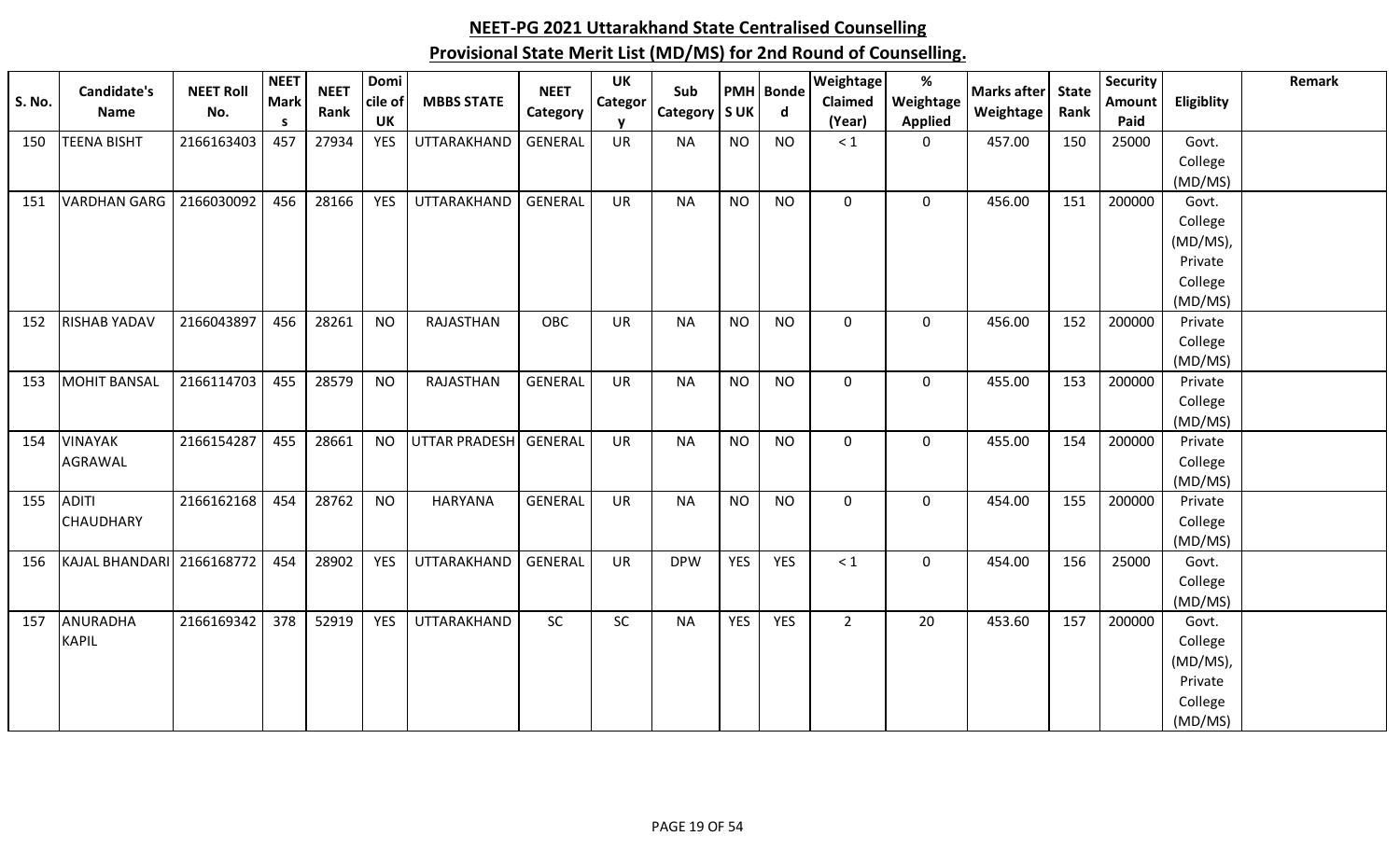| S. No. | <b>Candidate's</b><br><b>Name</b> | <b>NEET Roll</b><br>No. | <b>NEET</b><br><b>Mark</b> | <b>NEET</b><br>Rank | Domi<br>cile of        | <b>MBBS STATE</b>    | <b>NEET</b><br>Category | <b>UK</b><br>Categor  | Sub<br>Category   S UK |            | <b>PMH</b> Bonde<br>$\mathbf d$ | Weightage<br>Claimed   | $\%$<br>Weightage             | <b>Marks after</b><br>Weightage | <b>State</b><br>Rank | <b>Security</b><br>Amount | Eligiblity          | Remark |
|--------|-----------------------------------|-------------------------|----------------------------|---------------------|------------------------|----------------------|-------------------------|-----------------------|------------------------|------------|---------------------------------|------------------------|-------------------------------|---------------------------------|----------------------|---------------------------|---------------------|--------|
| 158    | <b>VARDAN KUMAR</b>               | 2166163016              | -S<br>453                  | 29002               | <b>UK</b><br><b>NO</b> | <b>BIHAR</b>         | <b>GENERAL</b>          | <b>V</b><br><b>UR</b> | <b>NA</b>              | <b>NO</b>  | <b>NO</b>                       | (Year)<br>$\mathbf{0}$ | <b>Applied</b><br>$\mathbf 0$ | 453.00                          | 158                  | Paid<br>200000            | Private             |        |
|        |                                   |                         |                            |                     |                        |                      |                         |                       |                        |            |                                 |                        |                               |                                 |                      |                           | College             |        |
|        |                                   |                         |                            |                     |                        |                      |                         |                       |                        |            |                                 |                        |                               |                                 |                      |                           | (MD/MS)             |        |
| 159    | ARJUN DHINGRA                     | 2166043584              | 452                        | 29321               | <b>NO</b>              | <b>UTTAR PRADESH</b> | GENERAL                 | <b>UR</b>             | <b>NA</b>              | <b>NO</b>  | <b>NO</b>                       | $\mathbf 0$            | $\mathbf 0$                   | 452.00                          | 159                  | 200000                    | Private             |        |
|        |                                   |                         |                            |                     |                        |                      |                         |                       |                        |            |                                 |                        |                               |                                 |                      |                           | College             |        |
|        |                                   |                         |                            |                     |                        |                      |                         |                       |                        |            |                                 |                        |                               |                                 |                      |                           | (MD/MS)             |        |
| 160    | <b>SHADAN ALI</b>                 | 2166168814              | 347                        | 64429               | <b>YES</b>             | <b>UTTARAKHAND</b>   | <b>OBC</b>              | <b>OBC</b>            | <b>NA</b>              | <b>YES</b> | YES                             | 3 >                    | 30                            | 451.10                          | 160                  | 12500                     | Govt.               |        |
|        |                                   |                         |                            |                     |                        |                      |                         |                       |                        |            |                                 |                        |                               |                                 |                      |                           | College             |        |
|        |                                   |                         |                            |                     |                        |                      |                         |                       |                        |            |                                 |                        |                               |                                 |                      |                           | (MD/MS)             |        |
| 161    | SARYU                             | 2166029357              | 450                        | 29729               | <b>NO</b>              | KARNATAKA            | <b>GENERAL</b>          | <b>UR</b>             | <b>NA</b>              | <b>NO</b>  | <b>NO</b>                       | 0                      | $\mathbf 0$                   | 450.00                          | 161                  | 200000                    | Private             |        |
|        | <b>CHADDAH</b>                    |                         |                            |                     |                        |                      |                         |                       |                        |            |                                 |                        |                               |                                 |                      |                           | College             |        |
|        |                                   |                         |                            |                     |                        |                      |                         |                       |                        |            |                                 |                        |                               |                                 |                      |                           | (MD/MS)             |        |
| 162    | RAGHAVI                           | 2166168337              | 449                        | 30084               | YES                    | UTTARAKHAND          | <b>GENERAL</b>          | <b>UR</b>             | <b>NA</b>              | <b>NO</b>  | <b>NO</b>                       | $\mathbf 0$            | $\mathbf 0$                   | 449.00                          | 162                  | 200000                    | Govt.               |        |
|        | <b>THAPLIYAL</b>                  |                         |                            |                     |                        |                      |                         |                       |                        |            |                                 |                        |                               |                                 |                      |                           | College             |        |
|        |                                   |                         |                            |                     |                        |                      |                         |                       |                        |            |                                 |                        |                               |                                 |                      |                           | (MD/MS),<br>Private |        |
|        |                                   |                         |                            |                     |                        |                      |                         |                       |                        |            |                                 |                        |                               |                                 |                      |                           | College             |        |
|        |                                   |                         |                            |                     |                        |                      |                         |                       |                        |            |                                 |                        |                               |                                 |                      |                           | (MD/MS)             |        |
| 163    | POOJA                             | 2166043470              | 449                        | 30171               | <b>NO</b>              | <b>UTTAR PRADESH</b> | <b>GENERAL</b>          | <b>UR</b>             | <b>NA</b>              | <b>NO</b>  | <b>NO</b>                       | $\mathbf 0$            | $\mathbf 0$                   | 449.00                          | 163                  | 200000                    | Private             |        |
|        |                                   |                         |                            |                     |                        |                      |                         |                       |                        |            |                                 |                        |                               |                                 |                      |                           | College             |        |
|        |                                   |                         |                            |                     |                        |                      |                         |                       |                        |            |                                 |                        |                               |                                 |                      |                           | (MD/MS)             |        |
| 164    | <b>FAIZ RAHMANI</b>               | 2166169375              | 345                        | 64971               | <b>YES</b>             | UTTARAKHAND          | OBC                     | OBC                   | <b>NA</b>              | <b>YES</b> | <b>YES</b>                      | 3 >                    | 30                            | 448.50                          | 164                  | 12500                     | Govt.               |        |
|        |                                   |                         |                            |                     |                        |                      |                         |                       |                        |            |                                 |                        |                               |                                 |                      |                           | College             |        |
|        |                                   |                         |                            |                     |                        |                      |                         |                       |                        |            |                                 |                        |                               |                                 |                      |                           | (MD/MS)             |        |
| 165    | <b>SIMRAN</b>                     | 2166107208              | 448                        | 30334               | <b>NO</b>              | <b>PUNJAB</b>        | <b>GENERAL</b>          | <b>UR</b>             | <b>NA</b>              | <b>NO</b>  | <b>NO</b>                       | $\mathbf 0$            | $\mathbf 0$                   | 448.00                          | 165                  | 200000                    | Private             |        |
|        | <b>DHAWAN</b>                     |                         |                            |                     |                        |                      |                         |                       |                        |            |                                 |                        |                               |                                 |                      |                           | College             |        |
|        |                                   |                         |                            |                     |                        |                      |                         |                       |                        |            |                                 |                        |                               |                                 |                      |                           | (MD/MS)             |        |
| 166    | SIMERPREET                        | 2166104893              | 448                        | 30461               | <b>NO</b>              | PUNJAB               | GENERAL                 | <b>UR</b>             | <b>NA</b>              | <b>NO</b>  | <b>NO</b>                       | $\mathbf 0$            | $\mathbf 0$                   | 448.00                          | 166                  | 200000                    | Private             |        |
|        | <b>KAUR</b>                       |                         |                            |                     |                        |                      |                         |                       |                        |            |                                 |                        |                               |                                 |                      |                           | College             |        |
|        |                                   |                         |                            |                     |                        |                      |                         |                       |                        |            |                                 |                        |                               |                                 |                      |                           | (MD/MS)             |        |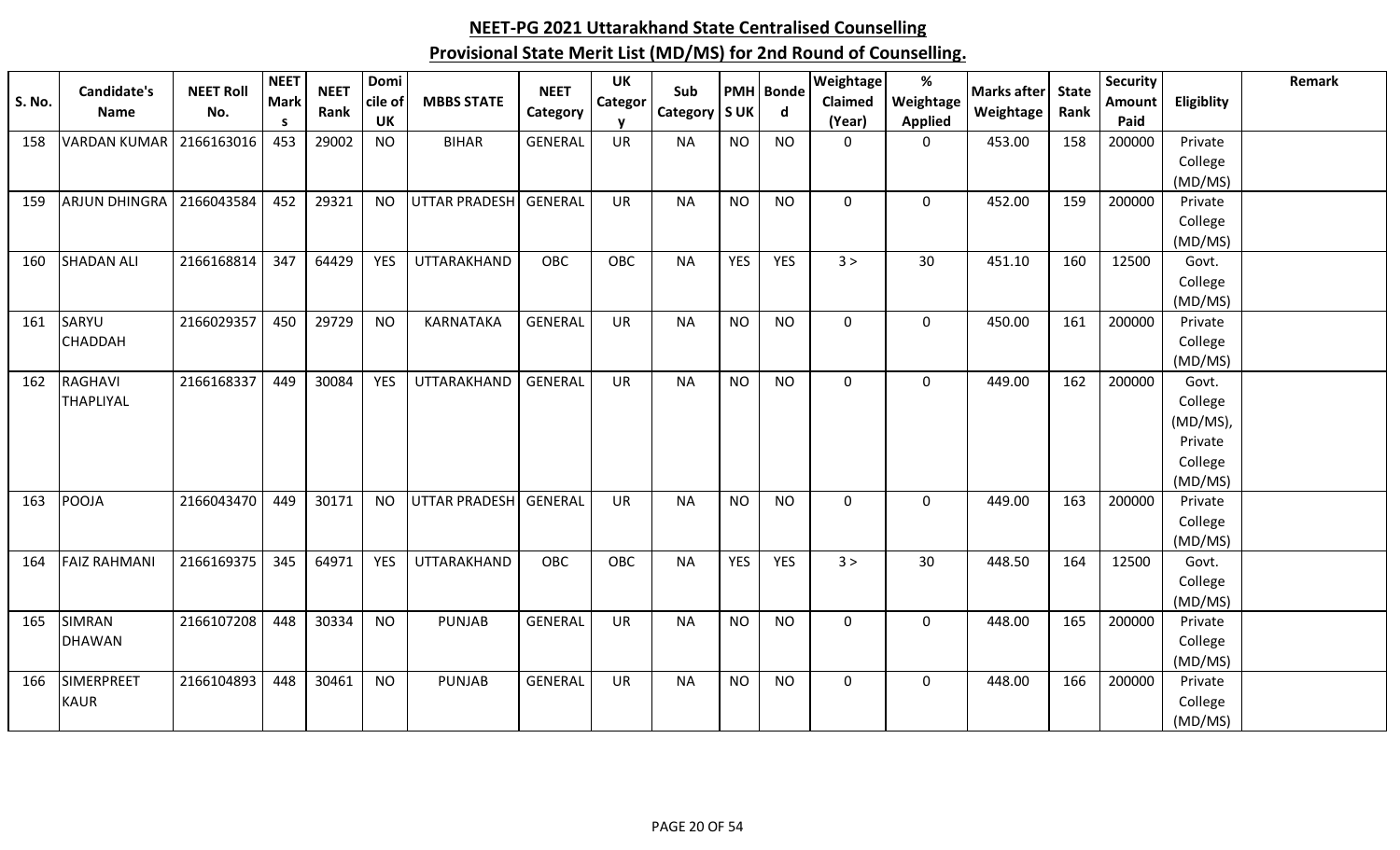| S. No. | Candidate's<br>Name | <b>NEET Roll</b><br>No. | <b>NEET</b><br><b>Mark</b> | <b>NEET</b><br>Rank | Domi<br>cile of | <b>MBBS STATE</b> | <b>NEET</b><br>Category | <b>UK</b><br>Categor | Sub<br>Category   S UK | <b>PMH</b> | <b>Bonde</b><br>d | Weightage<br>Claimed | %<br>Weightage | Marks after<br>Weightage | <b>State</b><br>Rank | <b>Security</b><br>Amount | Eligiblity         | Remark |
|--------|---------------------|-------------------------|----------------------------|---------------------|-----------------|-------------------|-------------------------|----------------------|------------------------|------------|-------------------|----------------------|----------------|--------------------------|----------------------|---------------------------|--------------------|--------|
|        |                     |                         | <b>S</b>                   |                     | <b>UK</b>       |                   |                         |                      |                        |            |                   | (Year)               | <b>Applied</b> |                          |                      | Paid                      |                    |        |
| 167    | <b>CHARAT</b>       | 2166162643              | 447                        | 30726               | <b>NO</b>       | KARNATAKA         | <b>GENERAL</b>          | <b>UR</b>            | <b>NA</b>              | <b>NO</b>  | <b>NO</b>         | $\mathbf{0}$         | $\mathbf{0}$   | 447.00                   | 167                  | 200000                    | Private            |        |
|        | SINGHAL             |                         |                            |                     |                 |                   |                         |                      |                        |            |                   |                      |                |                          |                      |                           | College            |        |
|        |                     |                         |                            |                     |                 |                   |                         |                      |                        |            |                   |                      |                |                          |                      |                           | (MD/MS)            |        |
| 168    | <b>RISHIKA SONI</b> | 2166025431              | 447                        | 30787               | <b>NO</b>       | KARNATAKA         | <b>GENERAL</b>          | <b>UR</b>            | <b>NA</b>              | <b>NO</b>  | <b>NO</b>         | $\mathbf 0$          | $\mathbf 0$    | 447.00                   | 168                  | 200000                    | Private            |        |
|        |                     |                         |                            |                     |                 |                   |                         |                      |                        |            |                   |                      |                |                          |                      |                           | College            |        |
|        |                     |                         |                            |                     |                 |                   |                         |                      |                        |            |                   |                      |                |                          |                      |                           | (MD/MS)            |        |
| 169    | <b>AYUSHI GERA</b>  | 2166042202              | 446                        | 30964               | <b>NO</b>       | RAJASTHAN         | <b>GENERAL</b>          | <b>UR</b>            | <b>NA</b>              | <b>NO</b>  | <b>NO</b>         | $\mathbf 0$          | $\mathbf 0$    | 446.00                   | 169                  | 200000                    | Private            |        |
|        |                     |                         |                            |                     |                 |                   |                         |                      |                        |            |                   |                      |                |                          |                      |                           | College            |        |
| 170    | <b>GAURAV KUMAR</b> | 2166167224              | 445                        | 31158               | <b>NO</b>       | <b>BIHAR</b>      | OBC                     | <b>UR</b>            | <b>NA</b>              | <b>NO</b>  | <b>NO</b>         | $\mathbf 0$          | $\mathbf 0$    | 445.00                   | 170                  | 200000                    | (MD/MS)<br>Private |        |
|        |                     |                         |                            |                     |                 |                   |                         |                      |                        |            |                   |                      |                |                          |                      |                           | College            |        |
|        |                     |                         |                            |                     |                 |                   |                         |                      |                        |            |                   |                      |                |                          |                      |                           | (MD/MS)            |        |
| 171    | <b>SWATI</b>        | 2166046159              | 445                        | 31261               | <b>NO</b>       | UTTARAKHAND       | <b>GENERAL</b>          | <b>UR</b>            | <b>NA</b>              | <b>NO</b>  | <b>NO</b>         | $\mathbf{0}$         | 0              | 445.00                   | 171                  | 200000                    | Govt.              |        |
|        |                     |                         |                            |                     |                 |                   |                         |                      |                        |            |                   |                      |                |                          |                      |                           | College            |        |
|        |                     |                         |                            |                     |                 |                   |                         |                      |                        |            |                   |                      |                |                          |                      |                           | (MD/MS),           |        |
|        |                     |                         |                            |                     |                 |                   |                         |                      |                        |            |                   |                      |                |                          |                      |                           | Private            |        |
|        |                     |                         |                            |                     |                 |                   |                         |                      |                        |            |                   |                      |                |                          |                      |                           | College            |        |
|        |                     |                         |                            |                     |                 |                   |                         |                      |                        |            |                   |                      |                |                          |                      |                           | (MD/MS)            |        |
| 172    | <b>SHIVAM TYAGI</b> | 2166153444              | 445                        | 31323               | <b>NO</b>       | KARNATAKA         | <b>GENERAL</b>          | <b>UR</b>            | <b>NA</b>              | <b>NO</b>  | <b>NO</b>         | $\mathbf 0$          | $\mathbf 0$    | 445.00                   | 172                  | 200000                    | Private            |        |
|        |                     |                         |                            |                     |                 |                   |                         |                      |                        |            |                   |                      |                |                          |                      |                           | College            |        |
|        |                     |                         |                            |                     |                 |                   |                         |                      |                        |            |                   |                      |                |                          |                      |                           | (MD/MS)            |        |
| 173    | <b>KAVYA GUPTA</b>  | 2166168484              | 445                        | 31330               | <b>NO</b>       | UTTARAKHAND       | GENERAL                 | <b>UR</b>            | <b>NA</b>              | <b>NO</b>  | <b>NO</b>         | $\mathbf 0$          | $\mathbf 0$    | 445.00                   | 173                  | 200000                    | Govt.              |        |
|        |                     |                         |                            |                     |                 |                   |                         |                      |                        |            |                   |                      |                |                          |                      |                           | College            |        |
|        |                     |                         |                            |                     |                 |                   |                         |                      |                        |            |                   |                      |                |                          |                      |                           | (MD/MS),           |        |
|        |                     |                         |                            |                     |                 |                   |                         |                      |                        |            |                   |                      |                |                          |                      |                           | Private            |        |
|        |                     |                         |                            |                     |                 |                   |                         |                      |                        |            |                   |                      |                |                          |                      |                           | College            |        |
|        |                     |                         |                            |                     |                 |                   |                         |                      |                        |            |                   |                      |                |                          |                      |                           | (MD/MS)            |        |
| 174    | SHAILENDRA          | 2166167852              | 342                        | 66363               | <b>YES</b>      | ASSAM             | <b>GENERAL</b>          | UR                   | <b>NA</b>              | <b>YES</b> | <b>NO</b>         | 3 >                  | 30             | 444.60                   | 174                  | 25000                     | <b>PMHS</b>        |        |
|        | <b>KUMAR</b>        |                         |                            |                     |                 |                   |                         |                      |                        |            |                   |                      |                |                          |                      |                           | <b>DIPLOMA</b>     |        |
|        | <b>BARTHWAL</b>     |                         |                            |                     |                 |                   |                         |                      |                        |            |                   |                      |                |                          |                      |                           |                    |        |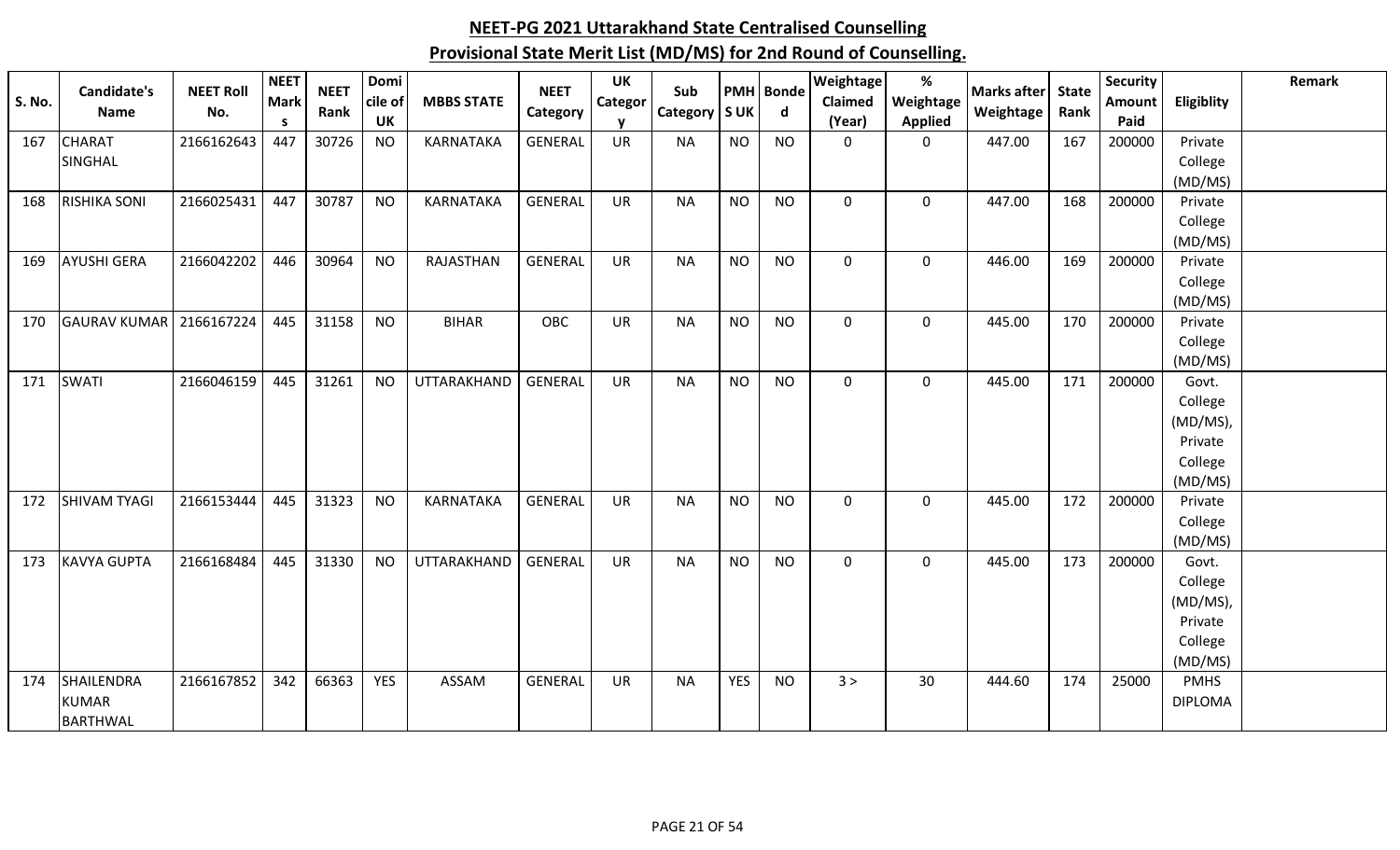|               | <b>Candidate's</b>          | <b>NEET Roll</b> | <b>NEET</b>             | <b>NEET</b> | Domi                 |                      | <b>NEET</b>    | <b>UK</b>    | Sub             |           | <b>PMH</b> Bonde | Weightage                | $\%$                        | <b>Marks after</b> | <b>State</b> | <b>Security</b> |                     | Remark |
|---------------|-----------------------------|------------------|-------------------------|-------------|----------------------|----------------------|----------------|--------------|-----------------|-----------|------------------|--------------------------|-----------------------------|--------------------|--------------|-----------------|---------------------|--------|
| <b>S. No.</b> | <b>Name</b>                 | No.              | <b>Mark</b><br><b>S</b> | Rank        | cile of<br><b>UK</b> | <b>MBBS STATE</b>    | Category       | Categor<br>v | Category   S UK |           | $\mathbf d$      | <b>Claimed</b><br>(Year) | Weightage<br><b>Applied</b> | Weightage          | Rank         | Amount<br>Paid  | Eligiblity          |        |
| 175           | <b>BHAVIKA</b>              | 2166106709       | 444                     | 31552       | <b>NO</b>            | <b>PUNJAB</b>        | <b>GENERAL</b> | <b>UR</b>    | <b>NA</b>       | <b>NO</b> | <b>NO</b>        | $\Omega$                 | 0                           | 444.00             | 175          | 200000          | Private             |        |
|               |                             |                  |                         |             |                      |                      |                |              |                 |           |                  |                          |                             |                    |              |                 | College             |        |
|               |                             |                  |                         |             |                      |                      |                |              |                 |           |                  |                          |                             |                    |              |                 | (MD/MS)             |        |
| 176           | PALLAVI MISHRA   2166032857 |                  | 443                     | 31778       | <b>NO</b>            | <b>UTTAR PRADESH</b> | GENERAL        | <b>UR</b>    | <b>NA</b>       | <b>NO</b> | <b>NO</b>        | $\mathbf 0$              | $\mathbf 0$                 | 443.00             | 176          | 200000          | Private             |        |
|               |                             |                  |                         |             |                      |                      |                |              |                 |           |                  |                          |                             |                    |              |                 | College             |        |
|               |                             |                  |                         |             |                      |                      |                |              |                 |           |                  |                          |                             |                    |              |                 | (MD/MS)             |        |
| 177           | SUDHANSHU                   | 2166046184       | 443                     | 31868       | <b>NO</b>            | <b>KARNATAKA</b>     | <b>GENERAL</b> | <b>UR</b>    | <b>NA</b>       | <b>NO</b> | <b>NO</b>        | $\mathbf 0$              | $\mathbf 0$                 | 443.00             | 177          | 200000          | Private             |        |
|               | <b>ANAND</b>                |                  |                         |             |                      |                      |                |              |                 |           |                  |                          |                             |                    |              |                 | College             |        |
| 178           | <b>MEHUL</b>                | 2166024704       | 442                     | 32036       | <b>NO</b>            | UTTARAKHAND          | GENERAL        | <b>UR</b>    | <b>NA</b>       | <b>NO</b> | <b>NO</b>        | $\mathbf 0$              | $\mathbf 0$                 | 442.00             | 178          | 200000          | (MD/MS)<br>Govt.    |        |
|               | <b>MANOCHA</b>              |                  |                         |             |                      |                      |                |              |                 |           |                  |                          |                             |                    |              |                 | College             |        |
|               |                             |                  |                         |             |                      |                      |                |              |                 |           |                  |                          |                             |                    |              |                 | (MD/MS),            |        |
|               |                             |                  |                         |             |                      |                      |                |              |                 |           |                  |                          |                             |                    |              |                 | Private             |        |
|               |                             |                  |                         |             |                      |                      |                |              |                 |           |                  |                          |                             |                    |              |                 | College             |        |
|               |                             |                  |                         |             |                      |                      |                |              |                 |           |                  |                          |                             |                    |              |                 | (MD/MS)             |        |
| 179           | <b>ANUSHAH</b>              | 2166158682       | 442                     | 32094       | <b>NO</b>            | <b>UTTAR PRADESH</b> | GENERAL        | <b>UR</b>    | <b>NA</b>       | <b>NO</b> | <b>NO</b>        | $\mathbf 0$              | $\mathbf 0$                 | 442.00             | 179          | 200000          | Private             |        |
|               | <b>RABAB</b>                |                  |                         |             |                      |                      |                |              |                 |           |                  |                          |                             |                    |              |                 | College             |        |
|               |                             |                  |                         |             |                      |                      |                |              |                 |           |                  |                          |                             |                    |              |                 | (MD/MS)             |        |
| 180           | PARITOSH                    | 2166047417       | 442                     | 32171       | <b>YES</b>           | UTTARAKHAND          | <b>GENERAL</b> | <b>UR</b>    | <b>DPW</b>      | <b>NO</b> | <b>NO</b>        | $\mathbf 0$              | $\mathbf 0$                 | 442.00             | 180          | 200000          | Govt.               |        |
|               | <b>PATHAK</b>               |                  |                         |             |                      |                      |                |              |                 |           |                  |                          |                             |                    |              |                 | College             |        |
|               |                             |                  |                         |             |                      |                      |                |              |                 |           |                  |                          |                             |                    |              |                 | (MD/MS),<br>Private |        |
|               |                             |                  |                         |             |                      |                      |                |              |                 |           |                  |                          |                             |                    |              |                 | College             |        |
|               |                             |                  |                         |             |                      |                      |                |              |                 |           |                  |                          |                             |                    |              |                 | (MD/MS)             |        |
| 181           | SHAHJAN                     | 2166168911       | 340                     | 67401       | <b>NO</b>            | UTTARAKHAND          | <b>GENERAL</b> | <b>UR</b>    | <b>NA</b>       | <b>NO</b> | <b>YES</b>       | 3 >                      | 30                          | 442.00             | 181          | 200000          | Govt.               |        |
|               | AHMAD                       |                  |                         |             |                      |                      |                |              |                 |           |                  |                          |                             |                    |              |                 | College             |        |
|               |                             |                  |                         |             |                      |                      |                |              |                 |           |                  |                          |                             |                    |              |                 | (MD/MS),            |        |
|               |                             |                  |                         |             |                      |                      |                |              |                 |           |                  |                          |                             |                    |              |                 | Private             |        |
|               |                             |                  |                         |             |                      |                      |                |              |                 |           |                  |                          |                             |                    |              |                 | College             |        |
|               |                             |                  |                         |             |                      |                      |                |              |                 |           |                  |                          |                             |                    |              |                 | (MD/MS)             |        |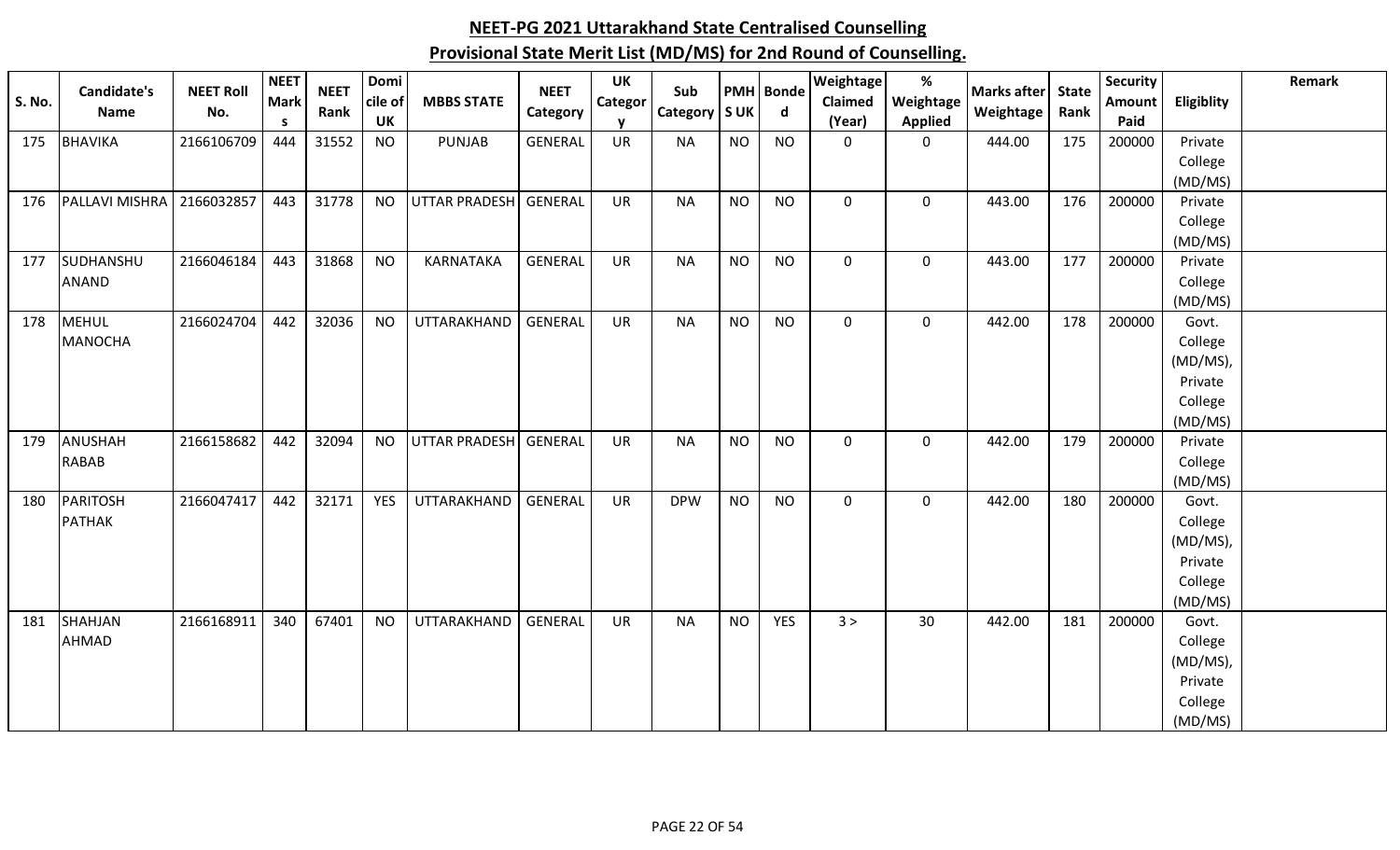| S. No. | Candidate's<br><b>Name</b> | <b>NEET Roll</b><br>No. | <b>NEET</b><br><b>Mark</b><br>-S | <b>NEET</b><br>Rank | Domi<br>cile of<br><b>UK</b> | <b>MBBS STATE</b> | <b>NEET</b><br>Category | <b>UK</b><br>Categor<br><b>V</b> | Sub<br>Category   S UK |            | <b>PMH</b> Bonde<br>$\mathbf d$ | Weightage<br>Claimed<br>(Year) | $\%$<br>Weightage<br><b>Applied</b> | <b>Marks after</b><br>Weightage | <b>State</b><br>Rank | <b>Security</b><br><b>Amount</b><br>Paid | Eligiblity         | Remark |
|--------|----------------------------|-------------------------|----------------------------------|---------------------|------------------------------|-------------------|-------------------------|----------------------------------|------------------------|------------|---------------------------------|--------------------------------|-------------------------------------|---------------------------------|----------------------|------------------------------------------|--------------------|--------|
| 182    | YASH VIJAY                 | 2166114511              | 441                              | 32234               | <b>NO</b>                    | RAJASTHAN         | <b>GENERAL</b>          | <b>UR</b>                        | <b>NA</b>              | <b>NO</b>  | <b>NO</b>                       | $\mathbf{0}$                   | 0                                   | 441.00                          | 182                  | 200000                                   | Private            |        |
|        |                            |                         |                                  |                     |                              |                   |                         |                                  |                        |            |                                 |                                |                                     |                                 |                      |                                          | College            |        |
|        |                            |                         |                                  |                     |                              |                   |                         |                                  |                        |            |                                 |                                |                                     |                                 |                      |                                          | (MD/MS)            |        |
| 183    | <b>NIKHIL GUPTA</b>        | 2166107931              | 441                              | 32283               | <b>NO</b>                    | <b>PUNJAB</b>     | <b>GENERAL</b>          | <b>UR</b>                        | <b>NA</b>              | <b>NO</b>  | <b>NO</b>                       | $\mathbf 0$                    | $\mathbf 0$                         | 441.00                          | 183                  | 200000                                   | Private            |        |
|        |                            |                         |                                  |                     |                              |                   |                         |                                  |                        |            |                                 |                                |                                     |                                 |                      |                                          | College            |        |
|        |                            |                         |                                  |                     |                              |                   |                         |                                  |                        |            |                                 |                                |                                     |                                 |                      |                                          | (MD/MS)            |        |
| 184    | <b>ANNU KOHLI</b>          | 2166168661              | 339                              | 67627               | <b>YES</b>                   | UTTARAKHAND       | SC                      | SC                               | <b>NA</b>              | <b>YES</b> | YES                             | 3 >                            | 30                                  | 440.70                          | 184                  | 12500                                    | Govt.              |        |
|        |                            |                         |                                  |                     |                              |                   |                         |                                  |                        |            |                                 |                                |                                     |                                 |                      |                                          | College            |        |
|        |                            |                         |                                  |                     |                              |                   |                         |                                  |                        |            |                                 |                                |                                     |                                 |                      |                                          | (MD/MS)            |        |
| 185    | YUVRAJ SINGH               | 2166044340              | 440                              | 32656               | <b>NO</b>                    | <b>PUNJAB</b>     | <b>GENERAL</b>          | <b>UR</b>                        | <b>NA</b>              | <b>NO</b>  | <b>NO</b>                       | 0                              | $\mathbf 0$                         | 440.00                          | 185                  | 200000                                   | Private            |        |
|        | <b>RATHAUR</b>             |                         |                                  |                     |                              |                   |                         |                                  |                        |            |                                 |                                |                                     |                                 |                      |                                          | College<br>(MD/MS) |        |
| 186    | <b>SHIKSHA DAHIYA</b>      | 2166168267              | 440                              | 32767               | <b>NO</b>                    | UTTARAKHAND       | <b>GENERAL</b>          | <b>UR</b>                        | <b>NA</b>              | <b>NO</b>  | <b>NO</b>                       | $\mathbf 0$                    | $\mathbf 0$                         | 440.00                          | 186                  | 200000                                   | Govt.              |        |
|        |                            |                         |                                  |                     |                              |                   |                         |                                  |                        |            |                                 |                                |                                     |                                 |                      |                                          | College            |        |
|        |                            |                         |                                  |                     |                              |                   |                         |                                  |                        |            |                                 |                                |                                     |                                 |                      |                                          | (MD/MS),           |        |
|        |                            |                         |                                  |                     |                              |                   |                         |                                  |                        |            |                                 |                                |                                     |                                 |                      |                                          | Private            |        |
|        |                            |                         |                                  |                     |                              |                   |                         |                                  |                        |            |                                 |                                |                                     |                                 |                      |                                          | College            |        |
|        |                            |                         |                                  |                     |                              |                   |                         |                                  |                        |            |                                 |                                |                                     |                                 |                      |                                          | (MD/MS)            |        |
| 187    | <b>DHRUV AIRON</b>         | 2166108009              | 440                              | 32828               | <b>NO</b>                    | <b>HARYANA</b>    | <b>GENERAL</b>          | <b>UR</b>                        | <b>NA</b>              | <b>NO</b>  | <b>NO</b>                       | $\mathbf 0$                    | $\mathbf 0$                         | 440.00                          | 187                  | 200000                                   | Private            |        |
|        |                            |                         |                                  |                     |                              |                   |                         |                                  |                        |            |                                 |                                |                                     |                                 |                      |                                          | College            |        |
|        |                            |                         |                                  |                     |                              |                   |                         |                                  |                        |            |                                 |                                |                                     |                                 |                      |                                          | (MD/MS)            |        |
| 188    | <b>DIMPLE</b>              | 2166169131              | 338                              | 68004               | <b>YES</b>                   | UTTARAKHAND       | <b>GENERAL</b>          | <b>UR</b>                        | <b>NA</b>              | <b>YES</b> | <b>YES</b>                      | 3 >                            | 30                                  | 439.40                          | 188                  | 25000                                    | Govt.              |        |
|        | <b>BHAKUNI</b>             |                         |                                  |                     |                              |                   |                         |                                  |                        |            |                                 |                                |                                     |                                 |                      |                                          | College            |        |
|        |                            |                         |                                  |                     |                              |                   |                         |                                  |                        |            |                                 |                                |                                     |                                 |                      |                                          | (MD/MS)            |        |
| 189    | <b>RAHUL</b>               | 2166168514              | 338                              | 68052               | <b>YES</b>                   | UTTARAKHAND       | <b>SC</b>               | SC                               | <b>NA</b>              | <b>YES</b> | <b>YES</b>                      | 3 >                            | 30                                  | 439.40                          | 189                  | 12500                                    | Govt.              |        |
|        | <b>GOTHWAL</b>             |                         |                                  |                     |                              |                   |                         |                                  |                        |            |                                 |                                |                                     |                                 |                      |                                          | College            |        |
|        |                            |                         |                                  |                     |                              |                   |                         |                                  |                        |            |                                 |                                |                                     |                                 |                      |                                          | (MD/MS)            |        |
| 190    | <b>SHEFALI</b>             | 2166046770              | 439                              | 33064               | <b>NO</b>                    | <b>HIMACHAL</b>   | GENERAL                 | <b>UR</b>                        | <b>NA</b>              | <b>NO</b>  | <b>NO</b>                       | $\mathbf 0$                    | $\mathbf 0$                         | 439.00                          | 190                  | 200000                                   | Private            |        |
|        | <b>SHARMA</b>              |                         |                                  |                     |                              | PRADESH           |                         |                                  |                        |            |                                 |                                |                                     |                                 |                      |                                          | College            |        |
|        |                            |                         |                                  |                     |                              |                   |                         |                                  |                        |            |                                 |                                |                                     |                                 |                      |                                          | (MD/MS)            |        |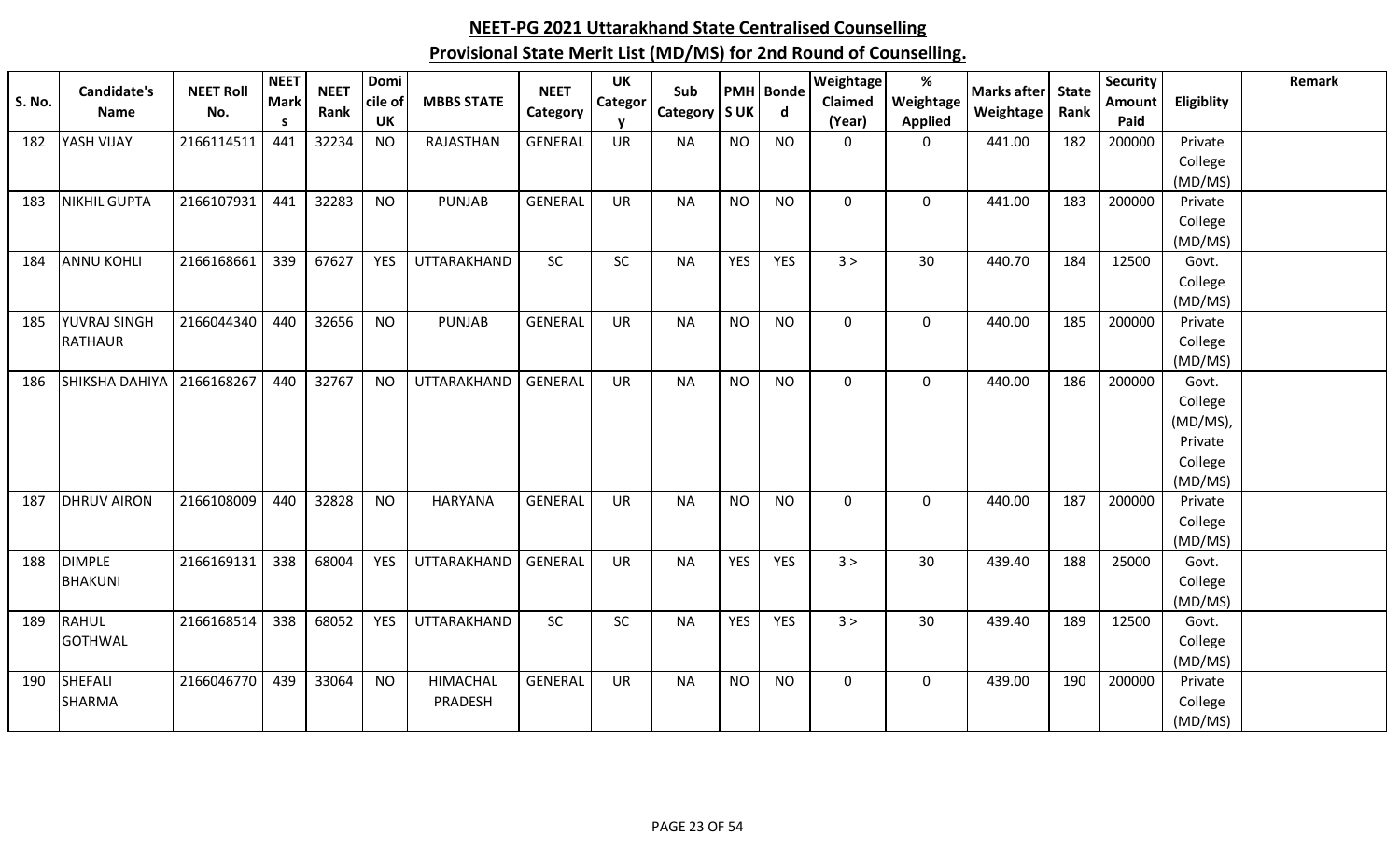| <b>S. No.</b> | Candidate's<br><b>Name</b> | <b>NEET Roll</b><br>No. | <b>NEET</b><br><b>Mark</b><br><b>S</b> | <b>NEET</b><br>Rank | Domi<br>cile of<br>UK | <b>MBBS STATE</b>        | <b>NEET</b><br>Category | UK<br><b>Categor</b><br>v | Sub<br>Category   S UK |            | PMH Bonde<br>$\mathsf{d}$ | <b>Weightage</b><br>Claimed<br>(Year) | $\%$<br>Weightage<br><b>Applied</b> | <b>Marks after</b><br>Weightage | <b>State</b><br>Rank | <b>Security</b><br>Amount<br>Paid | Eligiblity         | Remark |
|---------------|----------------------------|-------------------------|----------------------------------------|---------------------|-----------------------|--------------------------|-------------------------|---------------------------|------------------------|------------|---------------------------|---------------------------------------|-------------------------------------|---------------------------------|----------------------|-----------------------------------|--------------------|--------|
| 191           | <b>ISHITA TRIPATHI</b>     | 2166032327              | 438                                    | 33146               | <b>NO</b>             | <b>MADHYA</b><br>PRADESH | <b>GENERAL</b>          | <b>UR</b>                 | <b>NA</b>              | <b>NO</b>  | <b>NO</b>                 | $\mathbf 0$                           | $\mathbf{0}$                        | 438.00                          | 191                  | 200000                            | Private<br>College |        |
|               |                            |                         |                                        |                     |                       |                          |                         |                           |                        |            |                           |                                       |                                     |                                 |                      |                                   | (MD/MS)            |        |
| 192           | SHIVANI NARULA             | 2166045354              | 438                                    | 33331               | <b>NO</b>             | <b>DELHI</b>             | <b>GENERAL</b>          | UR                        | <b>NA</b>              | <b>NO</b>  | <b>NO</b>                 | $\mathbf 0$                           | $\mathbf 0$                         | 438.00                          | 192                  | 200000                            | Private            |        |
|               |                            |                         |                                        |                     |                       |                          |                         |                           |                        |            |                           |                                       |                                     |                                 |                      |                                   | College            |        |
| 193           | <b>VANSHIKA</b>            | 2166043381              | 437                                    | 33496               | <b>NO</b>             | MAHARASHTRA              | GENERAL                 | <b>UR</b>                 | <b>NA</b>              | <b>NO</b>  | <b>NO</b>                 | $\mathbf 0$                           | $\mathbf 0$                         | 437.00                          | 193                  | 200000                            | (MD/MS)<br>Private |        |
|               | <b>THUKRAL</b>             |                         |                                        |                     |                       |                          |                         |                           |                        |            |                           |                                       |                                     |                                 |                      |                                   | College            |        |
|               |                            |                         |                                        |                     |                       |                          |                         |                           |                        |            |                           |                                       |                                     |                                 |                      |                                   | (MD/MS)            |        |
| 194           | <b>SAUMYA</b>              | 2166153396              | 437                                    | 33498               | <b>YES</b>            | UTTARAKHAND              | GENERAL                 | <b>UR</b>                 | <b>NA</b>              | <b>NO</b>  | <b>NO</b>                 | $\mathbf 0$                           | $\mathbf 0$                         | 437.00                          | 194                  | 200000                            | Govt.              |        |
|               | <b>DANGWAL</b>             |                         |                                        |                     |                       |                          |                         |                           |                        |            |                           |                                       |                                     |                                 |                      |                                   | College            |        |
|               |                            |                         |                                        |                     |                       |                          |                         |                           |                        |            |                           |                                       |                                     |                                 |                      |                                   | (MD/MS),           |        |
|               |                            |                         |                                        |                     |                       |                          |                         |                           |                        |            |                           |                                       |                                     |                                 |                      |                                   | Private            |        |
|               |                            |                         |                                        |                     |                       |                          |                         |                           |                        |            |                           |                                       |                                     |                                 |                      |                                   | College            |        |
|               |                            |                         |                                        |                     |                       |                          |                         |                           |                        |            |                           |                                       |                                     |                                 |                      |                                   | (MD/MS)            |        |
| 195           | <b>VEDANSH</b>             | 2166117472              | 435                                    | 34189               | <b>NO</b>             | KARNATAKA                | <b>GENERAL</b>          | UR                        | <b>NA</b>              | <b>NO</b>  | <b>NO</b>                 | $\mathbf 0$                           | $\mathbf 0$                         | 435.00                          | 195                  | 200000                            | Private            |        |
|               | <b>CHUGH</b>               |                         |                                        |                     |                       |                          |                         |                           |                        |            |                           |                                       |                                     |                                 |                      |                                   | College<br>(MD/MS) |        |
| 196           | <b>DAXITA</b>              | 2166168477              | 435                                    | 34286               | <b>YES</b>            | UTTARAKHAND              | <b>GENERAL</b>          | <b>UR</b>                 | <b>NA</b>              | <b>YES</b> | <b>NO</b>                 | $\leq 1$                              | $\mathbf 0$                         | 435.00                          | 196                  | 200000                            | Govt.              |        |
|               | <b>MAITHANI</b>            |                         |                                        |                     |                       |                          |                         |                           |                        |            |                           |                                       |                                     |                                 |                      |                                   | College            |        |
|               |                            |                         |                                        |                     |                       |                          |                         |                           |                        |            |                           |                                       |                                     |                                 |                      |                                   | (MD/MS),           |        |
|               |                            |                         |                                        |                     |                       |                          |                         |                           |                        |            |                           |                                       |                                     |                                 |                      |                                   | Private            |        |
|               |                            |                         |                                        |                     |                       |                          |                         |                           |                        |            |                           |                                       |                                     |                                 |                      |                                   | College            |        |
|               |                            |                         |                                        |                     |                       |                          |                         |                           |                        |            |                           |                                       |                                     |                                 |                      |                                   | (MD/MS)            |        |
| 197           | <b>PARAS GUPTA</b>         | 2166169259              | 362                                    | 58704               | <b>YES</b>            | UTTARAKHAND              | GENERAL                 | <b>UR</b>                 | <b>NA</b>              | <b>YES</b> | <b>YES</b>                | $\overline{2}$                        | 20                                  | 434.40                          | 197                  | 200000                            | Govt.              |        |
|               |                            |                         |                                        |                     |                       |                          |                         |                           |                        |            |                           |                                       |                                     |                                 |                      |                                   | College            |        |
|               |                            |                         |                                        |                     |                       |                          |                         |                           |                        |            |                           |                                       |                                     |                                 |                      |                                   | (MD/MS),           |        |
|               |                            |                         |                                        |                     |                       |                          |                         |                           |                        |            |                           |                                       |                                     |                                 |                      |                                   | Private            |        |
|               |                            |                         |                                        |                     |                       |                          |                         |                           |                        |            |                           |                                       |                                     |                                 |                      |                                   | College            |        |
|               |                            |                         |                                        |                     |                       |                          |                         |                           |                        |            |                           |                                       |                                     |                                 |                      |                                   | (MD/MS)            |        |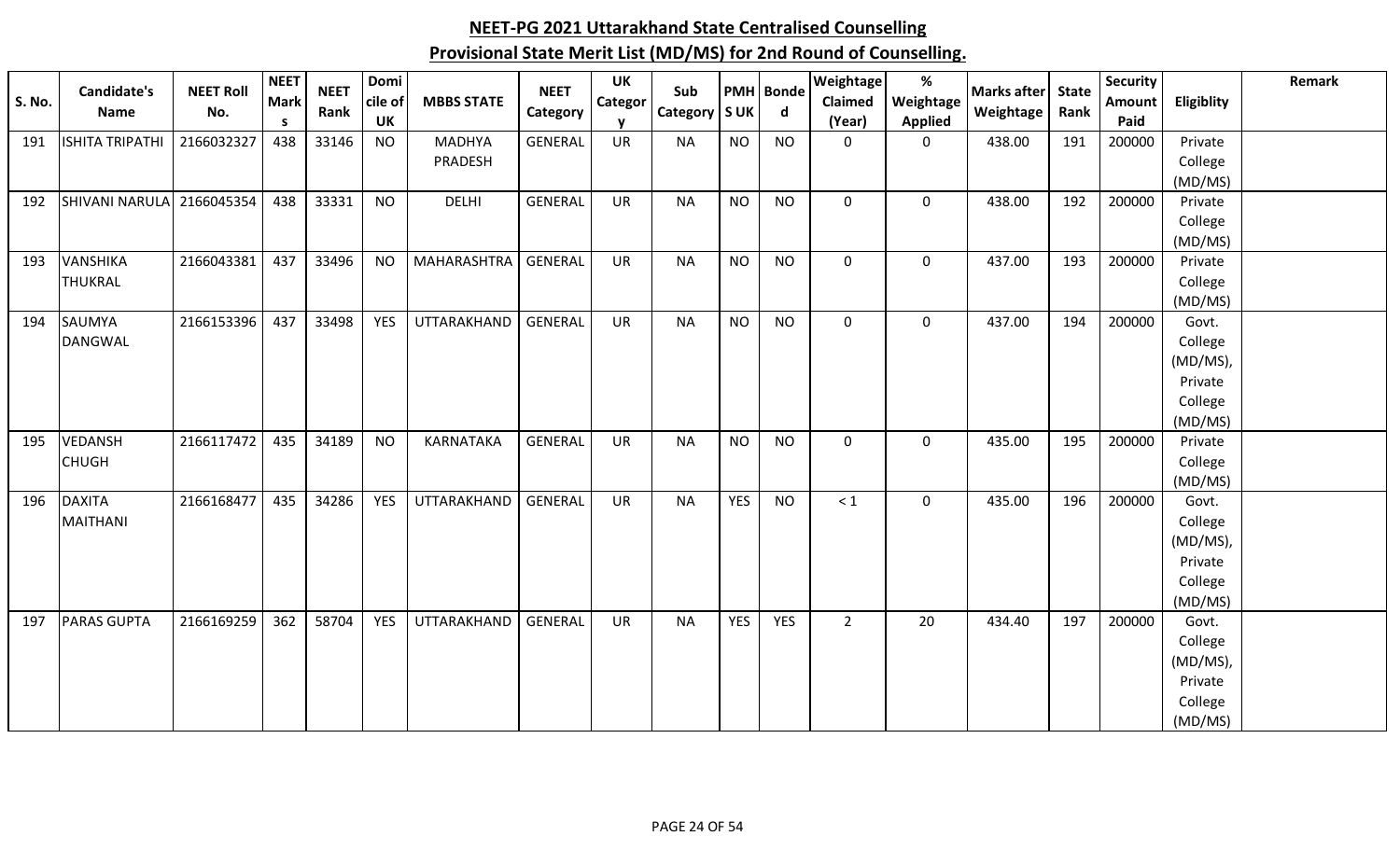| <b>S. No.</b> | Candidate's<br><b>Name</b>          | <b>NEET Roll</b><br>No. | <b>NEET</b><br><b>Mark</b> | <b>NEET</b><br>Rank | Domi<br>cile of | <b>MBBS STATE</b>  | <b>NEET</b><br>Category | <b>UK</b><br><b>Categor</b> | Sub<br>Category | <b>SUK</b> | PMH Bonde<br>$\mathbf d$ | Weightage<br><b>Claimed</b> | $\%$<br>Weightage | <b>Marks after</b><br>Weightage | <b>State</b><br>Rank | Security<br>Amount | Eligiblity         | Remark |
|---------------|-------------------------------------|-------------------------|----------------------------|---------------------|-----------------|--------------------|-------------------------|-----------------------------|-----------------|------------|--------------------------|-----------------------------|-------------------|---------------------------------|----------------------|--------------------|--------------------|--------|
|               |                                     |                         | -S                         |                     | <b>UK</b>       |                    |                         |                             |                 |            |                          | (Year)                      | <b>Applied</b>    |                                 |                      | Paid               |                    |        |
| 198           | <b>DIVYANSHU</b><br><b>NAITHANI</b> | 2166168132              | 362                        | 58864               | <b>YES</b>      | UTTARAKHAND        | <b>GENERAL</b>          | UR                          | <b>NA</b>       | <b>YES</b> | YES                      | $\overline{2}$              | 20                | 434.40                          | 198                  | 25000              | Govt.              |        |
|               |                                     |                         |                            |                     |                 |                    |                         |                             |                 |            |                          |                             |                   |                                 |                      |                    | College<br>(MD/MS) |        |
| 199           | <b>KUMAR SAGAR</b>                  | 2166153087              | 434                        | 34360               | <b>NO</b>       | <b>OTHERS</b>      | <b>OBC</b>              | <b>UR</b>                   | <b>NA</b>       | <b>NO</b>  | <b>NO</b>                | 0                           | $\mathbf 0$       | 434.00                          | 199                  | 200000             | Private            |        |
|               |                                     |                         |                            |                     |                 |                    |                         |                             |                 |            |                          |                             |                   |                                 |                      |                    | College            |        |
|               |                                     |                         |                            |                     |                 |                    |                         |                             |                 |            |                          |                             |                   |                                 |                      |                    | (MD/MS)            |        |
| 200           | ANMOLDEEP                           | 2166104261              | 433                        | 34641               | <b>NO</b>       | <b>PUNJAB</b>      | <b>GENERAL</b>          | <b>UR</b>                   | <b>NA</b>       | <b>NO</b>  | <b>NO</b>                | $\mathbf{0}$                | 0                 | 433.00                          | 200                  | 200000             | Private            |        |
|               | <b>SINGH SANDHU</b>                 |                         |                            |                     |                 |                    |                         |                             |                 |            |                          |                             |                   |                                 |                      |                    | College            |        |
|               |                                     |                         |                            |                     |                 |                    |                         |                             |                 |            |                          |                             |                   |                                 |                      |                    | (MD/MS)            |        |
| 201           | PRIYA DUTTA                         | 2166170473              | 433                        | 34753               | <b>NO</b>       | <b>WEST BENGAL</b> | <b>GENERAL</b>          | <b>UR</b>                   | <b>NA</b>       | <b>NO</b>  | <b>NO</b>                | 0                           | $\mathbf 0$       | 433.00                          | 201                  | 200000             | Private            |        |
|               |                                     |                         |                            |                     |                 |                    |                         |                             |                 |            |                          |                             |                   |                                 |                      |                    | College            |        |
|               |                                     |                         |                            |                     |                 |                    |                         |                             |                 |            |                          |                             |                   |                                 |                      |                    | (MD/MS)            |        |
| 202           | <b>RAJAT MAINI</b>                  | 2166105443              | 433                        | 34828               | <b>NO</b>       | <b>HIMACHAL</b>    | <b>GENERAL</b>          | UR                          | <b>NA</b>       | <b>NO</b>  | <b>NO</b>                | 0                           | $\mathbf 0$       | 433.00                          | 202                  | 200000             | Private            |        |
|               |                                     |                         |                            |                     |                 | PRADESH            |                         |                             |                 |            |                          |                             |                   |                                 |                      |                    | College<br>(MD/MS) |        |
| 203           | <b>DAKSHITA</b>                     | 2166044036              | 432                        | 35042               | <b>NO</b>       | <b>HIMACHAL</b>    | <b>GENERAL</b>          | <b>UR</b>                   | <b>NA</b>       | <b>NO</b>  | <b>NO</b>                | 0                           | $\mathbf 0$       | 432.00                          | 203                  | 200000             | Private            |        |
|               | <b>ADLAKHA</b>                      |                         |                            |                     |                 | PRADESH            |                         |                             |                 |            |                          |                             |                   |                                 |                      |                    | College            |        |
|               |                                     |                         |                            |                     |                 |                    |                         |                             |                 |            |                          |                             |                   |                                 |                      |                    | (MD/MS)            |        |
| 204           | <b>SNIGDHA SETH</b>                 | 2166033070              | 432                        | 35129               | <b>NO</b>       | KARNATAKA          | <b>GENERAL</b>          | UR                          | <b>NA</b>       | <b>NO</b>  | <b>NO</b>                | 0                           | $\mathbf 0$       | 432.00                          | 204                  | 200000             | Private            |        |
|               |                                     |                         |                            |                     |                 |                    |                         |                             |                 |            |                          |                             |                   |                                 |                      |                    | College            |        |
|               |                                     |                         |                            |                     |                 |                    |                         |                             |                 |            |                          |                             |                   |                                 |                      |                    | (MD/MS)            |        |
| 205           | RIDDHIMA                            | 2166032339              | 431                        | 35219               | <b>NO</b>       | UTTARAKHAND        | GENERAL                 | <b>UR</b>                   | <b>NA</b>       | <b>NO</b>  | <b>NO</b>                | 0                           | $\mathbf 0$       | 431.00                          | 205                  | 200000             | Govt.              |        |
|               | JUNEJA                              |                         |                            |                     |                 |                    |                         |                             |                 |            |                          |                             |                   |                                 |                      |                    | College            |        |
|               |                                     |                         |                            |                     |                 |                    |                         |                             |                 |            |                          |                             |                   |                                 |                      |                    | (MD/MS),           |        |
|               |                                     |                         |                            |                     |                 |                    |                         |                             |                 |            |                          |                             |                   |                                 |                      |                    | Private            |        |
|               |                                     |                         |                            |                     |                 |                    |                         |                             |                 |            |                          |                             |                   |                                 |                      |                    | College            |        |
|               |                                     |                         |                            |                     |                 |                    |                         |                             |                 |            |                          |                             |                   |                                 |                      |                    | (MD/MS)            |        |
| 206           | <b>LOVNEET KAUR</b>                 | 2166168589              | 430                        | 35714               | YES             | <b>PUNJAB</b>      | <b>GENERAL</b>          | UR                          | <b>NA</b>       | <b>NO</b>  | <b>NO</b>                | 0                           | $\mathbf 0$       | 430.00                          | 206                  | 200000             | Private            |        |
|               | <b>SAHOTA</b>                       |                         |                            |                     |                 |                    |                         |                             |                 |            |                          |                             |                   |                                 |                      |                    | College            |        |
|               |                                     |                         |                            |                     |                 |                    |                         |                             |                 |            |                          |                             |                   |                                 |                      |                    | (MD/MS)            |        |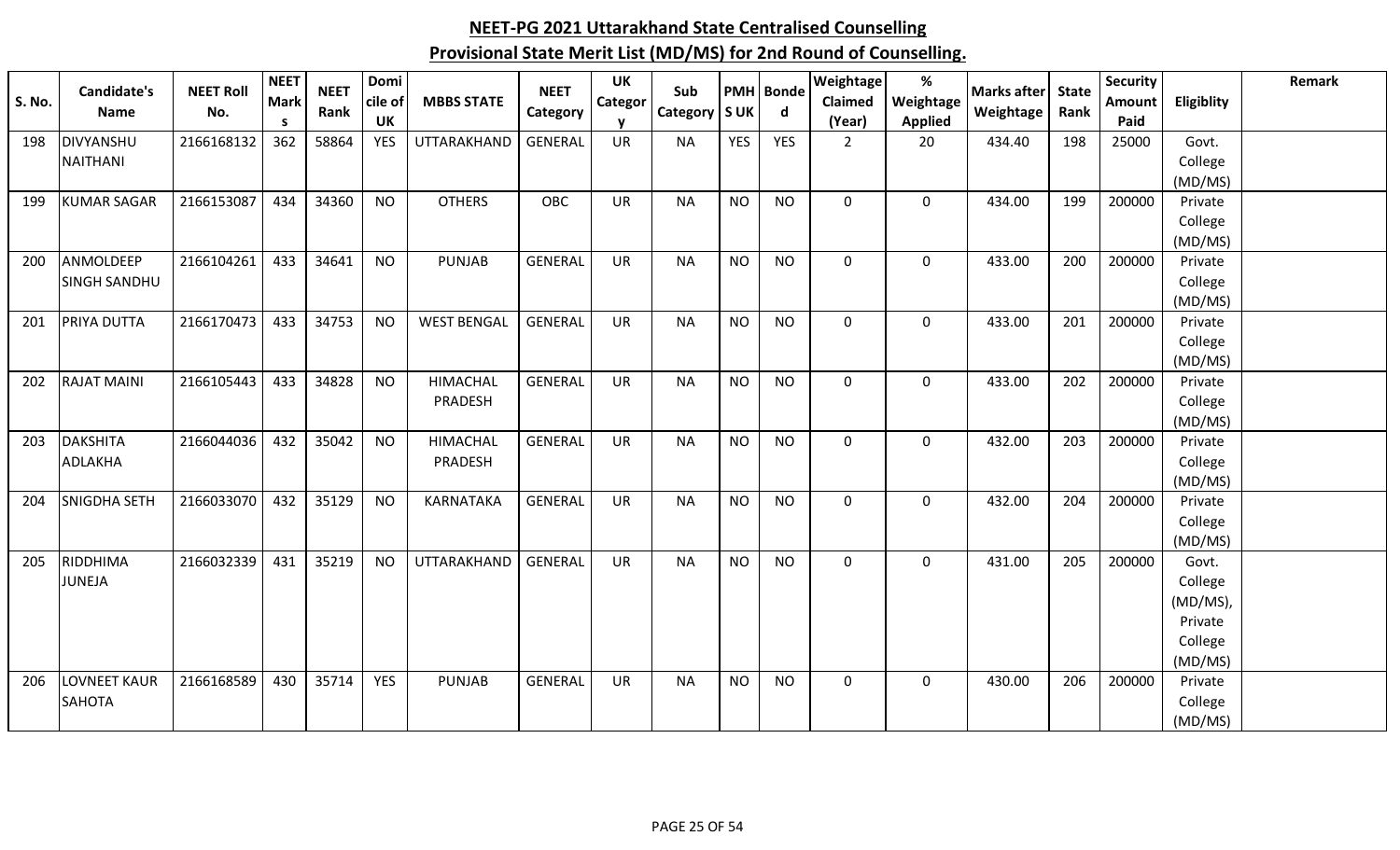| <b>S. No.</b> | Candidate's<br><b>Name</b> | <b>NEET Roll</b><br>No. | <b>NEET</b><br><b>Mark</b> | <b>NEET</b><br>Rank | Domi<br>cile of | <b>MBBS STATE</b> | <b>NEET</b><br>Category | <b>UK</b><br>Categor | Sub<br>Category   S UK |            | <b>PMH</b> Bonde<br>d | Weightage<br>Claimed | $\%$<br>Weightage | <b>Marks after</b><br>Weightage | <b>State</b><br>Rank | <b>Security</b><br>Amount | Eligiblity          | Remark |
|---------------|----------------------------|-------------------------|----------------------------|---------------------|-----------------|-------------------|-------------------------|----------------------|------------------------|------------|-----------------------|----------------------|-------------------|---------------------------------|----------------------|---------------------------|---------------------|--------|
|               |                            |                         | s.                         |                     | <b>UK</b>       |                   |                         | <b>Y</b>             |                        |            |                       | (Year)               | <b>Applied</b>    |                                 |                      | Paid                      |                     |        |
| 207           | LAVANYA                    | 2166029355              | 430                        | 35793               | <b>YES</b>      | UTTARAKHAND       | <b>GENERAL</b>          | <b>UR</b>            | <b>NA</b>              | <b>NO</b>  | <b>NO</b>             | $\Omega$             | 0                 | 430.00                          | 207                  | 25000                     | Govt.               |        |
|               | <b>BADOLA</b>              |                         |                            |                     |                 |                   |                         |                      |                        |            |                       |                      |                   |                                 |                      |                           | College             |        |
|               |                            |                         |                            |                     |                 |                   |                         |                      |                        |            |                       |                      |                   |                                 |                      |                           | (MD/MS)             |        |
| 208           | <b>ANKITA KUMARI</b>       | 2166168841              | 358                        | 60373               | <b>YES</b>      | UTTARAKHAND       | SC                      | SC                   | <b>NA</b>              | <b>YES</b> | YES                   | $\overline{2}$       | 20                | 429.60                          | 208                  | 12500                     | Govt.               |        |
|               |                            |                         |                            |                     |                 |                   |                         |                      |                        |            |                       |                      |                   |                                 |                      |                           | College             |        |
| 209           | <b>RADHIKA SINGH</b>       | 2166092527              | 429                        | 35894               | <b>YES</b>      | MAHARASHTRA       | <b>GENERAL</b>          | <b>UR</b>            | <b>NA</b>              | <b>NO</b>  | <b>NO</b>             | $\mathbf 0$          | $\mathbf 0$       | 429.00                          | 209                  | 200000                    | (MD/MS)<br>Private  |        |
|               |                            |                         |                            |                     |                 |                   |                         |                      |                        |            |                       |                      |                   |                                 |                      |                           | College             |        |
|               |                            |                         |                            |                     |                 |                   |                         |                      |                        |            |                       |                      |                   |                                 |                      |                           | (MD/MS)             |        |
| 210           | <b>HARMAN PREET</b>        | 2166168010              | 429                        | 35927               | <b>YES</b>      | UTTARAKHAND       | OBC                     | <b>UR</b>            | <b>NA</b>              | <b>NO</b>  | <b>NO</b>             | 0                    | 0                 | 429.00                          | 210                  | 200000                    | Govt.               |        |
|               | <b>KAUR</b>                |                         |                            |                     |                 |                   |                         |                      |                        |            |                       |                      |                   |                                 |                      |                           | College             |        |
|               |                            |                         |                            |                     |                 |                   |                         |                      |                        |            |                       |                      |                   |                                 |                      |                           | (MD/MS),            |        |
|               |                            |                         |                            |                     |                 |                   |                         |                      |                        |            |                       |                      |                   |                                 |                      |                           | Private             |        |
|               |                            |                         |                            |                     |                 |                   |                         |                      |                        |            |                       |                      |                   |                                 |                      |                           | College             |        |
|               |                            |                         |                            |                     |                 |                   |                         |                      |                        |            |                       |                      |                   |                                 |                      |                           | (MD/MS)             |        |
| 211           | <b>SONALIKA</b>            | 2166042945              | 429                        | 36022               | <b>NO</b>       | <b>PUNJAB</b>     | <b>GENERAL</b>          | <b>UR</b>            | <b>NA</b>              | <b>NO</b>  | <b>NO</b>             | $\mathbf 0$          | $\mathbf 0$       | 429.00                          | 211                  | 200000                    | Private             |        |
|               | <b>GUPTA</b>               |                         |                            |                     |                 |                   |                         |                      |                        |            |                       |                      |                   |                                 |                      |                           | College             |        |
|               |                            |                         |                            |                     |                 |                   |                         |                      |                        |            |                       |                      |                   |                                 |                      |                           | (MD/MS)             |        |
| 212           | <b>PAIDI SAI</b>           | 2166015591              | 428                        | 36146               | <b>NO</b>       | <b>ANDHRA</b>     | <b>OBC</b>              | <b>UR</b>            | <b>NA</b>              | <b>NO</b>  | <b>NO</b>             | $\mathbf 0$          | $\mathbf 0$       | 428.00                          | 212                  | 200000                    | Private             |        |
|               | <b>ABHISHEK</b>            |                         |                            |                     |                 | PRADESH           |                         |                      |                        |            |                       |                      |                   |                                 |                      |                           | College             |        |
|               |                            |                         |                            |                     |                 |                   |                         |                      |                        |            |                       |                      |                   |                                 |                      |                           | (MD/MS)             |        |
| 213           | SHASHVAT                   | 2166168800              | 356                        | 60826               | <b>YES</b>      | UTTARAKHAND       | <b>GENERAL</b>          | <b>UR</b>            | <b>NA</b>              | <b>YES</b> | <b>YES</b>            | $\overline{2}$       | 20                | 427.20                          | 213                  | 200000                    | Govt.               |        |
|               | <b>SINGH</b>               |                         |                            |                     |                 |                   |                         |                      |                        |            |                       |                      |                   |                                 |                      |                           | College             |        |
|               |                            |                         |                            |                     |                 |                   |                         |                      |                        |            |                       |                      |                   |                                 |                      |                           | (MD/MS),<br>Private |        |
|               |                            |                         |                            |                     |                 |                   |                         |                      |                        |            |                       |                      |                   |                                 |                      |                           | College             |        |
|               |                            |                         |                            |                     |                 |                   |                         |                      |                        |            |                       |                      |                   |                                 |                      |                           | (MD/MS)             |        |
| 214           | <b>RAJAT RAWAT</b>         | 2166027572              | 427                        | 36459               | <b>NO</b>       | MAHARASHTRA       | GENERAL                 | <b>UR</b>            | <b>NA</b>              | <b>NO</b>  | <b>NO</b>             | 0                    | $\mathbf 0$       | 427.00                          | 214                  | 200000                    | Private             |        |
|               |                            |                         |                            |                     |                 |                   |                         |                      |                        |            |                       |                      |                   |                                 |                      |                           | College             |        |
|               |                            |                         |                            |                     |                 |                   |                         |                      |                        |            |                       |                      |                   |                                 |                      |                           | (MD/MS)             |        |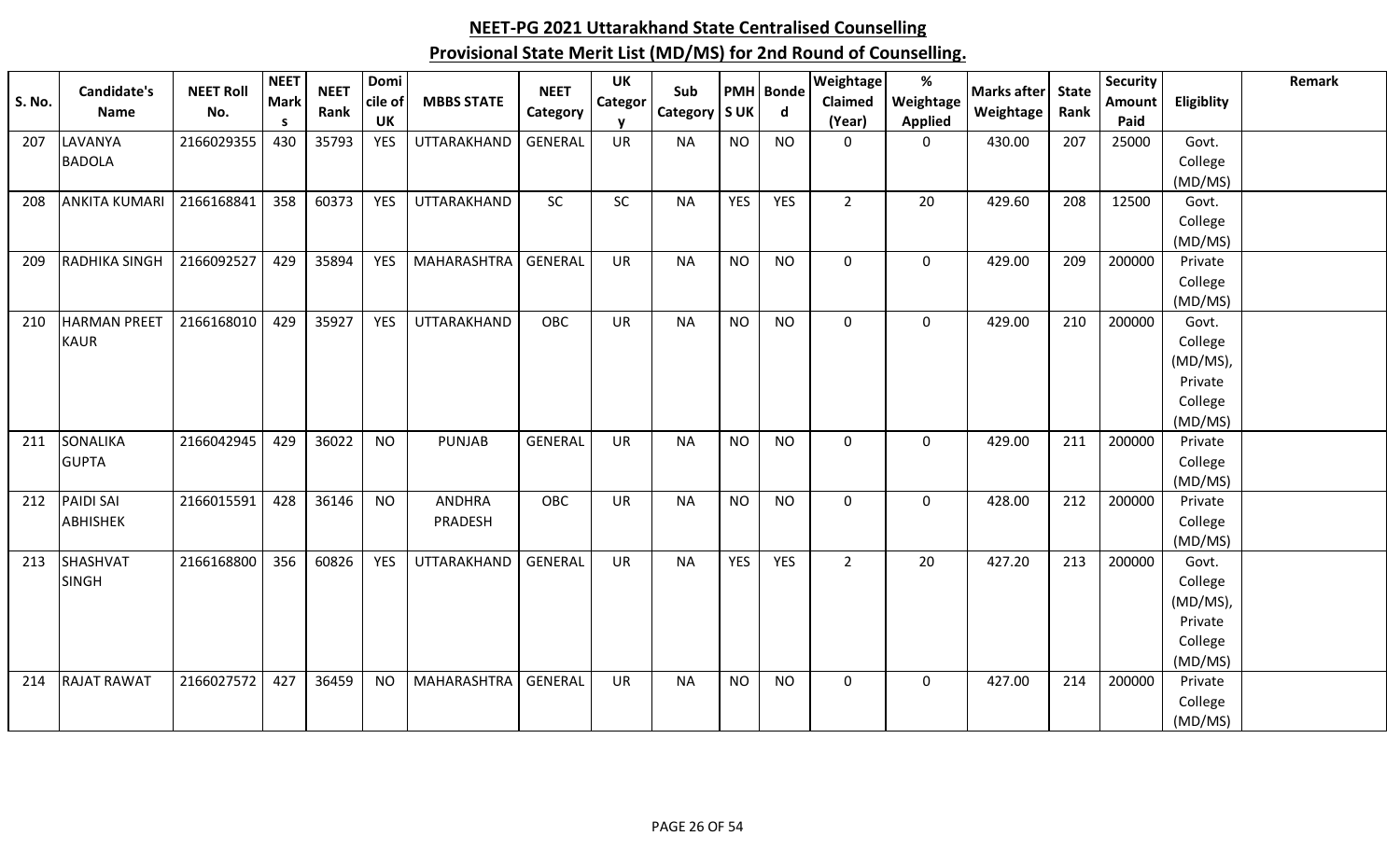| S. No. | Candidate's<br><b>Name</b>       | <b>NEET Roll</b><br>No. | <b>NEET</b><br><b>Mark</b><br><b>S</b> | <b>NEET</b><br>Rank | Domi<br>cile of<br>UK | <b>MBBS STATE</b>  | <b>NEET</b><br>Category | <b>UK</b><br>Categor | Sub<br>Category | <b>SUK</b> | PMH Bonde<br>$\mathbf d$ | Weightage<br>Claimed<br>(Year) | $\%$<br>Weightage<br><b>Applied</b> | <b>Marks after</b><br>Weightage | <b>State</b><br>Rank | Security<br>Amount<br>Paid | Eligiblity                                                    | Remark |
|--------|----------------------------------|-------------------------|----------------------------------------|---------------------|-----------------------|--------------------|-------------------------|----------------------|-----------------|------------|--------------------------|--------------------------------|-------------------------------------|---------------------------------|----------------------|----------------------------|---------------------------------------------------------------|--------|
| 215    | SANGRILA<br>PATTANAIK            | 2166099846              | 427                                    | 36589               | <b>NO</b>             | <b>MAHARASHTRA</b> | <b>GENERAL</b>          | <b>UR</b>            | <b>NA</b>       | <b>NO</b>  | <b>NO</b>                | $\mathbf{0}$                   | 0                                   | 427.00                          | 215                  | 200000                     | Private<br>College<br>(MD/MS)                                 |        |
| 216    | <b>RAJAT</b><br><b>BUDHIRAJA</b> | 2166042367              | 427                                    | 36608               | <b>NO</b>             | <b>PUNJAB</b>      | GENERAL                 | <b>UR</b>            | <b>NA</b>       | <b>NO</b>  | <b>NO</b>                | 0                              | $\mathbf 0$                         | 427.00                          | 216                  | 200000                     | Private<br>College<br>(MD/MS)                                 |        |
| 217    | <b>VINOD KUMAR</b>               | 2166168512              | 328                                    | 72270               | <b>YES</b>            | UTTARAKHAND        | SC                      | <b>SC</b>            | <b>NA</b>       | <b>YES</b> | <b>YES</b>               | 3 >                            | 30                                  | 426.40                          | 217                  | 12500                      | Govt.<br>College<br>(MD/MS)                                   |        |
| 218    | <b>PRAVEEN JOSE</b>              | 2166072067              | 426                                    | 36816               | <b>NO</b>             | <b>KERALA</b>      | GENERAL                 | <b>UR</b>            | <b>NA</b>       | <b>NO</b>  | <b>NO</b>                | 0                              | $\mathbf 0$                         | 426.00                          | 218                  | 200000                     | Private<br>College<br>(MD/MS)                                 |        |
| 219    | <b>KRITI SHARMA</b>              | 2166044265              | 426                                    | 36829               | <b>NO</b>             | HARYANA            | <b>GENERAL</b>          | UR                   | <b>NA</b>       | <b>NO</b>  | <b>NO</b>                | 0                              | $\mathbf 0$                         | 426.00                          | 219                  | 200000                     | Private<br>College<br>(MD/MS)                                 |        |
| 220    | <b>NITESH MERIA</b>              | 2166168639              | 327                                    | 72625               | <b>YES</b>            | UTTARAKHAND        | <b>ST</b>               | <b>ST</b>            | <b>NA</b>       | <b>YES</b> | <b>YES</b>               | 3 >                            | 30                                  | 425.10                          | 220                  | 12500                      | Govt.<br>College<br>(MD/MS)                                   |        |
| 221    | PRANAY<br>RAJVANSHI              | 2166168435              | 423                                    | 37664               | <b>NO</b>             | <b>WEST BENGAL</b> | <b>GENERAL</b>          | <b>UR</b>            | <b>NA</b>       | <b>NO</b>  | <b>NO</b>                | 0                              | $\mathbf 0$                         | 423.00                          | 221                  | 200000                     | Private<br>College<br>(MD/MS)                                 |        |
| 222    | <b>PUSHKIN</b><br>POKHRIYAL      | 2166026716              | 423                                    | 37855               | YES                   | UTTARAKHAND        | <b>GENERAL</b>          | <b>UR</b>            | <b>DPW</b>      | <b>NO</b>  | <b>NO</b>                | 0                              | $\mathbf 0$                         | 423.00                          | 222                  | 200000                     | Govt.<br>College<br>(MD/MS),<br>Private<br>College<br>(MD/MS) |        |
| 223    | <b>ADITI AGRAWAL</b>             | 2166169283              | 422                                    | 38222               | <b>NO</b>             | UTTAR PRADESH      | <b>GENERAL</b>          | UR                   | <b>NA</b>       | <b>NO</b>  | <b>NO</b>                | 0                              | $\mathbf 0$                         | 422.00                          | 223                  | 200000                     | Private<br>College<br>(MD/MS)                                 |        |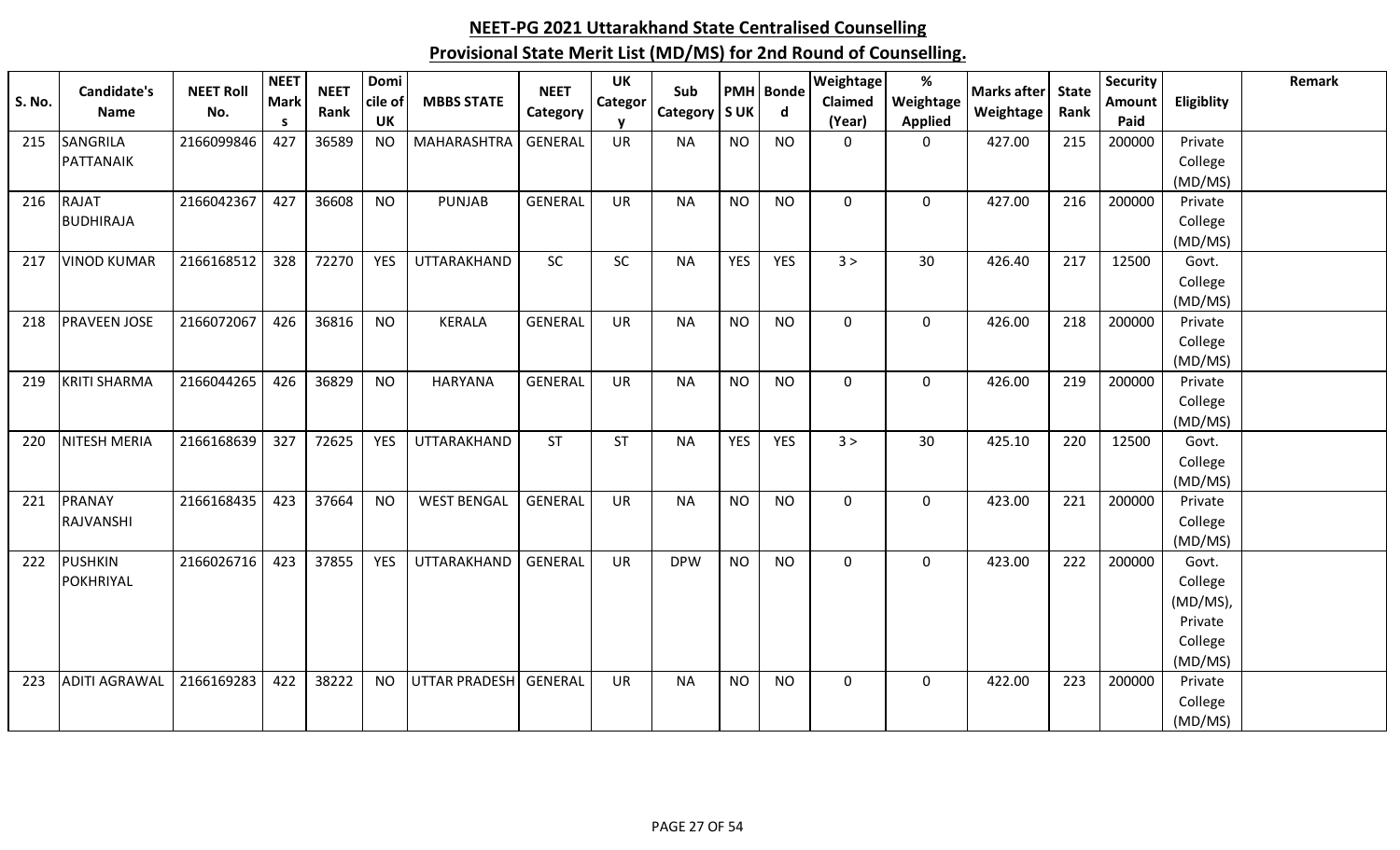| S. No. | Candidate's<br><b>Name</b> | <b>NEET Roll</b><br>No. | <b>NEET</b><br><b>Mark</b><br>s. | <b>NEET</b><br>Rank | Domi<br>cile of<br><b>UK</b> | <b>MBBS STATE</b>    | <b>NEET</b><br>Category | <b>UK</b><br>Categor<br><b>V</b> | Sub<br>Category   S UK |           | <b>PMH</b> Bonde<br>$\mathbf d$ | Weightage<br>Claimed<br>(Year) | %<br>Weightage<br><b>Applied</b> | <b>Marks after</b><br>Weightage | <b>State</b><br>Rank | <b>Security</b><br><b>Amount</b><br>Paid | Eligiblity         | <b>Remark</b> |
|--------|----------------------------|-------------------------|----------------------------------|---------------------|------------------------------|----------------------|-------------------------|----------------------------------|------------------------|-----------|---------------------------------|--------------------------------|----------------------------------|---------------------------------|----------------------|------------------------------------------|--------------------|---------------|
| 224    | <b>PATIL ABOLI</b>         | 2166085414              | 421                              | 38281               | <b>NO</b>                    | <b>MAHARASHTRA</b>   | <b>GENERAL</b>          | <b>UR</b>                        | <b>NA</b>              | <b>NO</b> | <b>NO</b>                       | $\mathbf 0$                    | $\mathbf 0$                      | 421.00                          | 224                  | 200000                                   | Private            |               |
|        | <b>SAMEER</b>              |                         |                                  |                     |                              |                      |                         |                                  |                        |           |                                 |                                |                                  |                                 |                      |                                          | College            |               |
|        |                            |                         |                                  |                     |                              |                      |                         |                                  |                        |           |                                 |                                |                                  |                                 |                      |                                          | (MD/MS)            |               |
| 225    | <b>MANAN</b>               | 2166111964              | 421                              | 38363               | <b>NO</b>                    | RAJASTHAN            | <b>GENERAL</b>          | <b>UR</b>                        | <b>NA</b>              | <b>NO</b> | <b>NO</b>                       | $\mathbf 0$                    | $\mathbf 0$                      | 421.00                          | 225                  | 200000                                   | Private            |               |
|        | <b>AGRAWAL</b>             |                         |                                  |                     |                              |                      |                         |                                  |                        |           |                                 |                                |                                  |                                 |                      |                                          | College            |               |
|        |                            |                         |                                  |                     |                              |                      |                         |                                  |                        |           |                                 |                                |                                  |                                 |                      |                                          | (MD/MS)            |               |
| 226    | <b>ARCHISHA</b>            | 2166156835              | 421                              | 38414               | <b>NO</b>                    | UTTARAKHAND          | <b>GENERAL</b>          | UR                               | <b>NA</b>              | <b>NO</b> | <b>NO</b>                       | $\mathbf 0$                    | $\mathbf 0$                      | 421.00                          | 226                  | 200000                                   | Govt.              |               |
|        | <b>BHADAURIA</b>           |                         |                                  |                     |                              |                      |                         |                                  |                        |           |                                 |                                |                                  |                                 |                      |                                          | College            |               |
|        |                            |                         |                                  |                     |                              |                      |                         |                                  |                        |           |                                 |                                |                                  |                                 |                      |                                          | (MD/MS),           |               |
|        |                            |                         |                                  |                     |                              |                      |                         |                                  |                        |           |                                 |                                |                                  |                                 |                      |                                          | Private            |               |
|        |                            |                         |                                  |                     |                              |                      |                         |                                  |                        |           |                                 |                                |                                  |                                 |                      |                                          | College            |               |
| 227    | <b>TUSHAR</b>              | 2166030829              | 421                              | 38453               | <b>NO</b>                    | <b>DELHI</b>         | <b>GENERAL</b>          | UR                               | <b>NA</b>              | <b>NO</b> | <b>NO</b>                       | $\mathbf 0$                    | $\mathbf 0$                      | 421.00                          | 227                  | 200000                                   | (MD/MS)<br>Private |               |
|        | <b>NIJHARA</b>             |                         |                                  |                     |                              |                      |                         |                                  |                        |           |                                 |                                |                                  |                                 |                      |                                          | College            |               |
|        |                            |                         |                                  |                     |                              |                      |                         |                                  |                        |           |                                 |                                |                                  |                                 |                      |                                          | (MD/MS)            |               |
| 228    | <b>NISARG</b>              | 2166168564              | 420                              | 38937               | <b>YES</b>                   | MAHARASHTRA          | GENERAL                 | <b>UR</b>                        | <b>NA</b>              | <b>NO</b> | <b>NO</b>                       | $\mathbf 0$                    | $\mathbf 0$                      | 420.00                          | 228                  | 200000                                   | Private            |               |
|        | PACHAURI                   |                         |                                  |                     |                              |                      |                         |                                  |                        |           |                                 |                                |                                  |                                 |                      |                                          | College            |               |
|        |                            |                         |                                  |                     |                              |                      |                         |                                  |                        |           |                                 |                                |                                  |                                 |                      |                                          | (MD/MS)            |               |
| 229    | DEVYANI                    | 2166162031              | 419                              | 39046               | <b>NO</b>                    | <b>MAHARASHTRA</b>   | <b>GENERAL</b>          | <b>UR</b>                        | <b>NA</b>              | <b>NO</b> | <b>NO</b>                       | $\mathbf 0$                    | $\mathbf 0$                      | 419.00                          | 229                  | 200000                                   | Private            |               |
|        | <b>SHARMA</b>              |                         |                                  |                     |                              |                      |                         |                                  |                        |           |                                 |                                |                                  |                                 |                      |                                          | College            |               |
|        |                            |                         |                                  |                     |                              |                      |                         |                                  |                        |           |                                 |                                |                                  |                                 |                      |                                          | (MD/MS)            |               |
| 230    | <b>SURABHI</b>             | 2166023297              | 419                              | 39099               | <b>NO</b>                    | <b>UTTAR PRADESH</b> | <b>OBC</b>              | <b>UR</b>                        | <b>NA</b>              | <b>NO</b> | <b>NO</b>                       | $\mathbf 0$                    | $\mathbf 0$                      | 419.00                          | 230                  | 200000                                   | Private            |               |
|        | <b>KUMARI</b>              |                         |                                  |                     |                              |                      |                         |                                  |                        |           |                                 |                                |                                  |                                 |                      |                                          | College            |               |
|        |                            |                         |                                  |                     |                              |                      |                         |                                  |                        |           |                                 |                                |                                  |                                 |                      |                                          | (MD/MS)            |               |
| 231    | <b>ANHAD SINGH</b>         | 2166106062              | 419                              | 39144               | <b>NO</b>                    | <b>PUNJAB</b>        | <b>GENERAL</b>          | <b>UR</b>                        | <b>NA</b>              | <b>NO</b> | <b>NO</b>                       | $\mathbf 0$                    | $\mathbf 0$                      | 419.00                          | 231                  | 200000                                   | Private            |               |
|        |                            |                         |                                  |                     |                              |                      |                         |                                  |                        |           |                                 |                                |                                  |                                 |                      |                                          | College            |               |
|        |                            |                         |                                  |                     |                              |                      |                         |                                  |                        |           |                                 |                                |                                  |                                 |                      |                                          | (MD/MS)            |               |
| 232    | <b>NEHA DHAYAL</b>         | 2166117487              | 418                              | 39492               | <b>NO</b>                    | RAJASTHAN            | <b>OBC</b>              | <b>UR</b>                        | <b>NA</b>              | <b>NO</b> | <b>NO</b>                       | $\mathbf 0$                    | $\mathbf 0$                      | 418.00                          | 232                  | 200000                                   | Private            |               |
|        |                            |                         |                                  |                     |                              |                      |                         |                                  |                        |           |                                 |                                |                                  |                                 |                      |                                          | College            |               |
|        |                            |                         |                                  |                     |                              |                      |                         |                                  |                        |           |                                 |                                |                                  |                                 |                      |                                          | (MD/MS)            |               |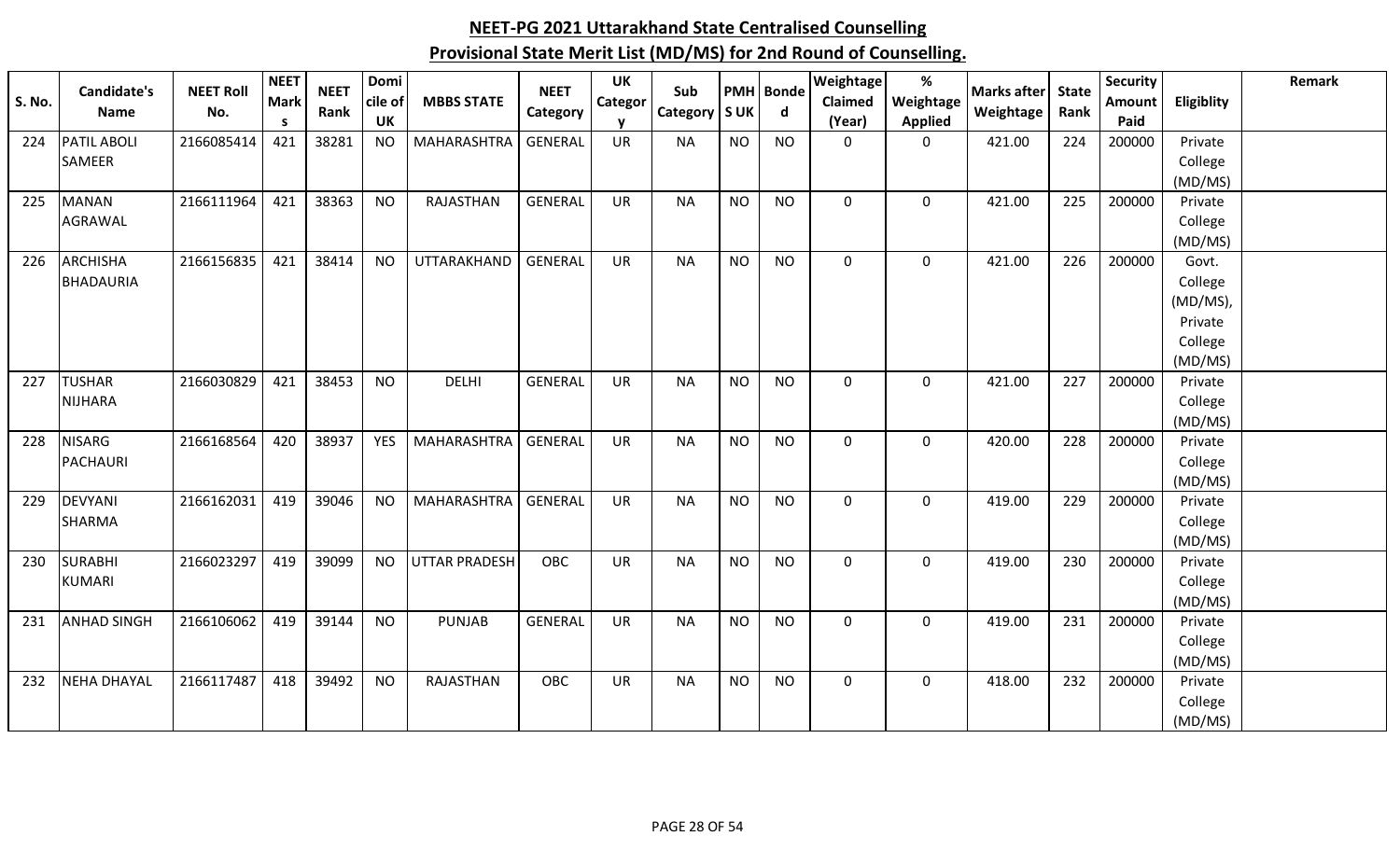|               | Candidate's          | <b>NEET Roll</b> | <b>NEET</b>       | <b>NEET</b> | Domi          |                       | <b>NEET</b>    | <b>UK</b> | Sub       | <b>PMH</b> | <b>Bonde</b> | <b>Weightage</b>  | $\%$                        | <b>Marks after</b> | <b>State</b> | <b>Security</b>       |                    | Remark |
|---------------|----------------------|------------------|-------------------|-------------|---------------|-----------------------|----------------|-----------|-----------|------------|--------------|-------------------|-----------------------------|--------------------|--------------|-----------------------|--------------------|--------|
| <b>S. No.</b> | <b>Name</b>          | No.              | <b>Mark</b><br>s. | Rank        | cile of<br>UK | <b>MBBS STATE</b>     | Category       | Categor   | Category  | <b>SUK</b> | d            | Claimed<br>(Year) | Weightage<br><b>Applied</b> | Weightage          | Rank         | <b>Amount</b><br>Paid | Eligiblity         |        |
| 233           | <b>ARJUN PUROHIT</b> | 2166156153       | 417               | 39585       | <b>YES</b>    | KARNATAKA             | <b>GENERAL</b> | <b>UR</b> | <b>NA</b> | <b>NO</b>  | <b>NO</b>    | $\mathbf 0$       | $\mathbf 0$                 | 417.00             | 233          | 200000                | Private            |        |
|               |                      |                  |                   |             |               |                       |                |           |           |            |              |                   |                             |                    |              |                       | College            |        |
|               |                      |                  |                   |             |               |                       |                |           |           |            |              |                   |                             |                    |              |                       | (MD/MS)            |        |
| 234           | <b>SWATI SHARMA</b>  | 2166164777       | 417               | 39804       | <b>YES</b>    | <b>DELHI</b>          | <b>GENERAL</b> | <b>UR</b> | <b>NA</b> | <b>NO</b>  | <b>NO</b>    | $\Omega$          | 0                           | 417.00             | 234          | 200000                | Private            |        |
|               |                      |                  |                   |             |               |                       |                |           |           |            |              |                   |                             |                    |              |                       | College            |        |
|               |                      |                  |                   |             |               |                       |                |           |           |            |              |                   |                             |                    |              |                       | (MD/MS)            |        |
| 235           | PARIJAT              | 2166152811       | 416               | 40000       | <b>NO</b>     | UTTAR PRADESH GENERAL |                | <b>UR</b> | <b>NA</b> | <b>NO</b>  | <b>NO</b>    | $\mathbf 0$       | 0                           | 416.00             | 235          | 200000                | Private            |        |
|               | <b>BHRAMARESH</b>    |                  |                   |             |               |                       |                |           |           |            |              |                   |                             |                    |              |                       | College            |        |
|               | <b>SHARMA</b>        |                  |                   |             |               |                       |                |           |           |            |              |                   |                             |                    |              |                       | (MD/MS)            |        |
| 236           | <b>MARTIN</b>        | 2166073323       | 416               | 40130       | <b>NO</b>     | <b>KERALA</b>         | <b>GENERAL</b> | <b>UR</b> | <b>NA</b> | <b>NO</b>  | <b>NO</b>    | $\mathbf 0$       | $\mathbf 0$                 | 416.00             | 236          | 200000                | Private            |        |
|               | <b>VARGHESE PAUL</b> |                  |                   |             |               |                       |                |           |           |            |              |                   |                             |                    |              |                       | College            |        |
|               |                      |                  |                   |             |               |                       |                |           |           |            |              |                   |                             |                    |              |                       | (MD/MS)            |        |
| 237           | <b>HANISHA</b>       | 2166139733       | 415               | 40259       | <b>NO</b>     | TELANGANA             | <b>GENERAL</b> | <b>UR</b> | <b>NA</b> | <b>NO</b>  | <b>NO</b>    | $\mathbf 0$       | $\mathbf 0$                 | 415.00             | 237          | 200000                | Private            |        |
|               | VASIREDDY            |                  |                   |             |               |                       |                |           |           |            |              |                   |                             |                    |              |                       | College            |        |
|               |                      |                  |                   |             |               |                       |                |           |           |            |              |                   |                             |                    |              |                       | (MD/MS)            |        |
| 238           | <b>MANU</b>          | 2166159663       | 415               | 40350       | <b>NO</b>     | KARNATAKA             | <b>GENERAL</b> | <b>UR</b> | <b>NA</b> | <b>NO</b>  | <b>NO</b>    | $\mathbf 0$       | $\mathbf 0$                 | 415.00             | 238          | 200000                | Private            |        |
|               | <b>UPADHYAY</b>      |                  |                   |             |               |                       |                |           |           |            |              |                   |                             |                    |              |                       | College            |        |
| 239           | <b>APOORV ARORA</b>  | 2166106465       | 414               | 40808       | <b>NO</b>     | <b>PUNJAB</b>         | <b>GENERAL</b> | <b>UR</b> | <b>NA</b> | <b>NO</b>  | <b>NO</b>    | $\mathbf 0$       | $\mathbf 0$                 | 414.00             | 239          | 200000                | (MD/MS)<br>Private |        |
|               |                      |                  |                   |             |               |                       |                |           |           |            |              |                   |                             |                    |              |                       | College            |        |
|               |                      |                  |                   |             |               |                       |                |           |           |            |              |                   |                             |                    |              |                       | (MD/MS)            |        |
| 240           | <b>JENNIFER</b>      | 2166097472       | 414               | 40835       | <b>NO</b>     | KARNATAKA             | <b>GENERAL</b> | <b>UR</b> | <b>NA</b> | <b>NO</b>  | <b>NO</b>    | $\mathbf 0$       | $\mathbf 0$                 | 414.00             | 240          | 200000                | Private            |        |
|               | <b>KONSAM</b>        |                  |                   |             |               |                       |                |           |           |            |              |                   |                             |                    |              |                       | College            |        |
|               |                      |                  |                   |             |               |                       |                |           |           |            |              |                   |                             |                    |              |                       | (MD/MS)            |        |
| 241           | <b>KARAN</b>         | 2166152904       | 413               | 40914       | <b>NO</b>     | <b>KARNATAKA</b>      | <b>GENERAL</b> | <b>UR</b> | <b>NA</b> | <b>NO</b>  | <b>NO</b>    | $\Omega$          | 0                           | 413.00             | 241          | 200000                | Private            |        |
|               | <b>MALHOTRA</b>      |                  |                   |             |               |                       |                |           |           |            |              |                   |                             |                    |              |                       | College            |        |
|               |                      |                  |                   |             |               |                       |                |           |           |            |              |                   |                             |                    |              |                       | (MD/MS)            |        |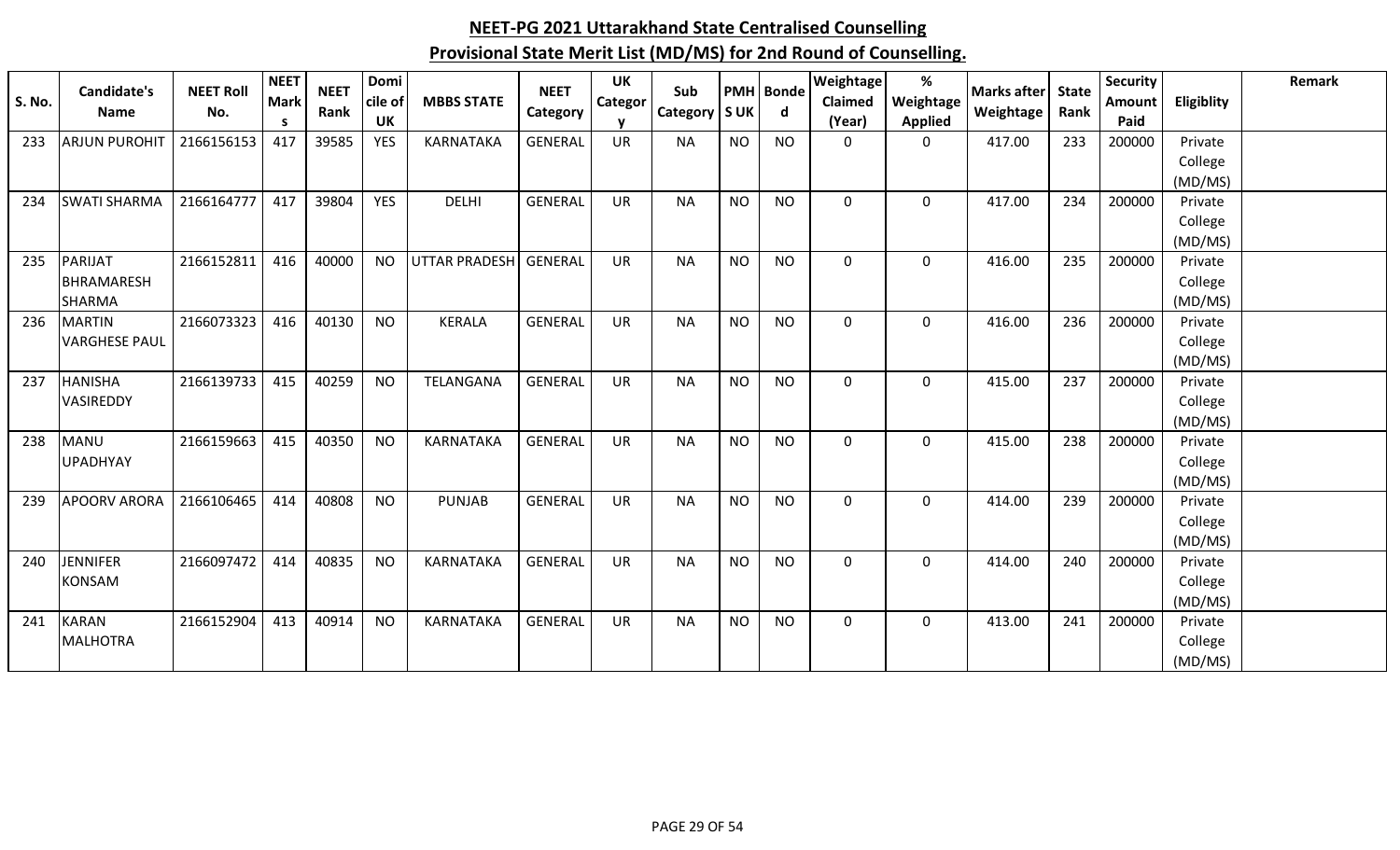| <b>S. No.</b> | <b>Candidate's</b>   | <b>NEET Roll</b><br>No. | <b>NEET</b><br><b>Mark</b> | <b>NEET</b><br>Rank | Domi<br>cile of | <b>MBBS STATE</b>    | <b>NEET</b>    | <b>UK</b><br>Categor | Sub<br>Category   S UK |            | <b>PMH</b> Bonde<br>d | Weightage<br>Claimed | $\%$<br>Weightage | <b>Marks after</b><br>Weightage | <b>State</b><br>Rank | <b>Security</b><br>Amount | Eligiblity         | Remark |
|---------------|----------------------|-------------------------|----------------------------|---------------------|-----------------|----------------------|----------------|----------------------|------------------------|------------|-----------------------|----------------------|-------------------|---------------------------------|----------------------|---------------------------|--------------------|--------|
|               | <b>Name</b>          |                         | -S                         |                     | UK              |                      | Category       |                      |                        |            |                       | (Year)               | <b>Applied</b>    |                                 |                      | Paid                      |                    |        |
| 242           | <b>ABHISHEK</b>      | 2166104751              | 413                        | 40939               | <b>NO</b>       | UTTARAKHAND          | <b>GENERAL</b> | UR                   | <b>NA</b>              | <b>NO</b>  | <b>NO</b>             | $\mathbf 0$          | $\mathbf 0$       | 413.00                          | 242                  | 200000                    | Govt.              |        |
|               | <b>CHOUDHARY</b>     |                         |                            |                     |                 |                      |                |                      |                        |            |                       |                      |                   |                                 |                      |                           | College            |        |
|               |                      |                         |                            |                     |                 |                      |                |                      |                        |            |                       |                      |                   |                                 |                      |                           | (MD/MS),           |        |
|               |                      |                         |                            |                     |                 |                      |                |                      |                        |            |                       |                      |                   |                                 |                      |                           | Private            |        |
|               |                      |                         |                            |                     |                 |                      |                |                      |                        |            |                       |                      |                   |                                 |                      |                           | College            |        |
|               |                      |                         |                            |                     |                 |                      |                |                      |                        |            |                       |                      |                   |                                 |                      |                           | (MD/MS)            |        |
| 243           | <b>NEHA SAKARKAR</b> | 2166026874              | 413                        | 40997               | <b>NO</b>       | CHHATTISGARH         | <b>OBC</b>     | <b>UR</b>            | <b>NA</b>              | <b>NO</b>  | <b>NO</b>             | $\mathbf 0$          | $\mathbf 0$       | 413.00                          | 243                  | 200000                    | Private            |        |
|               |                      |                         |                            |                     |                 |                      |                |                      |                        |            |                       |                      |                   |                                 |                      |                           | College<br>(MD/MS) |        |
| 244           | <b>ALISHA FATIMA</b> | 2166153318              | 413                        | 41046               | <b>YES</b>      | UTTARAKHAND          | GENERAL        | <b>UR</b>            | <b>NA</b>              | <b>NO</b>  | <b>NO</b>             | $\mathbf 0$          | $\mathbf 0$       | 413.00                          | 244                  | 200000                    | Govt.              |        |
|               |                      |                         |                            |                     |                 |                      |                |                      |                        |            |                       |                      |                   |                                 |                      |                           | College            |        |
|               |                      |                         |                            |                     |                 |                      |                |                      |                        |            |                       |                      |                   |                                 |                      |                           | (MD/MS),           |        |
|               |                      |                         |                            |                     |                 |                      |                |                      |                        |            |                       |                      |                   |                                 |                      |                           | Private            |        |
|               |                      |                         |                            |                     |                 |                      |                |                      |                        |            |                       |                      |                   |                                 |                      |                           | College            |        |
|               |                      |                         |                            |                     |                 |                      |                |                      |                        |            |                       |                      |                   |                                 |                      |                           | (MD/MS)            |        |
| 245           | <b>RUPASI GUPTA</b>  | 2166028852              | 413                        | 41148               | <b>NO</b>       | HARYANA              | <b>GENERAL</b> | <b>UR</b>            | <b>NA</b>              | <b>NO</b>  | <b>NO</b>             | $\mathbf 0$          | $\mathbf 0$       | 413.00                          | 245                  | 200000                    | Private            |        |
|               |                      |                         |                            |                     |                 |                      |                |                      |                        |            |                       |                      |                   |                                 |                      |                           | College            |        |
|               |                      |                         |                            |                     |                 |                      |                |                      |                        |            |                       |                      |                   |                                 |                      |                           | (MD/MS)            |        |
| 246           | <b>DIPANKAR</b>      | 2166161007              | 411                        | 41557               | <b>NO</b>       | <b>UTTAR PRADESH</b> | <b>GENERAL</b> | <b>UR</b>            | <b>NA</b>              | <b>NO</b>  | <b>NO</b>             | $\mathbf 0$          | $\mathbf 0$       | 411.00                          | 246                  | 200000                    | Private            |        |
|               | <b>MAJUMDAR</b>      |                         |                            |                     |                 |                      |                |                      |                        |            |                       |                      |                   |                                 |                      |                           | College            |        |
|               |                      |                         |                            |                     |                 |                      |                |                      |                        |            |                       |                      |                   |                                 |                      |                           | (MD/MS)            |        |
| 247           | <b>GARIMA</b>        | 2166168801              | 316                        | 77261               | <b>YES</b>      | UTTARAKHAND          | <b>SC</b>      | <b>SC</b>            | <b>NA</b>              | <b>YES</b> | <b>YES</b>            | 3 >                  | 30                | 410.80                          | 247                  | 12500                     | Govt.              |        |
|               |                      |                         |                            |                     |                 |                      |                |                      |                        |            |                       |                      |                   |                                 |                      |                           | College            |        |
| 248           | <b>ANURAG SINGH</b>  | 2166108525              | 410                        |                     |                 | RAJASTHAN            | GENERAL        | <b>UR</b>            | <b>NA</b>              | <b>NO</b>  | <b>NO</b>             | $\mathbf 0$          | $\mathbf 0$       | 410.00                          | 248                  | 200000                    | (MD/MS)            |        |
|               | <b>RALAWATA</b>      |                         |                            | 41797               | <b>NO</b>       |                      |                |                      |                        |            |                       |                      |                   |                                 |                      |                           | Private<br>College |        |
|               |                      |                         |                            |                     |                 |                      |                |                      |                        |            |                       |                      |                   |                                 |                      |                           | (MD/MS)            |        |
| 249           | NIRAJITA             | 2166173501              | 410                        | 41982               | <b>NO</b>       | <b>WEST BENGAL</b>   | GENERAL        | UR                   | <b>NA</b>              | <b>NO</b>  | <b>NO</b>             | $\mathbf 0$          | $\mathbf 0$       | 410.00                          | 249                  | 200000                    | Private            |        |
|               | <b>CHAKRABORTY</b>   |                         |                            |                     |                 |                      |                |                      |                        |            |                       |                      |                   |                                 |                      |                           | College            |        |
|               |                      |                         |                            |                     |                 |                      |                |                      |                        |            |                       |                      |                   |                                 |                      |                           | (MD/MS)            |        |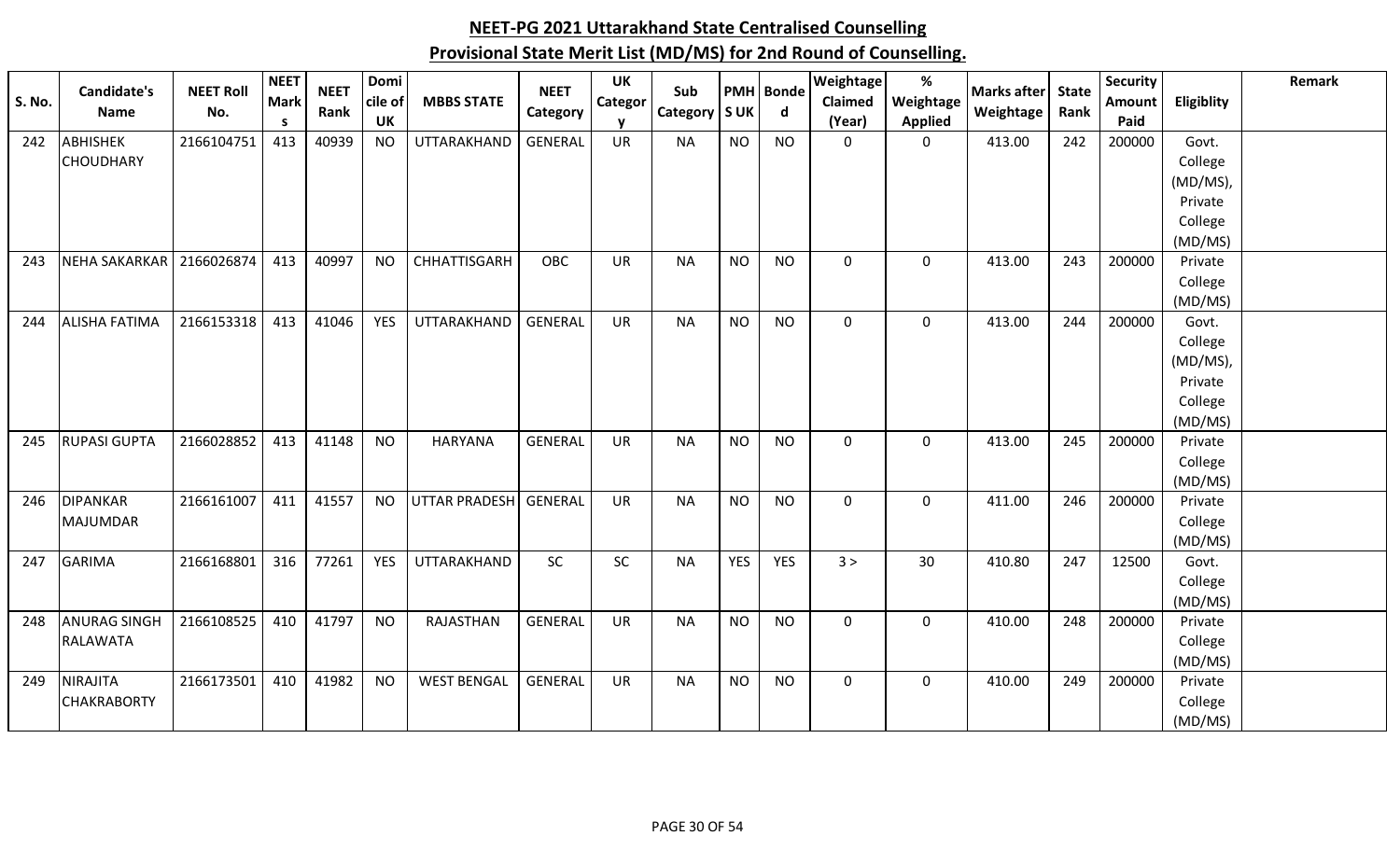| S. No. | <b>Candidate's</b><br><b>Name</b> | <b>NEET Roll</b><br>No. | <b>NEET</b><br><b>Mark</b> | <b>NEET</b><br>Rank | Domi<br>cile of | <b>MBBS STATE</b>    | <b>NEET</b><br>Category | <b>UK</b><br>Categor | Sub<br>Category   S UK |            | <b>PMH</b> Bonde<br>d | Weightage<br>Claimed | $\%$<br>Weightage | <b>Marks after</b><br>Weightage | <b>State</b><br>Rank | <b>Security</b><br>Amount | Eligiblity          | Remark |
|--------|-----------------------------------|-------------------------|----------------------------|---------------------|-----------------|----------------------|-------------------------|----------------------|------------------------|------------|-----------------------|----------------------|-------------------|---------------------------------|----------------------|---------------------------|---------------------|--------|
|        |                                   |                         | -S                         |                     | <b>UK</b>       |                      |                         | <b>V</b>             |                        |            |                       | (Year)               | <b>Applied</b>    |                                 |                      | Paid                      |                     |        |
| 250    | <b>DEVANGI</b>                    | 2166116361              | 408                        | 42647               | <b>NO</b>       | <b>HIMACHAL</b>      | <b>GENERAL</b>          | <b>UR</b>            | <b>NA</b>              | <b>NO</b>  | <b>NO</b>             | $\Omega$             | 0                 | 408.00                          | 250                  | 200000                    | Private             |        |
|        | MOUDGIL                           |                         |                            |                     |                 | PRADESH              |                         |                      |                        |            |                       |                      |                   |                                 |                      |                           | College             |        |
|        |                                   |                         |                            |                     |                 |                      |                         |                      |                        |            |                       |                      |                   |                                 |                      |                           | (MD/MS)             |        |
| 251    | <b>ARUN KHAROLA</b>               | 2166168081              | 407                        | 42758               | YES             | UTTARAKHAND          | GENERAL                 | <b>UR</b>            | <b>NA</b>              | <b>YES</b> | <b>NO</b>             | $\leq 1$             | $\mathbf 0$       | 407.00                          | 251                  | 200000                    | Govt.               |        |
|        |                                   |                         |                            |                     |                 |                      |                         |                      |                        |            |                       |                      |                   |                                 |                      |                           | College             |        |
|        |                                   |                         |                            |                     |                 |                      |                         |                      |                        |            |                       |                      |                   |                                 |                      |                           | (MD/MS),<br>Private |        |
|        |                                   |                         |                            |                     |                 |                      |                         |                      |                        |            |                       |                      |                   |                                 |                      |                           | College             |        |
|        |                                   |                         |                            |                     |                 |                      |                         |                      |                        |            |                       |                      |                   |                                 |                      |                           | (MD/MS)             |        |
| 252    | <b>TANVI KOMAL</b>                | 2166168602              | 313                        | 78635               | <b>YES</b>      | UTTARAKHAND          | <b>SC</b>               | <b>SC</b>            | <b>NA</b>              | <b>YES</b> | <b>YES</b>            | 3 >                  | 30                | 406.90                          | 252                  | 12500                     | Govt.               |        |
|        |                                   |                         |                            |                     |                 |                      |                         |                      |                        |            |                       |                      |                   |                                 |                      |                           | College             |        |
|        |                                   |                         |                            |                     |                 |                      |                         |                      |                        |            |                       |                      |                   |                                 |                      |                           | (MD/MS)             |        |
| 253    | <b>HARSHIT KUMAR</b>              | 2166162556              | 406                        | 43051               | <b>NO</b>       | UTTARAKHAND          | <b>GENERAL</b>          | <b>UR</b>            | <b>NA</b>              | <b>NO</b>  | <b>NO</b>             | $\mathbf 0$          | $\mathbf 0$       | 406.00                          | 253                  | 200000                    | Private             |        |
|        |                                   |                         |                            |                     |                 |                      |                         |                      |                        |            |                       |                      |                   |                                 |                      |                           | College             |        |
|        |                                   |                         |                            |                     |                 |                      |                         |                      |                        |            |                       |                      |                   |                                 |                      |                           | (MD/MS)             |        |
| 254    | <b>KHAGOL</b>                     | 2166031728              | 406                        | 43224               | <b>NO</b>       | MAHARASHTRA          | <b>GENERAL</b>          | <b>UR</b>            | <b>NA</b>              | <b>NO</b>  | <b>NO</b>             | $\mathbf 0$          | $\mathbf 0$       | 406.00                          | 254                  | 200000                    | Private             |        |
|        | <b>BHATNAGAR</b>                  |                         |                            |                     |                 |                      |                         |                      |                        |            |                       |                      |                   |                                 |                      |                           | College             |        |
|        |                                   |                         |                            |                     |                 |                      |                         |                      |                        |            |                       |                      |                   |                                 |                      |                           | (MD/MS)             |        |
| 255    | <b>ANU LASPAL</b>                 | 2166168737              | 338                        | 67910               | <b>YES</b>      | UTTARAKHAND          | <b>ST</b>               | <b>ST</b>            | <b>NA</b>              | <b>YES</b> | <b>YES</b>            | $\overline{2}$       | 20                | 405.60                          | 255                  | 12500                     | Govt.               |        |
|        |                                   |                         |                            |                     |                 |                      |                         |                      |                        |            |                       |                      |                   |                                 |                      |                           | College             |        |
|        |                                   |                         |                            |                     |                 |                      |                         |                      |                        |            |                       |                      |                   |                                 |                      |                           | (MD/MS)             |        |
| 256    | <b>ANJU GUPTA</b>                 | 2166152861              | 405                        | 43456               | <b>NO</b>       | <b>UTTAR PRADESH</b> | GENERAL                 | <b>UR</b>            | <b>NA</b>              | <b>NO</b>  | <b>NO</b>             | $\mathbf 0$          | $\mathbf 0$       | 405.00                          | 256                  | 200000                    | Private<br>College  |        |
|        |                                   |                         |                            |                     |                 |                      |                         |                      |                        |            |                       |                      |                   |                                 |                      |                           | (MD/MS)             |        |
| 257    | <b>RAHUL GARG</b>                 | 2166030110              | 405                        | 43641               | <b>NO</b>       | <b>KARNATAKA</b>     | <b>GENERAL</b>          | <b>UR</b>            | <b>NA</b>              | <b>NO</b>  | <b>NO</b>             | $\mathbf 0$          | $\mathbf 0$       | 405.00                          | 257                  | 200000                    | Private             |        |
|        |                                   |                         |                            |                     |                 |                      |                         |                      |                        |            |                       |                      |                   |                                 |                      |                           | College             |        |
|        |                                   |                         |                            |                     |                 |                      |                         |                      |                        |            |                       |                      |                   |                                 |                      |                           | (MD/MS)             |        |
| 258    | SHIVANI                           | 2166025141              | 404                        | 43806               | <b>NO</b>       | MAHARASHTRA          | <b>GENERAL</b>          | <b>UR</b>            | <b>NA</b>              | <b>NO</b>  | <b>NO</b>             | $\Omega$             | $\mathbf 0$       | 404.00                          | 258                  | 200000                    | Private             |        |
|        | <b>AGRAWAL</b>                    |                         |                            |                     |                 |                      |                         |                      |                        |            |                       |                      |                   |                                 |                      |                           | College             |        |
|        |                                   |                         |                            |                     |                 |                      |                         |                      |                        |            |                       |                      |                   |                                 |                      |                           | (MD/MS)             |        |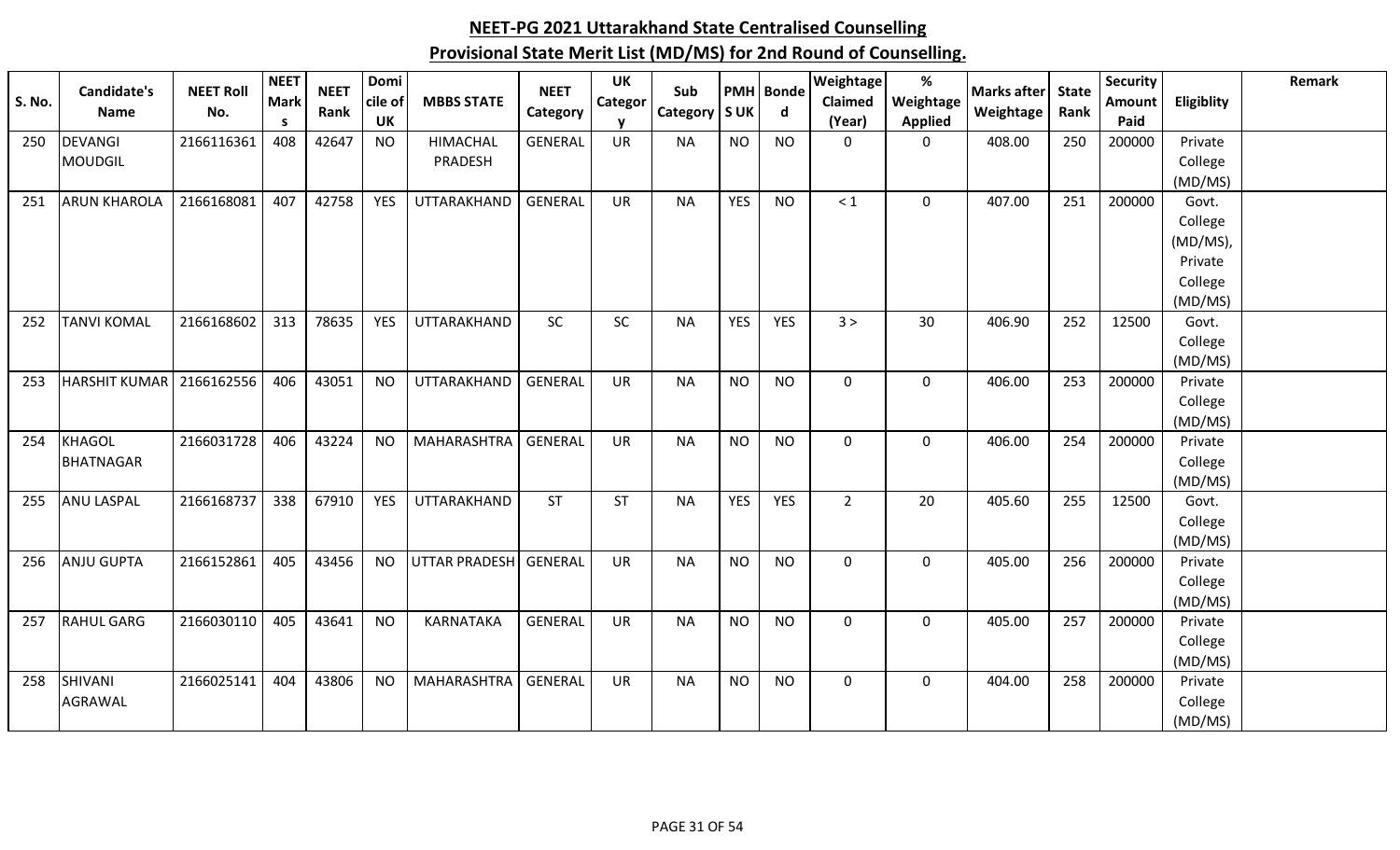| S. No. | <b>Candidate's</b><br><b>Name</b> | <b>NEET Roll</b><br>No. | <b>NEET</b><br><b>Mark</b><br><b>S</b> | <b>NEET</b><br>Rank | Domi<br>cile of<br><b>UK</b> | <b>MBBS STATE</b>    | <b>NEET</b><br>Category | <b>UK</b><br>Categor | Sub<br>Category | <b>SUK</b> | <b>PMH</b> Bonde<br>$\mathsf{d}$ | Weightage<br>Claimed<br>(Year) | $\%$<br>Weightage<br><b>Applied</b> | <b>Marks after</b><br>Weightage | <b>State</b><br>Rank | Security<br>Amount<br>Paid | Eligiblity         | Remark |
|--------|-----------------------------------|-------------------------|----------------------------------------|---------------------|------------------------------|----------------------|-------------------------|----------------------|-----------------|------------|----------------------------------|--------------------------------|-------------------------------------|---------------------------------|----------------------|----------------------------|--------------------|--------|
| 259    | <b>AARZU CHOPRA</b>               | 2166106539              | 404                                    | 43812               | <b>NO</b>                    | PUNJAB               | <b>GENERAL</b>          | <b>UR</b>            | <b>NA</b>       | <b>NO</b>  | <b>NO</b>                        | 0                              | 0                                   | 404.00                          | 259                  | 200000                     | Private            |        |
|        |                                   |                         |                                        |                     |                              |                      |                         |                      |                 |            |                                  |                                |                                     |                                 |                      |                            | College            |        |
|        |                                   |                         |                                        |                     |                              |                      |                         |                      |                 |            |                                  |                                |                                     |                                 |                      |                            | (MD/MS)            |        |
| 260    | <b>AKASH BORUAH</b>               | 2166018466              | 404                                    | 43827               | <b>NO</b>                    | <b>OTHERS</b>        | <b>GENERAL</b>          | UR                   | <b>NA</b>       | <b>NO</b>  | <b>NO</b>                        | 0                              | $\mathbf 0$                         | 404.00                          | 260                  | 200000                     | Private            |        |
|        |                                   |                         |                                        |                     |                              |                      |                         |                      |                 |            |                                  |                                |                                     |                                 |                      |                            | College            |        |
|        |                                   |                         |                                        |                     |                              |                      |                         |                      |                 |            |                                  |                                |                                     |                                 |                      |                            | (MD/MS)            |        |
| 261    | HARNOOR SINGH 2166104393          |                         | 404                                    | 43943               | <b>NO</b>                    | PUNJAB               | <b>GENERAL</b>          | UR                   | <b>NA</b>       | <b>NO</b>  | <b>NO</b>                        | 0                              | 0                                   | 404.00                          | 261                  | 200000                     | Private            |        |
|        |                                   |                         |                                        |                     |                              |                      |                         |                      |                 |            |                                  |                                |                                     |                                 |                      |                            | College            |        |
|        |                                   |                         |                                        |                     |                              |                      |                         |                      |                 |            |                                  |                                |                                     |                                 |                      |                            | (MD/MS)            |        |
| 262    | <b>ANUSHKA JOSHI</b>              | 2166042374              | 402                                    | 44674               | <b>NO</b>                    | UTTARAKHAND          | <b>GENERAL</b>          | <b>UR</b>            | <b>NA</b>       | <b>YES</b> | <b>NO</b>                        | < 1                            | $\mathbf 0$                         | 402.00                          | 262                  | 200000                     | Govt.              |        |
|        |                                   |                         |                                        |                     |                              |                      |                         |                      |                 |            |                                  |                                |                                     |                                 |                      |                            | College            |        |
|        |                                   |                         |                                        |                     |                              |                      |                         |                      |                 |            |                                  |                                |                                     |                                 |                      |                            | (MD/MS),           |        |
|        |                                   |                         |                                        |                     |                              |                      |                         |                      |                 |            |                                  |                                |                                     |                                 |                      |                            | Private            |        |
|        |                                   |                         |                                        |                     |                              |                      |                         |                      |                 |            |                                  |                                |                                     |                                 |                      |                            | College            |        |
|        |                                   |                         |                                        |                     |                              |                      |                         |                      |                 |            |                                  |                                |                                     |                                 |                      |                            | (MD/MS)            |        |
| 263    | <b>SHIVANG KALA</b>               | 2166031332              | 401                                    | 44939               | <b>YES</b>                   | UTTARAKHAND          | <b>GENERAL</b>          | <b>UR</b>            | <b>NA</b>       | <b>NO</b>  | <b>NO</b>                        | 0                              | $\mathbf 0$                         | 401.00                          | 263                  | 200000                     | Govt.              |        |
|        |                                   |                         |                                        |                     |                              |                      |                         |                      |                 |            |                                  |                                |                                     |                                 |                      |                            | College            |        |
|        |                                   |                         |                                        |                     |                              |                      |                         |                      |                 |            |                                  |                                |                                     |                                 |                      |                            | (MD/MS),           |        |
|        |                                   |                         |                                        |                     |                              |                      |                         |                      |                 |            |                                  |                                |                                     |                                 |                      |                            | Private            |        |
|        |                                   |                         |                                        |                     |                              |                      |                         |                      |                 |            |                                  |                                |                                     |                                 |                      |                            | College<br>(MD/MS) |        |
| 264    | <b>KAUSHIKI</b>                   | 2166160758              | 400                                    | 45194               | <b>NO</b>                    | <b>KARNATAKA</b>     | <b>GENERAL</b>          | <b>UR</b>            | <b>NA</b>       | <b>NO</b>  | <b>NO</b>                        | 0                              | $\mathbf 0$                         | 400.00                          | 264                  | 200000                     | Private            |        |
|        | <b>TIWARI</b>                     |                         |                                        |                     |                              |                      |                         |                      |                 |            |                                  |                                |                                     |                                 |                      |                            | College            |        |
|        |                                   |                         |                                        |                     |                              |                      |                         |                      |                 |            |                                  |                                |                                     |                                 |                      |                            | (MD/MS)            |        |
| 265    | <b>ABHINAV TARUN</b>              | 2166169400              | 400                                    | 45251               | YES                          | <b>UTTAR PRADESH</b> | <b>GENERAL</b>          | <b>UR</b>            | <b>NA</b>       | <b>YES</b> | <b>NO</b>                        | < 1                            | $\mathbf 0$                         | 400.00                          | 265                  | 200000                     | Private            |        |
|        | <b>SHARMA</b>                     |                         |                                        |                     |                              |                      |                         |                      |                 |            |                                  |                                |                                     |                                 |                      |                            | College            |        |
|        |                                   |                         |                                        |                     |                              |                      |                         |                      |                 |            |                                  |                                |                                     |                                 |                      |                            | (MD/MS)            |        |
| 266    | DIMPLE BAMRAH 2166167836          |                         | 400                                    | 45286               | <b>NO</b>                    | <b>UTTAR PRADESH</b> | <b>OBC</b>              | <b>UR</b>            | <b>NA</b>       | <b>NO</b>  | <b>NO</b>                        | 0                              | $\mathbf 0$                         | 400.00                          | 266                  | 200000                     | Private            |        |
|        |                                   |                         |                                        |                     |                              |                      |                         |                      |                 |            |                                  |                                |                                     |                                 |                      |                            | College            |        |
|        |                                   |                         |                                        |                     |                              |                      |                         |                      |                 |            |                                  |                                |                                     |                                 |                      |                            | (MD/MS)            |        |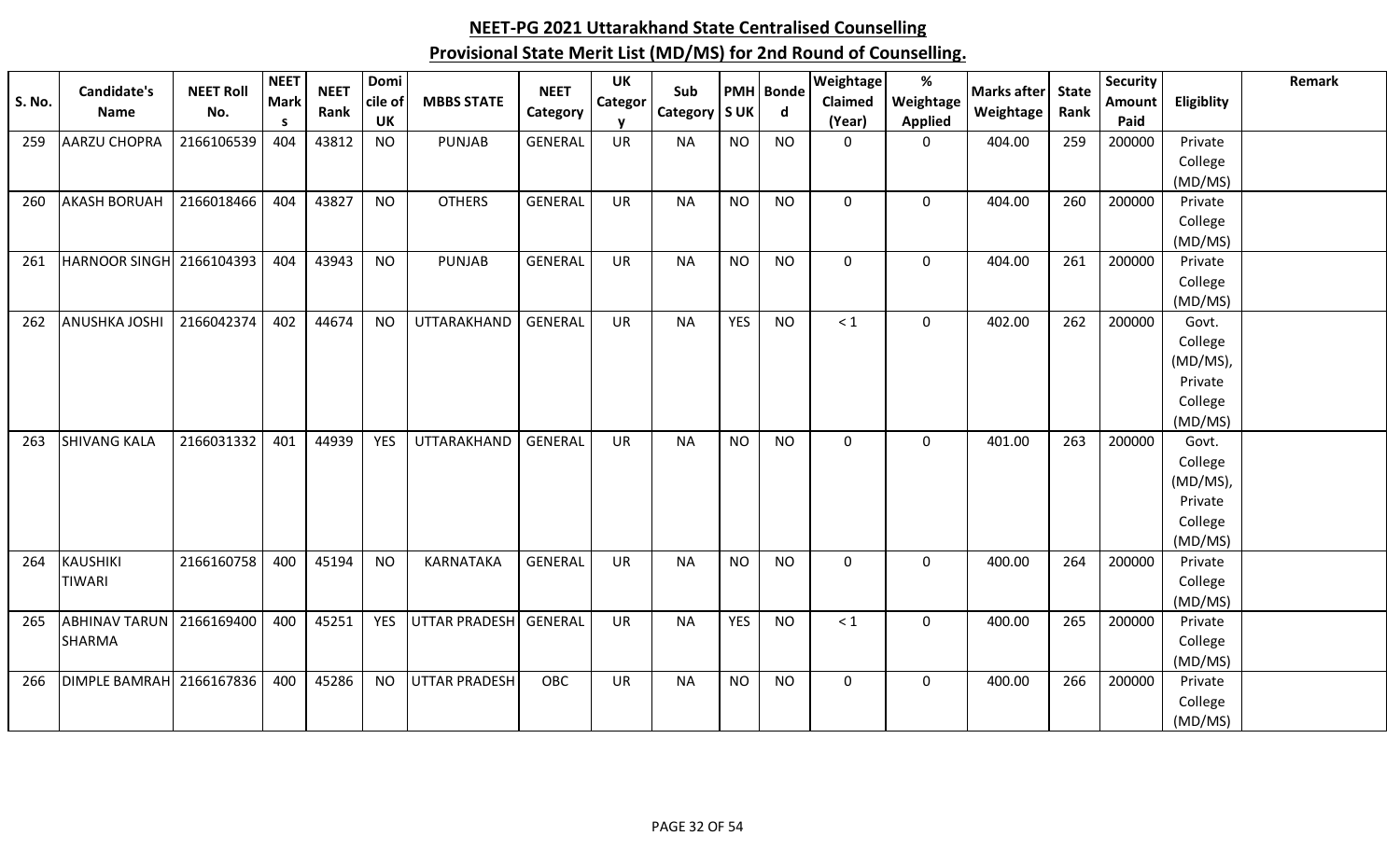| S. No. | Candidate's<br><b>Name</b> | <b>NEET Roll</b><br>No. | <b>NEET</b><br><b>Mark</b> | <b>NEET</b><br>Rank | Domi<br>cile of<br><b>UK</b> | <b>MBBS STATE</b>    | <b>NEET</b><br>Category | <b>UK</b><br>Categor  | Sub<br>Category   S UK |            | <b>PMH</b> Bonde<br>$\mathbf d$ | Weightage<br>Claimed   | $\%$<br>Weightage             | <b>Marks after</b><br>Weightage | <b>State</b><br>Rank | <b>Security</b><br><b>Amount</b><br>Paid | Eligiblity         | Remark |
|--------|----------------------------|-------------------------|----------------------------|---------------------|------------------------------|----------------------|-------------------------|-----------------------|------------------------|------------|---------------------------------|------------------------|-------------------------------|---------------------------------|----------------------|------------------------------------------|--------------------|--------|
| 267    | <b>ANUKRUTI JAIN</b>       | 2166158135              | -S<br>399                  | 45574               | <b>NO</b>                    | <b>OTHERS</b>        | <b>GENERAL</b>          | <b>V</b><br><b>UR</b> | <b>NA</b>              | <b>NO</b>  | <b>NO</b>                       | (Year)<br>$\mathbf{0}$ | <b>Applied</b><br>$\mathbf 0$ | 399.00                          | 267                  | 200000                                   | Private            |        |
|        |                            |                         |                            |                     |                              |                      |                         |                       |                        |            |                                 |                        |                               |                                 |                      |                                          | College            |        |
|        |                            |                         |                            |                     |                              |                      |                         |                       |                        |            |                                 |                        |                               |                                 |                      |                                          | (MD/MS)            |        |
| 268    | <b>SRISHTI BHARTI</b>      | 2166168429              | 332                        | 70652               | <b>YES</b>                   | UTTARAKHAND          | SC                      | SC                    | <b>NA</b>              | <b>YES</b> | <b>YES</b>                      | $\overline{2}$         | 20                            | 398.40                          | 268                  | 12500                                    | Govt.              |        |
|        |                            |                         |                            |                     |                              |                      |                         |                       |                        |            |                                 |                        |                               |                                 |                      |                                          | College            |        |
|        |                            |                         |                            |                     |                              |                      |                         |                       |                        |            |                                 |                        |                               |                                 |                      |                                          | (MD/MS)            |        |
| 269    | <b>ABHISHEK JAIN</b>       | 2166028631              | 397                        | 46043               | <b>NO</b>                    | <b>UTTAR PRADESH</b> | <b>GENERAL</b>          | <b>UR</b>             | <b>NA</b>              | <b>NO</b>  | <b>NO</b>                       | 0                      | $\mathbf 0$                   | 397.00                          | 269                  | 200000                                   | Private            |        |
|        |                            |                         |                            |                     |                              |                      |                         |                       |                        |            |                                 |                        |                               |                                 |                      |                                          | College            |        |
|        |                            |                         |                            |                     |                              |                      |                         |                       |                        |            |                                 |                        |                               |                                 |                      |                                          | (MD/MS)            |        |
| 270    | <b>RAJAN</b>               | 2166168161              | 395                        | 46848               | <b>YES</b>                   | UTTARAKHAND          | <b>SC</b>               | <b>SC</b>             | <b>NA</b>              | <b>NO</b>  | <b>YES</b>                      | $\leq 1$               | $\mathbf 0$                   | 395.00                          | 270                  | 12500                                    | Govt.              |        |
|        |                            |                         |                            |                     |                              |                      |                         |                       |                        |            |                                 |                        |                               |                                 |                      |                                          | College            |        |
| 271    | <b>NUPUR</b>               | 2166036209              | 394                        | 47318               | <b>NO</b>                    | <b>GUJARAT</b>       | OBC                     | UR                    | <b>NA</b>              | <b>NO</b>  | <b>NO</b>                       | $\mathbf 0$            | $\mathbf 0$                   | 394.00                          | 271                  | 200000                                   | (MD/MS)<br>Private |        |
|        | MAHENDRABHAI               |                         |                            |                     |                              |                      |                         |                       |                        |            |                                 |                        |                               |                                 |                      |                                          | College            |        |
|        | PARMAR                     |                         |                            |                     |                              |                      |                         |                       |                        |            |                                 |                        |                               |                                 |                      |                                          | (MD/MS)            |        |
| 272    | <b>RAMAN PASRIJA</b>       | 2166044128              | 393                        | 47530               | <b>NO</b>                    | <b>UTTAR PRADESH</b> | GENERAL                 | <b>UR</b>             | <b>NA</b>              | <b>NO</b>  | <b>NO</b>                       | $\mathbf 0$            | $\mathbf 0$                   | 393.00                          | 272                  | 200000                                   | Private            |        |
|        |                            |                         |                            |                     |                              |                      |                         |                       |                        |            |                                 |                        |                               |                                 |                      |                                          | College            |        |
|        |                            |                         |                            |                     |                              |                      |                         |                       |                        |            |                                 |                        |                               |                                 |                      |                                          | (MD/MS)            |        |
| 273    | PRERNA                     | 2166117613              | 392                        | 47838               | <b>NO</b>                    | <b>KARNATAKA</b>     | <b>GENERAL</b>          | <b>UR</b>             | <b>NA</b>              | <b>NO</b>  | <b>NO</b>                       | $\mathbf 0$            | $\mathbf 0$                   | 392.00                          | 273                  | 200000                                   | Private            |        |
|        | <b>GAUTAM</b>              |                         |                            |                     |                              |                      |                         |                       |                        |            |                                 |                        |                               |                                 |                      |                                          | College            |        |
|        |                            |                         |                            |                     |                              |                      |                         |                       |                        |            |                                 |                        |                               |                                 |                      |                                          | (MD/MS)            |        |
| 274    | <b>KAPIL</b>               | 2166107041              | 391                        | 48103               | <b>NO</b>                    | <b>UTTAR PRADESH</b> | GENERAL                 | <b>UR</b>             | <b>NA</b>              | <b>NO</b>  | <b>NO</b>                       | $\mathbf 0$            | $\mathbf 0$                   | 391.00                          | 274                  | 200000                                   | Private            |        |
|        | AGGARWAL                   |                         |                            |                     |                              |                      |                         |                       |                        |            |                                 |                        |                               |                                 |                      |                                          | College            |        |
|        |                            |                         |                            |                     |                              |                      |                         |                       |                        |            |                                 |                        |                               |                                 |                      |                                          | (MD/MS)            |        |
| 275    | <b>RACHIT</b>              | 2166019092              | 391                        | 48133               | <b>NO</b>                    | <b>WEST BENGAL</b>   | <b>GENERAL</b>          | <b>UR</b>             | <b>NA</b>              | <b>NO</b>  | <b>NO</b>                       | 0                      | $\mathbf 0$                   | 391.00                          | 275                  | 200000                                   | Private            |        |
|        | <b>SINGHANIA</b>           |                         |                            |                     |                              |                      |                         |                       |                        |            |                                 |                        |                               |                                 |                      |                                          | College<br>(MD/MS) |        |
| 276    | <b>MEETUL GUPTA</b>        | 2166043565              | 391                        | 48249               | <b>NO</b>                    | KARNATAKA            | <b>GENERAL</b>          | <b>UR</b>             | <b>NA</b>              | <b>NO</b>  | <b>NO</b>                       | $\mathbf 0$            | $\mathbf 0$                   | 391.00                          | 276                  | 200000                                   | Private            |        |
|        |                            |                         |                            |                     |                              |                      |                         |                       |                        |            |                                 |                        |                               |                                 |                      |                                          | College            |        |
|        |                            |                         |                            |                     |                              |                      |                         |                       |                        |            |                                 |                        |                               |                                 |                      |                                          | (MD/MS)            |        |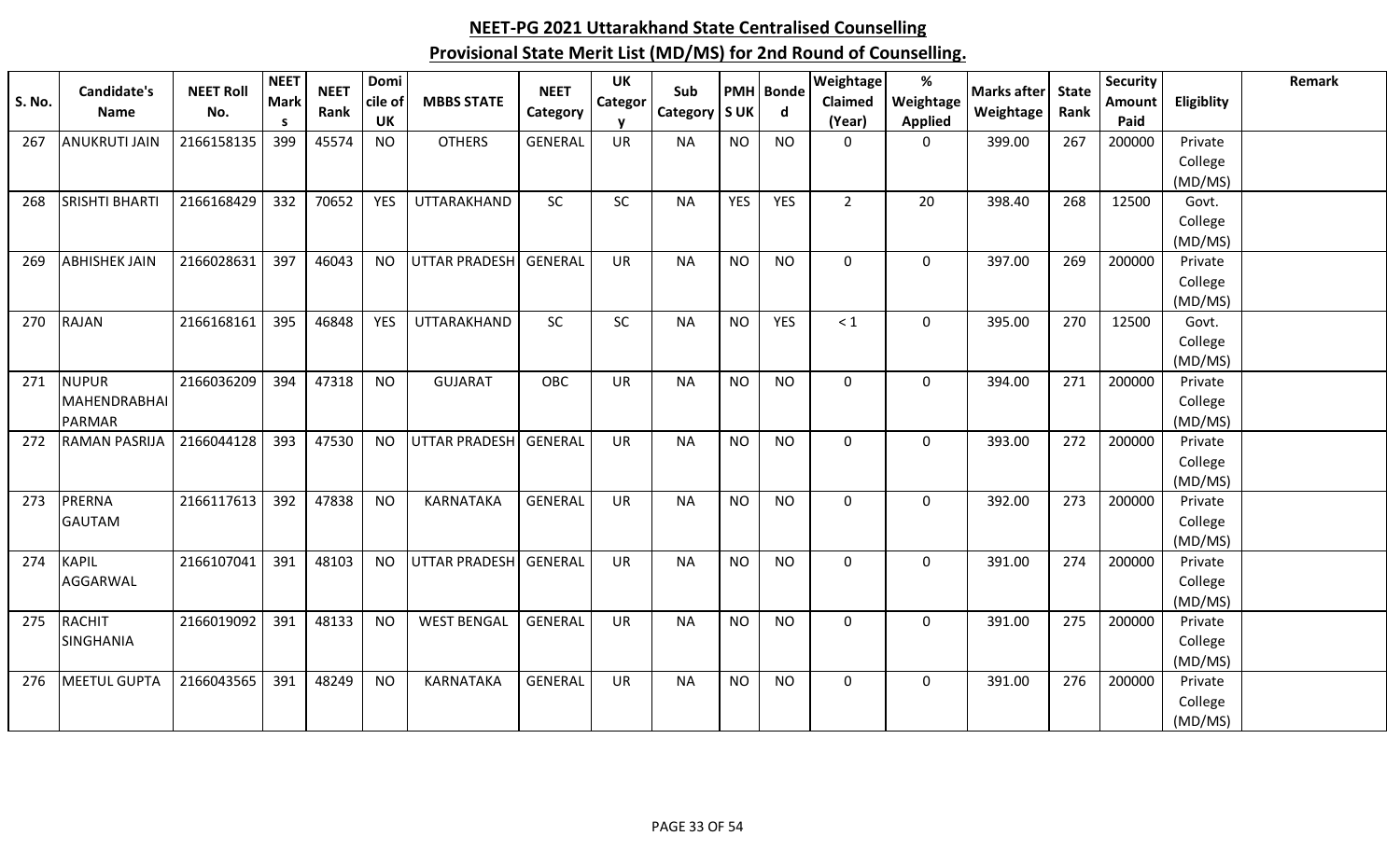|               | <b>Candidate's</b>       | <b>NEET Roll</b> | <b>NEET</b> | <b>NEET</b> | Domi      |                      | <b>NEET</b>    | <b>UK</b>      | Sub             |            | PMH Bonde  | Weightage   | %              | Marks after | <b>State</b> | <b>Security</b> |            | Remark |
|---------------|--------------------------|------------------|-------------|-------------|-----------|----------------------|----------------|----------------|-----------------|------------|------------|-------------|----------------|-------------|--------------|-----------------|------------|--------|
| <b>S. No.</b> | <b>Name</b>              | No.              | <b>Mark</b> | Rank        | cile of   | <b>MBBS STATE</b>    | Category       | <b>Categor</b> | Category   S UK |            | d          | Claimed     | Weightage      | Weightage   | Rank         | Amount          | Eligiblity |        |
|               |                          |                  | <b>S</b>    |             | UK        |                      |                | $\mathbf v$    |                 |            |            | (Year)      | <b>Applied</b> |             |              | Paid            |            |        |
| 277           | <b>PRIYA SETHI</b>       | 2166105434       | 391         | 48319       | <b>NO</b> | UTTARAKHAND          | GENERAL        | UR             | <b>NA</b>       | <b>NO</b>  | <b>NO</b>  | $\mathbf 0$ | $\mathbf 0$    | 391.00      | 277          | 200000          | Govt.      |        |
|               |                          |                  |             |             |           |                      |                |                |                 |            |            |             |                |             |              |                 | College    |        |
|               |                          |                  |             |             |           |                      |                |                |                 |            |            |             |                |             |              |                 | (MD/MS),   |        |
|               |                          |                  |             |             |           |                      |                |                |                 |            |            |             |                |             |              |                 | Private    |        |
|               |                          |                  |             |             |           |                      |                |                |                 |            |            |             |                |             |              |                 | College    |        |
|               |                          |                  |             |             |           |                      |                |                |                 |            |            |             |                |             |              |                 | (MD/MS)    |        |
| 278           | MANDEEP SINGH 2166167771 |                  | 390         | 48624       | <b>NO</b> | UTTARAKHAND          | <b>GENERAL</b> | UR             | <b>NA</b>       | <b>NO</b>  | <b>NO</b>  | 0           | 0              | 390.00      | 278          | 200000          | Govt.      |        |
|               | GILL                     |                  |             |             |           |                      |                |                |                 |            |            |             |                |             |              |                 | College    |        |
|               |                          |                  |             |             |           |                      |                |                |                 |            |            |             |                |             |              |                 | (MD/MS),   |        |
|               |                          |                  |             |             |           |                      |                |                |                 |            |            |             |                |             |              |                 | Private    |        |
|               |                          |                  |             |             |           |                      |                |                |                 |            |            |             |                |             |              |                 | College    |        |
|               |                          |                  |             |             |           |                      |                |                |                 |            |            |             |                |             |              |                 | (MD/MS)    |        |
| 279           | <b>LIZA GUPTA</b>        | 2166105224       | 390         | 48723       | <b>NO</b> | <b>PUNJAB</b>        | <b>GENERAL</b> | <b>UR</b>      | <b>NA</b>       | <b>NO</b>  | <b>NO</b>  | $\mathbf 0$ | $\mathbf 0$    | 390.00      | 279          | 200000          | Private    |        |
|               |                          |                  |             |             |           |                      |                |                |                 |            |            |             |                |             |              |                 | College    |        |
|               |                          |                  |             |             |           |                      |                |                |                 |            |            |             |                |             |              |                 | (MD/MS)    |        |
| 280           | <b>NAYAN SINHA</b>       | 2166029629       | 389         | 49024       | <b>NO</b> | <b>KARNATAKA</b>     | <b>GENERAL</b> | <b>UR</b>      | <b>NA</b>       | <b>NO</b>  | <b>NO</b>  | $\mathbf 0$ | $\mathbf 0$    | 389.00      | 280          | 200000          | Private    |        |
|               |                          |                  |             |             |           |                      |                |                |                 |            |            |             |                |             |              |                 | College    |        |
|               |                          |                  |             |             |           |                      |                |                |                 |            |            |             |                |             |              |                 | (MD/MS)    |        |
| 281           | <b>PAHUL BANSAL</b>      | 2166105207       | 389         | 49035       | <b>NO</b> | <b>PUNJAB</b>        | <b>GENERAL</b> | <b>UR</b>      | <b>NA</b>       | <b>NO</b>  | <b>NO</b>  | $\mathbf 0$ | 0              | 389.00      | 281          | 200000          | Private    |        |
|               |                          |                  |             |             |           |                      |                |                |                 |            |            |             |                |             |              |                 | College    |        |
|               |                          |                  |             |             |           |                      |                |                |                 |            |            |             |                |             |              |                 | (MD/MS)    |        |
| 282           | MOHD IMRAN               | 2166151802       | 298         | 84998       | <b>NO</b> | UTTARAKHAND          | OBC            | UR             | <b>NA</b>       | <b>YES</b> | <b>YES</b> | 3 >         | 30             | 387.40      | 282          | 25000           | Govt.      |        |
|               | <b>ASLAM ANSARI</b>      |                  |             |             |           |                      |                |                |                 |            |            |             |                |             |              |                 | College    |        |
|               |                          |                  |             |             |           |                      |                |                |                 |            |            |             |                |             |              |                 | (MD/MS)    |        |
| 283           | <b>KIRTIKA</b>           | 2166029503       | 387         | 49802       | <b>NO</b> | <b>UTTAR PRADESH</b> | GENERAL        | <b>UR</b>      | <b>NA</b>       | <b>NO</b>  | <b>NO</b>  | 0           | 0              | 387.00      | 283          | 200000          | Private    |        |
|               | <b>BALHARA</b>           |                  |             |             |           |                      |                |                |                 |            |            |             |                |             |              |                 | College    |        |
|               |                          |                  |             |             |           |                      |                |                |                 |            |            |             |                |             |              |                 | (MD/MS)    |        |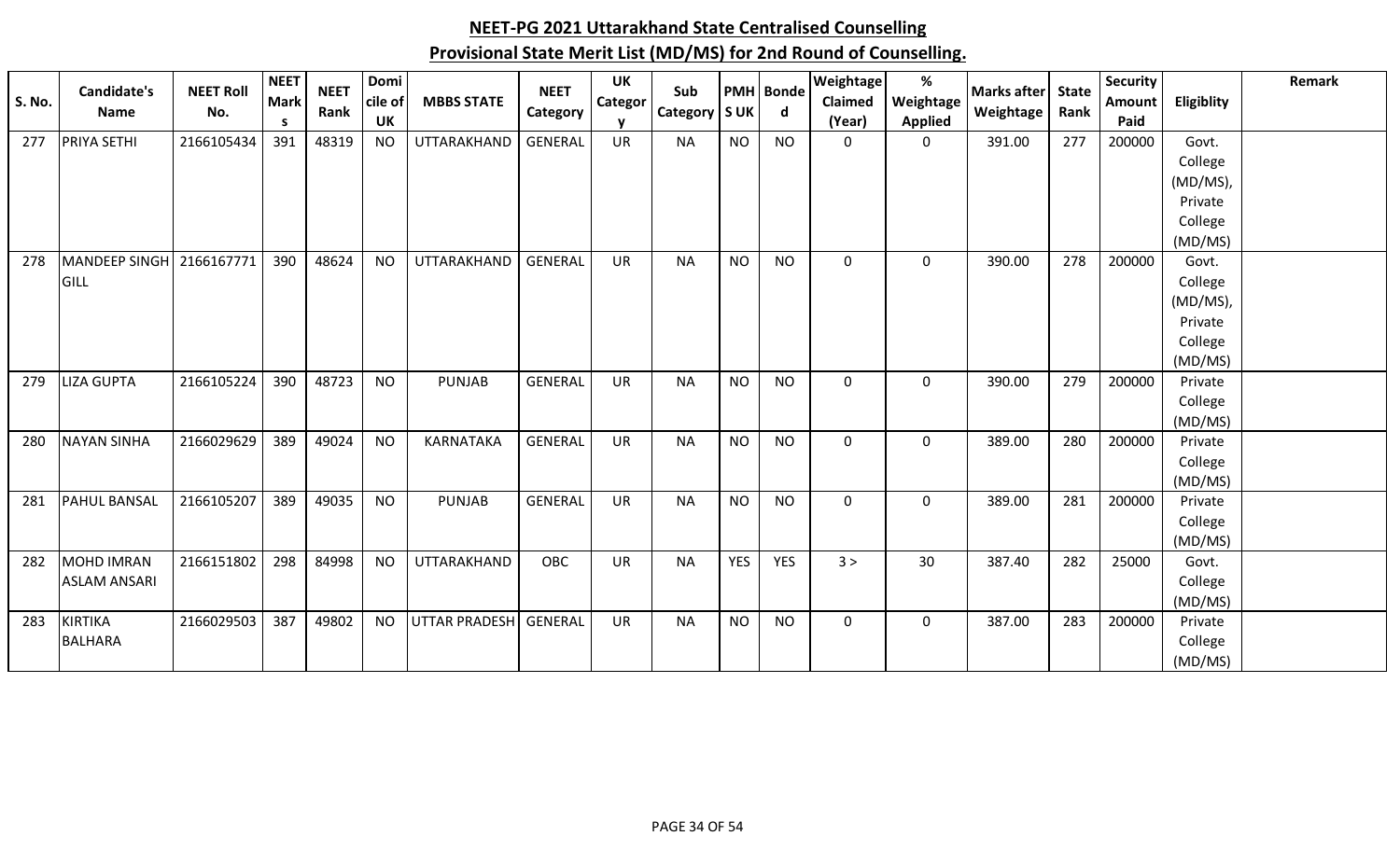| <b>S. No.</b> | <b>Candidate's</b>  | <b>NEET Roll</b> | <b>NEET</b><br><b>Mark</b> | <b>NEET</b> | Domi<br>cile of | <b>MBBS STATE</b>     | <b>NEET</b>    | <b>UK</b><br>Categor | Sub       | <b>PMH</b> | <b>Bonde</b> | Weightage<br>Claimed | $\%$<br>Weightage | <b>Marks after</b> | <b>State</b> | <b>Security</b><br>Amount | Eligiblity         | Remark |
|---------------|---------------------|------------------|----------------------------|-------------|-----------------|-----------------------|----------------|----------------------|-----------|------------|--------------|----------------------|-------------------|--------------------|--------------|---------------------------|--------------------|--------|
|               | <b>Name</b>         | No.              | -S                         | Rank        | <b>UK</b>       |                       | Category       |                      | Category  | <b>SUK</b> | d            | (Year)               | <b>Applied</b>    | Weightage          | Rank         | Paid                      |                    |        |
| 284           | <b>NITI RAJAN</b>   | 2166107163       | 385                        | 50336       | <b>NO</b>       | UTTARAKHAND           | GENERAL        | UR                   | <b>NA</b> | <b>NO</b>  | <b>NO</b>    | $\mathbf 0$          | $\mathbf 0$       | 385.00             | 284          | 200000                    | Govt.              |        |
|               | <b>SINGH RIAR</b>   |                  |                            |             |                 |                       |                |                      |           |            |              |                      |                   |                    |              |                           | College            |        |
|               |                     |                  |                            |             |                 |                       |                |                      |           |            |              |                      |                   |                    |              |                           | (MD/MS),           |        |
|               |                     |                  |                            |             |                 |                       |                |                      |           |            |              |                      |                   |                    |              |                           | Private            |        |
|               |                     |                  |                            |             |                 |                       |                |                      |           |            |              |                      |                   |                    |              |                           | College            |        |
| 285           | <b>SHUBHANI</b>     | 2166109825       | 384                        | 50775       | <b>NO</b>       | <b>UTTARAKHAND</b>    | <b>GENERAL</b> | UR                   | <b>NA</b> | <b>NO</b>  | <b>NO</b>    | $\mathbf 0$          | $\mathbf 0$       | 384.00             | 285          | 25000                     | (MD/MS)<br>Govt.   |        |
|               | <b>SINGH</b>        |                  |                            |             |                 |                       |                |                      |           |            |              |                      |                   |                    |              |                           | College            |        |
|               |                     |                  |                            |             |                 |                       |                |                      |           |            |              |                      |                   |                    |              |                           | (MD/MS)            |        |
| 286           | <b>TANIA GHOSH</b>  | 2166084903       | 384                        | 50890       | <b>NO</b>       | <b>WEST BENGAL</b>    | <b>GENERAL</b> | <b>UR</b>            | <b>NA</b> | <b>NO</b>  | <b>NO</b>    | $\Omega$             | 0                 | 384.00             | 286          | 200000                    | Private            |        |
|               |                     |                  |                            |             |                 |                       |                |                      |           |            |              |                      |                   |                    |              |                           | College            |        |
|               |                     |                  |                            |             |                 |                       |                |                      |           |            |              |                      |                   |                    |              |                           | (MD/MS)            |        |
| 287           | <b>MANSI BANSAL</b> | 2166168172       | 383                        | 51079       | <b>YES</b>      | UTTARAKHAND           | <b>GENERAL</b> | <b>UR</b>            | <b>NA</b> | <b>NO</b>  | <b>NO</b>    | $\mathsf{O}$         | $\mathbf 0$       | 383.00             | 287          | 200000                    | Govt.              |        |
|               |                     |                  |                            |             |                 |                       |                |                      |           |            |              |                      |                   |                    |              |                           | College            |        |
|               |                     |                  |                            |             |                 |                       |                |                      |           |            |              |                      |                   |                    |              |                           | (MD/MS),           |        |
|               |                     |                  |                            |             |                 |                       |                |                      |           |            |              |                      |                   |                    |              |                           | Private            |        |
|               |                     |                  |                            |             |                 |                       |                |                      |           |            |              |                      |                   |                    |              |                           | College            |        |
| 288           | PRIYANKA            | 2166107671       | 383                        | 51164       | <b>NO</b>       | PUNJAB                | <b>GENERAL</b> | <b>UR</b>            | <b>NA</b> | <b>NO</b>  | <b>NO</b>    | $\mathbf 0$          | $\mathbf 0$       | 383.00             | 288          | 200000                    | (MD/MS)<br>Private |        |
|               | <b>NARULA</b>       |                  |                            |             |                 |                       |                |                      |           |            |              |                      |                   |                    |              |                           | College            |        |
|               |                     |                  |                            |             |                 |                       |                |                      |           |            |              |                      |                   |                    |              |                           | (MD/MS)            |        |
| 289           | SIVANI              | 2166010065       | 383                        | 51198       | <b>NO</b>       | TELANGANA             | <b>GENERAL</b> | <b>UR</b>            | <b>NA</b> | <b>NO</b>  | <b>NO</b>    | $\mathbf 0$          | $\mathbf 0$       | 383.00             | 289          | 200000                    | Private            |        |
|               | <b>CHENNUPATI</b>   |                  |                            |             |                 |                       |                |                      |           |            |              |                      |                   |                    |              |                           | College            |        |
|               |                     |                  |                            |             |                 |                       |                |                      |           |            |              |                      |                   |                    |              |                           | (MD/MS)            |        |
| 290           | RAMANDEEP           | 2166107333       | 382                        | 51337       | <b>NO</b>       | <b>PUNJAB</b>         | <b>GENERAL</b> | <b>UR</b>            | <b>NA</b> | <b>NO</b>  | <b>NO</b>    | $\mathbf 0$          | $\mathbf 0$       | 382.00             | 290          | 200000                    | Private            |        |
|               | <b>BHARDWAJ</b>     |                  |                            |             |                 |                       |                |                      |           |            |              |                      |                   |                    |              |                           | College            |        |
|               |                     |                  |                            |             |                 |                       |                |                      |           |            |              |                      |                   |                    |              |                           | (MD/MS)            |        |
| 291           | <b>RITVIK RAJAT</b> | 2166169236       | 382                        | 51467       | <b>NO</b>       | UTTAR PRADESH GENERAL |                | UR                   | <b>NA</b> | <b>YES</b> | <b>NO</b>    | $\leq 1$             | $\mathbf 0$       | 382.00             | 291          | 200000                    | Private            |        |
|               |                     |                  |                            |             |                 |                       |                |                      |           |            |              |                      |                   |                    |              |                           | College            |        |
|               |                     |                  |                            |             |                 |                       |                |                      |           |            |              |                      |                   |                    |              |                           | (MD/MS)            |        |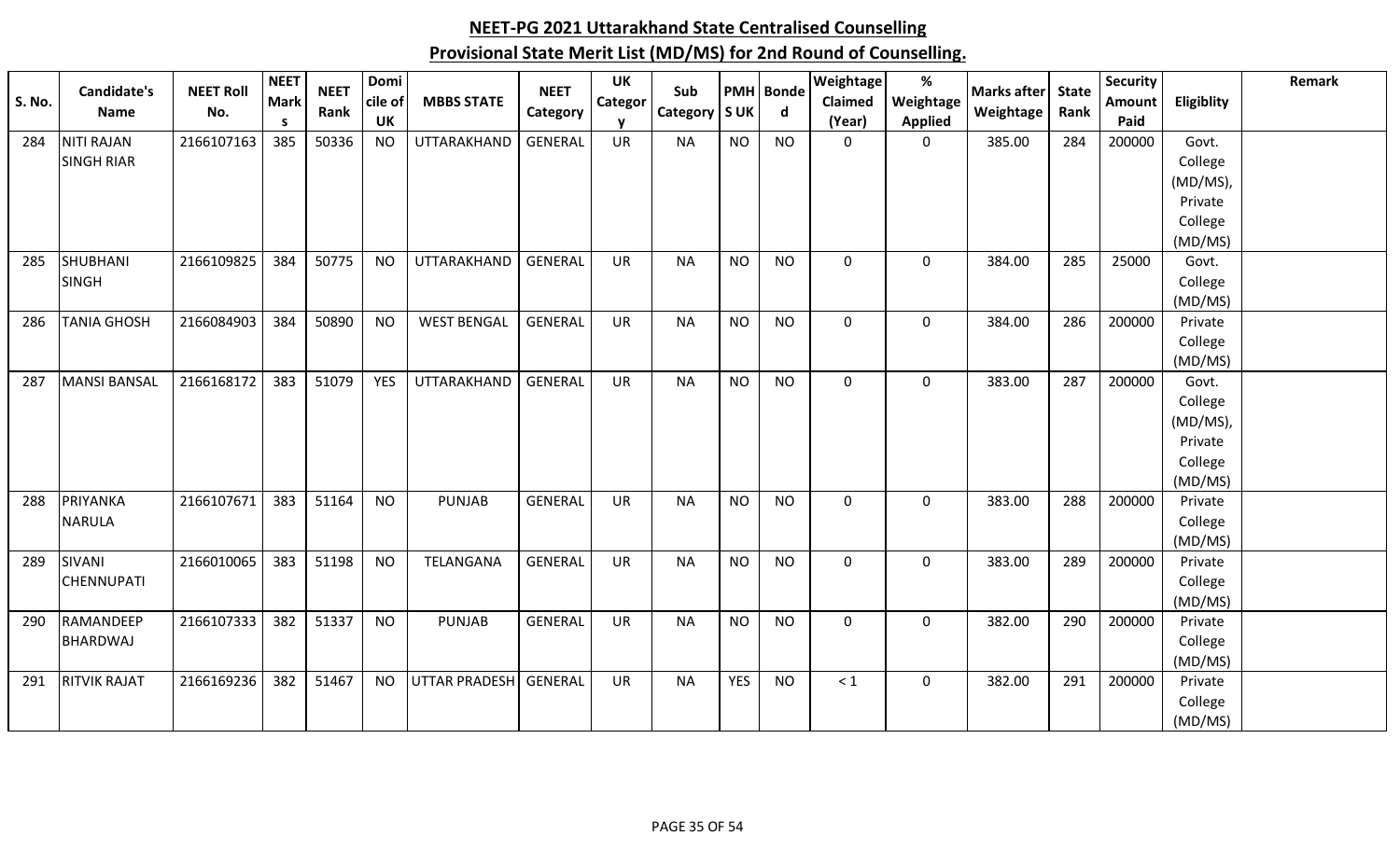| <b>S. No.</b> | Candidate's<br><b>Name</b> | <b>NEET Roll</b><br>No. | <b>NEET</b><br><b>Mark</b><br>-S | <b>NEET</b><br>Rank | Domi<br>cile of<br><b>UK</b> | <b>MBBS STATE</b>    | <b>NEET</b><br>Category | <b>UK</b><br><b>Categor</b><br><b>V</b> | Sub<br><b>Category</b> | <b>SUK</b> | PMH Bonde<br>$\mathsf{d}$ | <b>Weightage</b><br>Claimed<br>(Year) | $\%$<br>Weightage<br><b>Applied</b> | <b>Marks after</b><br>Weightage | <b>State</b><br>Rank | <b>Security</b><br>Amount<br>Paid | Eligiblity         | Remark |
|---------------|----------------------------|-------------------------|----------------------------------|---------------------|------------------------------|----------------------|-------------------------|-----------------------------------------|------------------------|------------|---------------------------|---------------------------------------|-------------------------------------|---------------------------------|----------------------|-----------------------------------|--------------------|--------|
| 292           | <b>SAJAL VARSHNEY</b>      | 2166151961              | 381                              | 51628               | <b>NO</b>                    | <b>UTTAR PRADESH</b> | <b>GENERAL</b>          | <b>UR</b>                               | <b>NA</b>              | <b>NO</b>  | <b>NO</b>                 | $\mathbf 0$                           | $\mathbf 0$                         | 381.00                          | 292                  | 200000                            | Private            |        |
|               |                            |                         |                                  |                     |                              |                      |                         |                                         |                        |            |                           |                                       |                                     |                                 |                      |                                   | College            |        |
|               |                            |                         |                                  |                     |                              |                      |                         |                                         |                        |            |                           |                                       |                                     |                                 |                      |                                   | (MD/MS)            |        |
| 293           | <b>NAVODITA</b>            | 2166168573              | 346                              | 64706               | <b>YES</b>                   | UTTARAKHAND          | SC                      | SC                                      | <b>NA</b>              | <b>YES</b> | YES                       | $\mathbf{1}$                          | 10                                  | 380.60                          | 293                  | 12500                             | Govt.              |        |
|               | <b>RUPALI</b>              |                         |                                  |                     |                              |                      |                         |                                         |                        |            |                           |                                       |                                     |                                 |                      |                                   | College            |        |
|               |                            |                         |                                  |                     |                              |                      |                         |                                         |                        |            |                           |                                       |                                     |                                 |                      |                                   | (MD/MS)            |        |
| 294           | <b>HARAMRIT</b>            | 2166106582              | 380                              | 52110               | <b>NO</b>                    | <b>PUNJAB</b>        | <b>GENERAL</b>          | <b>UR</b>                               | <b>NA</b>              | <b>NO</b>  | <b>NO</b>                 | $\mathbf 0$                           | $\mathbf 0$                         | 380.00                          | 294                  | 200000                            | Private            |        |
|               | <b>SINGH</b>               |                         |                                  |                     |                              |                      |                         |                                         |                        |            |                           |                                       |                                     |                                 |                      |                                   | College<br>(MD/MS) |        |
| 295           | <b>SARTHAK</b>             | 2166107036              | 380                              | 52429               | <b>NO</b>                    | UTTARAKHAND          | <b>OBC</b>              | <b>UR</b>                               | <b>NA</b>              | <b>NO</b>  | <b>NO</b>                 | $\mathbf 0$                           | $\mathbf 0$                         | 380.00                          | 295                  | 200000                            | Govt.              |        |
|               |                            |                         |                                  |                     |                              |                      |                         |                                         |                        |            |                           |                                       |                                     |                                 |                      |                                   | College            |        |
|               |                            |                         |                                  |                     |                              |                      |                         |                                         |                        |            |                           |                                       |                                     |                                 |                      |                                   | (MD/MS),           |        |
|               |                            |                         |                                  |                     |                              |                      |                         |                                         |                        |            |                           |                                       |                                     |                                 |                      |                                   | Private            |        |
|               |                            |                         |                                  |                     |                              |                      |                         |                                         |                        |            |                           |                                       |                                     |                                 |                      |                                   | College            |        |
|               |                            |                         |                                  |                     |                              |                      |                         |                                         |                        |            |                           |                                       |                                     |                                 |                      |                                   | (MD/MS)            |        |
| 296           | <b>MOHD RASHID</b>         | 2166168787              | 345                              | 65250               | <b>YES</b>                   | UTTARAKHAND          | GENERAL                 | UR                                      | <b>NA</b>              | <b>YES</b> | <b>YES</b>                | $\mathbf{1}$                          | 10                                  | 379.50                          | 296                  | 200000                            | Govt.              |        |
|               |                            |                         |                                  |                     |                              |                      |                         |                                         |                        |            |                           |                                       |                                     |                                 |                      |                                   | College            |        |
|               |                            |                         |                                  |                     |                              |                      |                         |                                         |                        |            |                           |                                       |                                     |                                 |                      |                                   | (MD/MS),           |        |
|               |                            |                         |                                  |                     |                              |                      |                         |                                         |                        |            |                           |                                       |                                     |                                 |                      |                                   | Private            |        |
|               |                            |                         |                                  |                     |                              |                      |                         |                                         |                        |            |                           |                                       |                                     |                                 |                      |                                   | College            |        |
|               |                            |                         |                                  |                     |                              |                      |                         |                                         |                        |            |                           |                                       |                                     |                                 |                      |                                   | (MD/MS)            |        |
| 297           | <b>RAVI KHAITAN</b>        | 2166049118              | 379                              | 52529               | <b>NO</b>                    | <b>OTHERS</b>        | <b>GENERAL</b>          | <b>UR</b>                               | <b>NA</b>              | <b>NO</b>  | <b>NO</b>                 | $\mathbf 0$                           | $\mathbf 0$                         | 379.00                          | 297                  | 200000                            | Private            |        |
|               |                            |                         |                                  |                     |                              |                      |                         |                                         |                        |            |                           |                                       |                                     |                                 |                      |                                   | College<br>(MD/MS) |        |
| 298           | <b>SACHIN GOEL</b>         | 2166042439              | 379                              | 52591               | <b>NO</b>                    | <b>PUNJAB</b>        | <b>GENERAL</b>          | <b>UR</b>                               | <b>NA</b>              | <b>NO</b>  | <b>NO</b>                 | $\mathbf 0$                           | $\mathbf 0$                         | 379.00                          | 298                  | 200000                            | Private            |        |
|               |                            |                         |                                  |                     |                              |                      |                         |                                         |                        |            |                           |                                       |                                     |                                 |                      |                                   | College            |        |
|               |                            |                         |                                  |                     |                              |                      |                         |                                         |                        |            |                           |                                       |                                     |                                 |                      |                                   | (MD/MS)            |        |
| 299           | <b>NAZIM ALI</b>           | 2166168989              | 291                              | 87935               | <b>YES</b>                   | UTTARAKHAND          | <b>OBC</b>              | <b>UR</b>                               | <b>PWD</b>             | <b>YES</b> | <b>YES</b>                | 3 >                                   | 30                                  | 378.30                          | 299                  | 25000                             | Govt.              |        |
|               |                            |                         |                                  |                     |                              |                      |                         |                                         |                        |            |                           |                                       |                                     |                                 |                      |                                   | College            |        |
|               |                            |                         |                                  |                     |                              |                      |                         |                                         |                        |            |                           |                                       |                                     |                                 |                      |                                   | (MD/MS)            |        |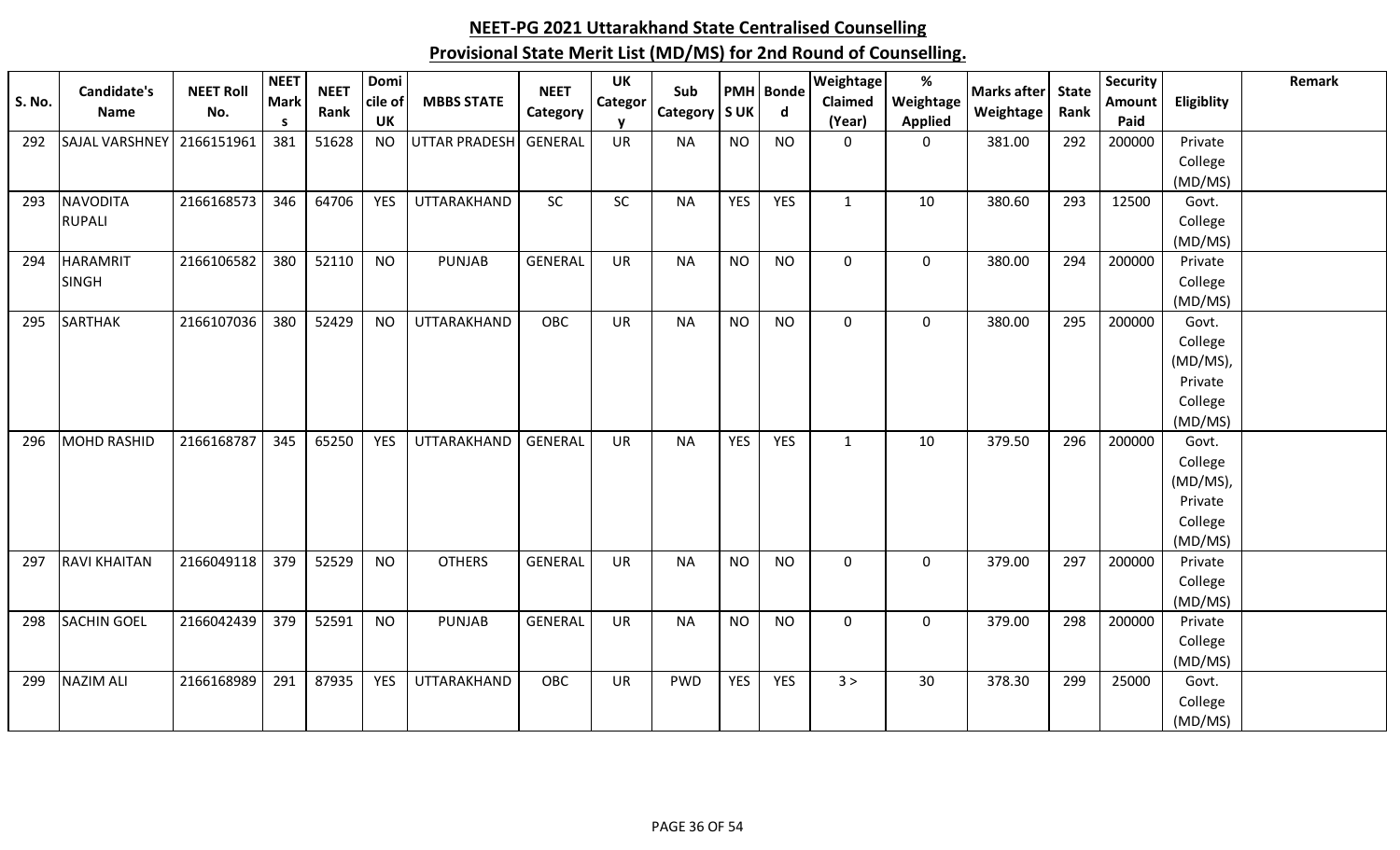| S. No. | <b>Candidate's</b><br><b>Name</b> | <b>NEET Roll</b><br>No. | <b>NEET</b><br><b>Mark</b> | <b>NEET</b><br>Rank | Domi<br>cile of | <b>MBBS STATE</b>    | <b>NEET</b><br>Category | <b>UK</b><br>Categor | Sub<br>Category   S UK |            | <b>PMH</b> Bonde<br>$\mathsf{d}$ | Weightage<br>Claimed | $\%$<br>Weightage | <b>Marks after</b><br>Weightage | <b>State</b><br>Rank | <b>Security</b><br>Amount | Eligiblity          | Remark |
|--------|-----------------------------------|-------------------------|----------------------------|---------------------|-----------------|----------------------|-------------------------|----------------------|------------------------|------------|----------------------------------|----------------------|-------------------|---------------------------------|----------------------|---------------------------|---------------------|--------|
|        |                                   |                         | -S                         |                     | <b>UK</b>       |                      |                         | $\mathbf v$          |                        |            |                                  | (Year)               | <b>Applied</b>    |                                 |                      | Paid                      |                     |        |
| 300    | <b>EKAPARNIKA</b>                 | 2166169139              | 376                        | 53447               | <b>YES</b>      | UTTARAKHAND          | GENERAL                 | OBC                  | <b>NA</b>              | <b>NO</b>  | <b>NO</b>                        | $\mathbf 0$          | $\mathbf 0$       | 376.00                          | 300                  | 200000                    | Govt.               |        |
|        | <b>SHREE JOSHI</b>                |                         |                            |                     |                 |                      |                         |                      |                        |            |                                  |                      |                   |                                 |                      |                           | College             |        |
|        |                                   |                         |                            |                     |                 |                      |                         |                      |                        |            |                                  |                      |                   |                                 |                      |                           | (MD/MS),            |        |
|        |                                   |                         |                            |                     |                 |                      |                         |                      |                        |            |                                  |                      |                   |                                 |                      |                           | Private             |        |
|        |                                   |                         |                            |                     |                 |                      |                         |                      |                        |            |                                  |                      |                   |                                 |                      |                           | College             |        |
|        |                                   |                         |                            |                     |                 |                      |                         |                      |                        |            |                                  |                      |                   |                                 |                      |                           | (MD/MS)             |        |
| 301    | AKSHITA MISHRA 2166167829         |                         | 376                        | 53740               | <b>YES</b>      | <b>OTHERS</b>        | <b>GENERAL</b>          | <b>UR</b>            | <b>DPW</b>             | <b>NO</b>  | <b>NO</b>                        | $\mathbf 0$          | $\mathbf 0$       | 376.00                          | 301                  | 200000                    | Private             |        |
|        |                                   |                         |                            |                     |                 |                      |                         |                      |                        |            |                                  |                      |                   |                                 |                      |                           | College<br>(MD/MS)  |        |
| 302    | <b>SHARMA AYUSHI</b>              | 2166036862              | 375                        | 54065               | <b>NO</b>       | <b>GUJARAT</b>       | <b>GENERAL</b>          | <b>UR</b>            | <b>NA</b>              | <b>NO</b>  | <b>NO</b>                        | $\mathbf 0$          | $\mathbf 0$       | 375.00                          | 302                  | 200000                    | Private             |        |
|        | <b>JYOTINDRA</b>                  |                         |                            |                     |                 |                      |                         |                      |                        |            |                                  |                      |                   |                                 |                      |                           | College             |        |
|        |                                   |                         |                            |                     |                 |                      |                         |                      |                        |            |                                  |                      |                   |                                 |                      |                           | (MD/MS)             |        |
| 303    | <b>HIMANSHU</b>                   | 2166029497              | 375                        | 54118               | <b>NO</b>       | <b>MAHARASHTRA</b>   | <b>GENERAL</b>          | <b>UR</b>            | <b>NA</b>              | <b>NO</b>  | <b>NO</b>                        | $\mathbf 0$          | $\mathbf 0$       | 375.00                          | 303                  | 200000                    | Private             |        |
|        | <b>SHARMA</b>                     |                         |                            |                     |                 |                      |                         |                      |                        |            |                                  |                      |                   |                                 |                      |                           | College             |        |
|        |                                   |                         |                            |                     |                 |                      |                         |                      |                        |            |                                  |                      |                   |                                 |                      |                           | (MD/MS)             |        |
| 304    | <b>SHIRIN</b>                     | 2166104729              | 375                        | 54125               | <b>NO</b>       | <b>UTTAR PRADESH</b> | <b>SC</b>               | <b>UR</b>            | <b>NA</b>              | <b>NO</b>  | <b>NO</b>                        | $\mathbf 0$          | $\mathbf 0$       | 375.00                          | 304                  | 200000                    | Private             |        |
|        |                                   |                         |                            |                     |                 |                      |                         |                      |                        |            |                                  |                      |                   |                                 |                      |                           | College             |        |
|        |                                   |                         |                            |                     |                 |                      |                         |                      |                        |            |                                  |                      |                   |                                 |                      |                           | (MD/MS)             |        |
| 305    | <b>NACHIKETA</b>                  | 2166039618              | 375                        | 54168               | <b>NO</b>       | <b>OTHERS</b>        | <b>GENERAL</b>          | <b>UR</b>            | <b>NA</b>              | <b>NO</b>  | <b>NO</b>                        | $\mathbf 0$          | $\mathbf 0$       | 375.00                          | 305                  | 200000                    | Private             |        |
|        | BHARATBHAI                        |                         |                            |                     |                 |                      |                         |                      |                        |            |                                  |                      |                   |                                 |                      |                           | College             |        |
|        | <b>PATEL</b>                      |                         |                            |                     |                 |                      |                         |                      |                        |            |                                  |                      |                   |                                 |                      |                           | (MD/MS)             |        |
| 306    | <b>CHAUDHARY</b>                  | 2166038150              | 374                        | 54284               | <b>NO</b>       | <b>GUJARAT</b>       | GENERAL                 | <b>UR</b>            | <b>NA</b>              | <b>NO</b>  | <b>NO</b>                        | $\mathbf 0$          | $\mathbf 0$       | 374.00                          | 306                  | 200000                    | Private             |        |
|        | <b>NIKHIL</b>                     |                         |                            |                     |                 |                      |                         |                      |                        |            |                                  |                      |                   |                                 |                      |                           | College             |        |
|        | NARSINHBHAI                       |                         |                            |                     |                 |                      |                         |                      |                        |            |                                  |                      |                   |                                 |                      |                           | (MD/MS)             |        |
| 307    | <b>MOHD IMRAN</b>                 | 2166168540              | 311                        | 79213               | <b>YES</b>      | UTTARAKHAND          | OBC                     | OBC                  | <b>NA</b>              | <b>YES</b> | <b>YES</b>                       | $\overline{2}$       | 20                | 373.20                          | 307                  | 200000                    | Govt.               |        |
|        | <b>ALI</b>                        |                         |                            |                     |                 |                      |                         |                      |                        |            |                                  |                      |                   |                                 |                      |                           | College<br>(MD/MS), |        |
|        |                                   |                         |                            |                     |                 |                      |                         |                      |                        |            |                                  |                      |                   |                                 |                      |                           | Private             |        |
|        |                                   |                         |                            |                     |                 |                      |                         |                      |                        |            |                                  |                      |                   |                                 |                      |                           | College             |        |
|        |                                   |                         |                            |                     |                 |                      |                         |                      |                        |            |                                  |                      |                   |                                 |                      |                           | (MD/MS)             |        |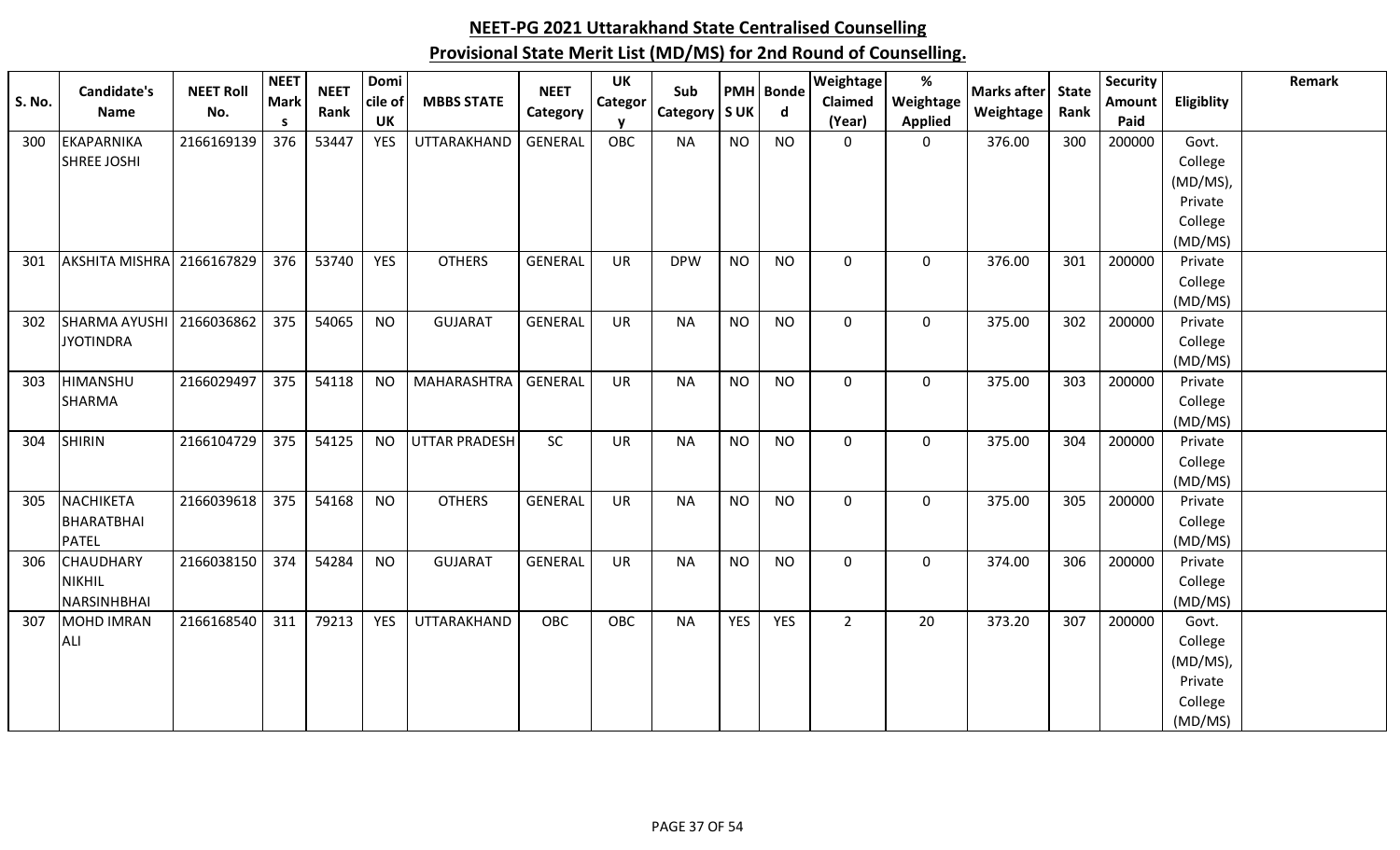| S. No. | Candidate's<br><b>Name</b>      | <b>NEET Roll</b><br>No. | <b>NEET</b><br><b>Mark</b> | <b>NEET</b><br>Rank | Domi<br>cile of | <b>MBBS STATE</b>  | <b>NEET</b><br>Category | <b>UK</b><br><b>Categor</b> | Sub<br>Category   S UK |           | <b>PMH</b> Bonde<br>d | Weightage<br><b>Claimed</b> | $\%$<br>Weightage | <b>Marks after</b><br>Weightage | <b>State</b><br>Rank | <b>Security</b><br>Amount | Eligiblity       | Remark |
|--------|---------------------------------|-------------------------|----------------------------|---------------------|-----------------|--------------------|-------------------------|-----------------------------|------------------------|-----------|-----------------------|-----------------------------|-------------------|---------------------------------|----------------------|---------------------------|------------------|--------|
|        |                                 |                         | s.                         |                     | <b>UK</b>       |                    |                         | <b>OBC</b>                  |                        |           |                       | (Year)                      | <b>Applied</b>    |                                 |                      | Paid                      |                  |        |
| 308    | <b>DIVYA</b><br><b>KHANDURI</b> | 2166168062              | 373                        | 54810               | <b>YES</b>      | UTTARAKHAND        | <b>GENERAL</b>          |                             | <b>NA</b>              | <b>NO</b> | <b>NO</b>             | $\mathbf 0$                 | $\mathbf 0$       | 373.00                          | 308                  | 12500                     | Govt.<br>College |        |
|        |                                 |                         |                            |                     |                 |                    |                         |                             |                        |           |                       |                             |                   |                                 |                      |                           | (MD/MS)          |        |
| 309    | <b>ADITYA MONGA</b>             | 2166105084              | 371                        | 55363               | <b>NO</b>       | <b>PUNJAB</b>      | <b>GENERAL</b>          | <b>UR</b>                   | <b>NA</b>              | <b>NO</b> | <b>NO</b>             | $\mathbf 0$                 | $\mathbf 0$       | 371.00                          | 309                  | 200000                    | Private          |        |
|        |                                 |                         |                            |                     |                 |                    |                         |                             |                        |           |                       |                             |                   |                                 |                      |                           | College          |        |
|        |                                 |                         |                            |                     |                 |                    |                         |                             |                        |           |                       |                             |                   |                                 |                      |                           | (MD/MS)          |        |
| 310    | <b>ADITI GOEL</b>               | 2166168099              | 371                        | 55384               | <b>NO</b>       | UTTARAKHAND        | <b>GENERAL</b>          | <b>UR</b>                   | <b>NA</b>              | <b>NO</b> | <b>NO</b>             | $\mathbf 0$                 | $\mathbf 0$       | 371.00                          | 310                  | 200000                    | Govt.            |        |
|        |                                 |                         |                            |                     |                 |                    |                         |                             |                        |           |                       |                             |                   |                                 |                      |                           | College          |        |
|        |                                 |                         |                            |                     |                 |                    |                         |                             |                        |           |                       |                             |                   |                                 |                      |                           | (MD/MS),         |        |
|        |                                 |                         |                            |                     |                 |                    |                         |                             |                        |           |                       |                             |                   |                                 |                      |                           | Private          |        |
|        |                                 |                         |                            |                     |                 |                    |                         |                             |                        |           |                       |                             |                   |                                 |                      |                           | College          |        |
|        |                                 |                         |                            |                     |                 |                    |                         |                             |                        |           |                       |                             |                   |                                 |                      |                           | (MD/MS)          |        |
| 311    | <b>ISHAN TILAK</b>              | 2166085469              | 371                        | 55490               | <b>NO</b>       | KARNATAKA          | <b>GENERAL</b>          | <b>UR</b>                   | <b>NA</b>              | <b>NO</b> | <b>NO</b>             | $\mathbf 0$                 | $\mathbf 0$       | 371.00                          | 311                  | 200000                    | Private          |        |
|        |                                 |                         |                            |                     |                 |                    |                         |                             |                        |           |                       |                             |                   |                                 |                      |                           | College          |        |
|        |                                 |                         |                            |                     |                 |                    |                         |                             |                        |           |                       |                             |                   |                                 |                      |                           | (MD/MS)          |        |
| 312    | <b>PANKAJ MITTAL</b>            | 2166108342              | 370                        | 55622               | <b>NO</b>       | <b>OTHERS</b>      | <b>GENERAL</b>          | <b>UR</b>                   | <b>NA</b>              | <b>NO</b> | <b>NO</b>             | $\mathbf 0$                 | $\mathbf 0$       | 370.00                          | 312                  | 200000                    | Private          |        |
|        |                                 |                         |                            |                     |                 |                    |                         |                             |                        |           |                       |                             |                   |                                 |                      |                           | College          |        |
|        |                                 |                         |                            |                     |                 |                    |                         |                             |                        |           |                       |                             |                   |                                 |                      |                           | (MD/MS)          |        |
| 313    | <b>SHREETHI</b>                 | 2166065589              | 370                        | 55777               | <b>NO</b>       | <b>KERALA</b>      | <b>GENERAL</b>          | <b>UR</b>                   | <b>NA</b>              | <b>NO</b> | <b>NO</b>             | $\mathbf 0$                 | $\mathbf 0$       | 370.00                          | 313                  | 200000                    | Private          |        |
|        | <b>SASIDHARAN</b>               |                         |                            |                     |                 |                    |                         |                             |                        |           |                       |                             |                   |                                 |                      |                           | College          |        |
|        | PILLAI                          |                         |                            |                     |                 |                    |                         |                             |                        |           |                       |                             |                   |                                 |                      |                           | (MD/MS)          |        |
| 314    | <b>ASTHA JAIN</b>               | 2166168158              | 370                        | 56009               | <b>YES</b>      | UTTARAKHAND        | GENERAL                 | <b>UR</b>                   | <b>NA</b>              | <b>NO</b> | <b>NO</b>             | $\mathbf 0$                 | $\mathbf 0$       | 370.00                          | 314                  | 200000                    | Private          |        |
|        |                                 |                         |                            |                     |                 |                    |                         |                             |                        |           |                       |                             |                   |                                 |                      |                           | College          |        |
|        |                                 |                         |                            |                     |                 |                    |                         |                             |                        |           |                       |                             |                   |                                 |                      |                           | (MD/MS)          |        |
| 315    | <b>ANSHITA</b>                  | 2166153065              | 367                        | 56761               | <b>NO</b>       | KARNATAKA          | <b>GENERAL</b>          | <b>UR</b>                   | <b>NA</b>              | <b>NO</b> | <b>NO</b>             | $\mathbf 0$                 | $\mathbf 0$       | 367.00                          | 315                  | 200000                    | Private          |        |
|        | <b>GIRDHAR</b>                  |                         |                            |                     |                 |                    |                         |                             |                        |           |                       |                             |                   |                                 |                      |                           | College          |        |
|        |                                 |                         |                            |                     |                 |                    |                         |                             |                        |           |                       |                             |                   |                                 |                      |                           | (MD/MS)          |        |
| 316    | <b>ANMOL</b>                    | 2166107476              | 367                        | 56911               | <b>NO</b>       | <b>MAHARASHTRA</b> | <b>GENERAL</b>          | <b>UR</b>                   | <b>NA</b>              | <b>NO</b> | <b>NO</b>             | $\mathbf 0$                 | $\mathbf 0$       | 367.00                          | 316                  | 200000                    | Private          |        |
|        | MAHAJAN                         |                         |                            |                     |                 |                    |                         |                             |                        |           |                       |                             |                   |                                 |                      |                           | College          |        |
|        |                                 |                         |                            |                     |                 |                    |                         |                             |                        |           |                       |                             |                   |                                 |                      |                           | (MD/MS)          |        |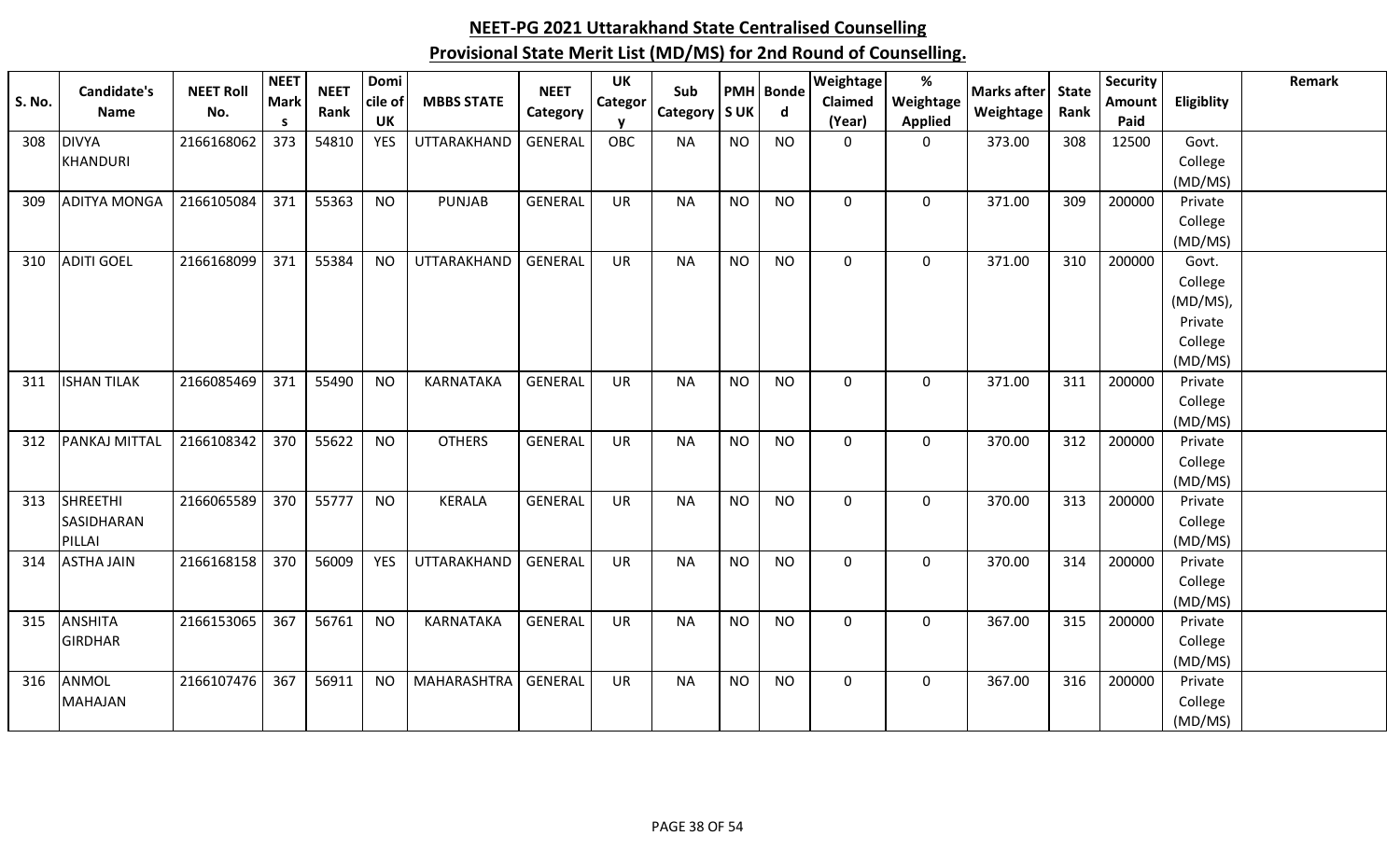| <b>S. No.</b> | <b>Candidate's</b>   | <b>NEET Roll</b> | <b>NEET</b><br><b>Mark</b> | <b>NEET</b> | Domi<br>cile of | <b>MBBS STATE</b>    | <b>NEET</b>    | <b>UK</b><br>Categor | Sub             |            | <b>PMH</b> Bonde | Weightage<br>Claimed | $\%$<br>Weightage | <b>Marks after</b> | <b>State</b> | <b>Security</b><br><b>Amount</b> | Eligiblity         | Remark |
|---------------|----------------------|------------------|----------------------------|-------------|-----------------|----------------------|----------------|----------------------|-----------------|------------|------------------|----------------------|-------------------|--------------------|--------------|----------------------------------|--------------------|--------|
|               | <b>Name</b>          | No.              | <b>S</b>                   | Rank        | <b>UK</b>       |                      | Category       |                      | Category   S UK |            | $\mathbf d$      | (Year)               | <b>Applied</b>    | Weightage          | Rank         | Paid                             |                    |        |
| 317           | <b>TILAK SINGH</b>   | 2166162460       | 366                        | 57137       | <b>NO</b>       | <b>UTTAR PRADESH</b> | OBC            | <b>UR</b>            | <b>NA</b>       | <b>NO</b>  | <b>NO</b>        | $\mathbf{0}$         | $\mathbf 0$       | 366.00             | 317          | 200000                           | Private            |        |
|               |                      |                  |                            |             |                 |                      |                |                      |                 |            |                  |                      |                   |                    |              |                                  | College            |        |
|               |                      |                  |                            |             |                 |                      |                |                      |                 |            |                  |                      |                   |                    |              |                                  | (MD/MS)            |        |
| 318           | <b>MADHAV BARU</b>   | 2166047289       | 366                        | 57310       | <b>NO</b>       | UTTARAKHAND          | <b>GENERAL</b> | <b>UR</b>            | <b>NA</b>       | <b>NO</b>  | <b>NO</b>        | $\mathbf 0$          | $\mathbf 0$       | 366.00             | 318          | 200000                           | Govt.              |        |
|               |                      |                  |                            |             |                 |                      |                |                      |                 |            |                  |                      |                   |                    |              |                                  | College            |        |
|               |                      |                  |                            |             |                 |                      |                |                      |                 |            |                  |                      |                   |                    |              |                                  | (MD/MS),           |        |
|               |                      |                  |                            |             |                 |                      |                |                      |                 |            |                  |                      |                   |                    |              |                                  | Private<br>College |        |
|               |                      |                  |                            |             |                 |                      |                |                      |                 |            |                  |                      |                   |                    |              |                                  | (MD/MS)            |        |
| 319           | YASHU                | 2166042494       | 365                        | 57644       | <b>NO</b>       | <b>HARYANA</b>       | GENERAL        | <b>UR</b>            | <b>NA</b>       | <b>NO</b>  | <b>NO</b>        | $\mathbf 0$          | $\mathbf 0$       | 365.00             | 319          | 200000                           | Private            |        |
|               |                      |                  |                            |             |                 |                      |                |                      |                 |            |                  |                      |                   |                    |              |                                  | College            |        |
|               |                      |                  |                            |             |                 |                      |                |                      |                 |            |                  |                      |                   |                    |              |                                  | (MD/MS)            |        |
| 320           | <b>SHIVAM RAJ</b>    | 2166020804       | 365                        | 57684       | <b>NO</b>       | <b>BIHAR</b>         | <b>GENERAL</b> | <b>UR</b>            | <b>NA</b>       | <b>NO</b>  | <b>NO</b>        | 0                    | $\mathbf 0$       | 365.00             | 320          | 200000                           | Private            |        |
|               |                      |                  |                            |             |                 |                      |                |                      |                 |            |                  |                      |                   |                    |              |                                  | College            |        |
|               |                      |                  |                            |             |                 |                      |                |                      |                 |            |                  |                      |                   |                    |              |                                  | (MD/MS)            |        |
| 321           | <b>HARSHA KALRA</b>  | 2166030535       | 365                        | 57840       | <b>NO</b>       | <b>HARYANA</b>       | <b>GENERAL</b> | <b>UR</b>            | <b>NA</b>       | <b>NO</b>  | <b>NO</b>        | 0                    | $\mathbf 0$       | 365.00             | 321          | 200000                           | Private            |        |
|               |                      |                  |                            |             |                 |                      |                |                      |                 |            |                  |                      |                   |                    |              |                                  | College            |        |
|               |                      |                  |                            |             |                 |                      |                |                      |                 |            |                  |                      |                   |                    |              |                                  | (MD/MS)            |        |
| 322           | <b>RASHMI RAJPUT</b> | 2166168903       | 304                        | 82450       | <b>YES</b>      | UTTARAKHAND          | OBC            | OBC                  | <b>DPW</b>      | <b>YES</b> | YES              | $\overline{2}$       | 20                | 364.80             | 322          | 12500                            | Govt.              |        |
|               |                      |                  |                            |             |                 |                      |                |                      |                 |            |                  |                      |                   |                    |              |                                  | College            |        |
| 323           | SHUBHANKAR           | 2166168209       | 364                        | 57940       | <b>YES</b>      | UTTARAKHAND          | <b>SC</b>      | <b>SC</b>            | <b>NA</b>       | <b>NO</b>  | <b>NO</b>        | $\mathbf 0$          | $\mathbf 0$       | 364.00             | 323          | 200000                           | (MD/MS)<br>Govt.   |        |
|               | <b>PRATEEK LAL</b>   |                  |                            |             |                 |                      |                |                      |                 |            |                  |                      |                   |                    |              |                                  | College            |        |
|               |                      |                  |                            |             |                 |                      |                |                      |                 |            |                  |                      |                   |                    |              |                                  | (MD/MS),           |        |
|               |                      |                  |                            |             |                 |                      |                |                      |                 |            |                  |                      |                   |                    |              |                                  | Private            |        |
|               |                      |                  |                            |             |                 |                      |                |                      |                 |            |                  |                      |                   |                    |              |                                  | College            |        |
|               |                      |                  |                            |             |                 |                      |                |                      |                 |            |                  |                      |                   |                    |              |                                  | (MD/MS)            |        |
| 324           | SUKHMANI             | 2166105750       | 364                        | 58079       | <b>NO</b>       | HIMACHAL             | <b>GENERAL</b> | <b>UR</b>            | <b>NA</b>       | <b>NO</b>  | <b>NO</b>        | $\mathbf 0$          | $\mathbf 0$       | 364.00             | 324          | 200000                           | Private            |        |
|               | <b>KAUR ARORA</b>    |                  |                            |             |                 | PRADESH              |                |                      |                 |            |                  |                      |                   |                    |              |                                  | College            |        |
|               |                      |                  |                            |             |                 |                      |                |                      |                 |            |                  |                      |                   |                    |              |                                  | (MD/MS)            |        |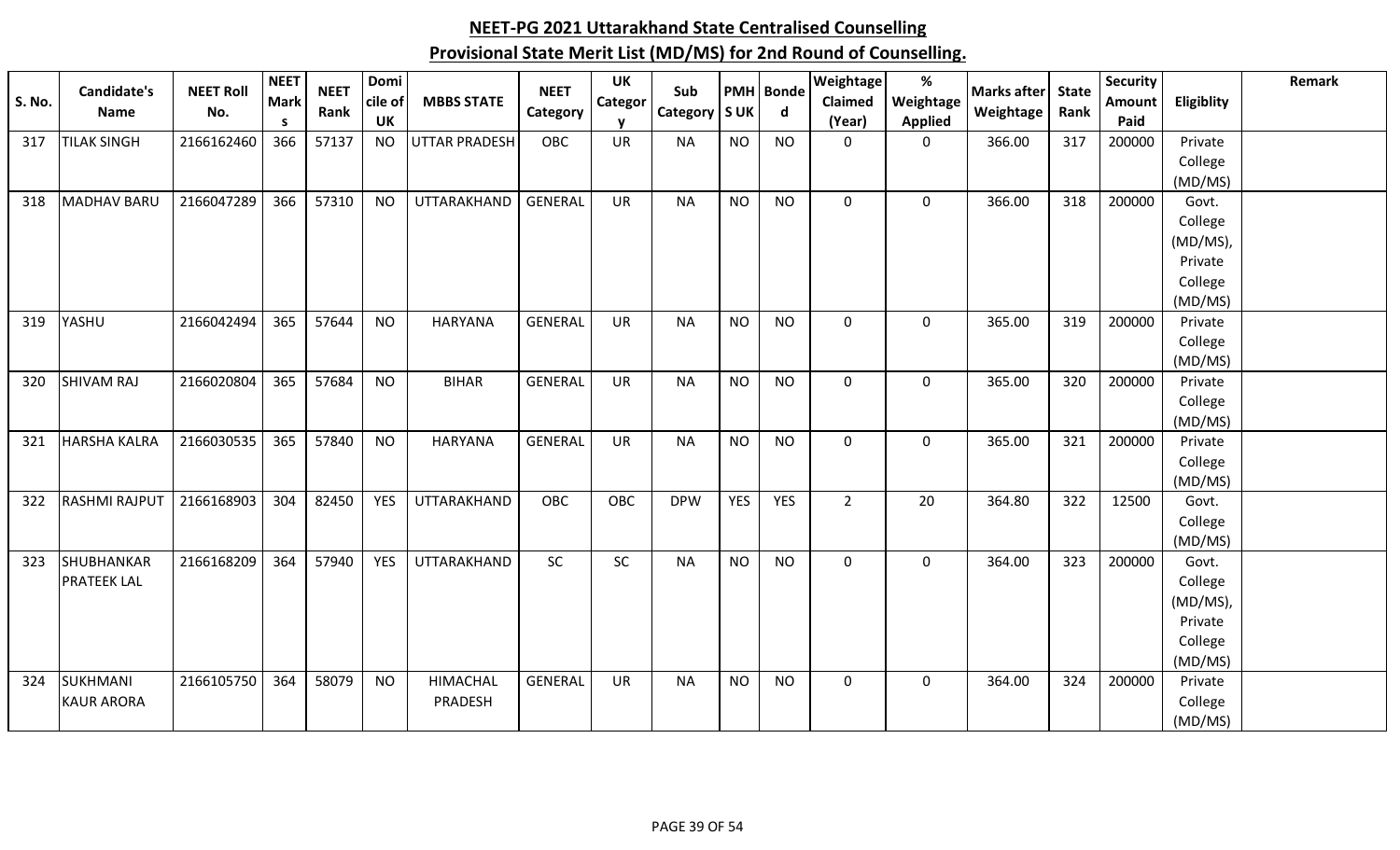| S. No. | Candidate's<br><b>Name</b> | <b>NEET Roll</b><br>No. | <b>NEET</b><br><b>Mark</b> | <b>NEET</b><br>Rank | Domi<br>cile of | <b>MBBS STATE</b>    | <b>NEET</b><br>Category | <b>UK</b><br><b>Categor</b> | Sub<br>Category   S UK |            | <b>PMH</b> Bonde<br>d | <b>Weightage</b><br><b>Claimed</b> | $\%$<br>Weightage | <b>Marks after</b><br>Weightage | <b>State</b><br>Rank | <b>Security</b><br>Amount | Eligiblity         | Remark |
|--------|----------------------------|-------------------------|----------------------------|---------------------|-----------------|----------------------|-------------------------|-----------------------------|------------------------|------------|-----------------------|------------------------------------|-------------------|---------------------------------|----------------------|---------------------------|--------------------|--------|
|        |                            |                         | s.                         |                     | <b>UK</b>       |                      |                         |                             |                        |            |                       | (Year)                             | <b>Applied</b>    |                                 |                      | Paid                      |                    |        |
| 325    | <b>SHAHZAD KHAN</b>        | 2166168580              | 302                        | 82973               | <b>NO</b>       | UTTARAKHAND          | <b>GENERAL</b>          | <b>UR</b>                   | <b>NA</b>              | <b>YES</b> | <b>YES</b>            | $\overline{2}$                     | 20                | 362.40                          | 325                  | 25000                     | Govt.              |        |
|        |                            |                         |                            |                     |                 |                      |                         |                             |                        |            |                       |                                    |                   |                                 |                      |                           | College<br>(MD/MS) |        |
| 326    | <b>NEELAM</b>              | 2166168820              | 302                        | 83194               | <b>YES</b>      | UTTARAKHAND          | <b>GENERAL</b>          | <b>UR</b>                   | <b>NA</b>              | <b>YES</b> | <b>YES</b>            | $\overline{2}$                     | 20                | 362.40                          | 326                  | 25000                     | Govt.              |        |
|        | <b>ADHIKARI</b>            |                         |                            |                     |                 |                      |                         |                             |                        |            |                       |                                    |                   |                                 |                      |                           | College            |        |
|        |                            |                         |                            |                     |                 |                      |                         |                             |                        |            |                       |                                    |                   |                                 |                      |                           | (MD/MS)            |        |
| 327    | <b>VISHAL M</b>            | 2166001981              | 362                        | 58747               | <b>NO</b>       | <b>TAMIL NADU</b>    | <b>OBC</b>              | <b>UR</b>                   | <b>NA</b>              | <b>NO</b>  | <b>NO</b>             | $\mathbf 0$                        | $\mathbf 0$       | 362.00                          | 327                  | 200000                    | Private            |        |
|        |                            |                         |                            |                     |                 |                      |                         |                             |                        |            |                       |                                    |                   |                                 |                      |                           | College            |        |
|        |                            |                         |                            |                     |                 |                      |                         |                             |                        |            |                       |                                    |                   |                                 |                      |                           | (MD/MS)            |        |
| 328    | <b>SHAINA</b>              | 2166108253              | 362                        | 58761               | <b>NO</b>       | <b>PUNJAB</b>        | <b>GENERAL</b>          | <b>UR</b>                   | <b>NA</b>              | <b>NO</b>  | <b>NO</b>             | $\mathbf 0$                        | 0                 | 362.00                          | 328                  | 200000                    | Private            |        |
|        |                            |                         |                            |                     |                 |                      |                         |                             |                        |            |                       |                                    |                   |                                 |                      |                           | College            |        |
|        |                            |                         |                            |                     |                 |                      |                         |                             |                        |            |                       |                                    |                   |                                 |                      |                           | (MD/MS)            |        |
| 329    | ANUMEHA                    | 2166044181              | 361                        | 59055               | <b>NO</b>       | <b>HARYANA</b>       | <b>GENERAL</b>          | <b>UR</b>                   | <b>NA</b>              | <b>NO</b>  | <b>NO</b>             | $\mathbf 0$                        | $\mathbf 0$       | 361.00                          | 329                  | 200000                    | Private            |        |
|        | <b>VASHIST</b>             |                         |                            |                     |                 |                      |                         |                             |                        |            |                       |                                    |                   |                                 |                      |                           | College            |        |
| 330    | <b>MAYANK NEGI</b>         | 2166167890              | 361                        | 59068               | <b>YES</b>      | UTTARAKHAND          | GENERAL                 | EWS                         | <b>NA</b>              | <b>NO</b>  | <b>NO</b>             | $\mathbf 0$                        |                   | 361.00                          | 330                  | 200000                    | (MD/MS)<br>Govt.   |        |
|        |                            |                         |                            |                     |                 |                      |                         |                             |                        |            |                       |                                    | $\mathbf 0$       |                                 |                      |                           | College            |        |
|        |                            |                         |                            |                     |                 |                      |                         |                             |                        |            |                       |                                    |                   |                                 |                      |                           | (MD/MS),           |        |
|        |                            |                         |                            |                     |                 |                      |                         |                             |                        |            |                       |                                    |                   |                                 |                      |                           | Private            |        |
|        |                            |                         |                            |                     |                 |                      |                         |                             |                        |            |                       |                                    |                   |                                 |                      |                           | College            |        |
|        |                            |                         |                            |                     |                 |                      |                         |                             |                        |            |                       |                                    |                   |                                 |                      |                           | (MD/MS)            |        |
| 331    | <b>ABHISHEK</b>            | 2166154388              | 361                        | 59108               | <b>NO</b>       | <b>UTTAR PRADESH</b> | OBC                     | <b>UR</b>                   | <b>NA</b>              | <b>NO</b>  | <b>NO</b>             | $\mathbf 0$                        | $\mathbf 0$       | 361.00                          | 331                  | 200000                    | Private            |        |
|        | YADAV                      |                         |                            |                     |                 |                      |                         |                             |                        |            |                       |                                    |                   |                                 |                      |                           | College            |        |
|        |                            |                         |                            |                     |                 |                      |                         |                             |                        |            |                       |                                    |                   |                                 |                      |                           | (MD/MS)            |        |
| 332    | <b>POONAM BHATT</b>        | 2166168534              | 328                        | 72206               | <b>YES</b>      | UTTARAKHAND          | <b>GENERAL</b>          | <b>UR</b>                   | <b>NA</b>              | <b>YES</b> | <b>YES</b>            | $\mathbf{1}$                       | 10                | 360.80                          | 332                  | 25000                     | Govt.              |        |
|        |                            |                         |                            |                     |                 |                      |                         |                             |                        |            |                       |                                    |                   |                                 |                      |                           | College            |        |
|        |                            |                         |                            |                     |                 |                      |                         |                             |                        |            |                       |                                    |                   |                                 |                      |                           | (MD/MS)            |        |
| 333    | PATEL KARTAVYA             | 2166038279              | 360                        | 59340               | <b>NO</b>       | <b>OTHERS</b>        | GENERAL                 | <b>UR</b>                   | <b>NA</b>              | <b>NO</b>  | <b>NO</b>             | $\mathbf 0$                        | $\mathbf 0$       | 360.00                          | 333                  | 200000                    | Private            |        |
|        | <b>GOVINDBHAI</b>          |                         |                            |                     |                 |                      |                         |                             |                        |            |                       |                                    |                   |                                 |                      |                           | College            |        |
|        |                            |                         |                            |                     |                 |                      |                         |                             |                        |            |                       |                                    |                   |                                 |                      |                           | (MD/MS)            |        |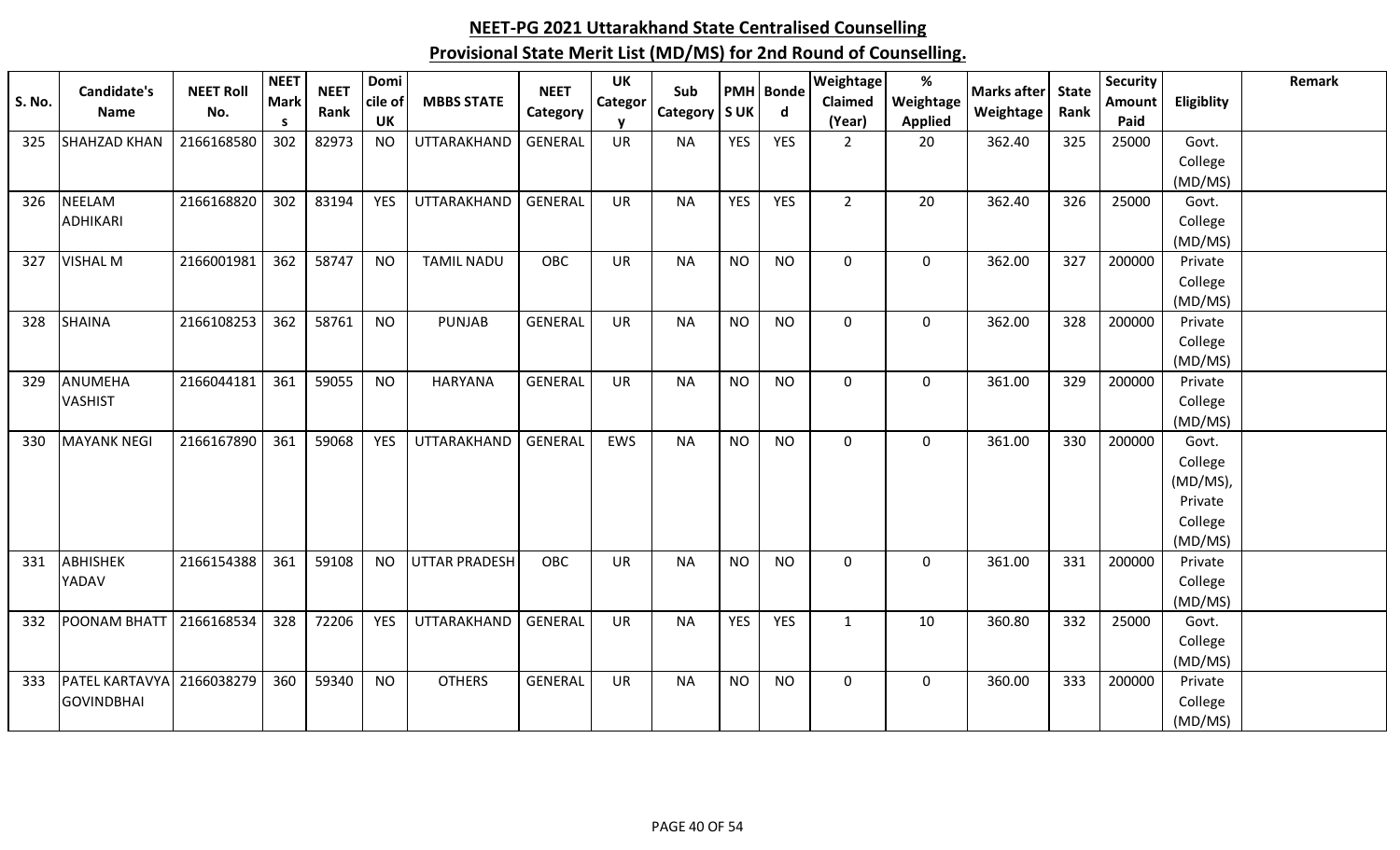|        | <b>Candidate's</b>                | <b>NEET Roll</b> | <b>NEET</b> | <b>NEET</b> | Domi       |                      | <b>NEET</b>    | <b>UK</b> | Sub       |            | PMH Bonde    | Weightage    | $\%$           | <b>Marks after</b> | <b>State</b> | Security |                    | Remark              |
|--------|-----------------------------------|------------------|-------------|-------------|------------|----------------------|----------------|-----------|-----------|------------|--------------|--------------|----------------|--------------------|--------------|----------|--------------------|---------------------|
| S. No. | <b>Name</b>                       | No.              | <b>Mark</b> | Rank        | cile of    | <b>MBBS STATE</b>    | Category       | Categor   | Category  | <b>SUK</b> | $\mathsf{d}$ | Claimed      | Weightage      | Weightage          | Rank         | Amount   | Eligiblity         |                     |
|        |                                   |                  | <b>S</b>    |             | <b>UK</b>  |                      |                | V         |           |            |              | (Year)       | <b>Applied</b> |                    |              | Paid     |                    |                     |
| 334    | <b>SALONI GARG</b>                | 2166046313       | 360         | 59705       | <b>NO</b>  | <b>KARNATAKA</b>     | <b>GENERAL</b> | UR        | <b>NA</b> | <b>NO</b>  | <b>NO</b>    | $\Omega$     | $\mathbf 0$    | 360.00             | 334          | 200000   | Private            |                     |
|        |                                   |                  |             |             |            |                      |                |           |           |            |              |              |                |                    |              |          | College            |                     |
|        |                                   |                  |             |             |            |                      |                |           |           |            |              |              |                |                    |              |          | (MD/MS)            |                     |
| 335    | <b>ARCHIH SINGH</b>               | 2166160407       | 359         | 59964       | <b>NO</b>  | <b>UTTAR PRADESH</b> | <b>GENERAL</b> | <b>UR</b> | <b>NA</b> | <b>NO</b>  | <b>NO</b>    | 0            | $\mathbf 0$    | 359.00             | 335          | 200000   | Private            |                     |
|        |                                   |                  |             |             |            |                      |                |           |           |            |              |              |                |                    |              |          | College            |                     |
|        |                                   |                  |             |             |            |                      |                |           |           |            |              |              |                |                    |              |          | (MD/MS)            |                     |
| 336    | ANAMTA SAYEED 2166042645          |                  | 357         | 60626       | <b>NO</b>  | KARNATAKA            | <b>GENERAL</b> | <b>UR</b> | <b>NA</b> | <b>NO</b>  | <b>NO</b>    | 0            | 0              | 357.00             | 336          | 200000   | Private            |                     |
|        |                                   |                  |             |             |            |                      |                |           |           |            |              |              |                |                    |              |          | College            |                     |
|        |                                   |                  |             |             |            |                      |                |           |           |            |              |              |                |                    |              |          | (MD/MS)            |                     |
| 337    | <b>SHAIKH AALIAH S 2166085577</b> |                  | 357         | 60646       | <b>NO</b>  | <b>UTTAR PRADESH</b> | <b>GENERAL</b> | <b>UR</b> | <b>NA</b> | <b>NO</b>  | <b>NO</b>    | 0            | $\mathbf 0$    | 357.00             | 337          | 200000   | Private            |                     |
|        | <b>NAAZ</b>                       |                  |             |             |            |                      |                |           |           |            |              |              |                |                    |              |          | College            |                     |
|        |                                   |                  |             |             |            |                      |                |           |           |            |              |              |                |                    |              |          | (MD/MS)            |                     |
| 338    | <b>VAGMITA</b>                    | 2166111688       | 357         | 60712       | <b>NO</b>  | RAJASTHAN            | <b>GENERAL</b> | <b>UR</b> | <b>NA</b> | <b>NO</b>  | <b>NO</b>    | $\mathsf{O}$ | $\mathbf 0$    | 357.00             | 338          | 200000   | Private            |                     |
|        | <b>BARETH</b>                     |                  |             |             |            |                      |                |           |           |            |              |              |                |                    |              |          | College            |                     |
|        |                                   |                  |             |             |            |                      |                |           |           |            |              |              |                |                    |              |          | (MD/MS)            |                     |
| 339    | <b>SHIVANI</b>                    | 2166164947       | 356         | 60809       | <b>NO</b>  | <b>KARNATAKA</b>     | OBC            | UR        | <b>NA</b> | <b>NO</b>  | <b>NO</b>    | 0            | 0              | 356.00             | 339          | 200000   | Private            |                     |
|        |                                   |                  |             |             |            |                      |                |           |           |            |              |              |                |                    |              |          | College<br>(MD/MS) |                     |
| 340    | DHARUVIKA                         | 2166107278       | 356         | 60819       | <b>NO</b>  | UTTARAKHAND          | <b>GENERAL</b> | <b>UR</b> | <b>NA</b> | <b>NO</b>  | <b>NO</b>    | 0            | $\mathbf 0$    | 356.00             | 340          | 200000   | Govt.              |                     |
|        |                                   |                  |             |             |            |                      |                |           |           |            |              |              |                |                    |              |          | College            |                     |
|        |                                   |                  |             |             |            |                      |                |           |           |            |              |              |                |                    |              |          | (MD/MS),           |                     |
|        |                                   |                  |             |             |            |                      |                |           |           |            |              |              |                |                    |              |          | Private            |                     |
|        |                                   |                  |             |             |            |                      |                |           |           |            |              |              |                |                    |              |          | College            |                     |
|        |                                   |                  |             |             |            |                      |                |           |           |            |              |              |                |                    |              |          | (MD/MS)            |                     |
| 341    | <b>AKHILESH DALAL</b>             | 2166155226       | 356         | 60973       | <b>NO</b>  | <b>MADHYA</b>        | <b>GENERAL</b> | <b>UR</b> | <b>NA</b> | <b>NO</b>  | <b>NO</b>    | 0            | $\mathbf 0$    | 356.00             | 341          | 200000   | Private            |                     |
|        |                                   |                  |             |             |            | PRADESH              |                |           |           |            |              |              |                |                    |              |          | College            |                     |
|        |                                   |                  |             |             |            |                      |                |           |           |            |              |              |                |                    |              |          | (MD/MS)            |                     |
| 342    | <b>SHIKHA TOLIA</b>               | 2166168895       | 356         | 60979       | <b>YES</b> | UTTARAKHAND          | <b>ST</b>      | <b>ST</b> | <b>NA</b> | <b>YES</b> | <b>YES</b>   | 0            | $\mathbf 0$    | 356.00             | 342          | 12500    | Govt.              | <b>NOC Not</b>      |
|        |                                   |                  |             |             |            |                      |                |           |           |            |              |              |                |                    |              |          | College            | Uploaded/Submitted, |
|        |                                   |                  |             |             |            |                      |                |           |           |            |              |              |                |                    |              |          | (MD/MS)            | hence benefit of    |
|        |                                   |                  |             |             |            |                      |                |           |           |            |              |              |                |                    |              |          |                    | PMHS weightage      |
|        |                                   |                  |             |             |            |                      |                |           |           |            |              |              |                |                    |              |          |                    | marks not given.    |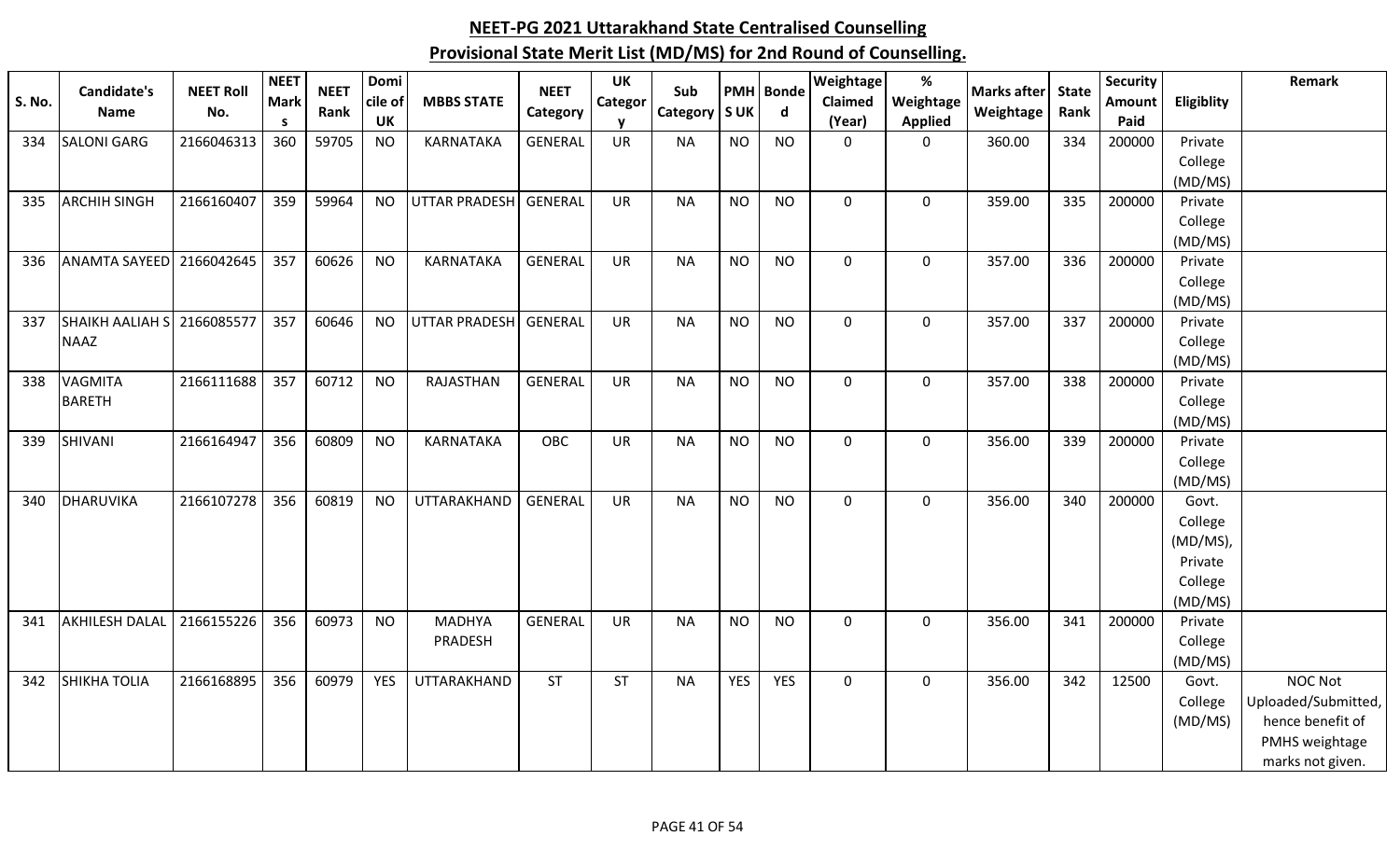| S. No. | <b>Candidate's</b><br>Name | <b>NEET Roll</b><br>No. | <b>NEET</b><br><b>Mark</b> | <b>NEET</b><br>Rank | Domi<br>cile of | <b>MBBS STATE</b>    | <b>NEET</b>    | UK<br>Categor | Sub<br>Category | <b>SUK</b> | PMH Bonde<br>$\mathbf d$ | Weightage<br>Claimed | %<br>Weightage | <b>Marks after</b><br>Weightage | <b>State</b><br>Rank | <b>Security</b><br>Amount | Eligiblity          | Remark |
|--------|----------------------------|-------------------------|----------------------------|---------------------|-----------------|----------------------|----------------|---------------|-----------------|------------|--------------------------|----------------------|----------------|---------------------------------|----------------------|---------------------------|---------------------|--------|
|        |                            |                         | <b>S</b>                   |                     | UK              |                      | Category       | v             |                 |            |                          | (Year)               | <b>Applied</b> |                                 |                      | Paid                      |                     |        |
| 343    | <b>NANAK GABA</b>          | 2166029436              | 356                        | 61059               | <b>NO</b>       | <b>UTTARAKHAND</b>   | <b>GENERAL</b> | UR            | <b>NA</b>       | <b>NO</b>  | <b>NO</b>                | $\mathbf{0}$         | 0              | 356.00                          | 343                  | 200000                    | Govt.               |        |
|        |                            |                         |                            |                     |                 |                      |                |               |                 |            |                          |                      |                |                                 |                      |                           | College             |        |
|        |                            |                         |                            |                     |                 |                      |                |               |                 |            |                          |                      |                |                                 |                      |                           | (MD/MS),            |        |
|        |                            |                         |                            |                     |                 |                      |                |               |                 |            |                          |                      |                |                                 |                      |                           | Private             |        |
|        |                            |                         |                            |                     |                 |                      |                |               |                 |            |                          |                      |                |                                 |                      |                           | College             |        |
|        |                            |                         |                            |                     |                 |                      |                |               |                 |            |                          |                      |                |                                 |                      |                           | (MD/MS)             |        |
| 344    | <b>SHETE OMKAR</b>         | 2166094004              | 355                        | 61185               | <b>NO</b>       | MAHARASHTRA          | <b>GENERAL</b> | <b>UR</b>     | <b>NA</b>       | <b>NO</b>  | <b>NO</b>                | 0                    | 0              | 355.00                          | 344                  | 200000                    | Private             |        |
|        | RAJKUMAR                   |                         |                            |                     |                 |                      |                |               |                 |            |                          |                      |                |                                 |                      |                           | College             |        |
|        |                            |                         |                            |                     |                 |                      |                |               |                 |            |                          |                      |                |                                 |                      |                           | (MD/MS)             |        |
| 345    | <b>JITENDRA SAINI</b>      | 2166168478              | 355                        | 61397               | <b>NO</b>       | UTTARAKHAND          | OBC            | UR            | <b>NA</b>       | <b>NO</b>  | <b>NO</b>                | 0                    | 0              | 355.00                          | 345                  | 200000                    | Govt.               |        |
|        |                            |                         |                            |                     |                 |                      |                |               |                 |            |                          |                      |                |                                 |                      |                           | College             |        |
|        |                            |                         |                            |                     |                 |                      |                |               |                 |            |                          |                      |                |                                 |                      |                           | (MD/MS),<br>Private |        |
|        |                            |                         |                            |                     |                 |                      |                |               |                 |            |                          |                      |                |                                 |                      |                           | College             |        |
|        |                            |                         |                            |                     |                 |                      |                |               |                 |            |                          |                      |                |                                 |                      |                           | (MD/MS)             |        |
| 346    | <b>AKSHITA GOYAL</b>       | 2166028309              | 354                        | 61807               | <b>NO</b>       | <b>OTHERS</b>        | <b>GENERAL</b> | <b>UR</b>     | <b>NA</b>       | <b>NO</b>  | <b>NO</b>                | 0                    | 0              | 354.00                          | 346                  | 200000                    | Private             |        |
|        |                            |                         |                            |                     |                 |                      |                |               |                 |            |                          |                      |                |                                 |                      |                           | College             |        |
|        |                            |                         |                            |                     |                 |                      |                |               |                 |            |                          |                      |                |                                 |                      |                           | (MD/MS)             |        |
| 347    | <b>NIMISH GARG</b>         | 2166106948              | 354                        | 61894               | <b>NO</b>       | <b>PUNJAB</b>        | <b>GENERAL</b> | UR            | <b>NA</b>       | <b>NO</b>  | <b>NO</b>                | 0                    | 0              | 354.00                          | 347                  | 200000                    | Private             |        |
|        |                            |                         |                            |                     |                 |                      |                |               |                 |            |                          |                      |                |                                 |                      |                           | College             |        |
|        |                            |                         |                            |                     |                 |                      |                |               |                 |            |                          |                      |                |                                 |                      |                           | (MD/MS)             |        |
| 348    | <b>PRITISH</b>             | 2166167903              | 353                        | 62000               | <b>NO</b>       | UTTARAKHAND          | <b>GENERAL</b> | <b>UR</b>     | <b>NA</b>       | <b>NO</b>  | <b>NO</b>                | 0                    | 0              | 353.00                          | 348                  | 200000                    | Govt.               |        |
|        | <b>GAUTAM</b>              |                         |                            |                     |                 |                      |                |               |                 |            |                          |                      |                |                                 |                      |                           | College             |        |
|        |                            |                         |                            |                     |                 |                      |                |               |                 |            |                          |                      |                |                                 |                      |                           | (MD/MS),            |        |
|        |                            |                         |                            |                     |                 |                      |                |               |                 |            |                          |                      |                |                                 |                      |                           | Private             |        |
|        |                            |                         |                            |                     |                 |                      |                |               |                 |            |                          |                      |                |                                 |                      |                           | College             |        |
|        |                            |                         |                            |                     |                 |                      |                |               |                 |            |                          |                      |                |                                 |                      |                           | (MD/MS)             |        |
| 349    | <b>DEEPASHA</b>            | 2166166717              | 353                        | 62092               | <b>NO</b>       | <b>UTTAR PRADESH</b> | <b>GENERAL</b> | <b>UR</b>     | <b>NA</b>       | <b>NO</b>  | <b>NO</b>                | 0                    | 0              | 353.00                          | 349                  | 200000                    | Private             |        |
|        | <b>VERMA</b>               |                         |                            |                     |                 |                      |                |               |                 |            |                          |                      |                |                                 |                      |                           | College             |        |
|        |                            |                         |                            |                     |                 |                      |                |               |                 |            |                          |                      |                |                                 |                      |                           | (MD/MS)             |        |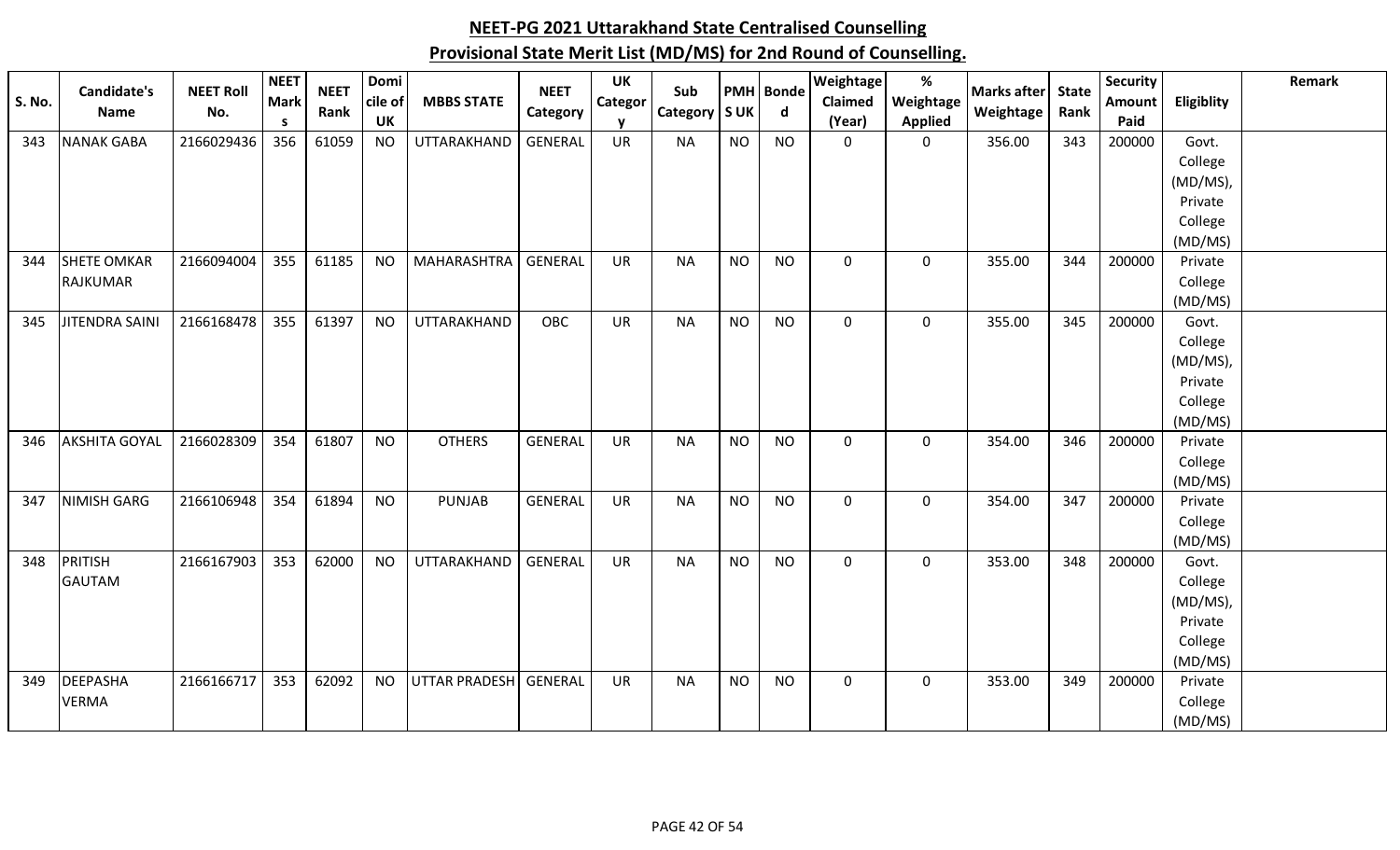| <b>S. No.</b> | <b>Candidate's</b><br><b>Name</b> | <b>NEET Roll</b><br>No. | <b>NEET</b><br><b>Mark</b> | <b>NEET</b><br>Rank | Domi<br>cile of | <b>MBBS STATE</b>    | <b>NEET</b><br>Category | <b>UK</b><br>Categor | Sub<br>Category   S UK |            | <b>PMH</b> Bonde<br>d | Weightage<br><b>Claimed</b> | $\%$<br>Weightage | <b>Marks after</b><br>Weightage | <b>State</b><br>Rank | <b>Security</b><br>Amount | Eligiblity         | <b>Remark</b> |
|---------------|-----------------------------------|-------------------------|----------------------------|---------------------|-----------------|----------------------|-------------------------|----------------------|------------------------|------------|-----------------------|-----------------------------|-------------------|---------------------------------|----------------------|---------------------------|--------------------|---------------|
|               |                                   |                         | -S                         |                     | <b>UK</b>       |                      |                         |                      |                        |            |                       | (Year)                      | <b>Applied</b>    |                                 |                      | Paid                      |                    |               |
| 350           | NISHANT KANTH                     | 2166168242              | 353                        | 62145               | <b>NO</b>       | UTTARAKHAND          | <b>GENERAL</b>          | <b>UR</b>            | <b>NA</b>              | <b>NO</b>  | <b>NO</b>             | $\mathbf 0$                 | $\mathbf 0$       | 353.00                          | 350                  | 200000                    | Govt.              |               |
|               |                                   |                         |                            |                     |                 |                      |                         |                      |                        |            |                       |                             |                   |                                 |                      |                           | College            |               |
|               |                                   |                         |                            |                     |                 |                      |                         |                      |                        |            |                       |                             |                   |                                 |                      |                           | (MD/MS),           |               |
|               |                                   |                         |                            |                     |                 |                      |                         |                      |                        |            |                       |                             |                   |                                 |                      |                           | Private            |               |
|               |                                   |                         |                            |                     |                 |                      |                         |                      |                        |            |                       |                             |                   |                                 |                      |                           | College            |               |
|               |                                   |                         |                            |                     |                 |                      |                         |                      |                        |            |                       |                             |                   |                                 |                      |                           | (MD/MS)            |               |
| 351           | HARPREET SINGH 2166106106         |                         | 353                        | 62231               | <b>NO</b>       | <b>PUNJAB</b>        | SC                      | <b>UR</b>            | <b>NA</b>              | <b>NO</b>  | <b>NO</b>             | $\mathbf 0$                 | $\mathbf 0$       | 353.00                          | 351                  | 200000                    | Private            |               |
|               |                                   |                         |                            |                     |                 |                      |                         |                      |                        |            |                       |                             |                   |                                 |                      |                           | College<br>(MD/MS) |               |
| 352           | <b>SUMAN</b>                      | 2166076163              | 352                        | 62398               | <b>NO</b>       | <b>MADHYA</b>        | OBC                     | <b>UR</b>            | <b>NA</b>              | <b>NO</b>  | <b>NO</b>             | $\mathbf 0$                 | $\mathbf 0$       | 352.00                          | 352                  | 200000                    | Private            |               |
|               | RAJPOOT                           |                         |                            |                     |                 | PRADESH              |                         |                      |                        |            |                       |                             |                   |                                 |                      |                           | College            |               |
|               |                                   |                         |                            |                     |                 |                      |                         |                      |                        |            |                       |                             |                   |                                 |                      |                           | (MD/MS)            |               |
| 353           | PARUL                             | 2166162261              | 352                        | 62522               | <b>NO</b>       | <b>UTTAR PRADESH</b> | GENERAL                 | <b>UR</b>            | <b>NA</b>              | <b>NO</b>  | <b>NO</b>             | $\mathbf 0$                 | $\mathbf 0$       | 352.00                          | 353                  | 200000                    | Private            |               |
|               | AGARWAL                           |                         |                            |                     |                 |                      |                         |                      |                        |            |                       |                             |                   |                                 |                      |                           | College            |               |
|               |                                   |                         |                            |                     |                 |                      |                         |                      |                        |            |                       |                             |                   |                                 |                      |                           | (MD/MS)            |               |
| 354           | <b>ADITYA RAVAL</b>               | 2166167119              | 352                        | 62534               | <b>NO</b>       | UTTAR PRADESH        | GENERAL                 | <b>UR</b>            | <b>NA</b>              | <b>NO</b>  | <b>NO</b>             | $\overline{0}$              | $\mathbf 0$       | 352.00                          | 354                  | 200000                    | Private            |               |
|               |                                   |                         |                            |                     |                 |                      |                         |                      |                        |            |                       |                             |                   |                                 |                      |                           | College            |               |
|               |                                   |                         |                            |                     |                 |                      |                         |                      |                        |            |                       |                             |                   |                                 |                      |                           | (MD/MS)            |               |
| 355           | <b>NIHARIKA JHA</b>               | 2166164520              | 351                        | 62840               | <b>NO</b>       | <b>MAHARASHTRA</b>   | <b>GENERAL</b>          | <b>UR</b>            | <b>NA</b>              | <b>NO</b>  | <b>NO</b>             | $\mathbf 0$                 | $\mathbf 0$       | 351.00                          | 355                  | 200000                    | Private            |               |
|               |                                   |                         |                            |                     |                 |                      |                         |                      |                        |            |                       |                             |                   |                                 |                      |                           | College            |               |
|               |                                   |                         |                            |                     |                 |                      |                         |                      |                        |            |                       |                             |                   |                                 |                      |                           | (MD/MS)            |               |
| 356           | <b>SAPNA RAJPUT</b>               | 2166168904              | 270                        | 97545               | <b>YES</b>      | UTTARAKHAND          | OBC                     | OBC                  | <b>DPW</b>             | <b>YES</b> | <b>YES</b>            | 3 >                         | 30                | 351.00                          | 356                  | 12500                     | Govt.              |               |
|               |                                   |                         |                            |                     |                 |                      |                         |                      |                        |            |                       |                             |                   |                                 |                      |                           | College            |               |
|               |                                   |                         |                            |                     |                 |                      |                         |                      |                        |            |                       |                             |                   |                                 |                      |                           | (MD/MS)            |               |
| 357           | <b>AMRIT MALIK</b>                | 2166163134              | 350                        | 63101               | <b>NO</b>       | MAHARASHTRA          | <b>GENERAL</b>          | <b>UR</b>            | <b>NA</b>              | <b>NO</b>  | <b>NO</b>             | $\mathbf 0$                 | $\mathbf 0$       | 350.00                          | 357                  | 200000                    | Private            |               |
|               |                                   |                         |                            |                     |                 |                      |                         |                      |                        |            |                       |                             |                   |                                 |                      |                           | College            |               |
|               |                                   |                         |                            |                     |                 |                      |                         |                      |                        |            |                       |                             |                   |                                 |                      |                           | (MD/MS)            |               |
| 358           | <b>MRIDULA KAUL</b>               | 2166165003              | 350                        | 63194               | <b>NO</b>       | MAHARASHTRA          | <b>GENERAL</b>          | <b>UR</b>            | <b>NA</b>              | <b>NO</b>  | <b>NO</b>             | $\mathbf 0$                 | $\mathbf 0$       | 350.00                          | 358                  | 200000                    | Private            |               |
|               |                                   |                         |                            |                     |                 |                      |                         |                      |                        |            |                       |                             |                   |                                 |                      |                           | College            |               |
|               |                                   |                         |                            |                     |                 |                      |                         |                      |                        |            |                       |                             |                   |                                 |                      |                           | (MD/MS)            |               |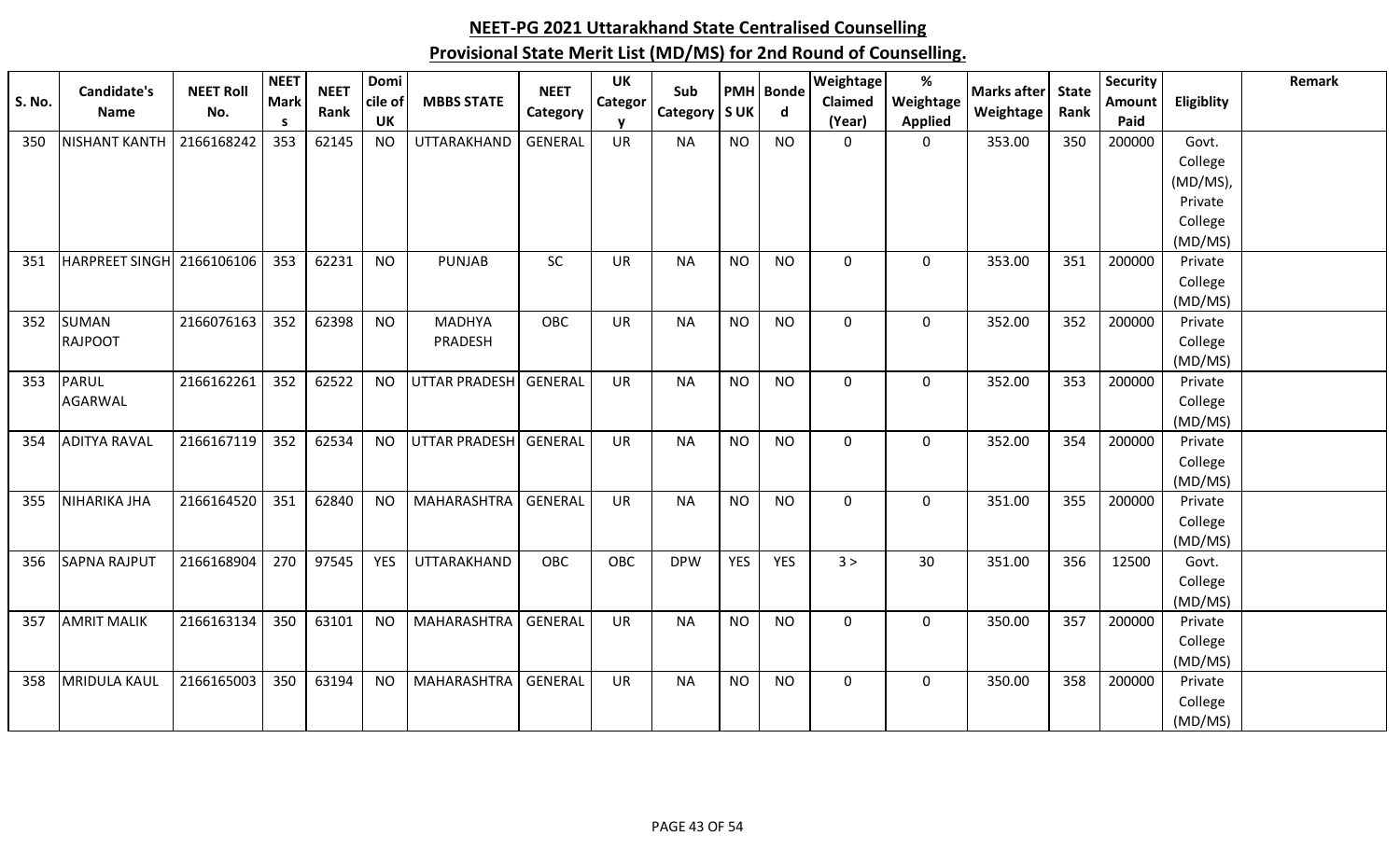| S. No. | <b>Candidate's</b><br><b>Name</b> | <b>NEET Roll</b><br>No. | <b>NEET</b><br><b>Mark</b> | <b>NEET</b><br>Rank | Domi<br>cile of | <b>MBBS STATE</b>    | <b>NEET</b><br>Category | <b>UK</b><br>Categor | Sub<br>Category   S UK |           | <b>PMH</b> Bonde<br>d | Weightage<br>Claimed | $\%$<br>Weightage | <b>Marks after</b><br>Weightage | <b>State</b><br>Rank | <b>Security</b><br>Amount | Eligiblity         | Remark |
|--------|-----------------------------------|-------------------------|----------------------------|---------------------|-----------------|----------------------|-------------------------|----------------------|------------------------|-----------|-----------------------|----------------------|-------------------|---------------------------------|----------------------|---------------------------|--------------------|--------|
|        |                                   |                         | <b>S</b>                   |                     | UK              |                      |                         |                      |                        |           |                       | (Year)               | <b>Applied</b>    |                                 |                      | Paid                      |                    |        |
| 359    | <b>AASHI BHALLA</b>               | 2166028870              | 350                        | 63300               | <b>NO</b>       | MAHARASHTRA          | <b>GENERAL</b>          | <b>UR</b>            | <b>NA</b>              | <b>NO</b> | <b>NO</b>             | $\Omega$             | $\mathbf 0$       | 350.00                          | 359                  | 200000                    | Private            |        |
|        |                                   |                         |                            |                     |                 |                      |                         |                      |                        |           |                       |                      |                   |                                 |                      |                           | College<br>(MD/MS) |        |
| 360    | <b>RAHUL PRADEEP</b>              | 2166071355              | 350                        | 63468               | <b>NO</b>       | <b>PONDICHERRY</b>   | OBC                     | <b>UR</b>            | <b>NA</b>              | <b>NO</b> | <b>NO</b>             | $\mathbf 0$          | $\mathbf 0$       | 350.00                          | 360                  | 200000                    | Private            |        |
|        |                                   |                         |                            |                     |                 |                      |                         |                      |                        |           |                       |                      |                   |                                 |                      |                           | College            |        |
|        |                                   |                         |                            |                     |                 |                      |                         |                      |                        |           |                       |                      |                   |                                 |                      |                           | (MD/MS)            |        |
| 361    | <b>GURU MEHAR</b>                 | 2166153307              | 348                        | 63949               | <b>NO</b>       | <b>UTTAR PRADESH</b> | GENERAL                 | <b>UR</b>            | <b>NA</b>              | <b>NO</b> | <b>NO</b>             | $\mathbf 0$          | $\mathbf 0$       | 348.00                          | 361                  | 200000                    | Private            |        |
|        | <b>SHARMA</b>                     |                         |                            |                     |                 |                      |                         |                      |                        |           |                       |                      |                   |                                 |                      |                           | College            |        |
|        |                                   |                         |                            |                     |                 |                      |                         |                      |                        |           |                       |                      |                   |                                 |                      |                           | (MD/MS)            |        |
| 362    | <b>ABHAVYA SHREE</b>              | 2166020499              | 348                        | 63952               | <b>NO</b>       | <b>MAHARASHTRA</b>   | <b>GENERAL</b>          | <b>UR</b>            | <b>NA</b>              | <b>NO</b> | <b>NO</b>             | $\mathbf 0$          | $\mathbf 0$       | 348.00                          | 362                  | 200000                    | Private            |        |
|        |                                   |                         |                            |                     |                 |                      |                         |                      |                        |           |                       |                      |                   |                                 |                      |                           | College            |        |
|        |                                   |                         |                            |                     |                 |                      |                         |                      |                        |           |                       |                      |                   |                                 |                      |                           | (MD/MS)            |        |
| 363    | <b>SHEFALI</b>                    | 2166045212              | 348                        | 63957               | <b>NO</b>       | UTTARAKHAND          | <b>OBC</b>              | <b>UR</b>            | <b>NA</b>              | <b>NO</b> | <b>NO</b>             | 0                    | $\mathbf 0$       | 348.00                          | 363                  | 200000                    | Govt.              |        |
|        |                                   |                         |                            |                     |                 |                      |                         |                      |                        |           |                       |                      |                   |                                 |                      |                           | College            |        |
|        |                                   |                         |                            |                     |                 |                      |                         |                      |                        |           |                       |                      |                   |                                 |                      |                           | $(MD/MS)$ ,        |        |
|        |                                   |                         |                            |                     |                 |                      |                         |                      |                        |           |                       |                      |                   |                                 |                      |                           | Private            |        |
|        |                                   |                         |                            |                     |                 |                      |                         |                      |                        |           |                       |                      |                   |                                 |                      |                           | College            |        |
|        | <b>SNIGDHA NAYAK</b>              | 2166102978              | 346                        | 64734               | <b>NO</b>       | <b>ANDHRA</b>        | <b>GENERAL</b>          | <b>UR</b>            | <b>NA</b>              | <b>NO</b> | <b>NO</b>             | $\mathbf 0$          | $\mathbf 0$       | 346.00                          | 364                  | 200000                    | (MD/MS)<br>Private |        |
| 364    |                                   |                         |                            |                     |                 | PRADESH              |                         |                      |                        |           |                       |                      |                   |                                 |                      |                           | College            |        |
|        |                                   |                         |                            |                     |                 |                      |                         |                      |                        |           |                       |                      |                   |                                 |                      |                           | (MD/MS)            |        |
| 365    | <b>BIPIN KUMAR</b>                | 2166153969              | 346                        | 64762               | <b>NO</b>       | UTTARAKHAND          | OBC                     | <b>UR</b>            | <b>NA</b>              | <b>NO</b> | <b>NO</b>             | $\mathbf 0$          | $\mathbf 0$       | 346.00                          | 365                  | 200000                    | Govt.              |        |
|        | <b>SINGH</b>                      |                         |                            |                     |                 |                      |                         |                      |                        |           |                       |                      |                   |                                 |                      |                           | College            |        |
|        |                                   |                         |                            |                     |                 |                      |                         |                      |                        |           |                       |                      |                   |                                 |                      |                           | (MD/MS),           |        |
|        |                                   |                         |                            |                     |                 |                      |                         |                      |                        |           |                       |                      |                   |                                 |                      |                           | Private            |        |
|        |                                   |                         |                            |                     |                 |                      |                         |                      |                        |           |                       |                      |                   |                                 |                      |                           | College            |        |
|        |                                   |                         |                            |                     |                 |                      |                         |                      |                        |           |                       |                      |                   |                                 |                      |                           | (MD/MS)            |        |
| 366    | <b>NITESH GARG</b>                | 2166167865              | 346                        | 64786               | <b>NO</b>       | UTTARAKHAND          | <b>GENERAL</b>          | <b>UR</b>            | <b>NA</b>              | <b>NO</b> | <b>NO</b>             | $\mathbf 0$          | $\mathbf 0$       | 346.00                          | 366                  | 200000                    | Private            |        |
|        |                                   |                         |                            |                     |                 |                      |                         |                      |                        |           |                       |                      |                   |                                 |                      |                           | College            |        |
|        |                                   |                         |                            |                     |                 |                      |                         |                      |                        |           |                       |                      |                   |                                 |                      |                           | (MD/MS)            |        |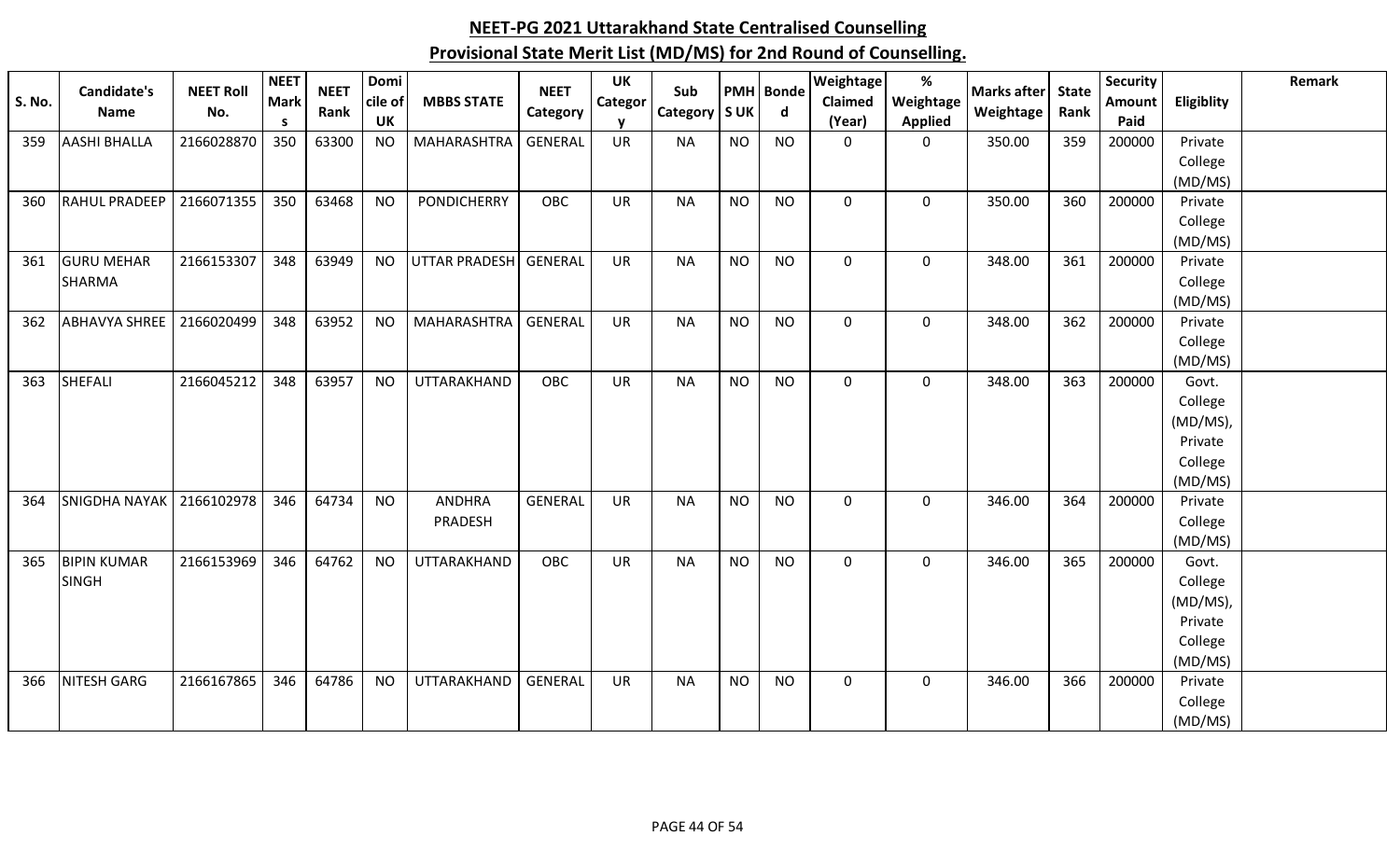|               | <b>Candidate's</b>   | <b>NEET Roll</b> | <b>NEET</b> | <b>NEET</b> | Domi      |                      | <b>NEET</b>    | <b>UK</b>      | Sub             |            | PMH Bonde | Weightage   | %              | <b>Marks after</b> | <b>State</b> | <b>Security</b> |            | Remark |
|---------------|----------------------|------------------|-------------|-------------|-----------|----------------------|----------------|----------------|-----------------|------------|-----------|-------------|----------------|--------------------|--------------|-----------------|------------|--------|
| <b>S. No.</b> | <b>Name</b>          | No.              | <b>Mark</b> | Rank        | cile of   | <b>MBBS STATE</b>    | Category       | <b>Categor</b> | <b>Category</b> | <b>SUK</b> | d         | Claimed     | Weightage      | Weightage          | Rank         | Amount          | Eligiblity |        |
|               |                      |                  | S           |             | <b>UK</b> |                      |                | $\mathbf v$    |                 |            |           | (Year)      | <b>Applied</b> |                    |              | Paid            |            |        |
| 367           | <b>KASHISH</b>       | 2166044932       | 346         | 64894       | <b>NO</b> | UTTARAKHAND          | GENERAL        | <b>UR</b>      | <b>NA</b>       | <b>NO</b>  | <b>NO</b> | $\mathbf 0$ | $\mathbf 0$    | 346.00             | 367          | 200000          | Govt.      |        |
|               | <b>BUBLANI</b>       |                  |             |             |           |                      |                |                |                 |            |           |             |                |                    |              |                 | College    |        |
|               |                      |                  |             |             |           |                      |                |                |                 |            |           |             |                |                    |              |                 | (MD/MS),   |        |
|               |                      |                  |             |             |           |                      |                |                |                 |            |           |             |                |                    |              |                 | Private    |        |
|               |                      |                  |             |             |           |                      |                |                |                 |            |           |             |                |                    |              |                 | College    |        |
|               |                      |                  |             |             |           |                      |                |                |                 |            |           |             |                |                    |              |                 | (MD/MS)    |        |
| 368           | <b>ASHIMA SETHI</b>  | 2166105119       | 345         | 65242       | <b>NO</b> | <b>PUNJAB</b>        | <b>GENERAL</b> | <b>UR</b>      | <b>NA</b>       | <b>NO</b>  | <b>NO</b> | $\mathbf 0$ | $\mathbf 0$    | 345.00             | 368          | 200000          | Private    |        |
|               |                      |                  |             |             |           |                      |                |                |                 |            |           |             |                |                    |              |                 | College    |        |
|               |                      |                  |             |             |           |                      |                |                |                 |            |           |             |                |                    |              |                 | (MD/MS)    |        |
| 369           | <b>DISHA SAINI</b>   | 2166042132       | 344         | 65726       | <b>NO</b> | UTTARAKHAND          | OBC            | <b>UR</b>      | <b>NA</b>       | <b>NO</b>  | <b>NO</b> | $\mathbf 0$ | 0              | 344.00             | 369          | 200000          | Private    |        |
|               |                      |                  |             |             |           |                      |                |                |                 |            |           |             |                |                    |              |                 | College    |        |
|               |                      |                  |             |             |           |                      |                |                |                 |            |           |             |                |                    |              |                 | (MD/MS)    |        |
| 370           | <b>AKASH</b>         | 2166152466       | 344         | 65814       | <b>NO</b> | UTTARAKHAND          | <b>GENERAL</b> | <b>UR</b>      | <b>NA</b>       | <b>NO</b>  | <b>NO</b> | $\mathbf 0$ | 0              | 344.00             | 370          | 200000          | Govt.      |        |
|               | AGRAWAL              |                  |             |             |           |                      |                |                |                 |            |           |             |                |                    |              |                 | College    |        |
|               |                      |                  |             |             |           |                      |                |                |                 |            |           |             |                |                    |              |                 | (MD/MS),   |        |
|               |                      |                  |             |             |           |                      |                |                |                 |            |           |             |                |                    |              |                 | Private    |        |
|               |                      |                  |             |             |           |                      |                |                |                 |            |           |             |                |                    |              |                 | College    |        |
|               |                      |                  |             |             |           |                      |                |                |                 |            |           |             |                |                    |              |                 | (MD/MS)    |        |
| 371           | <b>MONICA MISHRA</b> | 2166024092       | 343         | 65885       | <b>NO</b> | <b>OTHERS</b>        | <b>GENERAL</b> | <b>UR</b>      | <b>NA</b>       | <b>NO</b>  | <b>NO</b> | $\mathbf 0$ | $\mathbf 0$    | 343.00             | 371          | 200000          | Private    |        |
|               |                      |                  |             |             |           |                      |                |                |                 |            |           |             |                |                    |              |                 | College    |        |
|               |                      |                  |             |             |           |                      |                |                |                 |            |           |             |                |                    |              |                 | (MD/MS)    |        |
| 372           | SATYAM               | 2166163837       | 342         | 66371       | <b>NO</b> | <b>BIHAR</b>         | <b>GENERAL</b> | UR             | <b>NA</b>       | <b>NO</b>  | <b>NO</b> | $\mathbf 0$ | $\mathbf 0$    | 342.00             | 372          | 200000          | Private    |        |
|               |                      |                  |             |             |           |                      |                |                |                 |            |           |             |                |                    |              |                 | College    |        |
|               |                      |                  |             |             |           |                      |                |                |                 |            |           |             |                |                    |              |                 | (MD/MS)    |        |
| 373           | <b>MAHIMA</b>        | 2166028332       | 342         | 66491       | <b>NO</b> | <b>UTTAR PRADESH</b> | GENERAL        | UR             | <b>NA</b>       | <b>NO</b>  | <b>NO</b> | $\mathbf 0$ | $\mathbf 0$    | 342.00             | 373          | 200000          | Private    |        |
|               | <b>MANCHANDA</b>     |                  |             |             |           |                      |                |                |                 |            |           |             |                |                    |              |                 | College    |        |
|               |                      |                  |             |             |           |                      |                |                |                 |            |           |             |                |                    |              |                 | (MD/MS)    |        |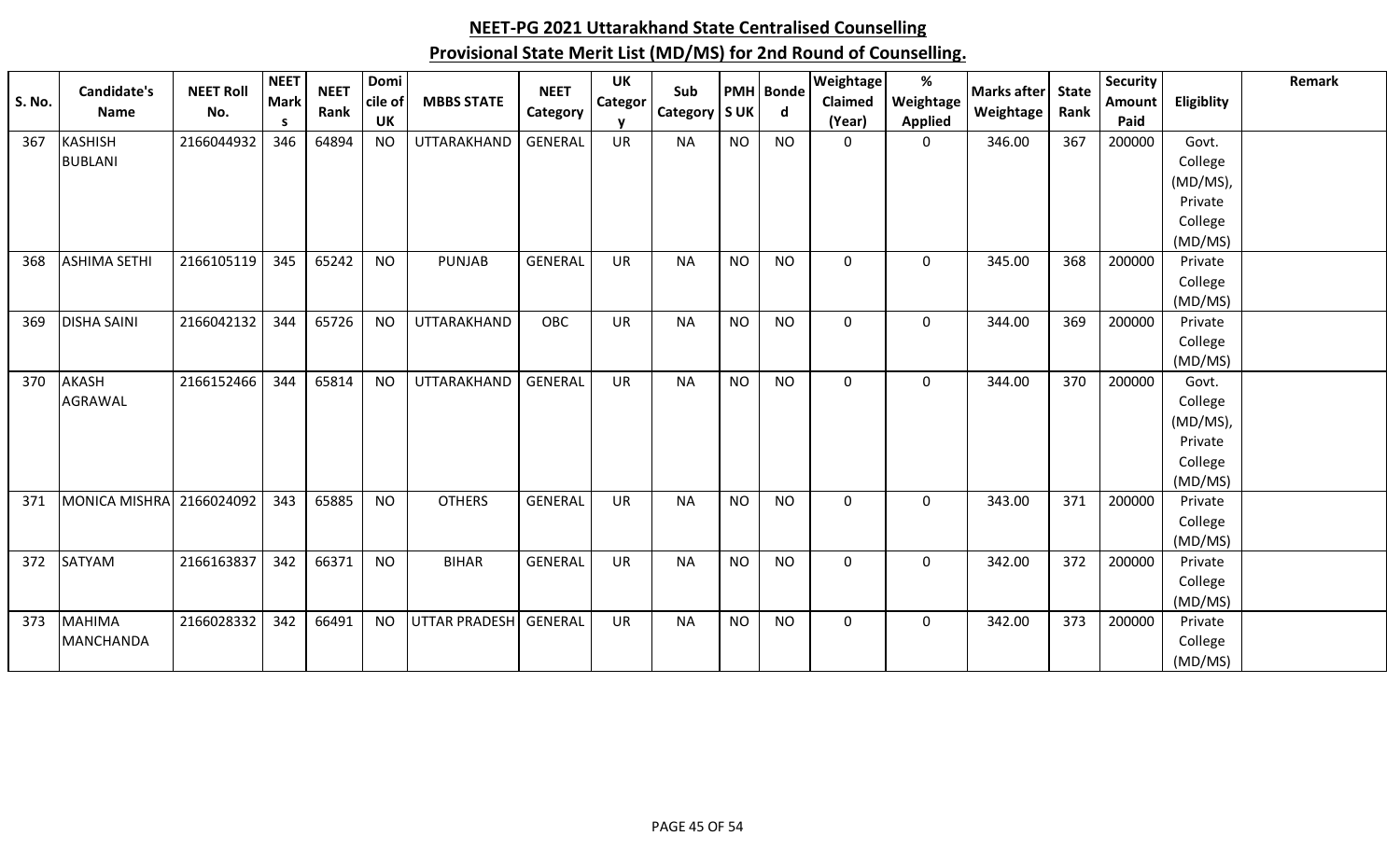| <b>S. No.</b> | Candidate's              | <b>NEET Roll</b> | <b>NEET</b><br>Mark | <b>NEET</b> | Domi<br>cile of | <b>MBBS STATE</b>  | <b>NEET</b>    | UK<br><b>Categor</b> | Sub       |            | <b>PMH</b> Bonde | Weightage<br>Claimed | $\%$<br>Weightage | <b>Marks after</b> | <b>State</b> | <b>Security</b><br>Amount | Eligiblity         | Remark |
|---------------|--------------------------|------------------|---------------------|-------------|-----------------|--------------------|----------------|----------------------|-----------|------------|------------------|----------------------|-------------------|--------------------|--------------|---------------------------|--------------------|--------|
|               | <b>Name</b>              | No.              | <b>S</b>            | Rank        | UK              |                    | Category       |                      | Category  | <b>SUK</b> | $\mathsf{d}$     | (Year)               | <b>Applied</b>    | Weightage          | Rank         | Paid                      |                    |        |
| 374           | <b>AKSHAT JOSHI</b>      | 2166168082       | 341                 | 66733       | <b>YES</b>      | UTTARAKHAND        | <b>GENERAL</b> | <b>UR</b>            | <b>NA</b> | <b>NO</b>  | <b>NO</b>        | $\mathbf 0$          | 0                 | 341.00             | 374          | 200000                    | Govt.              |        |
|               |                          |                  |                     |             |                 |                    |                |                      |           |            |                  |                      |                   |                    |              |                           | College            |        |
|               |                          |                  |                     |             |                 |                    |                |                      |           |            |                  |                      |                   |                    |              |                           | (MD/MS),           |        |
|               |                          |                  |                     |             |                 |                    |                |                      |           |            |                  |                      |                   |                    |              |                           | Private            |        |
|               |                          |                  |                     |             |                 |                    |                |                      |           |            |                  |                      |                   |                    |              |                           | College<br>(MD/MS) |        |
| 375           | <b>PAWAN KUMAR</b>       | 2166020214       | 340                 | 66941       | <b>NO</b>       | <b>MAHARASHTRA</b> | OBC            | <b>UR</b>            | <b>NA</b> | <b>NO</b>  | <b>NO</b>        | $\mathbf 0$          | $\mathbf 0$       | 340.00             | 375          | 200000                    | Private            |        |
|               |                          |                  |                     |             |                 |                    |                |                      |           |            |                  |                      |                   |                    |              |                           | College            |        |
|               |                          |                  |                     |             |                 |                    |                |                      |           |            |                  |                      |                   |                    |              |                           | (MD/MS)            |        |
| 376           | <b>VIKASH THALEDI</b>    | 2166168430       | 340                 | 67196       | <b>YES</b>      | UTTARAKHAND        | GENERAL        | <b>UR</b>            | <b>NA</b> | <b>YES</b> | <b>NO</b>        | $< 1$                | $\mathbf 0$       | 340.00             | 376          | 200000                    | Govt.              |        |
|               |                          |                  |                     |             |                 |                    |                |                      |           |            |                  |                      |                   |                    |              |                           | College            |        |
|               |                          |                  |                     |             |                 |                    |                |                      |           |            |                  |                      |                   |                    |              |                           | (MD/MS),           |        |
|               |                          |                  |                     |             |                 |                    |                |                      |           |            |                  |                      |                   |                    |              |                           | Private            |        |
|               |                          |                  |                     |             |                 |                    |                |                      |           |            |                  |                      |                   |                    |              |                           | College            |        |
|               |                          |                  |                     |             |                 |                    |                |                      |           |            |                  |                      |                   |                    |              |                           | (MD/MS)            |        |
| 377           | <b>SAKSHI SIWACH</b>     | 2166161847       | 339                 | 67671       | <b>NO</b>       | <b>PONDICHERRY</b> | <b>GENERAL</b> | <b>UR</b>            | <b>NA</b> | <b>NO</b>  | <b>NO</b>        | $\mathbf 0$          | $\mathbf 0$       | 339.00             | 377          | 200000                    | Private            |        |
|               |                          |                  |                     |             |                 |                    |                |                      |           |            |                  |                      |                   |                    |              |                           | College            |        |
|               |                          |                  |                     |             |                 |                    |                | <b>UR</b>            |           |            |                  |                      |                   |                    |              |                           | (MD/MS)            |        |
| 378           | <b>AMAN GUPTA</b>        | 2166033520       | 337                 | 68364       | <b>NO</b>       | KARNATAKA          | <b>GENERAL</b> |                      | <b>NA</b> | <b>NO</b>  | <b>NO</b>        | $\mathbf 0$          | $\mathbf 0$       | 337.00             | 378          | 200000                    | Private<br>College |        |
|               |                          |                  |                     |             |                 |                    |                |                      |           |            |                  |                      |                   |                    |              |                           | (MD/MS)            |        |
| 379           | <b>SHAGUN GARG</b>       | 2166152721       | 337                 | 68580       | <b>NO</b>       | UTTARAKHAND        | <b>GENERAL</b> | <b>UR</b>            | <b>NA</b> | <b>NO</b>  | <b>NO</b>        | $\mathbf 0$          | $\mathbf 0$       | 337.00             | 379          | 200000                    | Private            |        |
|               |                          |                  |                     |             |                 |                    |                |                      |           |            |                  |                      |                   |                    |              |                           | College            |        |
|               |                          |                  |                     |             |                 |                    |                |                      |           |            |                  |                      |                   |                    |              |                           | (MD/MS)            |        |
| 380           | <b>PAVIT SINGH</b>       | 2166152514       | 336                 | 68864       | <b>NO</b>       | UTTAR PRADESH      | GENERAL        | UR                   | <b>NA</b> | <b>NO</b>  | <b>NO</b>        | $\mathbf 0$          | $\mathbf 0$       | 336.00             | 380          | 200000                    | Private            |        |
|               |                          |                  |                     |             |                 |                    |                |                      |           |            |                  |                      |                   |                    |              |                           | College            |        |
|               |                          |                  |                     |             |                 |                    |                |                      |           |            |                  |                      |                   |                    |              |                           | (MD/MS)            |        |
| 381           | SAURABH GUPTA 2166033032 |                  | 336                 | 68889       | <b>NO</b>       | <b>DELHI</b>       | <b>GENERAL</b> | <b>UR</b>            | <b>NA</b> | <b>NO</b>  | <b>NO</b>        | $\mathbf 0$          | $\mathbf 0$       | 336.00             | 381          | 200000                    | Private            |        |
|               |                          |                  |                     |             |                 |                    |                |                      |           |            |                  |                      |                   |                    |              |                           | College            |        |
|               |                          |                  |                     |             |                 |                    |                |                      |           |            |                  |                      |                   |                    |              |                           | (MD/MS)            |        |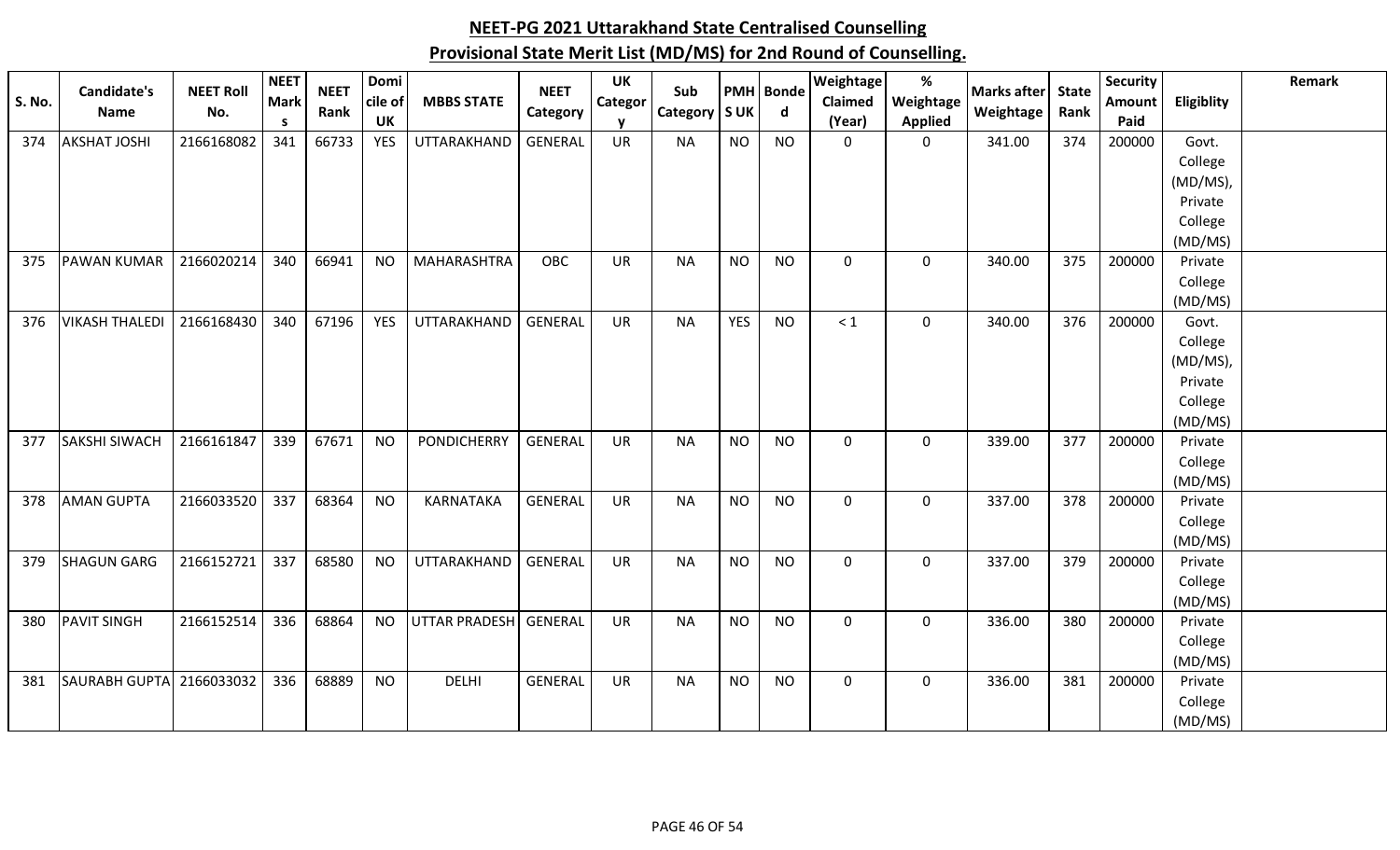| <b>S. No.</b> | Candidate's<br><b>Name</b>              | <b>NEET Roll</b><br>No. | <b>NEET</b><br>Mark | <b>NEET</b><br>Rank | Domi<br>cile of | <b>MBBS STATE</b>    | <b>NEET</b><br>Category | UK<br>Categor | Sub<br>Category | <b>SUK</b> | PMH Bonde<br>$\mathsf{d}$ | Weightage<br>Claimed | $\%$<br>Weightage | Marks after<br>Weightage | <b>State</b><br>Rank | <b>Security</b><br>Amount | Eligiblity         | Remark |
|---------------|-----------------------------------------|-------------------------|---------------------|---------------------|-----------------|----------------------|-------------------------|---------------|-----------------|------------|---------------------------|----------------------|-------------------|--------------------------|----------------------|---------------------------|--------------------|--------|
|               |                                         |                         | -S                  |                     | <b>UK</b>       |                      |                         |               |                 |            |                           | (Year)               | <b>Applied</b>    |                          |                      | Paid                      |                    |        |
| 382           | <b>MOHD SHABAN</b>                      | 2166168791              | 304                 | 82295               | <b>YES</b>      | UTTARAKHAND          | OBC                     | OBC           | <b>NA</b>       | <b>YES</b> | <b>YES</b>                | $\mathbf{1}$         | 10                | 334.40                   | 382                  | 200000                    | Govt.              |        |
|               |                                         |                         |                     |                     |                 |                      |                         |               |                 |            |                           |                      |                   |                          |                      |                           | College            |        |
|               |                                         |                         |                     |                     |                 |                      |                         |               |                 |            |                           |                      |                   |                          |                      |                           | (MD/MS),           |        |
|               |                                         |                         |                     |                     |                 |                      |                         |               |                 |            |                           |                      |                   |                          |                      |                           | Private<br>College |        |
|               |                                         |                         |                     |                     |                 |                      |                         |               |                 |            |                           |                      |                   |                          |                      |                           | (MD/MS)            |        |
| 383           | <b>RINI MISHRA</b>                      | 2166172533              | 334                 | 69657               | <b>NO</b>       | <b>KARNATAKA</b>     | <b>GENERAL</b>          | UR            | <b>NA</b>       | <b>NO</b>  | <b>NO</b>                 | 0                    | $\mathbf 0$       | 334.00                   | 383                  | 200000                    | Private            |        |
|               |                                         |                         |                     |                     |                 |                      |                         |               |                 |            |                           |                      |                   |                          |                      |                           | College            |        |
|               |                                         |                         |                     |                     |                 |                      |                         |               |                 |            |                           |                      |                   |                          |                      |                           | (MD/MS)            |        |
| 384           | PRIYA SINGH                             | 2166152523              | 334                 | 69921               | <b>NO</b>       | <b>UTTAR PRADESH</b> | <b>GENERAL</b>          | <b>UR</b>     | <b>NA</b>       | <b>NO</b>  | <b>NO</b>                 | 0                    | 0                 | 334.00                   | 384                  | 200000                    | Private            |        |
|               |                                         |                         |                     |                     |                 |                      |                         |               |                 |            |                           |                      |                   |                          |                      |                           | College            |        |
|               |                                         |                         |                     |                     |                 |                      |                         |               |                 |            |                           |                      |                   |                          |                      |                           | (MD/MS)            |        |
| 385           | <b>KARAN CHAM</b>                       | 2166108311              | 333                 | 70168               | <b>NO</b>       | HARYANA              | <b>GENERAL</b>          | UR            | <b>NA</b>       | <b>NO</b>  | <b>NO</b>                 | 0                    | 0                 | 333.00                   | 385                  | 200000                    | Private            |        |
|               |                                         |                         |                     |                     |                 |                      |                         |               |                 |            |                           |                      |                   |                          |                      |                           | College            |        |
|               |                                         |                         |                     |                     |                 |                      |                         |               |                 |            |                           |                      |                   |                          |                      |                           | (MD/MS)            |        |
| 386           | <b>ANAS ZAHID</b>                       | 2166161518              | 333                 | 70187               | <b>YES</b>      | <b>UTTAR PRADESH</b> | <b>GENERAL</b>          | <b>UR</b>     | <b>NA</b>       | <b>NO</b>  | <b>NO</b>                 | 0                    | 0                 | 333.00                   | 386                  | 200000                    | Private            |        |
|               |                                         |                         |                     |                     |                 |                      |                         |               |                 |            |                           |                      |                   |                          |                      |                           | College            |        |
|               |                                         |                         |                     |                     |                 |                      |                         |               |                 |            |                           |                      |                   |                          |                      |                           | (MD/MS)            |        |
| 387           | <b>ISHWINDER</b><br><b>SINGH BHATIA</b> | 2166104424              | 332                 | 70343               | <b>NO</b>       | UTTARAKHAND          | <b>GENERAL</b>          | <b>UR</b>     | <b>NA</b>       | <b>NO</b>  | <b>NO</b>                 | 0                    | $\mathbf 0$       | 332.00                   | 387                  | 200000                    | Govt.<br>College   |        |
|               |                                         |                         |                     |                     |                 |                      |                         |               |                 |            |                           |                      |                   |                          |                      |                           | (MD/MS),           |        |
|               |                                         |                         |                     |                     |                 |                      |                         |               |                 |            |                           |                      |                   |                          |                      |                           | Private            |        |
|               |                                         |                         |                     |                     |                 |                      |                         |               |                 |            |                           |                      |                   |                          |                      |                           | College            |        |
|               |                                         |                         |                     |                     |                 |                      |                         |               |                 |            |                           |                      |                   |                          |                      |                           | (MD/MS)            |        |
| 388           | <b>PRIYA ROY</b>                        | 2166023977              | 332                 | 70444               | <b>NO</b>       | <b>KARNATAKA</b>     | <b>GENERAL</b>          | <b>UR</b>     | <b>NA</b>       | <b>NO</b>  | <b>NO</b>                 | 0                    | $\mathbf 0$       | 332.00                   | 388                  | 200000                    | Private            |        |
|               |                                         |                         |                     |                     |                 |                      |                         |               |                 |            |                           |                      |                   |                          |                      |                           | College            |        |
|               |                                         |                         |                     |                     |                 |                      |                         |               |                 |            |                           |                      |                   |                          |                      |                           | (MD/MS)            |        |
| 389           | <b>DASARI SRIDHAR</b>                   | 2166146384              | 329                 | 71630               | <b>NO</b>       | TELANGANA            | OBC                     | UR            | <b>NA</b>       | <b>NO</b>  | <b>NO</b>                 | 0                    | $\mathbf 0$       | 329.00                   | 389                  | 200000                    | Private            |        |
|               | YADAV                                   |                         |                     |                     |                 |                      |                         |               |                 |            |                           |                      |                   |                          |                      |                           | College            |        |
|               |                                         |                         |                     |                     |                 |                      |                         |               |                 |            |                           |                      |                   |                          |                      |                           | (MD/MS)            |        |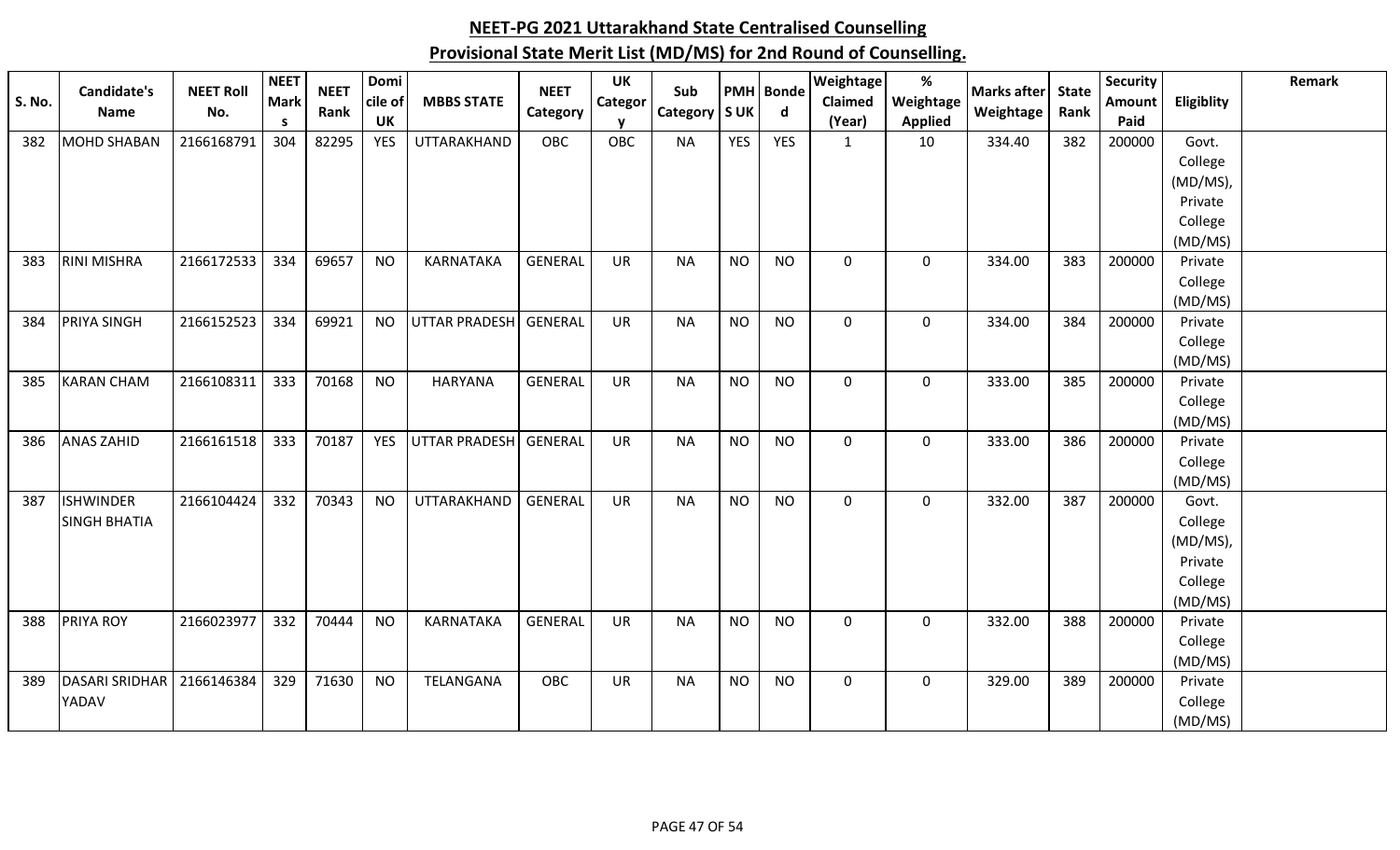| S. No. | Candidate's<br><b>Name</b> | <b>NEET Roll</b><br>No. | <b>NEET</b><br><b>Mark</b><br>-S | <b>NEET</b><br>Rank | Domi<br>cile of<br><b>UK</b> | <b>MBBS STATE</b>    | <b>NEET</b><br>Category | <b>UK</b><br>Categor<br><b>V</b> | Sub<br>Category   S UK |           | <b>PMH</b> Bonde<br>$\mathsf{d}$ | Weightage<br>Claimed<br>(Year) | $\%$<br>Weightage<br><b>Applied</b> | <b>Marks after</b><br>Weightage | <b>State</b><br>Rank | <b>Security</b><br>Amount<br>Paid | Eligiblity         | Remark |
|--------|----------------------------|-------------------------|----------------------------------|---------------------|------------------------------|----------------------|-------------------------|----------------------------------|------------------------|-----------|----------------------------------|--------------------------------|-------------------------------------|---------------------------------|----------------------|-----------------------------------|--------------------|--------|
| 390    | <b>VASUNDHRA</b>           | 2166048019              | 329                              | 71752               | <b>NO</b>                    | <b>JAMMU AND</b>     | GENERAL                 | <b>UR</b>                        | <b>NA</b>              | <b>NO</b> | <b>NO</b>                        | $\mathbf 0$                    | $\mathbf 0$                         | 329.00                          | 390                  | 200000                            | Private            |        |
|        | <b>DHAR</b>                |                         |                                  |                     |                              | <b>KASHMIR</b>       |                         |                                  |                        |           |                                  |                                |                                     |                                 |                      |                                   | College            |        |
|        |                            |                         |                                  |                     |                              |                      |                         |                                  |                        |           |                                  |                                |                                     |                                 |                      |                                   | (MD/MS)            |        |
| 391    | PARITOSH                   | 2166168235              | 328                              | 72299               | <b>NO</b>                    | UTTARAKHAND          | GENERAL                 | <b>UR</b>                        | <b>NA</b>              | <b>NO</b> | <b>NO</b>                        | $\mathbf 0$                    | $\mathbf 0$                         | 328.00                          | 391                  | 200000                            | Govt.              |        |
|        | SINGHAL                    |                         |                                  |                     |                              |                      |                         |                                  |                        |           |                                  |                                |                                     |                                 |                      |                                   | College            |        |
|        |                            |                         |                                  |                     |                              |                      |                         |                                  |                        |           |                                  |                                |                                     |                                 |                      |                                   | $(MD/MS)$ ,        |        |
|        |                            |                         |                                  |                     |                              |                      |                         |                                  |                        |           |                                  |                                |                                     |                                 |                      |                                   | Private            |        |
|        |                            |                         |                                  |                     |                              |                      |                         |                                  |                        |           |                                  |                                |                                     |                                 |                      |                                   | College            |        |
|        |                            |                         |                                  |                     |                              |                      |                         |                                  |                        |           |                                  |                                |                                     |                                 |                      |                                   | (MD/MS)            |        |
| 392    | <b>SANCHIT</b>             | 2166168308              | 326                              | 72863               | <b>YES</b>                   | UTTARAKHAND          | <b>GENERAL</b>          | <b>UR</b>                        | <b>NA</b>              | <b>NO</b> | <b>NO</b>                        | 0                              | $\mathbf 0$                         | 326.00                          | 392                  | 200000                            | Govt.              |        |
|        | <b>CHADHA</b>              |                         |                                  |                     |                              |                      |                         |                                  |                        |           |                                  |                                |                                     |                                 |                      |                                   | College            |        |
|        |                            |                         |                                  |                     |                              |                      |                         |                                  |                        |           |                                  |                                |                                     |                                 |                      |                                   | (MD/MS),           |        |
|        |                            |                         |                                  |                     |                              |                      |                         |                                  |                        |           |                                  |                                |                                     |                                 |                      |                                   | Private            |        |
|        |                            |                         |                                  |                     |                              |                      |                         |                                  |                        |           |                                  |                                |                                     |                                 |                      |                                   | College<br>(MD/MS) |        |
| 393    | <b>RASHI DUDEJA</b>        | 2166029435              | 326                              | 72907               | <b>NO</b>                    | <b>HARYANA</b>       | GENERAL                 | <b>UR</b>                        | <b>NA</b>              | <b>NO</b> | <b>NO</b>                        | $\mathbf 0$                    | $\mathbf 0$                         | 326.00                          | 393                  | 200000                            | Private            |        |
|        |                            |                         |                                  |                     |                              |                      |                         |                                  |                        |           |                                  |                                |                                     |                                 |                      |                                   | College            |        |
|        |                            |                         |                                  |                     |                              |                      |                         |                                  |                        |           |                                  |                                |                                     |                                 |                      |                                   | (MD/MS)            |        |
| 394    | ANUBHAV                    | 2166167763              | 323                              | 74330               | YES                          | UTTARAKHAND          | <b>GENERAL</b>          | <b>UR</b>                        | <b>NA</b>              | <b>NO</b> | <b>NO</b>                        | $\mathbf 0$                    | $\mathbf 0$                         | 323.00                          | 394                  | 200000                            | Govt.              |        |
|        | <b>BOHRA</b>               |                         |                                  |                     |                              |                      |                         |                                  |                        |           |                                  |                                |                                     |                                 |                      |                                   | College            |        |
|        |                            |                         |                                  |                     |                              |                      |                         |                                  |                        |           |                                  |                                |                                     |                                 |                      |                                   | $(MD/MS)$ ,        |        |
|        |                            |                         |                                  |                     |                              |                      |                         |                                  |                        |           |                                  |                                |                                     |                                 |                      |                                   | Private            |        |
|        |                            |                         |                                  |                     |                              |                      |                         |                                  |                        |           |                                  |                                |                                     |                                 |                      |                                   | College            |        |
|        |                            |                         |                                  |                     |                              |                      |                         |                                  |                        |           |                                  |                                |                                     |                                 |                      |                                   | (MD/MS)            |        |
| 395    | <b>APURVA GOYAL</b>        | 2166042215              | 322                              | 74470               | <b>NO</b>                    | <b>UTTAR PRADESH</b> | <b>GENERAL</b>          | <b>UR</b>                        | <b>NA</b>              | <b>NO</b> | <b>NO</b>                        | 0                              | $\mathbf 0$                         | 322.00                          | 395                  | 200000                            | Private            |        |
|        |                            |                         |                                  |                     |                              |                      |                         |                                  |                        |           |                                  |                                |                                     |                                 |                      |                                   | College            |        |
|        |                            |                         |                                  |                     |                              |                      |                         |                                  |                        |           |                                  |                                |                                     |                                 |                      |                                   | (MD/MS)            |        |
| 396    | MUSKAN PURI                | 2166152059              | 321                              | 74996               | <b>NO</b>                    | <b>UTTAR PRADESH</b> | GENERAL                 | <b>UR</b>                        | <b>NA</b>              | <b>NO</b> | <b>NO</b>                        | $\mathbf 0$                    | $\mathbf 0$                         | 321.00                          | 396                  | 200000                            | Private            |        |
|        |                            |                         |                                  |                     |                              |                      |                         |                                  |                        |           |                                  |                                |                                     |                                 |                      |                                   | College            |        |
|        |                            |                         |                                  |                     |                              |                      |                         |                                  |                        |           |                                  |                                |                                     |                                 |                      |                                   | (MD/MS)            |        |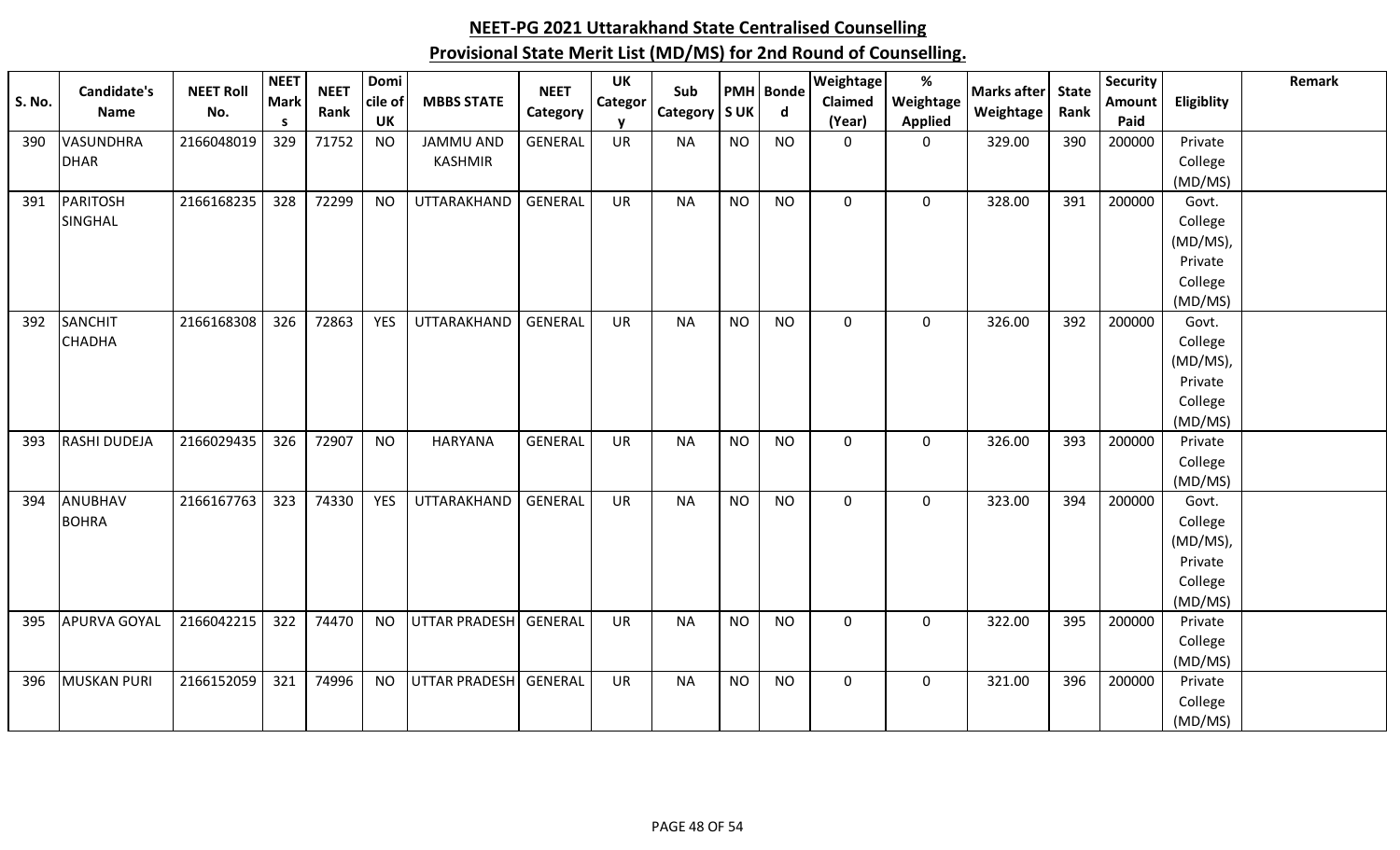| S. No. | Candidate's<br><b>Name</b> | <b>NEET Roll</b><br>No. | <b>NEET</b><br><b>Mark</b> | <b>NEET</b><br>Rank | Domi<br>cile of | <b>MBBS STATE</b>    | <b>NEET</b><br>Category | <b>UK</b><br>Categor | Sub<br>Category | <b>SUK</b> | PMH Bonde<br>$\mathbf d$ | Weightage<br><b>Claimed</b> | $\%$<br>Weightage | <b>Marks after</b><br>Weightage | <b>State</b><br>Rank | Security<br>Amount | Eligiblity         | Remark |
|--------|----------------------------|-------------------------|----------------------------|---------------------|-----------------|----------------------|-------------------------|----------------------|-----------------|------------|--------------------------|-----------------------------|-------------------|---------------------------------|----------------------|--------------------|--------------------|--------|
|        |                            |                         | <b>S</b>                   |                     | UK              |                      |                         |                      |                 |            |                          | (Year)                      | <b>Applied</b>    |                                 |                      | Paid               |                    |        |
| 397    | <b>JAYSHANKER</b>          | 2166168474              | 267                        | 98861               | <b>NO</b>       | UTTARAKHAND          | SC                      | <b>UR</b>            | <b>NA</b>       | <b>YES</b> | <b>YES</b>               | $\overline{2}$              | 20                | 320.40                          | 397                  | 25000              | Govt.              |        |
|        |                            |                         |                            |                     |                 |                      |                         |                      |                 |            |                          |                             |                   |                                 |                      |                    | College            |        |
|        |                            |                         |                            |                     |                 |                      |                         |                      |                 |            |                          |                             |                   |                                 |                      |                    | (MD/MS)            |        |
| 398    | <b>ANANYA SINGH</b>        | 2166153709              | 319                        | 75836               | <b>NO</b>       | <b>UTTAR PRADESH</b> | GENERAL                 | <b>UR</b>            | <b>NA</b>       | <b>NO</b>  | <b>NO</b>                | 0                           | $\mathbf 0$       | 319.00                          | 398                  | 200000             | Private            |        |
|        |                            |                         |                            |                     |                 |                      |                         |                      |                 |            |                          |                             |                   |                                 |                      |                    | College            |        |
|        |                            |                         |                            |                     |                 | <b>UTTAR PRADESH</b> |                         |                      |                 |            |                          |                             |                   |                                 |                      |                    | (MD/MS)            |        |
| 399    | <b>NEHA CHAUHAN</b>        | 2166169187              | 319                        | 75943               | <b>YES</b>      |                      | <b>GENERAL</b>          | <b>UR</b>            | <b>NA</b>       | <b>YES</b> | <b>NO</b>                | $\leq 1$                    | 0                 | 319.00                          | 399                  | 200000             | Private            |        |
|        |                            |                         |                            |                     |                 |                      |                         |                      |                 |            |                          |                             |                   |                                 |                      |                    | College<br>(MD/MS) |        |
| 400    | <b>SANTOSH</b>             | 2166169049              | 319                        | 76020               | YES             | <b>UTTAR PRADESH</b> | GENERAL                 | <b>UR</b>            | <b>NA</b>       | <b>NO</b>  | <b>NO</b>                | 0                           | $\mathbf 0$       | 319.00                          | 400                  | 200000             | Private            |        |
|        | <b>SAKLANI</b>             |                         |                            |                     |                 |                      |                         |                      |                 |            |                          |                             |                   |                                 |                      |                    | College            |        |
|        |                            |                         |                            |                     |                 |                      |                         |                      |                 |            |                          |                             |                   |                                 |                      |                    | (MD/MS)            |        |
| 401    | <b>ANUJ SAMIR</b>          | 2166085420              | 318                        | 76191               | <b>NO</b>       | KARNATAKA            | <b>GENERAL</b>          | UR                   | <b>NA</b>       | <b>NO</b>  | <b>NO</b>                | 0                           | $\mathbf 0$       | 318.00                          | 401                  | 200000             | Private            |        |
|        | <b>PARIKH</b>              |                         |                            |                     |                 |                      |                         |                      |                 |            |                          |                             |                   |                                 |                      |                    | College            |        |
|        |                            |                         |                            |                     |                 |                      |                         |                      |                 |            |                          |                             |                   |                                 |                      |                    | (MD/MS)            |        |
| 402    | <b>KALPANA</b>             | 2166165053              | 318                        | 76402               | <b>NO</b>       | MAHARASHTRA          | <b>GENERAL</b>          | <b>UR</b>            | <b>NA</b>       | <b>NO</b>  | <b>NO</b>                | $\mathbf{0}$                | $\mathbf 0$       | 318.00                          | 402                  | 200000             | Private            |        |
|        | <b>KUMARI</b>              |                         |                            |                     |                 |                      |                         |                      |                 |            |                          |                             |                   |                                 |                      |                    | College            |        |
|        | <b>CHAUHAN</b>             |                         |                            |                     |                 |                      |                         |                      |                 |            |                          |                             |                   |                                 |                      |                    | (MD/MS)            |        |
| 403    | <b>SANYA KUMAR</b>         | 2166033636              | 318                        | 76458               | <b>NO</b>       | <b>UTTAR PRADESH</b> | <b>GENERAL</b>          | <b>UR</b>            | <b>NA</b>       | <b>NO</b>  | <b>NO</b>                | 0                           | 0                 | 318.00                          | 403                  | 200000             | Private            |        |
|        |                            |                         |                            |                     |                 |                      |                         |                      |                 |            |                          |                             |                   |                                 |                      |                    | College            |        |
|        |                            |                         |                            |                     |                 |                      |                         |                      |                 |            |                          |                             |                   |                                 |                      |                    | (MD/MS)            |        |
| 404    | <b>ASHISH SHARMA</b>       | 2166028559              | 317                        | 76631               | <b>NO</b>       | KARNATAKA            | <b>GENERAL</b>          | <b>UR</b>            | <b>NA</b>       | <b>NO</b>  | <b>NO</b>                | 0                           | $\mathbf 0$       | 317.00                          | 404                  | 200000             | Private            |        |
|        |                            |                         |                            |                     |                 |                      |                         |                      |                 |            |                          |                             |                   |                                 |                      |                    | College            |        |
|        |                            |                         |                            |                     |                 |                      |                         |                      |                 |            |                          |                             |                   |                                 |                      |                    | (MD/MS)            |        |
| 405    | <b>BHAWNA</b>              | 2166104646              | 317                        | 76695               | <b>NO</b>       | <b>HIMACHAL</b>      | <b>GENERAL</b>          | UR                   | <b>NA</b>       | <b>NO</b>  | <b>NO</b>                | 0                           | $\mathbf 0$       | 317.00                          | 405                  | 200000             | Private            |        |
|        |                            |                         |                            |                     |                 | PRADESH              |                         |                      |                 |            |                          |                             |                   |                                 |                      |                    | College            |        |
|        |                            |                         |                            |                     |                 |                      |                         |                      |                 |            |                          |                             |                   |                                 |                      |                    | (MD/MS)            |        |
| 406    | <b>SANMEET SINGH</b>       | 2166105764              | 317                        | 76702               | <b>NO</b>       | <b>UTTAR PRADESH</b> | OBC                     | UR                   | <b>NA</b>       | <b>NO</b>  | <b>NO</b>                | 0                           | $\mathbf 0$       | 317.00                          | 406                  | 200000             | Private            |        |
|        |                            |                         |                            |                     |                 |                      |                         |                      |                 |            |                          |                             |                   |                                 |                      |                    | College            |        |
|        |                            |                         |                            |                     |                 |                      |                         |                      |                 |            |                          |                             |                   |                                 |                      |                    | (MD/MS)            |        |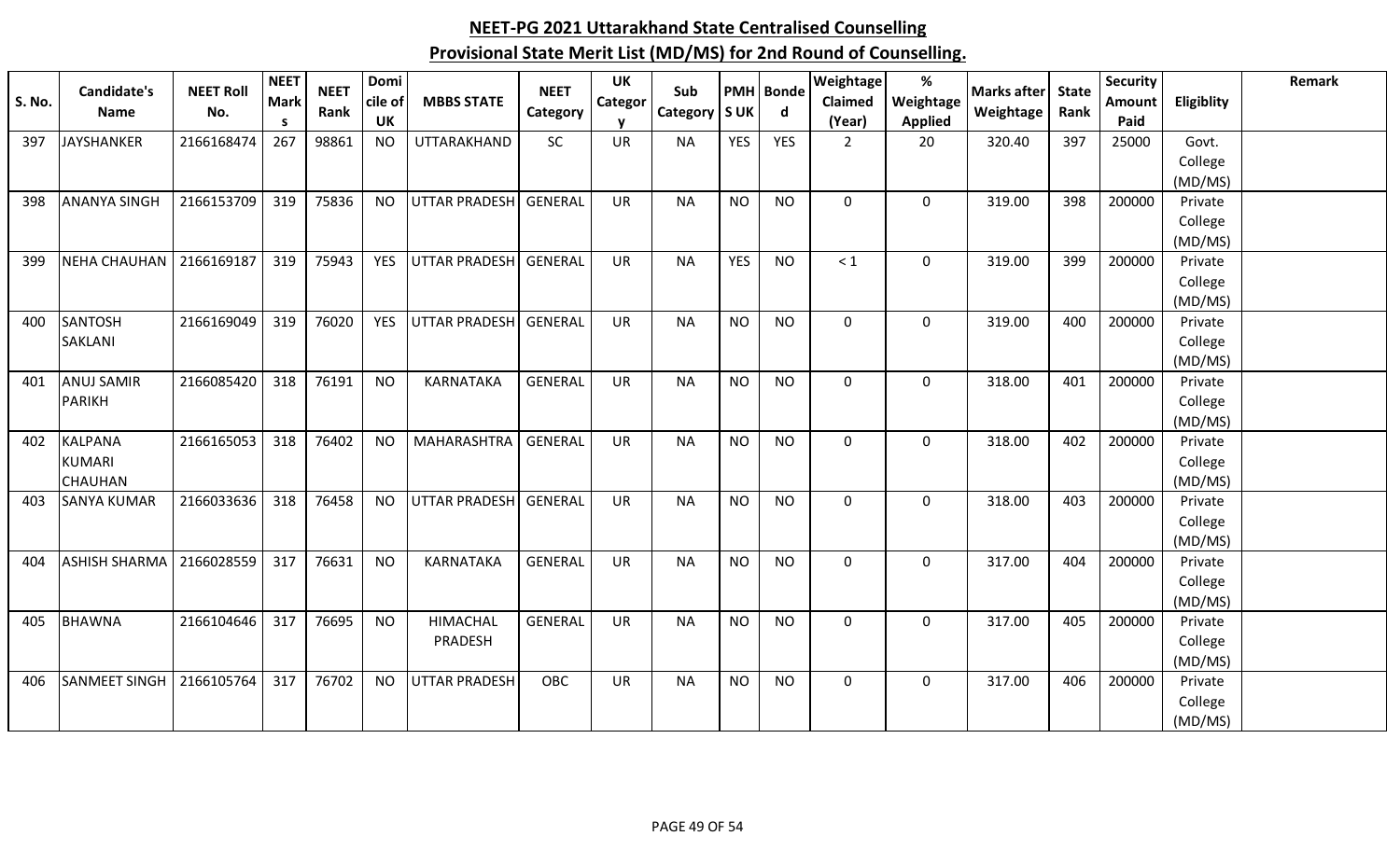| <b>S. No.</b> | Candidate's           | <b>NEET Roll</b> | <b>NEET</b><br>Mark | <b>NEET</b> | Domi<br>cile of | <b>MBBS STATE</b>    | <b>NEET</b>    | UK<br>Categor | Sub       |            | <b>PMH</b> Bonde | Weightage<br>Claimed | $\%$<br>Weightage | Marks after | <b>State</b> | Security<br>Amount | Eligiblity         | Remark |
|---------------|-----------------------|------------------|---------------------|-------------|-----------------|----------------------|----------------|---------------|-----------|------------|------------------|----------------------|-------------------|-------------|--------------|--------------------|--------------------|--------|
|               | <b>Name</b>           | No.              | -S                  | Rank        | UK              |                      | Category       |               | Category  | <b>SUK</b> | $\mathsf{d}$     | (Year)               | <b>Applied</b>    | Weightage   | Rank         | Paid               |                    |        |
| 407           | <b>ANSHITA DABUR</b>  | 2166162741       | 317                 | 76704       | <b>YES</b>      | UTTARAKHAND          | <b>GENERAL</b> | <b>UR</b>     | <b>NA</b> | <b>NO</b>  | <b>NO</b>        | 0                    | 0                 | 317.00      | 407          | 200000             | Govt.              |        |
|               |                       |                  |                     |             |                 |                      |                |               |           |            |                  |                      |                   |             |              |                    | College            |        |
|               |                       |                  |                     |             |                 |                      |                |               |           |            |                  |                      |                   |             |              |                    | (MD/MS),           |        |
|               |                       |                  |                     |             |                 |                      |                |               |           |            |                  |                      |                   |             |              |                    | Private            |        |
|               |                       |                  |                     |             |                 |                      |                |               |           |            |                  |                      |                   |             |              |                    | College            |        |
|               | <b>AYUSH KUMAR</b>    | 2166167685       | 317                 | 76765       | <b>NO</b>       | <b>KERALA</b>        | <b>GENERAL</b> | UR            | <b>NA</b> | <b>NO</b>  | <b>NO</b>        | 0                    | $\mathbf 0$       | 317.00      | 408          | 200000             | (MD/MS)<br>Private |        |
| 408           | <b>SINGH</b>          |                  |                     |             |                 |                      |                |               |           |            |                  |                      |                   |             |              |                    | College            |        |
|               |                       |                  |                     |             |                 |                      |                |               |           |            |                  |                      |                   |             |              |                    | (MD/MS)            |        |
| 409           | <b>SIDDHARTH</b>      | 2166044390       | 317                 | 76807       | <b>NO</b>       | <b>DELHI</b>         | <b>GENERAL</b> | <b>UR</b>     | <b>NA</b> | <b>NO</b>  | <b>NO</b>        | 0                    | $\mathbf 0$       | 317.00      | 409          | 200000             | Private            |        |
|               | <b>TAYAL</b>          |                  |                     |             |                 |                      |                |               |           |            |                  |                      |                   |             |              |                    | College            |        |
|               |                       |                  |                     |             |                 |                      |                |               |           |            |                  |                      |                   |             |              |                    | (MD/MS)            |        |
| 410           | <b>SHWETA</b>         | 2166154239       | 315                 | 77608       | <b>NO</b>       | UTTARAKHAND          | <b>GENERAL</b> | UR            | <b>NA</b> | <b>NO</b>  | <b>NO</b>        | 0                    | 0                 | 315.00      | 410          | 200000             | Govt.              |        |
|               |                       |                  |                     |             |                 |                      |                |               |           |            |                  |                      |                   |             |              |                    | College            |        |
|               |                       |                  |                     |             |                 |                      |                |               |           |            |                  |                      |                   |             |              |                    | (MD/MS),           |        |
|               |                       |                  |                     |             |                 |                      |                |               |           |            |                  |                      |                   |             |              |                    | Private            |        |
|               |                       |                  |                     |             |                 |                      |                |               |           |            |                  |                      |                   |             |              |                    | College            |        |
|               |                       |                  |                     |             |                 |                      |                |               |           |            |                  |                      |                   |             |              |                    | (MD/MS)            |        |
| 411           | <b>JIGYASA PANDEY</b> | 2166167914       | 315                 | 77754       | <b>YES</b>      | <b>UTTAR PRADESH</b> | <b>GENERAL</b> | <b>UR</b>     | <b>NA</b> | <b>NO</b>  | <b>NO</b>        | 0                    | $\mathbf 0$       | 315.00      | 411          | 200000             | Private            |        |
|               |                       |                  |                     |             |                 |                      |                |               |           |            |                  |                      |                   |             |              |                    | College            |        |
| 412           | VAIBHAVI              | 2166168470       | 315                 | 77880       | <b>YES</b>      | UTTARAKHAND          | <b>GENERAL</b> | <b>UR</b>     | <b>NA</b> | <b>NO</b>  | <b>NO</b>        | 0                    | 0                 | 315.00      | 412          | 200000             | (MD/MS)<br>Govt.   |        |
|               | <b>DHASMANA</b>       |                  |                     |             |                 |                      |                |               |           |            |                  |                      |                   |             |              |                    | College            |        |
|               |                       |                  |                     |             |                 |                      |                |               |           |            |                  |                      |                   |             |              |                    | (MD/MS),           |        |
|               |                       |                  |                     |             |                 |                      |                |               |           |            |                  |                      |                   |             |              |                    | Private            |        |
|               |                       |                  |                     |             |                 |                      |                |               |           |            |                  |                      |                   |             |              |                    | College            |        |
|               |                       |                  |                     |             |                 |                      |                |               |           |            |                  |                      |                   |             |              |                    | (MD/MS)            |        |
| 413           | <b>RISHIKA</b>        | 2166161899       | 314                 | 77994       | <b>NO</b>       | MAHARASHTRA          | <b>GENERAL</b> | <b>UR</b>     | <b>NA</b> | <b>NO</b>  | <b>NO</b>        | 0                    | $\mathbf 0$       | 314.00      | 413          | 200000             | Private            |        |
|               | BHATNAGAR             |                  |                     |             |                 |                      |                |               |           |            |                  |                      |                   |             |              |                    | College            |        |
|               |                       |                  |                     |             |                 |                      |                |               |           |            |                  |                      |                   |             |              |                    | (MD/MS)            |        |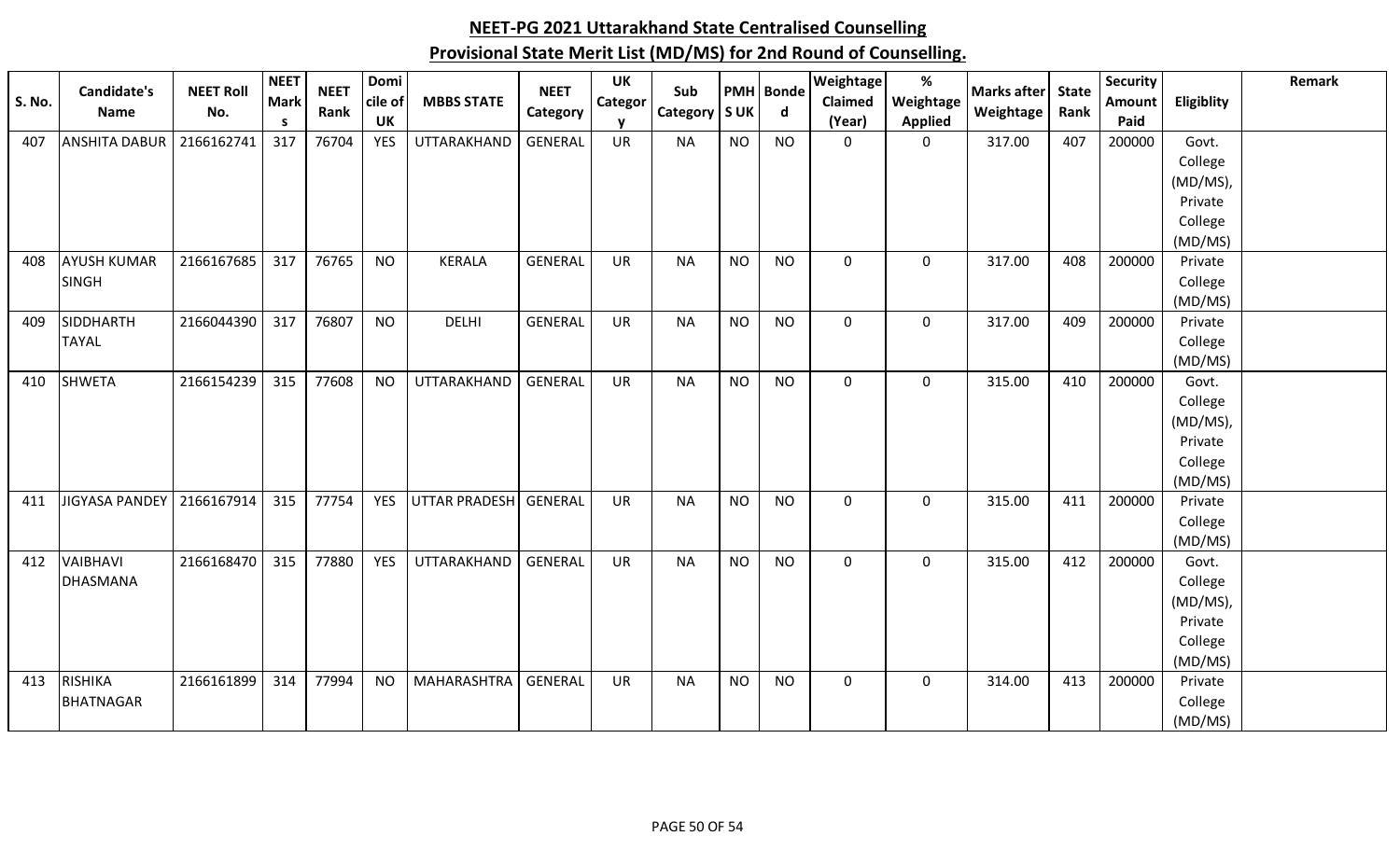| S. No. | Candidate's                | <b>NEET Roll</b> | <b>NEET</b><br><b>Mark</b> | <b>NEET</b> | Domi<br>cile of | <b>MBBS STATE</b>    | <b>NEET</b>    | UK<br>Categor | Sub             |           | <b>PMH</b> Bonde | Weightage<br>Claimed | %<br>Weightage | Marks after | <b>State</b> | <b>Security</b><br>Amount | Eligiblity         | Remark |
|--------|----------------------------|------------------|----------------------------|-------------|-----------------|----------------------|----------------|---------------|-----------------|-----------|------------------|----------------------|----------------|-------------|--------------|---------------------------|--------------------|--------|
|        | Name                       | No.              | -S                         | Rank        | <b>UK</b>       |                      | Category       |               | Category   S UK |           | d                | (Year)               | <b>Applied</b> | Weightage   | Rank         | Paid                      |                    |        |
| 414    | SHARMA JAYANT   2166080295 |                  | 314                        | 78315       | <b>NO</b>       | MAHARASHTRA          | <b>GENERAL</b> | UR            | <b>NA</b>       | <b>NO</b> | <b>NO</b>        | 0                    | 0              | 314.00      | 414          | 200000                    | Private            |        |
|        | <b>AJAY</b>                |                  |                            |             |                 |                      |                |               |                 |           |                  |                      |                |             |              |                           | College            |        |
|        |                            |                  |                            |             |                 |                      |                |               |                 |           |                  |                      |                |             |              |                           | (MD/MS)            |        |
| 415    | <b>SHREYA</b>              | 2166168462       | 313                        | 78364       | <b>NO</b>       | UTTARAKHAND          | <b>GENERAL</b> | <b>UR</b>     | <b>NA</b>       | <b>NO</b> | <b>NO</b>        | $\mathbf 0$          | $\mathbf 0$    | 313.00      | 415          | 200000                    | Govt.              |        |
|        |                            |                  |                            |             |                 |                      |                |               |                 |           |                  |                      |                |             |              |                           | College            |        |
|        |                            |                  |                            |             |                 |                      |                |               |                 |           |                  |                      |                |             |              |                           | (MD/MS),           |        |
|        |                            |                  |                            |             |                 |                      |                |               |                 |           |                  |                      |                |             |              |                           | Private            |        |
|        |                            |                  |                            |             |                 |                      |                |               |                 |           |                  |                      |                |             |              |                           | College            |        |
|        |                            |                  |                            |             |                 |                      |                |               |                 |           |                  |                      |                |             |              |                           | (MD/MS)            |        |
| 416    | <b>TANYA</b>               | 2166165968       | 311                        | 79396       | <b>NO</b>       | UTTARAKHAND          | <b>GENERAL</b> | <b>UR</b>     | <b>NA</b>       | <b>NO</b> | <b>NO</b>        | $\mathbf{0}$         | $\mathbf 0$    | 311.00      | 416          | 200000                    | Govt.              |        |
|        | <b>CHOUDHARY</b>           |                  |                            |             |                 |                      |                |               |                 |           |                  |                      |                |             |              |                           | College            |        |
|        |                            |                  |                            |             |                 |                      |                |               |                 |           |                  |                      |                |             |              |                           | (MD/MS),           |        |
|        |                            |                  |                            |             |                 |                      |                |               |                 |           |                  |                      |                |             |              |                           | Private<br>College |        |
|        |                            |                  |                            |             |                 |                      |                |               |                 |           |                  |                      |                |             |              |                           | (MD/MS)            |        |
| 417    | <b>VARUN DIXIT</b>         | 2166168481       | 311                        | 79431       | <b>NO</b>       | UTTARAKHAND          | GENERAL        | <b>UR</b>     | <b>NA</b>       | <b>NO</b> | <b>NO</b>        | 0                    | $\mathbf 0$    | 311.00      | 417          | 200000                    | Govt.              |        |
|        |                            |                  |                            |             |                 |                      |                |               |                 |           |                  |                      |                |             |              |                           | College            |        |
|        |                            |                  |                            |             |                 |                      |                |               |                 |           |                  |                      |                |             |              |                           | (MD/MS),           |        |
|        |                            |                  |                            |             |                 |                      |                |               |                 |           |                  |                      |                |             |              |                           | Private            |        |
|        |                            |                  |                            |             |                 |                      |                |               |                 |           |                  |                      |                |             |              |                           | College            |        |
|        |                            |                  |                            |             |                 |                      |                |               |                 |           |                  |                      |                |             |              |                           | (MD/MS)            |        |
| 418    | YAGYA PARNA                | 2166168889       | 310                        | 79925       | <b>YES</b>      | <b>UTTAR PRADESH</b> | GENERAL        | <b>UR</b>     | <b>NA</b>       | <b>NO</b> | <b>NO</b>        | $\mathbf 0$          | $\mathbf 0$    | 310.00      | 418          | 200000                    | Private            |        |
|        | <b>VOHRA</b>               |                  |                            |             |                 |                      |                |               |                 |           |                  |                      |                |             |              |                           | College            |        |
|        |                            |                  |                            |             |                 |                      |                |               |                 |           |                  |                      |                |             |              |                           | (MD/MS)            |        |
| 419    | AKANKSHA                   | 2166150592       | 310                        | 79949       | <b>NO</b>       | <b>ODISHA</b>        | <b>GENERAL</b> | <b>UR</b>     | <b>NA</b>       | <b>NO</b> | <b>NO</b>        | $\mathbf 0$          | $\mathbf 0$    | 310.00      | 419          | 200000                    | Private            |        |
|        | <b>SHAHI</b>               |                  |                            |             |                 |                      |                |               |                 |           |                  |                      |                |             |              |                           | College            |        |
|        |                            |                  |                            |             |                 |                      |                |               |                 |           |                  |                      |                |             |              |                           | (MD/MS)            |        |
| 420    | <b>VIBHAS MOHAN</b>        | 2166028748       | 310                        | 80102       | <b>NO</b>       | <b>UTTAR PRADESH</b> | GENERAL        | <b>UR</b>     | <b>NA</b>       | <b>NO</b> | <b>NO</b>        | $\mathbf 0$          | $\mathbf 0$    | 310.00      | 420          | 200000                    | Private            |        |
|        | SOOD                       |                  |                            |             |                 |                      |                |               |                 |           |                  |                      |                |             |              |                           | College            |        |
|        |                            |                  |                            |             |                 |                      |                |               |                 |           |                  |                      |                |             |              |                           | (MD/MS)            |        |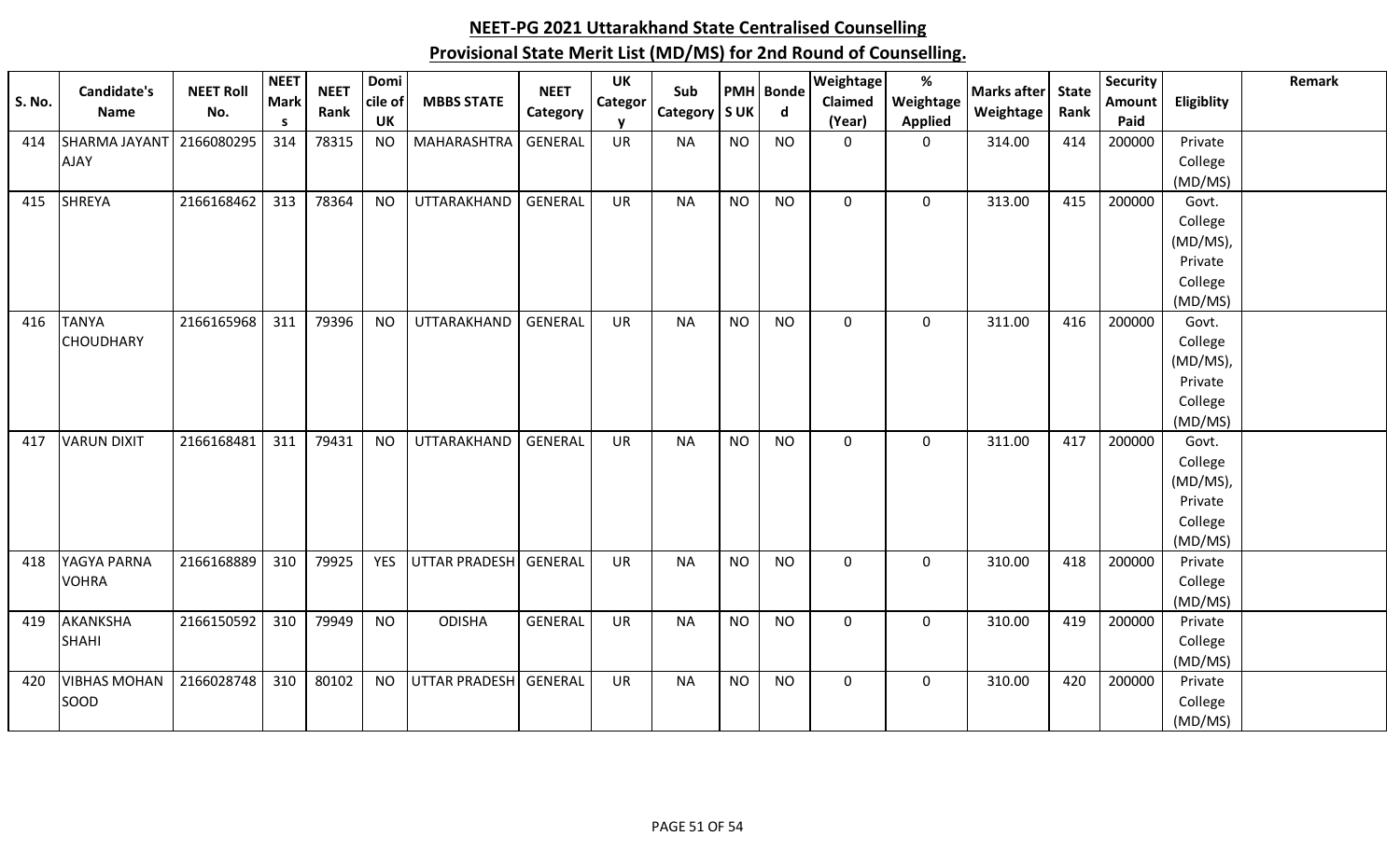| <b>S. No.</b> | Candidate's<br>Name       | <b>NEET Roll</b><br>No. | <b>NEET</b><br><b>Mark</b> | <b>NEET</b><br>Rank | Domi<br>cile of        | <b>MBBS STATE</b>     | <b>NEET</b><br>Category | <b>UK</b><br>Categor | Sub<br>Category | <b>SUK</b> | PMH Bonde<br>$\mathsf{d}$ | Weightage<br>Claimed  | $\%$<br>Weightage             | <b>Marks after</b><br>Weightage | <b>State</b><br>Rank | <b>Security</b><br>Amount | Eligiblity         | Remark |
|---------------|---------------------------|-------------------------|----------------------------|---------------------|------------------------|-----------------------|-------------------------|----------------------|-----------------|------------|---------------------------|-----------------------|-------------------------------|---------------------------------|----------------------|---------------------------|--------------------|--------|
| 421           | TUSHAR VASHIST 2166027927 |                         | <b>S</b><br>309            | 80137               | <b>UK</b><br><b>NO</b> | UTTAR PRADESH         | <b>GENERAL</b>          | v<br><b>UR</b>       | <b>NA</b>       | <b>NO</b>  | <b>NO</b>                 | (Year)<br>$\mathbf 0$ | <b>Applied</b><br>$\mathbf 0$ | 309.00                          | 421                  | Paid<br>200000            | Private            |        |
|               |                           |                         |                            |                     |                        |                       |                         |                      |                 |            |                           |                       |                               |                                 |                      |                           | College            |        |
|               |                           |                         |                            |                     |                        |                       |                         |                      |                 |            |                           |                       |                               |                                 |                      |                           | (MD/MS)            |        |
| 422           | <b>ARCHIT GUPTA</b>       | 2166168084              | 308                        | 80662               | <b>NO</b>              | UTTARAKHAND           | <b>GENERAL</b>          | <b>UR</b>            | <b>NA</b>       | <b>NO</b>  | <b>NO</b>                 | 0                     | $\mathbf 0$                   | 308.00                          | 422                  | 200000                    | Govt.              |        |
|               |                           |                         |                            |                     |                        |                       |                         |                      |                 |            |                           |                       |                               |                                 |                      |                           | College            |        |
|               |                           |                         |                            |                     |                        |                       |                         |                      |                 |            |                           |                       |                               |                                 |                      |                           | (MD/MS),           |        |
|               |                           |                         |                            |                     |                        |                       |                         |                      |                 |            |                           |                       |                               |                                 |                      |                           | Private            |        |
|               |                           |                         |                            |                     |                        |                       |                         |                      |                 |            |                           |                       |                               |                                 |                      |                           | College            |        |
|               |                           |                         |                            |                     |                        |                       |                         |                      |                 |            |                           |                       |                               |                                 |                      |                           | (MD/MS)            |        |
| 423           | <b>SUCHAK</b>             | 2166085199              | 308                        | 80684               | <b>NO</b>              | MAHARASHTRA           | GENERAL                 | <b>UR</b>            | <b>NA</b>       | <b>NO</b>  | <b>NO</b>                 | 0                     | 0                             | 308.00                          | 423                  | 200000                    | Private            |        |
|               | <b>CHANDNI</b>            |                         |                            |                     |                        |                       |                         |                      |                 |            |                           |                       |                               |                                 |                      |                           | College            |        |
|               | SNEHAL<br><b>NISHTHA</b>  |                         | 308                        | 80720               |                        |                       | <b>GENERAL</b>          | <b>UR</b>            |                 | <b>NO</b>  |                           |                       |                               | 308.00                          | 424                  | 200000                    | (MD/MS)            |        |
| 424           | MANUJA                    | 2166042524              |                            |                     | <b>NO</b>              | UTTARAKHAND           |                         |                      | <b>NA</b>       |            | <b>NO</b>                 | 0                     | $\mathbf 0$                   |                                 |                      |                           | Private<br>College |        |
|               |                           |                         |                            |                     |                        |                       |                         |                      |                 |            |                           |                       |                               |                                 |                      |                           | (MD/MS)            |        |
| 425           | <b>PIYUSH KUMAR</b>       | 2166044305              | 305                        | 81618               | <b>NO</b>              | KARNATAKA             | <b>GENERAL</b>          | <b>UR</b>            | <b>NA</b>       | <b>NO</b>  | <b>NO</b>                 | 0                     | $\mathbf 0$                   | 305.00                          | 425                  | 200000                    | Private            |        |
|               | <b>JAIN</b>               |                         |                            |                     |                        |                       |                         |                      |                 |            |                           |                       |                               |                                 |                      |                           | College            |        |
|               |                           |                         |                            |                     |                        |                       |                         |                      |                 |            |                           |                       |                               |                                 |                      |                           | (MD/MS)            |        |
| 426           | <b>SHREY BHATLA</b>       | 2166167816              | 305                        | 82176               | <b>NO</b>              | UTTARAKHAND           | <b>GENERAL</b>          | <b>UR</b>            | <b>NA</b>       | <b>NO</b>  | <b>NO</b>                 | 0                     | $\mathbf 0$                   | 305.00                          | 426                  | 200000                    | Govt.              |        |
|               |                           |                         |                            |                     |                        |                       |                         |                      |                 |            |                           |                       |                               |                                 |                      |                           | College            |        |
|               |                           |                         |                            |                     |                        |                       |                         |                      |                 |            |                           |                       |                               |                                 |                      |                           | (MD/MS),           |        |
|               |                           |                         |                            |                     |                        |                       |                         |                      |                 |            |                           |                       |                               |                                 |                      |                           | Private            |        |
|               |                           |                         |                            |                     |                        |                       |                         |                      |                 |            |                           |                       |                               |                                 |                      |                           | College            |        |
|               |                           |                         |                            |                     |                        |                       |                         |                      |                 |            |                           |                       |                               |                                 |                      |                           | (MD/MS)            |        |
| 427           | SIDDHARTHA                | 2166162156              | 303                        | 82913               | <b>NO</b>              | UTTAR PRADESH GENERAL |                         | <b>UR</b>            | <b>NA</b>       | <b>YES</b> | <b>NO</b>                 | < 1                   | $\mathsf{O}$                  | 303.00                          | 427                  | 200000                    | Private            |        |
|               | <b>TYAGI</b>              |                         |                            |                     |                        |                       |                         |                      |                 |            |                           |                       |                               |                                 |                      |                           | College            |        |
|               | <b>DEEPAK BHATT</b>       | 2166154538              | 302                        | 83145               |                        | <b>OTHERS</b>         | <b>GENERAL</b>          |                      |                 |            |                           |                       |                               |                                 |                      |                           | (MD/MS)            |        |
| 428           |                           |                         |                            |                     | <b>YES</b>             |                       |                         | <b>UR</b>            | <b>NA</b>       | <b>NO</b>  | <b>NO</b>                 | 0                     | $\mathbf 0$                   | 302.00                          | 428                  | 200000                    | Private            |        |
|               |                           |                         |                            |                     |                        |                       |                         |                      |                 |            |                           |                       |                               |                                 |                      |                           | College<br>(MD/MS) |        |
|               |                           |                         |                            |                     |                        |                       |                         |                      |                 |            |                           |                       |                               |                                 |                      |                           |                    |        |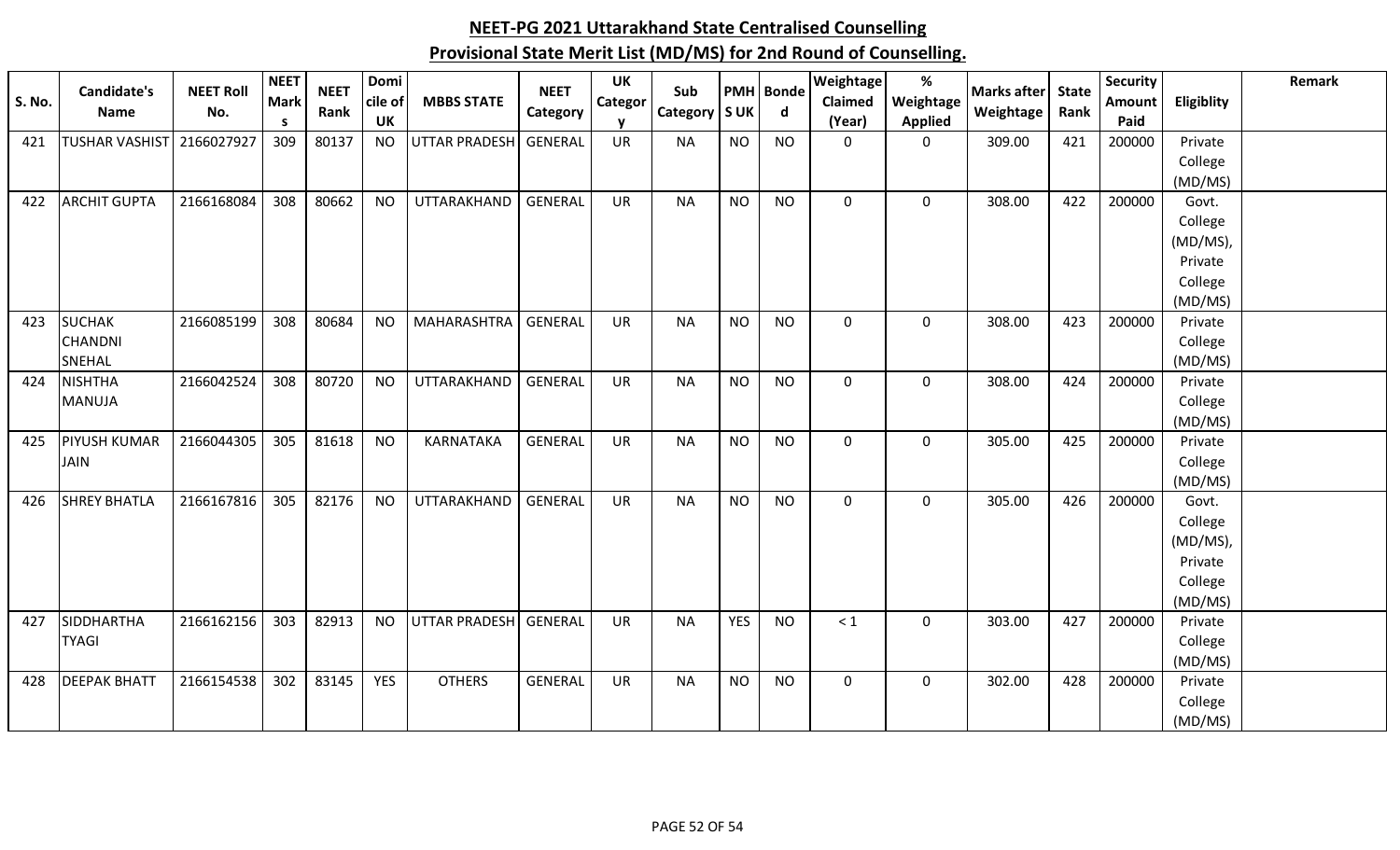| <b>S. No.</b> | Candidate's<br><b>Name</b> | <b>NEET Roll</b><br>No. | <b>NEET</b><br><b>Mark</b><br>S | <b>NEET</b><br>Rank | Domi<br>cile of<br><b>UK</b> | <b>MBBS STATE</b>    | <b>NEET</b><br>Category | <b>UK</b><br>Categor | Sub<br>Category   S UK |           | <b>PMH</b> Bonde<br>$\mathbf d$ | <b>Weightage</b><br>Claimed<br>(Year) | $\%$<br>Weightage<br><b>Applied</b> | <b>Marks after</b><br>Weightage | <b>State</b><br>Rank | <b>Security</b><br>Amount<br>Paid | Eligiblity         | <b>Remark</b> |
|---------------|----------------------------|-------------------------|---------------------------------|---------------------|------------------------------|----------------------|-------------------------|----------------------|------------------------|-----------|---------------------------------|---------------------------------------|-------------------------------------|---------------------------------|----------------------|-----------------------------------|--------------------|---------------|
| 429           | <b>GAURI GUPTA</b>         | 2166168488              | 302                             | 83352               | <b>NO</b>                    | <b>UTTAR PRADESH</b> | <b>GENERAL</b>          | <b>UR</b>            | <b>NA</b>              | <b>NO</b> | <b>NO</b>                       | $\Omega$                              | $\Omega$                            | 302.00                          | 429                  | 200000                            | Private            |               |
|               |                            |                         |                                 |                     |                              |                      |                         |                      |                        |           |                                 |                                       |                                     |                                 |                      |                                   | College            |               |
|               |                            |                         |                                 |                     |                              |                      |                         |                      |                        |           |                                 |                                       |                                     |                                 |                      |                                   | (MD/MS)            |               |
| 430           | <b>SHWETA SINHA</b>        | 2166165546              | 299                             | 84742               | <b>NO</b>                    | <b>BIHAR</b>         | OBC                     | <b>UR</b>            | <b>NA</b>              | <b>NO</b> | <b>NO</b>                       | $\mathbf 0$                           | $\mathbf 0$                         | 299.00                          | 430                  | 200000                            | Private            |               |
|               |                            |                         |                                 |                     |                              |                      |                         |                      |                        |           |                                 |                                       |                                     |                                 |                      |                                   | College            |               |
|               |                            |                         |                                 |                     |                              |                      |                         |                      |                        |           |                                 |                                       |                                     |                                 |                      |                                   | (MD/MS)            |               |
| 431           | <b>SACHIN L</b>            | 2166087424              | 293                             | 87281               | <b>NO</b>                    | KARNATAKA            | <b>SC</b>               | <b>UR</b>            | <b>NA</b>              | <b>NO</b> | <b>NO</b>                       | $\mathbf 0$                           | $\mathbf 0$                         | 293.00                          | 431                  | 200000                            | Private            |               |
|               |                            |                         |                                 |                     |                              |                      |                         |                      |                        |           |                                 |                                       |                                     |                                 |                      |                                   | College            |               |
| 432           | <b>LAVNISH</b>             | 2166107257              | 292                             | 87641               | <b>NO</b>                    | UTTARAKHAND          | OBC                     | <b>UR</b>            | <b>NA</b>              | <b>NO</b> | <b>NO</b>                       | $\mathbf 0$                           | $\mathbf 0$                         | 292.00                          | 432                  | 200000                            | (MD/MS)<br>Govt.   |               |
|               |                            |                         |                                 |                     |                              |                      |                         |                      |                        |           |                                 |                                       |                                     |                                 |                      |                                   | College            |               |
|               |                            |                         |                                 |                     |                              |                      |                         |                      |                        |           |                                 |                                       |                                     |                                 |                      |                                   | (MD/MS),           |               |
|               |                            |                         |                                 |                     |                              |                      |                         |                      |                        |           |                                 |                                       |                                     |                                 |                      |                                   | Private            |               |
|               |                            |                         |                                 |                     |                              |                      |                         |                      |                        |           |                                 |                                       |                                     |                                 |                      |                                   | College            |               |
|               |                            |                         |                                 |                     |                              |                      |                         |                      |                        |           |                                 |                                       |                                     |                                 |                      |                                   | (MD/MS)            |               |
| 433           | <b>KARTIK</b>              | 2166045530              | 291                             | 88098               | <b>NO</b>                    | MAHARASHTRA          | OBC                     | <b>UR</b>            | <b>NA</b>              | <b>NO</b> | <b>NO</b>                       | $\mathbf 0$                           | $\mathbf 0$                         | 291.00                          | 433                  | 200000                            | Private            |               |
|               |                            |                         |                                 |                     |                              |                      |                         |                      |                        |           |                                 |                                       |                                     |                                 |                      |                                   | College            |               |
|               |                            |                         |                                 |                     |                              |                      |                         |                      |                        |           |                                 |                                       |                                     |                                 |                      |                                   | (MD/MS)            |               |
| 434           | <b>SWATI PRASAD</b>        | 2166060122              | 290                             | 88733               | <b>NO</b>                    | <b>UTTAR PRADESH</b> | OBC                     | <b>UR</b>            | <b>NA</b>              | <b>NO</b> | <b>NO</b>                       | $\mathbf 0$                           | $\mathbf 0$                         | 290.00                          | 434                  | 200000                            | Private            |               |
|               |                            |                         |                                 |                     |                              |                      |                         |                      |                        |           |                                 |                                       |                                     |                                 |                      |                                   | College            |               |
| 435           | <b>HIMANSHI</b>            | 2166031281              | 289                             | 89138               | <b>NO</b>                    | <b>HARYANA</b>       | SC                      | <b>UR</b>            | <b>NA</b>              | <b>NO</b> | <b>NO</b>                       | $\mathbf 0$                           | $\mathbf 0$                         | 289.00                          | 435                  | 200000                            | (MD/MS)<br>Private |               |
|               | <b>SOLANKI</b>             |                         |                                 |                     |                              |                      |                         |                      |                        |           |                                 |                                       |                                     |                                 |                      |                                   | College            |               |
|               |                            |                         |                                 |                     |                              |                      |                         |                      |                        |           |                                 |                                       |                                     |                                 |                      |                                   | (MD/MS)            |               |
| 436           | <b>ANU KUSHWAHA</b>        | 2166166756              | 287                             | 89884               | <b>NO</b>                    | <b>UTTAR PRADESH</b> | OBC                     | <b>UR</b>            | <b>NA</b>              | <b>NO</b> | <b>NO</b>                       | $\mathbf 0$                           | $\mathbf 0$                         | 287.00                          | 436                  | 200000                            | Private            |               |
|               |                            |                         |                                 |                     |                              |                      |                         |                      |                        |           |                                 |                                       |                                     |                                 |                      |                                   | College            |               |
|               |                            |                         |                                 |                     |                              |                      |                         |                      |                        |           |                                 |                                       |                                     |                                 |                      |                                   | (MD/MS)            |               |
| 437           | <b>SANTOSH</b>             | 2166158557              | 285                             | 90870               | <b>NO</b>                    | <b>OTHERS</b>        | OBC                     | <b>UR</b>            | <b>NA</b>              | <b>NO</b> | <b>NO</b>                       | $\mathbf 0$                           | $\mathbf 0$                         | 285.00                          | 437                  | 200000                            | Private            |               |
|               | <b>KUMAR</b>               |                         |                                 |                     |                              |                      |                         |                      |                        |           |                                 |                                       |                                     |                                 |                      |                                   | College            |               |
|               |                            |                         |                                 |                     |                              |                      |                         |                      |                        |           |                                 |                                       |                                     |                                 |                      |                                   | (MD/MS)            |               |